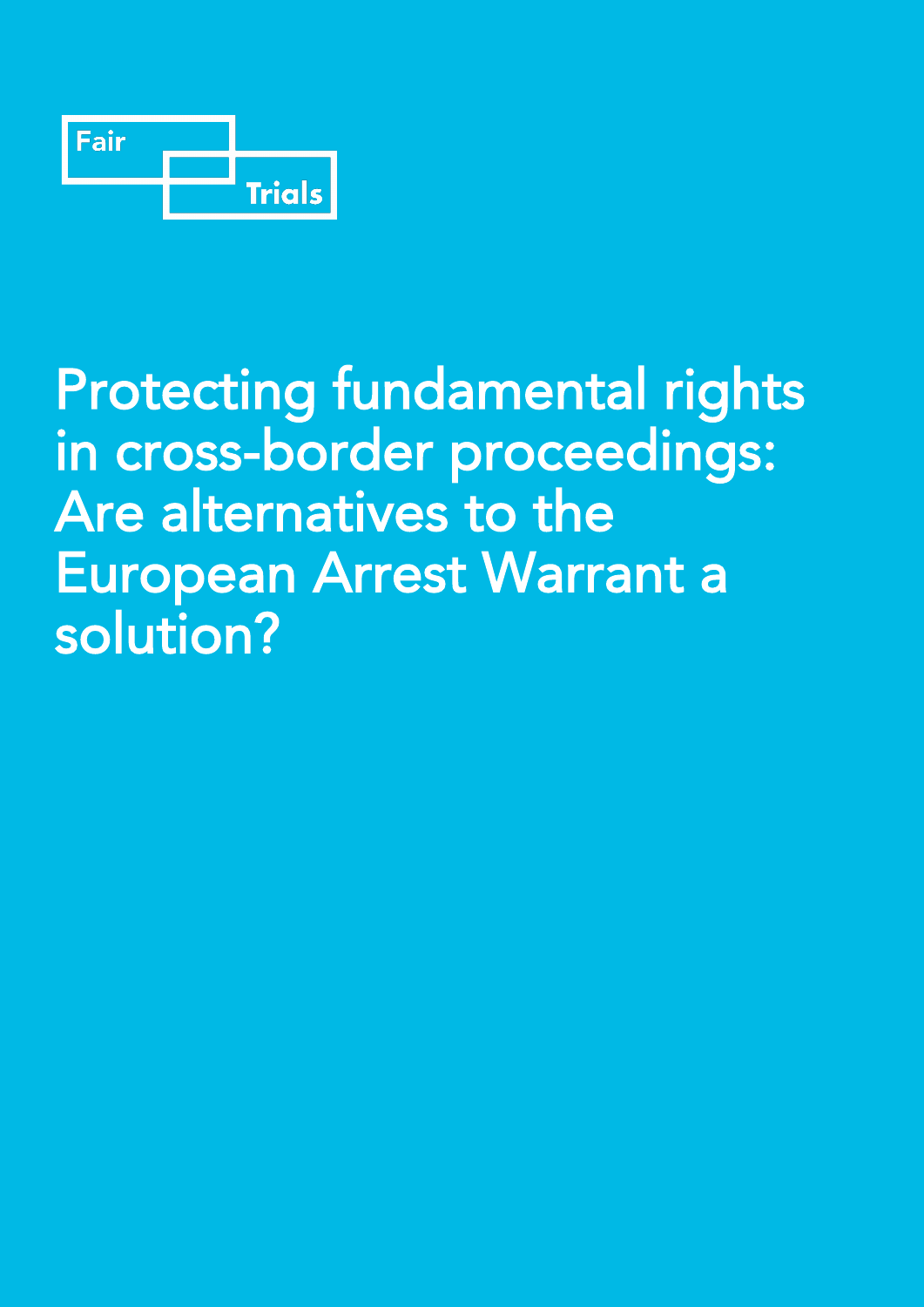

Fair Trials is a global criminal justice watchdog with offices in London, Brussels and Washington, D.C., focused on improving the right to a fair trial in accordance with international standards.

Fair Trials' work is premised on the belief that fair trials are one of the cornerstones of a just society: they prevent lives from being ruined by miscarriages of justice and make societies safer by contributing to fair and effective justice systems that maintain public trust. Although universally recognised in principle, in practice the basic human right to a fair trial is being routinely abused.

Its work combines: (a) helping suspects to understand and exercise their rights; (b) building an engaged and informed network of fair trial defenders (including NGOs, lawyers and academics); and (c) fighting the underlying causes of unfair trials through research, litigation, political advocacy and campaigns.

In Europe, we coordinate the Legal Experts Advisory Panel (LEAP) – the leading criminal justice network in Europe consisting of over 180 criminal defence law firms, academic institutions and civil society organisations. More information about this network and its work on the right to a fair trial in Europe can be found [here.](https://www.fairtrials.org/legal-experts-advisory-panel)

### **Contacts**

Laure Baudrihaye-Gérard Legal Director (Europe) +32 (0)2 894 99 55 [laure.baudrihaye@fairtrials.net](mailto:ralph.bunche@fairtrials.net) Ilze Tralmaka Legal and Policy Officer +32 (0) 279 23 958 [ilze.tralmaka@fairtrials.net](mailto:ilze.tralmaka@fairtrials.net)



This report is produced as part of the project *"Addressing the overuse of pre-trial detention and the disproportionate use of EAW with alternative cross-border instruments"* (EAW-ALT) co-financed by the EU Justice Programme and coordinated by Fair Trials, with partners the Ludwig Boltzmann Institute of Fundamental and Human Rights (Austria), the Centre for European Constitutional Law (Greece), the Irish Council for Civil Liberties (Ireland), the European Institute of Public Administration (Luxembourg) and Cecilia Rizcallah (Belgium). We would like to thank our partners for their contributions to this report, as well as Ms. Isaline Wittorski for her invaluable work on this project, including this report.







This document is possible thanks to the financial support of the Justice Programme of the European Union. The contents of this document are the sole responsibility of the author and can in no way be taken to reflect the views of the European Commission.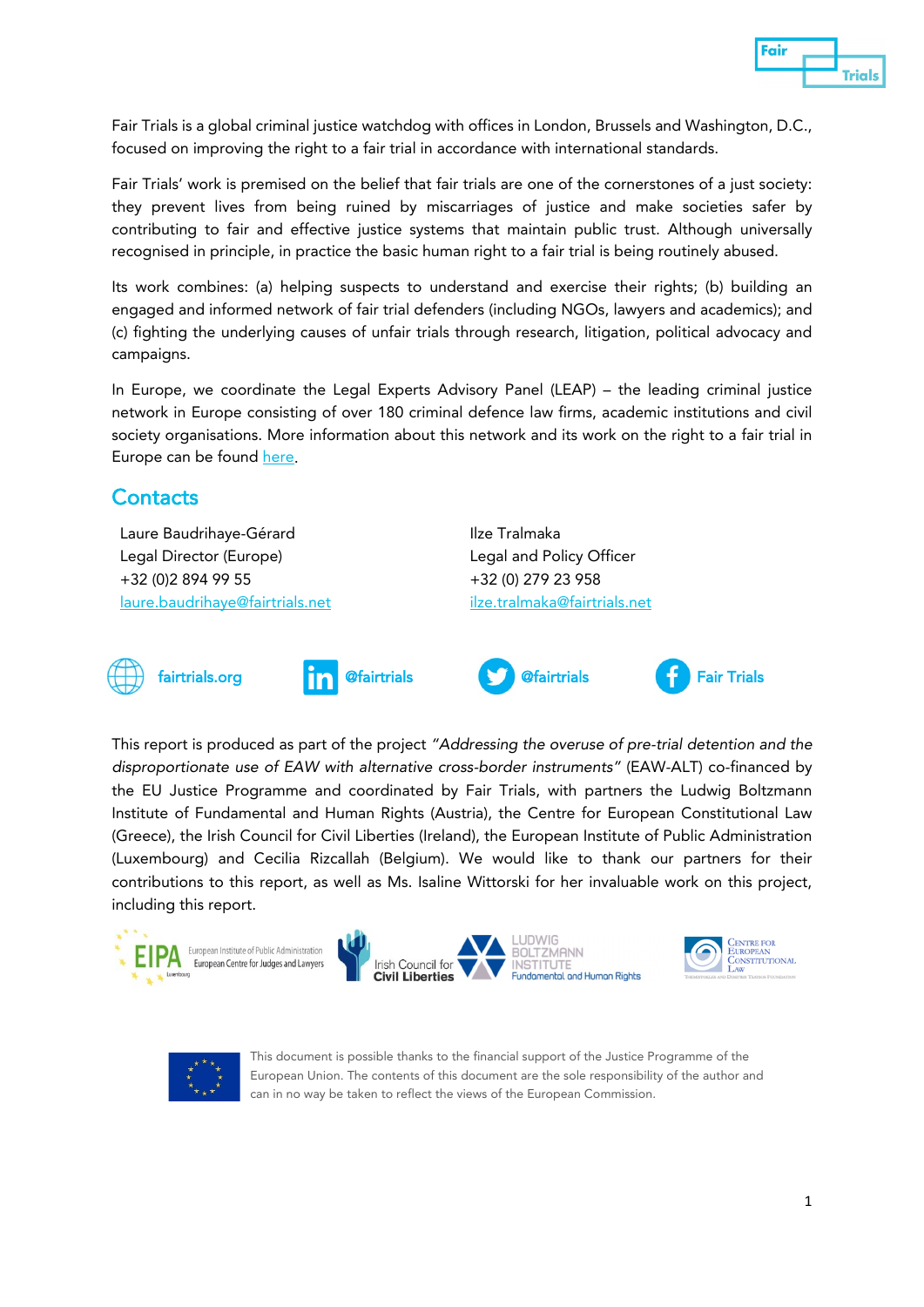

## Table of Contents

| 1.   |                                                                                      |
|------|--------------------------------------------------------------------------------------|
| 2.   |                                                                                      |
| 3.   | Exposing people to inhuman and degrading treatment due to prison conditions 24       |
| 4.   |                                                                                      |
|      |                                                                                      |
| 1.   | Complex relationship between authorities through mutual trust  33                    |
| i.   | The application of the principle of mutual trust to EU's criminal justice policy.34  |
| ii.  | The absence of robust mutual trust for alternatives to detention 36                  |
| 2.   | The inconsistent application of the principle of proportionality 39                  |
| i.   | Lack of proportionality assessment requirement in the EU legal framework40           |
| ii.  | Lack of proportionality assessment requirement in the domestic legal                 |
| 3.   | The role of the defence and the insufficient implementation of procedural safeguards |
| i.   |                                                                                      |
| ii.  |                                                                                      |
| iii. |                                                                                      |
| iv.  |                                                                                      |
| 4.   |                                                                                      |
| i.   |                                                                                      |
| ii.  |                                                                                      |
|      |                                                                                      |
|      |                                                                                      |
|      |                                                                                      |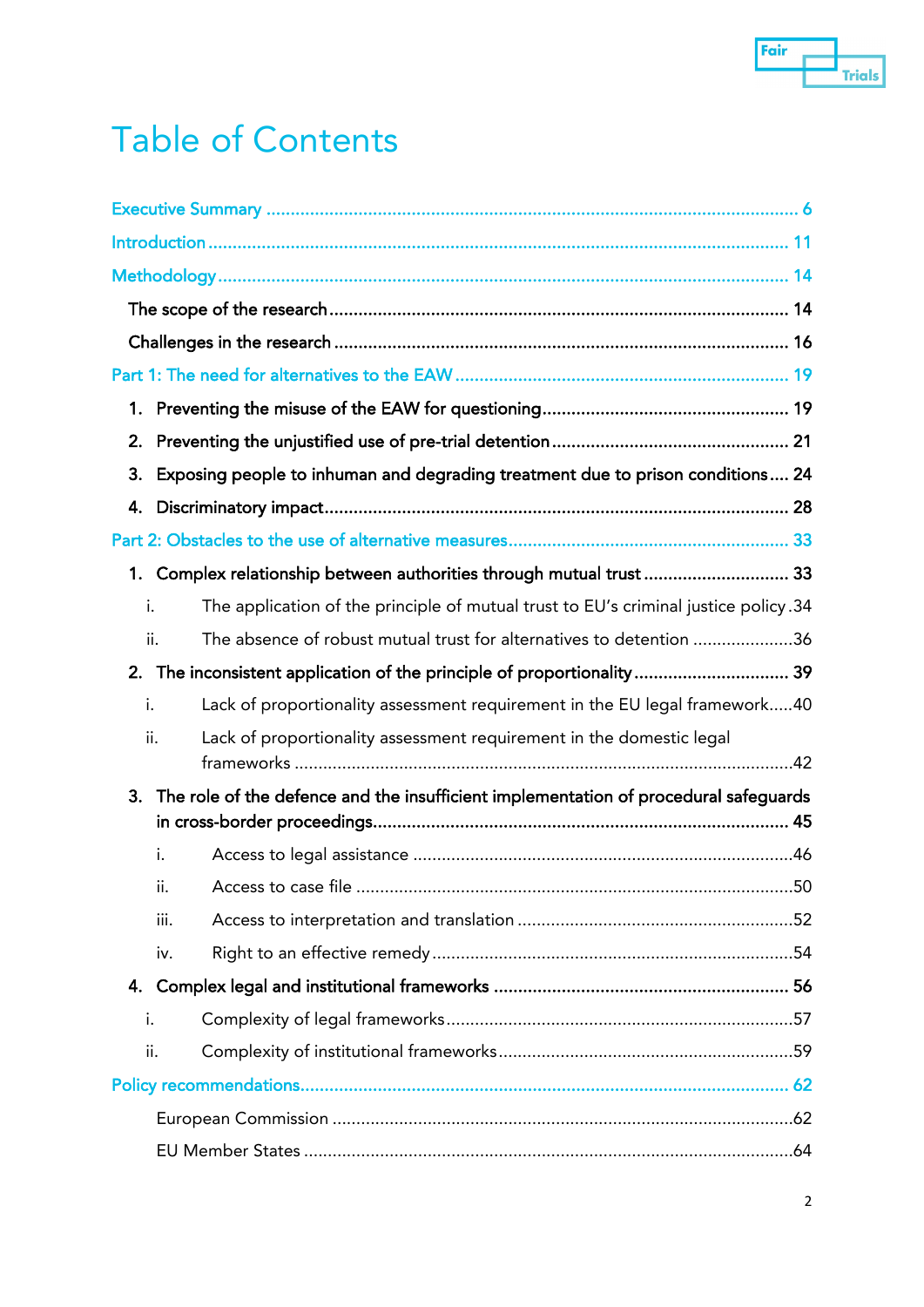

| Annex: Legal and institutional framework of alternative measures in partners |  |
|------------------------------------------------------------------------------|--|
|                                                                              |  |
|                                                                              |  |
|                                                                              |  |
|                                                                              |  |
|                                                                              |  |
|                                                                              |  |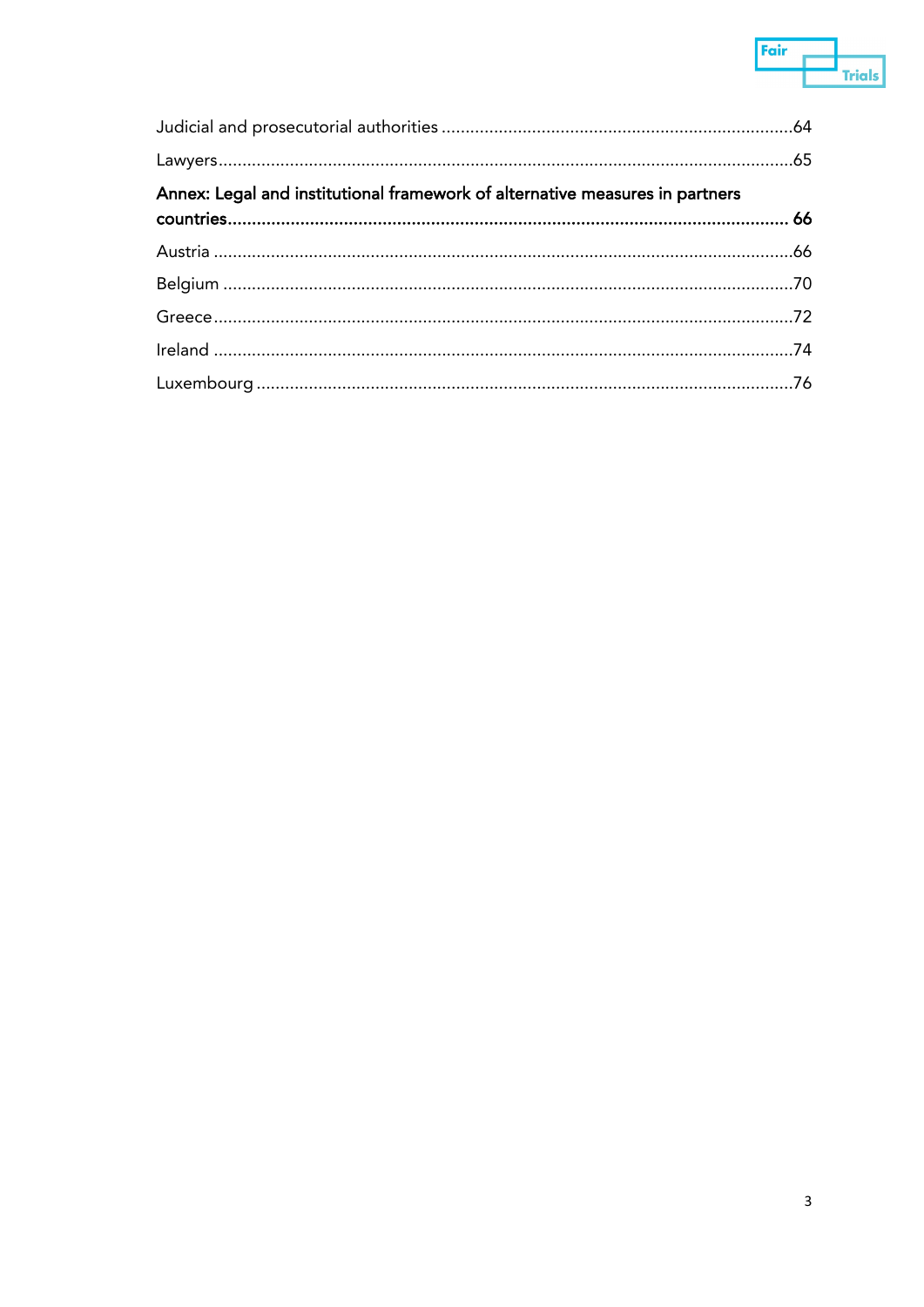

## Acronyms

| <b>AFSJ</b>  | Area of Freedom, Security and Justice                                                                |
|--------------|------------------------------------------------------------------------------------------------------|
| <b>CJEU</b>  | Court of Justice of the European Union                                                               |
| <b>COE</b>   | Council of Europe                                                                                    |
| <b>CPT</b>   | European Committee for the Prevention of Torture and Inhuman or Degrading<br>Treatment or Punishment |
| <b>EAW</b>   | European Arrest Warrant                                                                              |
| <b>ECHR</b>  | European Convention for the Protection of Human Rights and Fundamental Freedoms                      |
| <b>ECtHR</b> | European Court of Human Rights                                                                       |
| EU           | European Union                                                                                       |
| <b>FRA</b>   | European Union Fundamental Rights Agency                                                             |
| <b>LEAP</b>  | Fair Trials' Legal Experts Advisory Panel                                                            |

## **Definitions**

| Charter              | Charter of Fundamental Rights of the European Union.                                                                                                                                                                                                         |  |  |  |  |
|----------------------|--------------------------------------------------------------------------------------------------------------------------------------------------------------------------------------------------------------------------------------------------------------|--|--|--|--|
| Commission           | European Commission.                                                                                                                                                                                                                                         |  |  |  |  |
| Council              | Council of the European Union.                                                                                                                                                                                                                               |  |  |  |  |
| <b>EIO Directive</b> | Directive 2014/41/EU of the European Parliament and of the Council of<br>3 April 2014 regarding the European Investigation Order in criminal<br>matters.                                                                                                     |  |  |  |  |
| FD ESO               | Council Framework Decision 2009/829/JHA of 23 October 2009 on the<br>application, between Member States of the European Union, of the<br>principle of mutual recognition to decisions on supervision measures as<br>an alternative to provisional detention. |  |  |  |  |
| FD EAW               | Council Framework Decision 2002/584/JHA of 13 June 2002 on the<br>European arrest warrant and the surrender procedures between<br>Member States - Statements made by certain Member States on the<br>adoption of the Framework Decision.                     |  |  |  |  |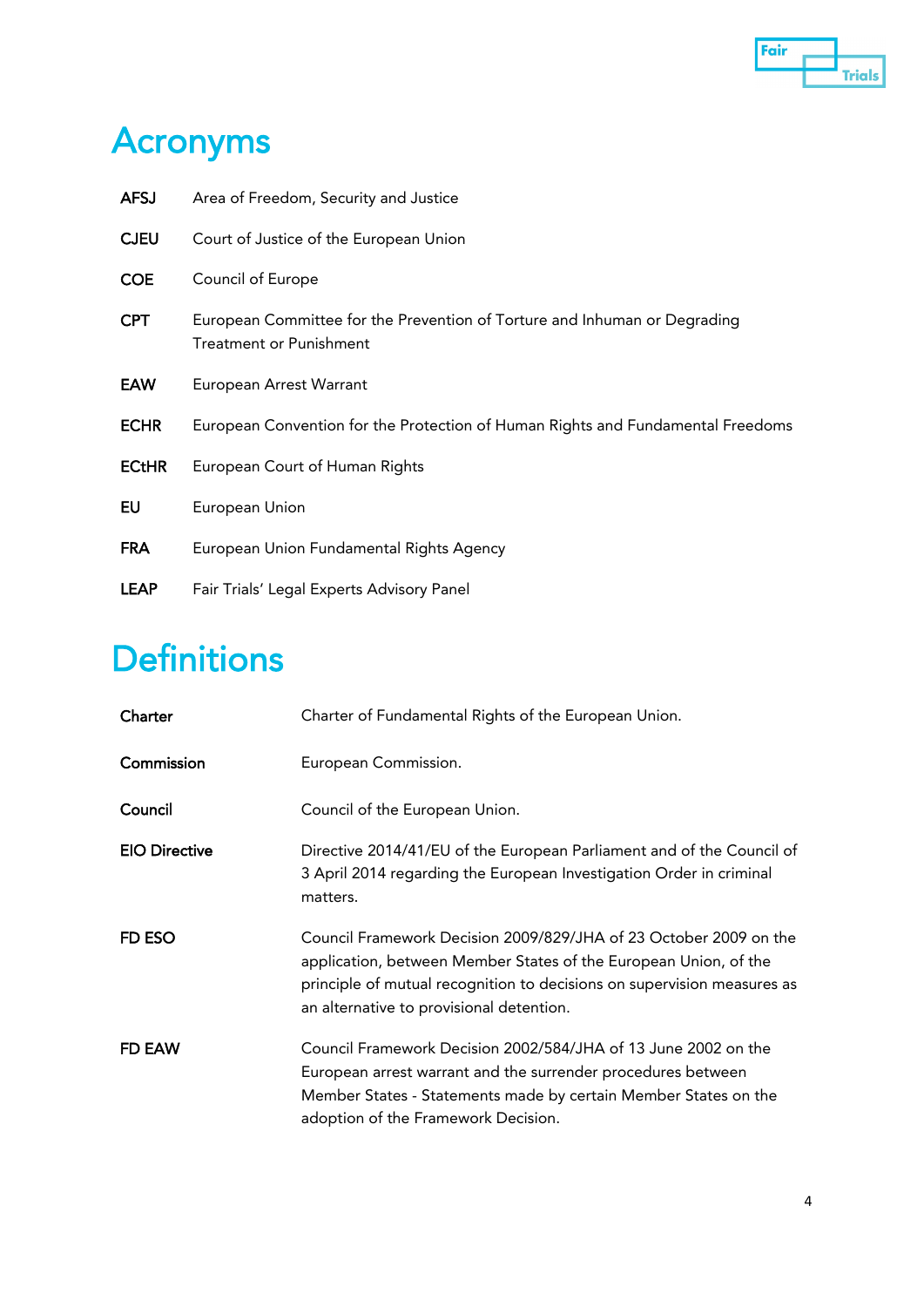

**EU Mutual Recognition** EIO, ESO, FD EAW, FD PAS, FD Transfer of Prisoners. Instruments

| <b>FD PAS</b>                                 | Council Framework Decision 2008/947/JHA of 27 November 2008 on<br>the application of the principle of mutual recognition to judgments and<br>probation decisions with a view to the supervision of probation<br>measures and alternative sanctions.                                                      |
|-----------------------------------------------|----------------------------------------------------------------------------------------------------------------------------------------------------------------------------------------------------------------------------------------------------------------------------------------------------------|
| FD Transfer of<br><b>Prisoners</b>            | Council Framework Decision 2008/909/JHA of 27 November 2008 on<br>the application of the principle of mutual recognition to judgments in<br>criminal matters imposing custodial sentences or measures involving<br>deprivation of liberty for the purpose of their enforcement in the<br>European Union. |
| <b>Member States</b>                          | Member States of the European Union.                                                                                                                                                                                                                                                                     |
| <b>Procedural Rights</b><br><b>Directives</b> | EU Directives on the right to interpretation and translation, the right to<br>information, the right of access to a lawyer, procedural safeguards for<br>children, the right to the presumption of innocence and to be present<br>at trial and the right to legal aid.                                   |
| Requested person                              | Person subject to an EU mutual recognition instrument.                                                                                                                                                                                                                                                   |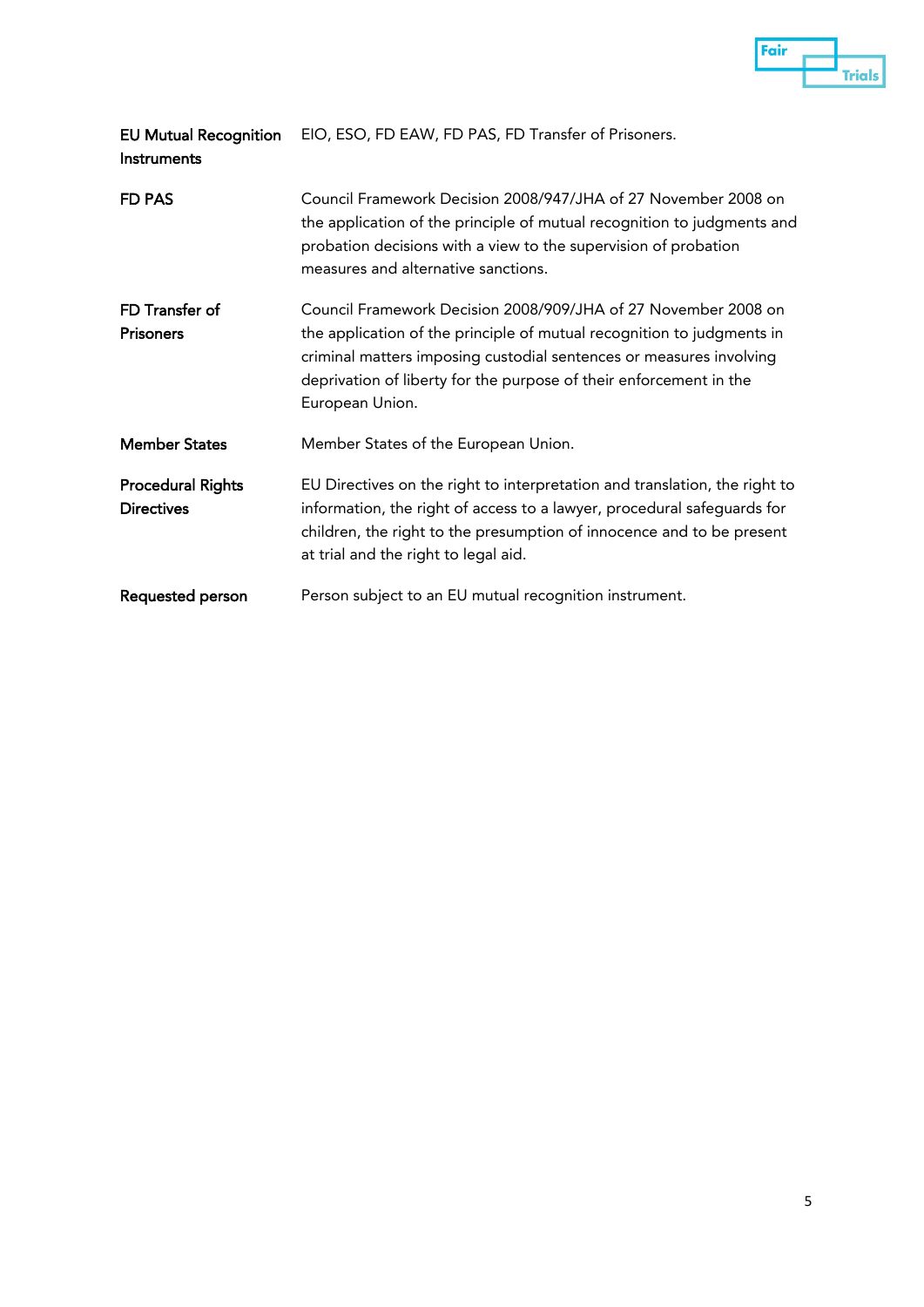

## Executive summary

The European Arrest Warrant (EAW) is regarded as the flagship EU judicial cooperation measure. It was adopted in the wake of the 2001 9/11 attacks amid concerns that existing extradition laws were too cumbersome to effectively tackle serious cross-border crimes. In 2004, the EAW started to operate in the EU as a fast-track system for the arrest and extradition (or "surrender") of a person to stand trial or serve a prison sentence in another Member State.

However, the EAW has severe implications for the persons concerned. The EAW involves the arrest and deportation of a person for the purposes of standing trial or to serve a sentence in a country other than where the person is located. This typically involves detention in the country of arrest as well as where the person is deported. Deprivation of liberty is amongst the harshest of measures that states can take against people and such measures should only be imposed in exceptional circumstances as a measure of last resort. In addition to the loss of liberty (and the life-changing impact it can have), in a cross-border setting, because of the long distance in a cross-border setting, people face even more separation from their families, potential job loss, and may be sent to a country where they have no social ties, support system or don't even speak the language.

Recognising the severe implications of EAWs, the EU adopted four alternative measures which judicial authorities can resort to in cross-border proceedings, both at the pre-trial and post-sentencing stage. The EU also issued guidance to judicial authorities citing the importance of considering alternative measures when deciding whether to issue an EAW, by virtue of the principle of proportionality. Furthermore, the EU adopted a suite of directives on procedural safeguards of suspects and accused persons, which apply to cross-border proceedings and should enable effective challenges to the EAW. However, the EU did not adopt any common standards on detention, so the decision to place a person requested under an EAW in detention is left up to national laws.

The EU's failure to directly address the overuse of detention in particular pre-trial detention across Member States appears to be impeding any effort to restrict the use of EAWs. June 2022 will mark the 20<sup>th</sup> anniversary of the EAW, and recent reports show that the EAW is increasingly used in thousands of cases each year and is considered to be a valuable tool to law enforcement. However, we also continue to hear that EAWs are used far more broadly than intended, i.e., for the purposes of investigation before a case is ready for trial, for minor offences, and in disregard to people's fundamental rights. When we turn to alternative measures to the EAW, we find very little information or data. In contrast to the flagship EAW, the alternatives are seldom used, and very little is known about them amongst practitioners. Detention and EAWs remain the "go-to" restrictive measure in criminal proceedings. The adoption of alternatives has failed to bring EU Member States in line with regional and international principles that require detention to be used only as a measure of last resort.

Over the past year, Fair Trials (in partnership with the Ludwig Boltzmann Institute of Fundamental and Human Rights in Austria, the Centre for European Constitutional Law in Greece, the Irish Council for Liberties in Ireland, the European Institute of Public Administration in Luxembourg and Cecilia Rizcallah for Fair Trials in Belgium) conducted research in Austria, Belgium, Greece, Ireland and Luxembourg to identify what obstacles there are to the use of alternative measures in cross-border proceedings.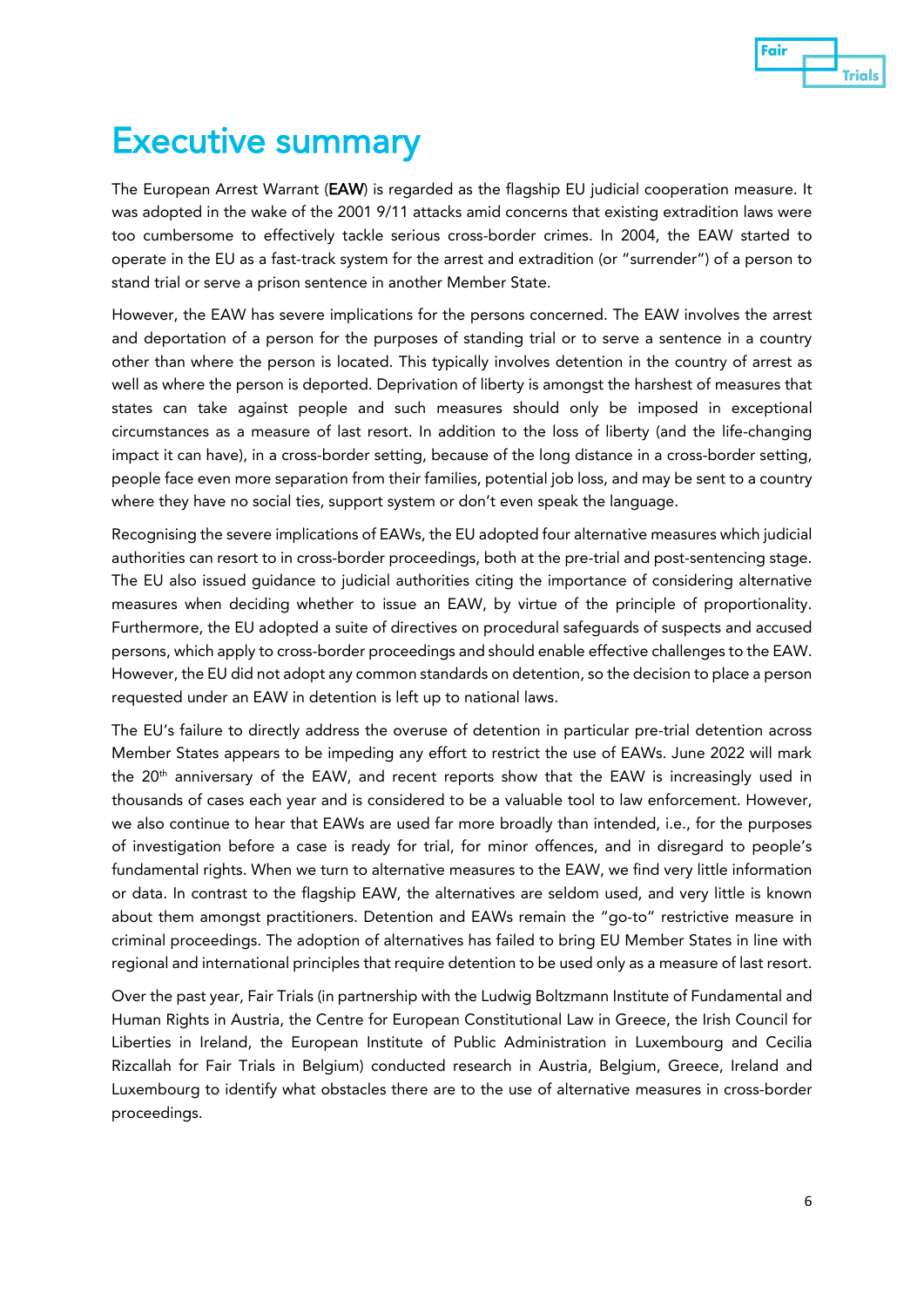

### Overview of findings

The key reason why the alternative measures have failed to limit the use of EAW is the overuse of detention, which disproportionality affects people who are not nationals or residents of the country where the prosecution or the trial is taking place. The unequal treatment that people face in criminal proceedings in the EU depending on their place of residence and nationality is not a new issue – it has long been known and recognised by the EU when adopting the alternative instruments. Across the EU, prison populations are growing, and many prisons have long suffered from chronic overcrowding, causing a dramatic deterioration of detention conditions. These conditions are often in complete violation of fundamental human rights and on disregard to the positive obligations that all EU Member states share to protect people from degrading, inhuman treatment and torture.

Our penal systems continue to turn to detention as an automatic, fall-back solution to address all types of situations, even where not foreseen by the applicable legal framework, and in total disregard of the principle that detention can only be a measure of last resort. The reasons for the overuse of detention in judicial decision-making and prosecutorial practice have long been documented at domestic level and these same reasons also emerge clearly in a cross-border setting. The problem is intensified to the extent that a place of residence outside the country of investigation and trial will justify the need for a national arrest warrant meaning that a flight risk in such cases will simply be presumed. That national arrest warrant is then automatically translated into an EAW. Alternatives or the possibility that the person may not require any restrictive measures whatsoever aren't even considered.

In the EU Area of Freedom, Security and Justice, people can move freely across borders. However, people in Europe will not be treated equally if they are more likely to be arrested and detained in criminal proceedings because they have chosen to live and work in another Member State. The fact that they exercised their right to free movement within the EU is used against them to justify the necessity for arrest and detention under the EAW.

Our research identified three main obstacles to the use of alternatives to detention in cross-border proceedings.

• Lack of mutual trust in alternative measures between judicial authorities: Mutual trust forms a fundamental cornerstone in the EU's criminal justice policy. The EAW and other cooperation measures that have followed, assume that Member States can trust that each other's criminal justice systems to apply the same fundamental values and principles. It is this commonality that allows for faster and simpler cooperation by requiring one Member State to recognise decisions issued by judicial authorities in another. Our research reveals that national authorities lack the trust necessary to ensure effective implementation of alternatives to detention in cross-border proceedings. In the countries surveyed, participants mentioned the difficulty to confer the supervision of alternatives to detention to services from another Member State. In practice, judicial actors do not seem to trust the diligence of the executing State to supervise the requested person effectively, to bring them to trial and to enforce any conviction against them. This lack of mutual trust can be explained largely by the lack of confidence in alternatives to detention generally, also at a domestic level. Our research also shows that lack of trust comes from lack of knowledge about how systems function in other Member States, as well as a lack of institutionalised cooperation between judicial actors. This is particularly problematic for supervision or probation orders which require continued coordination and consultations between the competent authorities. While practitioners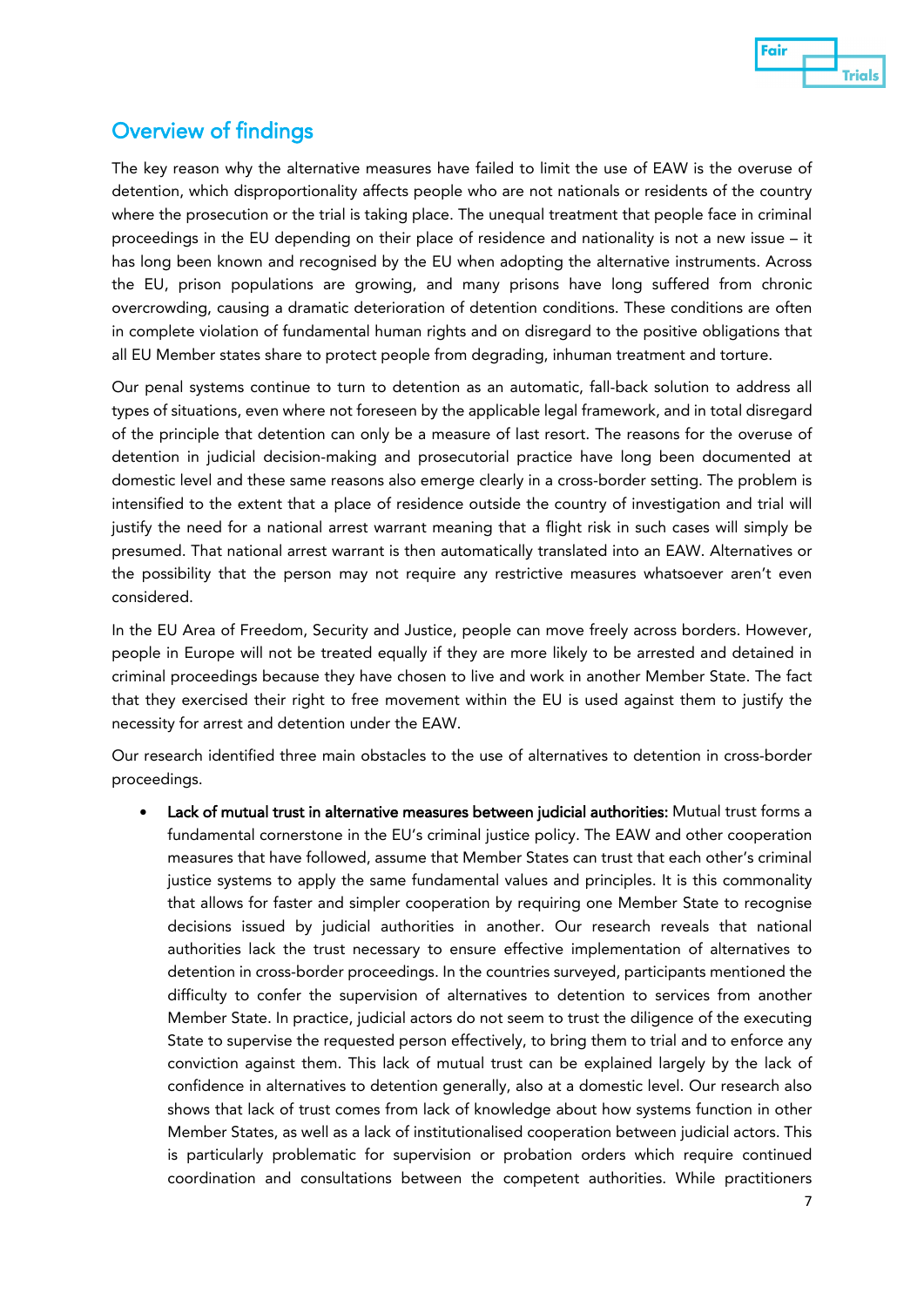

recognise the crucial role played by Eurojust in ensuring a European network, the cooperation between judicial actors often remains very informal and highly dependent on the State, authority and/or agent concerned. Neighbouring countries have generally stronger ties and better channels of communication.

- Incomplete EU and implementing domestic legal frameworks: Our research indicates that there are gaps in the EU legal framework, particularly in relation to the EAW. There is no legal obligation to consider the proportionality of a decision to issue an EAW which means that alternatives are not even considered. Moreover, in contrast to their approach towards alternative measures, authorities responsible for the execution of EAWs do not assess the proportionality of the measure and tend to adopt a "blind trust" approach to the EAW. This means that, under EU law, no authorities consider themselves bound to consider proportionality and thus also the alternatives to the EAW. Additionally, Member States all have their own set of domestic alternatives to detention, be it for prosecution or for sentencing, and these differ significantly in terms of conditions, procedures and how they are applied in practice. This lack of harmonisation between Member States makes it difficult for practitioners to resort to alternative measures. They stress different reasons: they don't know if the measure exists in the other Member States and what the conditions are to use it; they might not use that alternative at home; or they feel such measure involves more bureaucracy, notably because they must find domestic equivalence to the issued measure. Procedural safeguards, particularly during the pre-trial period, are essential to enable the requested person to challenge an EAW before surrender and advocate for release or the application of an alternative measure. If lawyers were able to provide effective legal assistance and request alternative measures, they could gradually support a shift of judicial culture regarding away from detention, reducing the over-use of pre-trial detention. Nonetheless, there are still significant gaps between the law and practice in the implementation of these rights, which makes it difficult for persons to effectively benefit from the procedural safeguards enshrined in EU law, particularly in a cross-border setting. Moreover, the absence of common EU standards on detention necessarily limits the potential of the existing procedural safeguards to limit authorities' recourse to pre-trial detention.
- Complexity of EU and domestic legal and institutional frameworks: Our research shows that another obstacle is the complexity of the EU alternative mutual recognition instruments. Each alternative is covered by a different legislative instrument and each instrument has its own set of conditions, time limits and grounds for refusal. As EU mutual recognition instruments are not directly applicable, each Member State adopted its own implementing instruments, leading to variations among EU Member States. For instance, the competent authorities involved in the application of each instrument differ from one country to another and include a large variety of actors – police officers, public prosecutors, investigating officers or judges, sentencing courts, probation services, prison authorities, as well as representatives of the Ministry of Justice and Ministry of Interior. Their roles and responsibilities vary from one country to another but also from one instrument to another, making it difficult for practitioners to understand how the instrument works in their own country and in other Member States.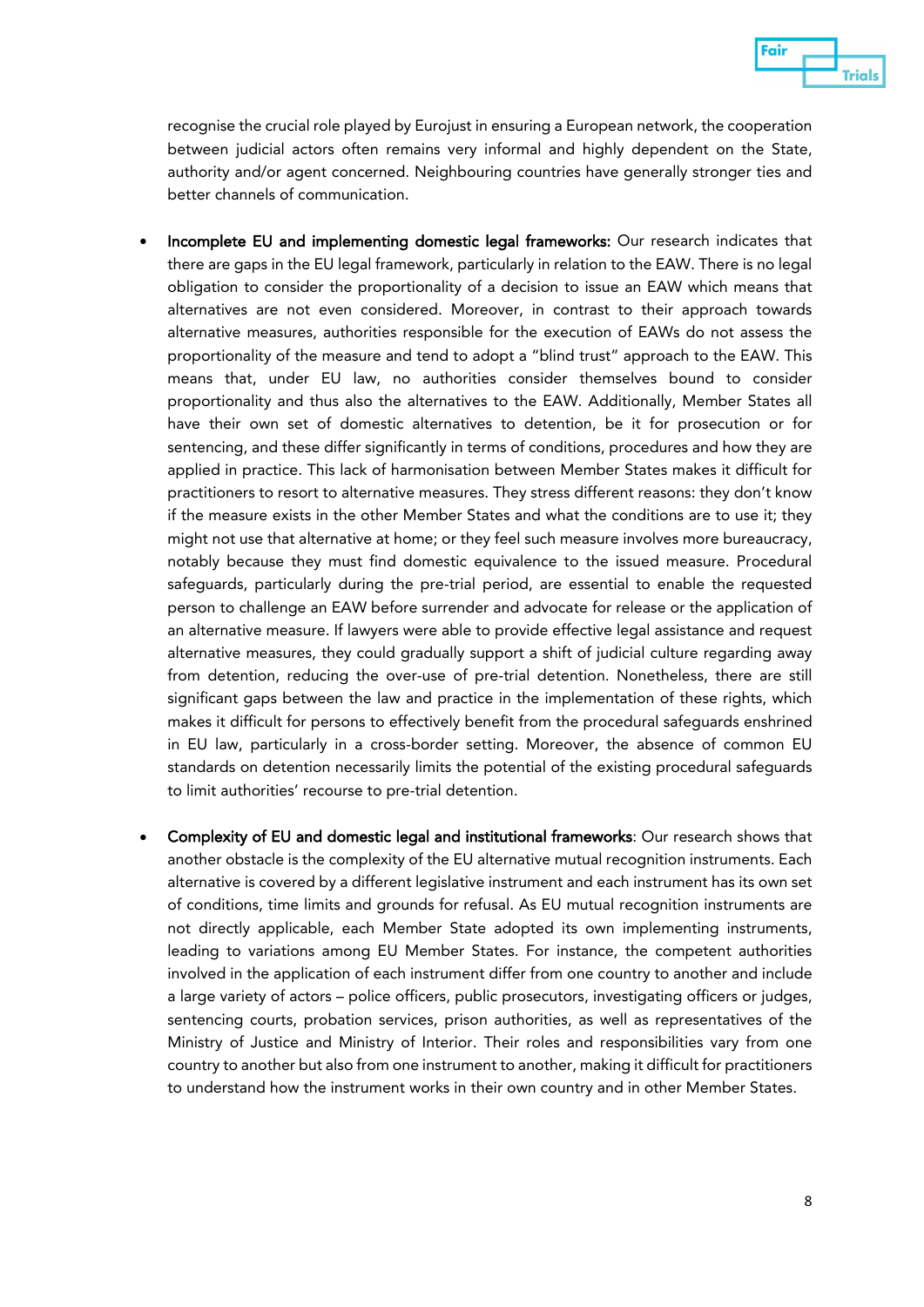

### Overview of key recommendations

It is important to tackle the obstacles to the use of alternative instruments to the EAW. However, tackling the use of detention itself is key. In the light of the prison overcrowding crisis many countries face, the EU and Member States must address the overuse of detention and find ways to limit recourse to detention and any form of coercive measures altogether. We outline here our key recommendations:

### European Commission

- Initiate legislation on pre-trial detention: The theoretical availability of alternative measures cannot compensate the need to impose clear limits on pre-trial detention. Domestic and regional legal systems have not been sufficient. The EU must act and provide EU Member States with a clear and precise common set of standards which aim to limit recourse to pretrial detention as a measure of last resort.
- Adopt a clear proportionality test for the purposes of issuing an EAW: The use of alternatives cannot remain an "option" for authorities. There must be a clear legal obligation on issuing authorities to consider the availability of alternatives to the EAW.
- Adopt a refusal ground based on the lack of proportionality and necessity of the EAW: Executing country authorities must be allowed to refuse the surrender where they are not satisfied that the issuing authority duly considered the proportionality and the necessity of issuing an EAW and the availability of alternative measures.
- Promote the exchange of information between Member States: The European Commission must put in place a mechanism enabling authorities to access information about alternative measures in other EU Member States.
- Monitor the use of the EAW and alternative instruments, through meaningful and detailed data collection: This must include a legal obligation on EU Member States to collect data and information on the use of all EU mutual recognition instruments, and report to the European Commission on a regular basis.
- Continuously monitor the implementation of the Procedural Rights Directives: The European Commission must actively monitor the accessibility in practice of procedural safeguards in cross-border proceedings and initiate infringement proceedings against Member States who fail to implement these rights effectively.

### Member States

- Exchange with all stakeholders involved to find ways to tackle the overuse of detention: Tackling the overuse of detention involves a culture change and requires engaging in a dialogue with many different stakeholders (including lawyers, judges, prosecutors but also prison authorities, probation services, social and welfare services, civil society).
- Effective implementation of procedural safeguards: Member States must ensure that procedural safeguards are accessible and effective in cross-border proceedings, as well as domestic proceedings, and continue work to ensure that legal standards translate into practice.
- **Budget and resources:** Member States must allocate sufficient budget and resources to enable authorities to exercise their duty to ensure effective judicial protection against the overuse of detention (including enhancing judicial authorities' access to information which supports decision-making regarding release or alternative measures).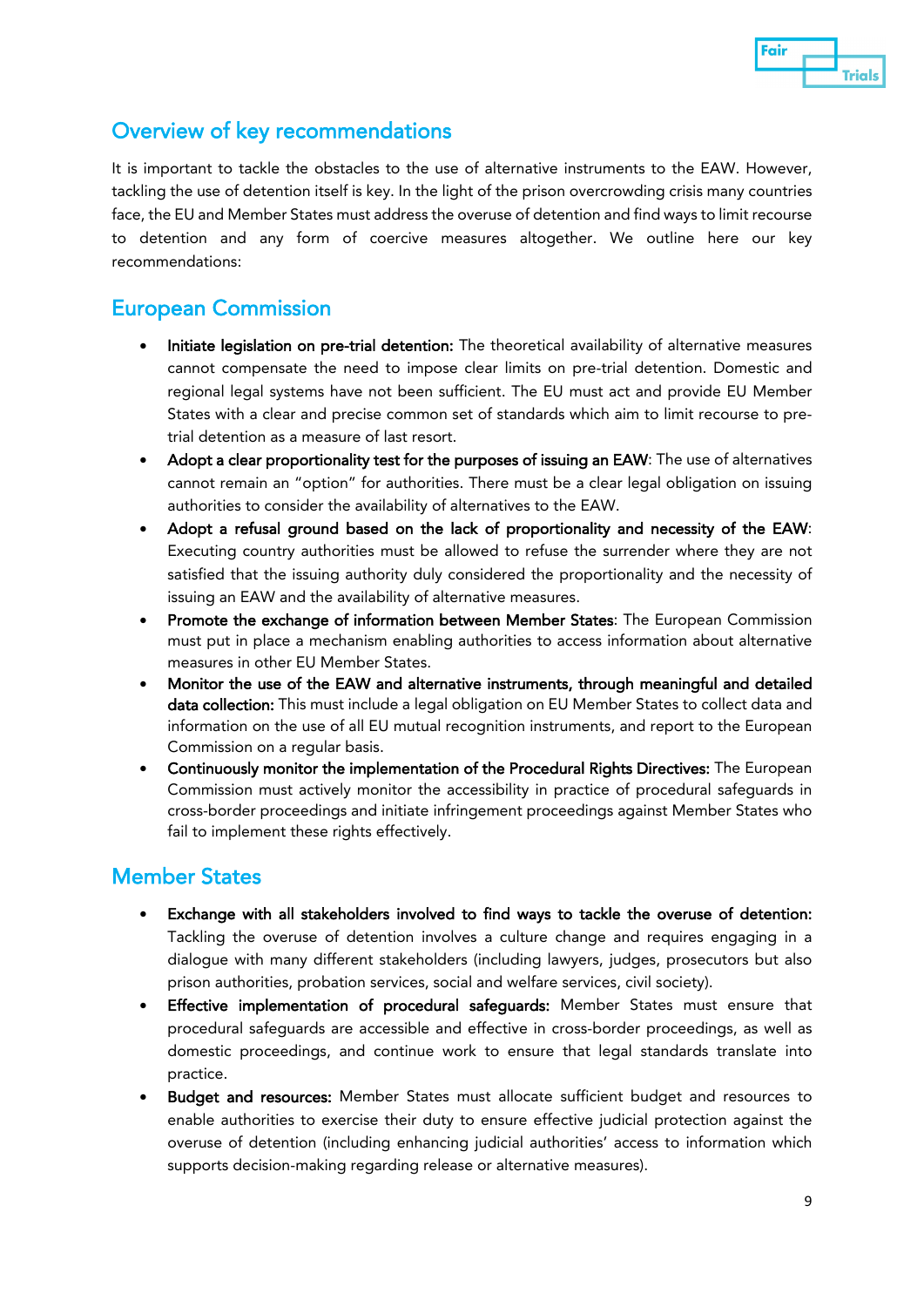

### Judicial and prosecutorial authorities

- Apply the fundamental rights and principles enshrined in the EU Charter of Fundamental Rights: Judicial authorities must anchor their practice in the overarching legal framework that applies to all criminal proceedings including where cross-border cooperation instruments are used, namely the fundamental rights and principles in the Charter and the European Convention for the protection of Human Rights and Fundamental Freedoms, including in respect of the right to liberty.
- Refuse to automatically translate national arrest warrants into EAWs: It must be recognised that the EAW may involve greater restrictions of a person's rights, including deportation, than a national arrest warrant, and therefore issuing judicial authorities must conduct a specific proportionality assessment before issuing an EAW.
- Apply a presumption of release: prosecutors and judicial authorities enjoy a massive discretion in deciding whether to seek and apply pre-trial detention orders. This discretion must be guided by presumption of release, unless the prosecuting authorities can demonstrate that there is a clear and robust need for detention.

### Lawyers

- Actively resist pre-trial detention motions and apply for release: Lawyers must engage with their clients at the earliest opportunity and actively seek all information in favour of release to present at the initial pre-trial detention hearing.
- Make better use of EU procedural safeguards to make defence more effective: Lawyers can actively rely on national and EU procedural safeguards, including the right to early access to the case file in cases of detention, to prepare more effectively their defence and challenge decisions to detain people.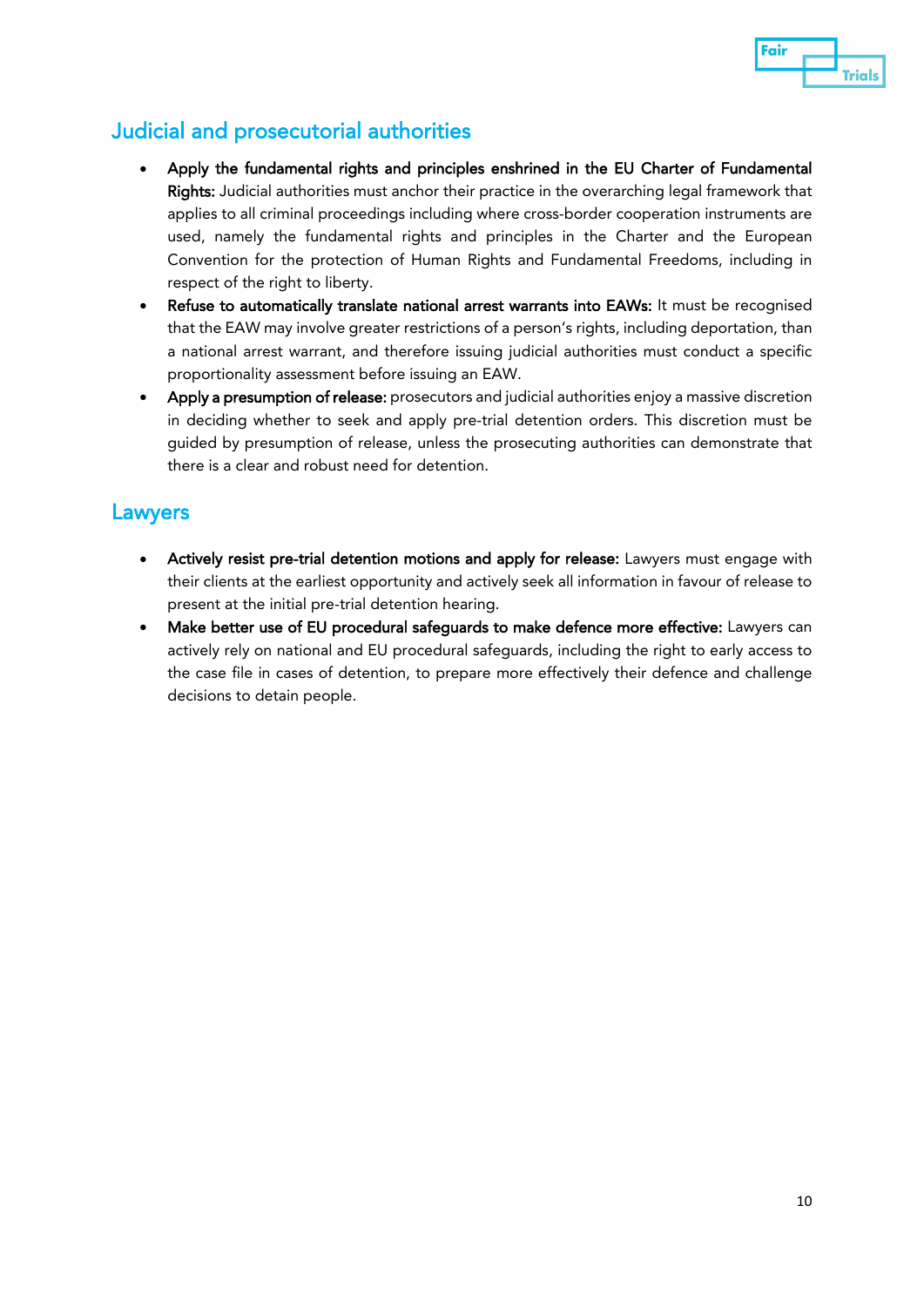

## Introduction

The European Arrest Warrant (EAW) is regarded as the flagship EU judicial cooperation measure. It was adopted in the wake of the 2001 9/11 attacks amid concerns that existing extradition laws were too cumbersome to effectively tackle serious cross-border crimes. In 2004, the EAW Framework Decision (FD EAW)<sup>[1](#page-11-0)</sup> started to operate in the EU as a fast-track system for the arrest and extradition (or "surrender") of a person to stand trial or serve a prison sentence in another Member State.

However, the EAW has severe implications for the persons concerned. The EAW involves the arrest and deportation of a person for the purposes of standing trial or to serve a sentence in a country other than where the person is located. This typically involves detention in the country of arrest as well as where the person is deported. Deprivation of liberty is amongst the harshest of measures that states can take against people and should only be imposed in exceptional circumstances as a measure of last resort. In addition to the loss of liberty (and the life-changing impact it can have), because of the long distance in a cross-border setting, people face even more separation from their families, potential job loss, and may be sent to a country where they have no social ties, support system or don't even speak the language.

Recognising these severe implications of the EAW, the EU later adopted four new instruments which judicial authorities can resort to in cross-border proceedings, in certain cases, as alternatives to the EAW, both at the pre-trial and post-sentencing stage. These measures could, in some cases, also limit the use of detention.

| Instrument                 | Time of the                                                | <b>Description</b>                                               |  |  |
|----------------------------|------------------------------------------------------------|------------------------------------------------------------------|--|--|
|                            | proceedings                                                |                                                                  |  |  |
| European                   | Pre-trial                                                  | The EIO allows authorities in one Member State to collect        |  |  |
| <b>Investigation Order</b> | stage                                                      | and transfer evidence to another Member State. <sup>3</sup> This |  |  |
| 2014/41/EU                 |                                                            | means states can gather evidence across borders without          |  |  |
| ('EIO') <sup>2</sup>       |                                                            | the need to request that individuals be physically               |  |  |
|                            | transferred. Whilst its main objective is to enable cross- |                                                                  |  |  |
|                            |                                                            | border transfers of evidence, it can serve as an alternative to  |  |  |
|                            |                                                            | EAWs where the issuing authority is seeking the surrender        |  |  |
|                            |                                                            | of a person for the purposes of questioning. In particular,      |  |  |

#### The four alternative EU Mutual Recognition Instruments

<span id="page-11-0"></span><sup>1</sup> Council of the EU, 2002/584/JHA: Council Framework Decision of 13 June 2002 on the European arrest warrant and the surrender procedures between Member States - Statements made by certain Member States on the adoption of the Framework Decision, (O.J. L 190, 18/07/2002 P. 0001 - 0020).

<span id="page-11-1"></span><sup>&</sup>lt;sup>2</sup> Directive 2014/41/EU of the European Parliament and of the Council of 3 April 2014 regarding the European Investigation Order in criminal matters, [\(OJ L 130, 1.5.2014, p. 1–36](https://eur-lex.europa.eu/legal-content/EN/TXT/?uri=celex%3A32014L0041)*).*

<span id="page-11-2"></span><sup>&</sup>lt;sup>3</sup> However, CJE[U Case C-584/19,](https://curia.europa.eu/juris/document/document.jsf?text=&docid=235181&pageIndex=0&doclang=en&mode=req&dir=&occ=first&part=1) judgment of 8 December 2020, paragraph 72 suggests that the EIO is not an "alternative" to the EAW: "[i]t should also be noted that the European investigation order governed by Directive 2014/41 pursues, in the context of criminal proceedings, a distinct objective from the European arrest warrant governed by Framework Decision 2002/584. While the European arrest warrant seeks, in accordance with Article 1(1) of Framework Decision 2002/584, the arrest and surrender of a requested person, for the purposes of conducting a criminal prosecution or executing a custodial sentence or detention order, the aim of a European investigation order, under Article 1(1) of Directive 2014/41, is to have one or several specific investigative measures carried out to obtain evidence."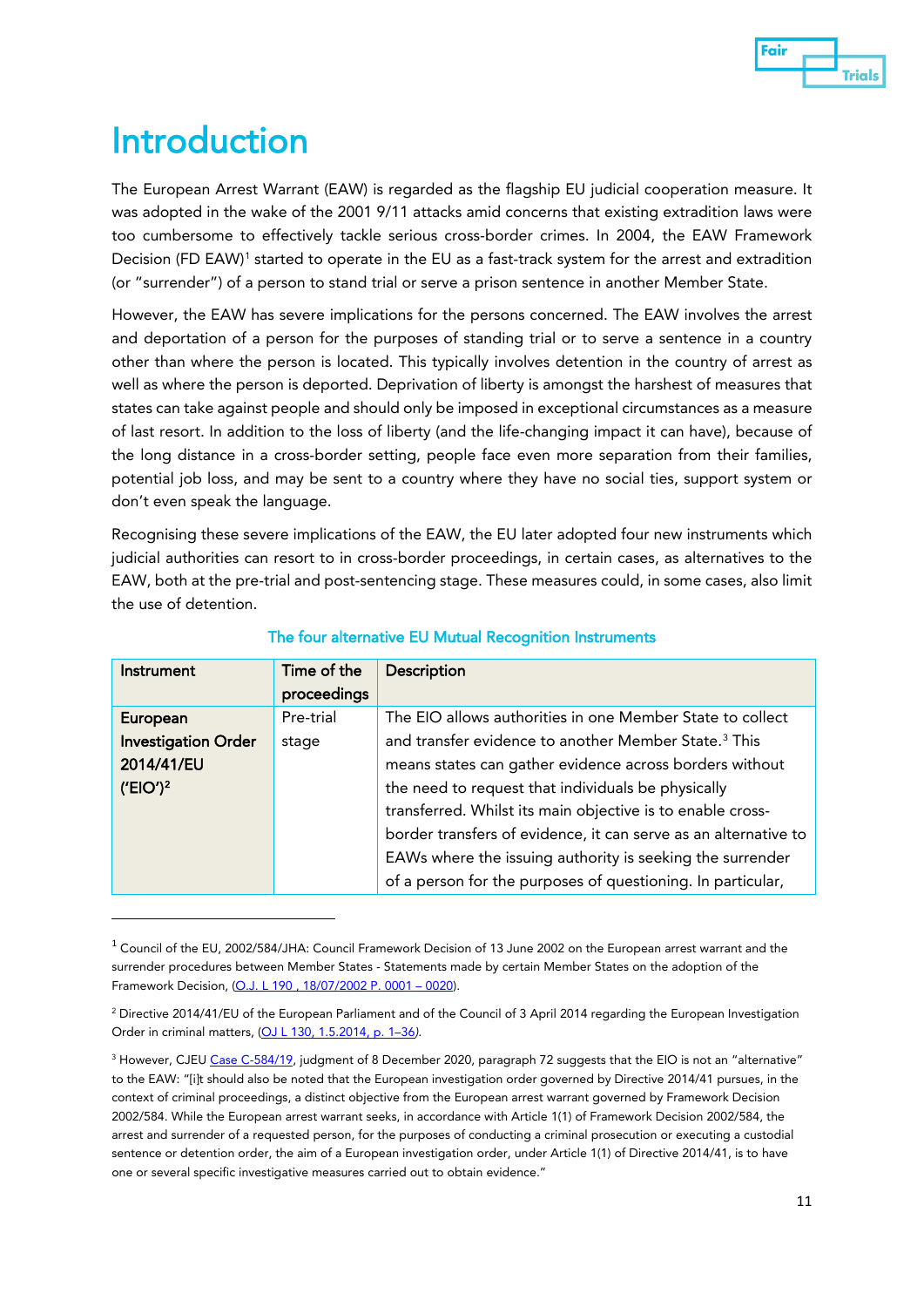|                                                                                                            |                     | the EIO allows for testimony to be delivered via video link,<br>reducing the need to transfer people for investigative<br>purposes under an EAW.                                                                                                                                                                                                                                                                                                                                                                                                                                                             |
|------------------------------------------------------------------------------------------------------------|---------------------|--------------------------------------------------------------------------------------------------------------------------------------------------------------------------------------------------------------------------------------------------------------------------------------------------------------------------------------------------------------------------------------------------------------------------------------------------------------------------------------------------------------------------------------------------------------------------------------------------------------|
| European<br><b>Supervision Order</b><br>2009/829/JHA<br>('ESO') <sup>4</sup>                               | Pre-trial<br>stage  | The ESO allows a judicial authority in a Member State,<br>where a person is suspected of having committed an<br>offence, to ask the state where the person is resident to<br>monitor compliance with pre-trial supervision measures,<br>consisting of specific prohibitions or obligations in<br>anticipation of the trial being held. This allows a suspected<br>person to remain in their state of residence, under<br>supervision measures, until the trial takes place in the<br>issuing Member State - instead of facing surrender under an<br>EAW and pre-trial detention in the issuing Member State. |
| FD on Transfer of<br><b>Prisoners</b><br>2008/909/JHA (FD<br><b>Transfer of</b><br>Prisoners) <sup>5</sup> | Post-trial<br>stage | The FD Transfer of Prisoners provides a system for<br>transferring persons with custodial sentences back to their<br>Member State of nationality or habitual residence or to<br>another Member State with which they have close ties. It<br>also allows for the transfer of prison sentences when the<br>sentenced person is already in that Member State.<br>Accordingly, individuals can serve their sentence in their<br>home country without being surrendered first to the<br>requesting state under an EAW.                                                                                            |
| FD on Probation<br>and Alternative<br><b>Sanctions</b><br>2008/947/JHA ('FD<br>PAS') <sup>6</sup>          | Post-trial<br>stage | The FD PAS allows for the transfer of a sentenced person to<br>a different Member State to serve a non-custodial sentence<br>imposed by the original issuing state. It allows convicted<br>persons who want to move to their home country to serve<br>their non-custodial sentence there do so without the risk of<br>violating the terms of their sentence by moving to another<br>Member State (and subsequent arrest and surrender under<br>the EAW because of that). This could also serve as an<br>incentive for judges to use non-custodial sentences.                                                 |

Fair

Trials

<span id="page-12-0"></span><sup>4</sup> Council Framework Decision 2009/829/JHA of 23 October 2009 on the application, between Member States of the European Union, of the principle of mutual recognition to decisions on supervision measures as an alternative to provisional detention, [\(OJ L 294, 11.11.2009, p. 20–40\)](https://eur-lex.europa.eu/legal-content/EN/TXT/?uri=CELEX%3A32009F0829&qid=1606266205764).

<span id="page-12-1"></span><sup>&</sup>lt;sup>5</sup> Council Framework Decision 2008/909/JHA of 27 November 2008 on the application of the principle of mutual recognition to judgments in criminal matters imposing custodial sentences or measures involving deprivation of liberty for the purpose of their enforcement in the European Union, (OJ L 327, 5.12.2008, p. 27-46).

<span id="page-12-2"></span><sup>6</sup> Council Framework Decision 2008/947/JHA of 27 November 2008 on the application of the principle of mutual recognition to judgments and probation decisions with a view to the supervision of probation measures and alternative sanctions, (OJ L [337, 16.12.2008, p. 102–122\).](https://eur-lex.europa.eu/legal-content/EN/TXT/?uri=CELEX%3A32008F0947&qid=1606266257729)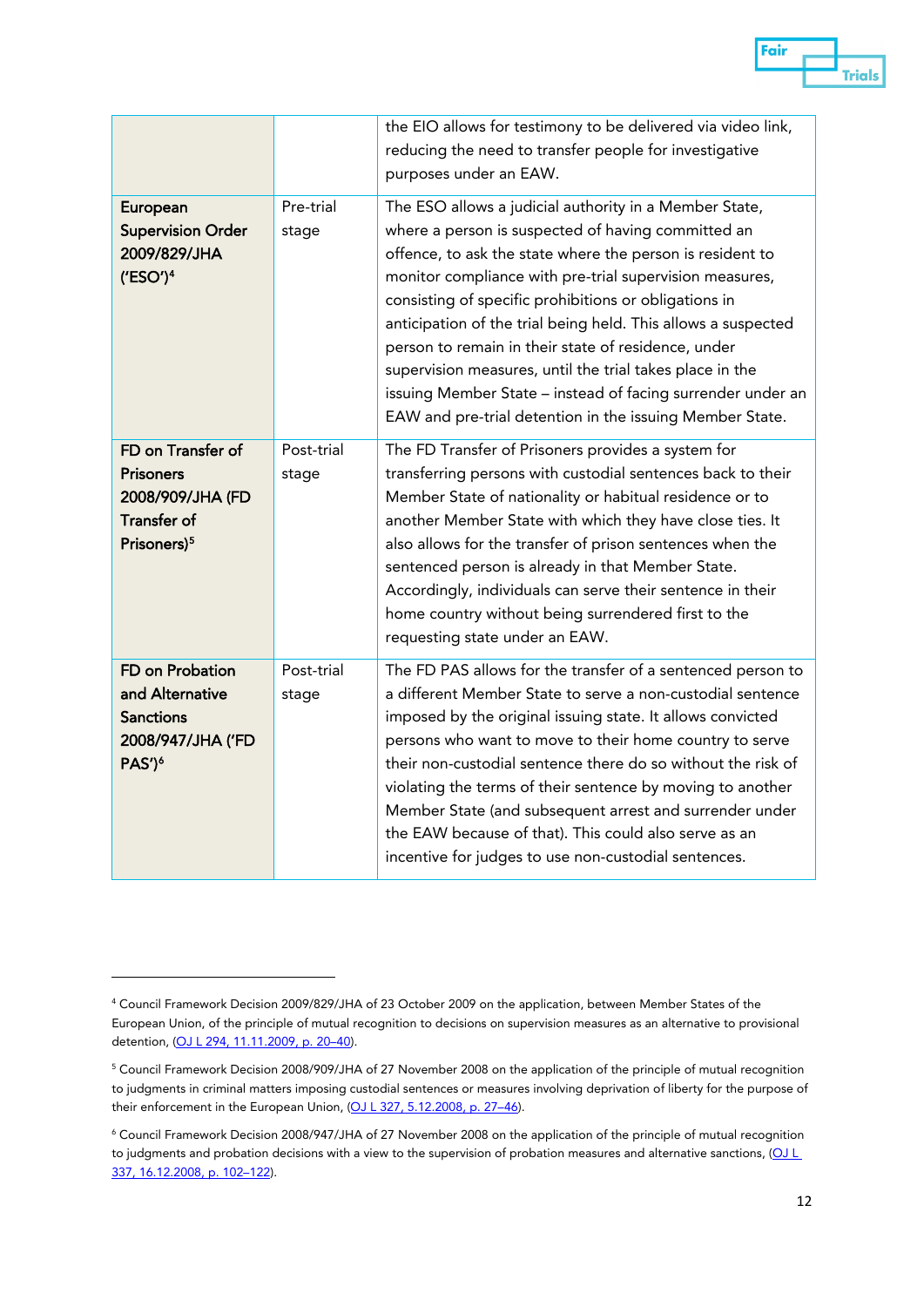

The Commission has issued guidance to judicial authorities citing the importance of considering alternative measures when deciding whether to issue an EAW, by virtue of the principle of proportionality. Furthermore, the EU adopted a suite of directives on procedural safeguards of suspects and accused persons, which apply in cross-border proceedings and should, in principle, enable requested persons to prepare a more effective defence and seek the application of alternative measures to the EAW. However, the EU did not adopt any common standards on detention, so the decision to place a person requested under an EAW in detention is still left up to national laws. The EU has also failed to directly address the conditions and use of detention, in particular pre-trial detention, even though detention is inextricably linked to the use of EAWs.

June 2022 will mark the  $20<sup>th</sup>$  anniversary of the EAW, and recent reports show that the EAW is used in thousands of cases each year and is considered to be a valuable tool to law enforcement. However, we also continue to hear that EAWs are used far more broadly than intended, i.e., for the purposes of investigation before a case is ready for trial, for minor offences, and in disregard to people's fundamental rights. When we turn to the other EU Mutual Recognition Instruments, we find very little information or data. In contrast to the flagship EAW, the measures are seldom used, and very little is known about them amongst practitioners. EAWs (and with them, detention) remain the "go-to" measure in cross-border criminal proceedings.

In 2020, Fair Trials (in partnership with the Ludwig Boltzmann Institute of Fundamental and Human Rights in Austria, the Centre for European Constitutional Law in Greece, the Irish Council for Liberties in Ireland, the European Institute of Public Administration in Luxembourg and Cecilia Rizcallah for Fair Trials in Belgium) conducted research in Austria, Belgium, Greece, Ireland and Luxembourg to identify what obstacles there are to the use of alternative measures in cross-border proceedings. In this report, we set out our key findings and identify policy recommendations.

First, we set out the key fundamental rights concerns that the use of the EAW raises, and how these could, in principle, be addressed by using other EU Mutual Recognition Instruments as alternatives. Then, we set out the main obstacles, in practice, to the use of the instruments in cross-border proceedings. Finally, we identify policy recommendations addressed to different stakeholders, both at EU and domestic levels.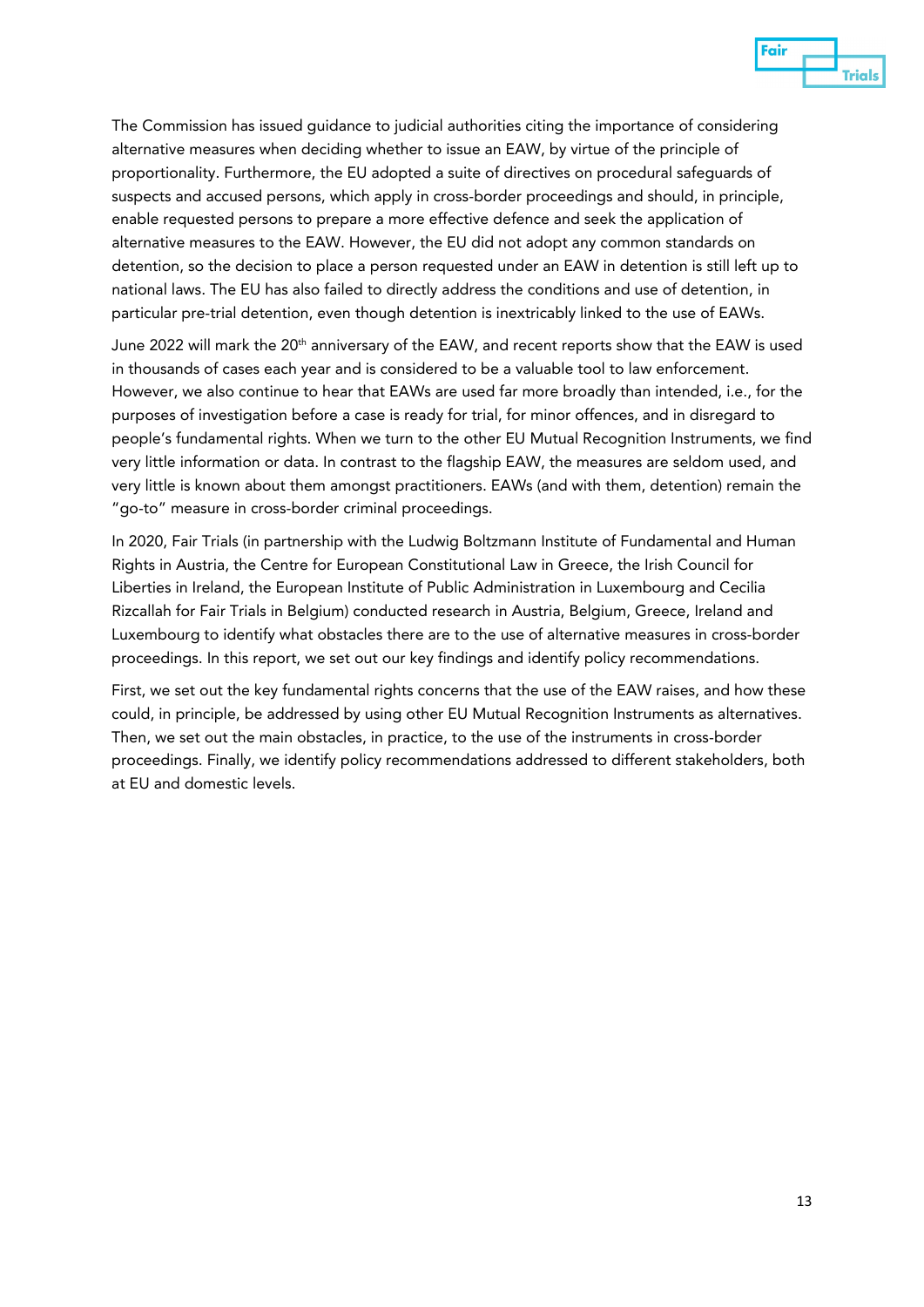

## Methodology

## 1. The scope of the research

This report is based on research that started in March 2020 and was conducted by our partners, the Ludwig Boltzmann Institute of Fundamental and Human Rights for Austria, the Centre for European Constitutional Law for Greece, the Irish Council for Civil Liberties for Ireland, the European Institute of Public Administration for Luxembourg (EIPA) and by Cecilia Rizcallah on behalf of Fair Trials for Belgium.

The research focused on five European Union (EU) countries: Austria, Belgium, Greece, Ireland and Luxembourg. These Member States were selected based on the number of foreign nationals in detention and the state of transposition of the EU Mutual Recognition Instruments with the aim to reflect differing situations. Luxembourg, Greece and Austria are among the countries with the highest proportion of foreign nationals in detention and transposed all four EU instruments on alternative measures. Belgium has similarly high rates of foreign national detainees and only transposed the ESO in 2017. Ireland, in comparison, has a low number of foreign nationals in detention and of pre-trial detention generally.<sup>[7](#page-14-0)</sup> Ireland has only very recently incorporated two EU Mutual Recognition Instruments (see table below).

Non-nationals in detention and entry into force of mutual recognition instruments in the researched countries

|                                                                          | Austria | <b>Belgium</b>            | Greece | <b>Ireland</b> | Luxembourg |
|--------------------------------------------------------------------------|---------|---------------------------|--------|----------------|------------|
| Proportion of non-<br>nationals in detention<br>in 2019 (%) <sup>8</sup> | 54.7 %  | 44 % in 2017 <sup>9</sup> | 54.9%  | 13.6 %         | 74.4 %     |

Each partner undertook a review of the legislation on the transposition of the EU Mutual Recognition Instruments notified by the respective Member State to the European Commission, as well as available domestic case law and academic literature addressing these instruments. This desk research aimed to better understand the extent of the use of these instruments in practice as alternatives to the EAW (for prosecution and for sentencing), as well as the institutional framework of stakeholders involved in issuing and executing these measures. Where necessary, partners submitted freedom of information requests for data on the actual use of these mutual recognition instruments in cross-border judicial proceedings. In each Member State, partners also conducted qualitative interviews with practitioners, including lawyers, judges, and prosecutors as well as representatives of probation services and police officers.

<span id="page-14-0"></span><sup>&</sup>lt;sup>7</sup> Irish Penal Reform Trust, The practice of pre-trial detention in Ireland: Monitoring Alternatives and Judicial Decision-making [in Ireland,](https://www.fairtrials.org/wp-content/uploads/PTD-country-Report-Ireland_finalV2.pdf) Research report, September 2015, p. 49.

<span id="page-14-1"></span><sup>&</sup>lt;sup>8</sup> Council of Europe – Université de Lausanne, Aebi and Tiago, Prisons and Prisoners in Europe 2019: Key Findings of the [SPACE I report](https://wp.unil.ch/space/files/2020/04/Key-Findings-2019_200406.pdf) (2020), p 5 'Figure 4. Percentage of foreign inmates in the prison population on 31<sup>st</sup> January 2019 (N=42)'.

<span id="page-14-2"></span><sup>9</sup> Service public fédéral Justice, Rapport Annuel 2017 – Direction générale des Établissements Pénitentiaires, 2018, p. 46.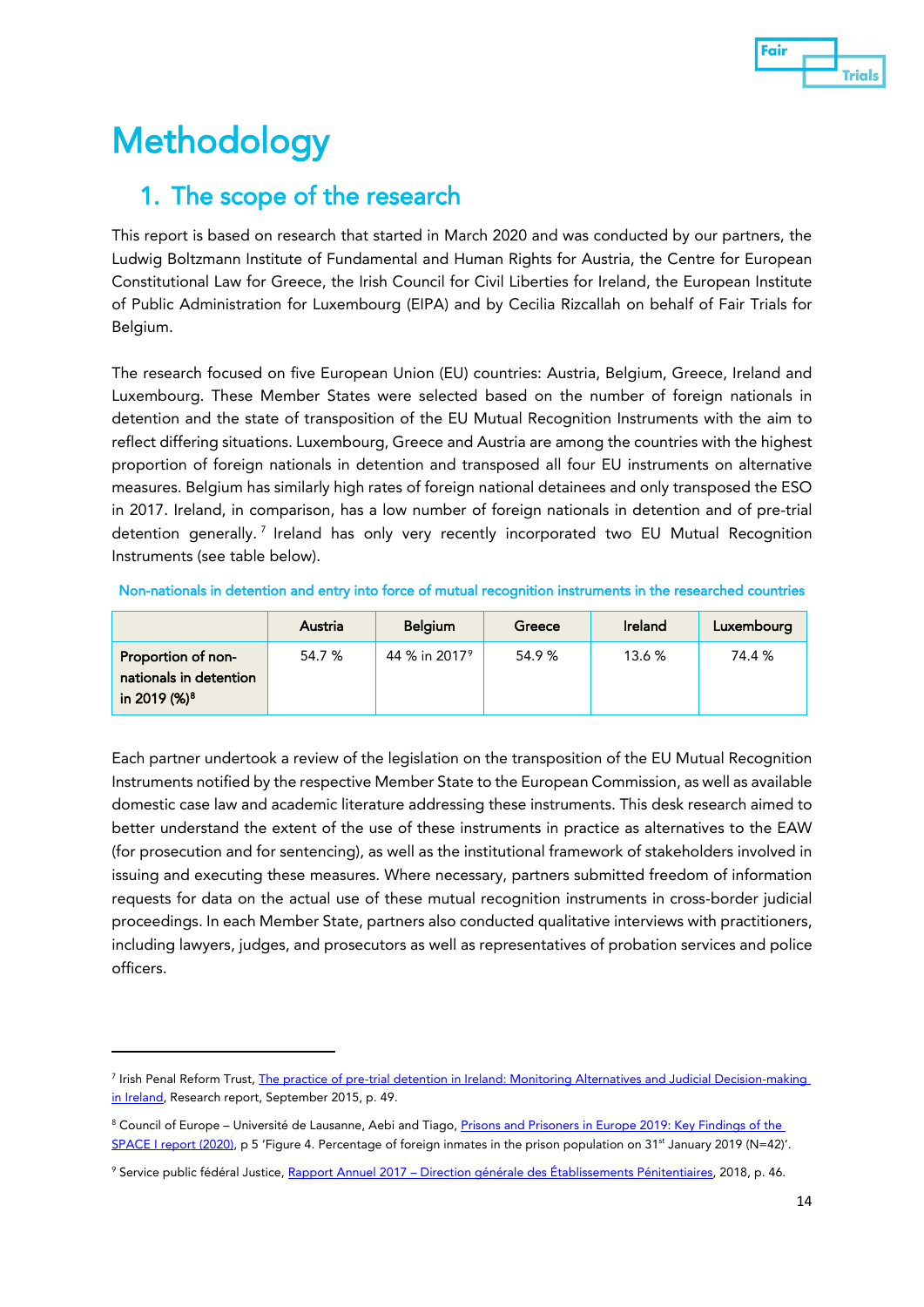

|                                      | Austria                  | <b>Belgium</b>            | Greece                    | Ireland                   | Luxembourg                |
|--------------------------------------|--------------------------|---------------------------|---------------------------|---------------------------|---------------------------|
| Entry into force of<br><b>EAW</b>    | 1 May 2004 <sup>10</sup> | 1 Jan 2004 <sup>11</sup>  | 9 Jul 2004 <sup>12</sup>  | 1 Jan 2004 <sup>13</sup>  | 20 Mar2004 <sup>14</sup>  |
| Entry into force of<br><b>EIO</b>    | 1 Jul 2018 <sup>15</sup> | 22 May 2017 <sup>16</sup> | 21 Sep 2017 <sup>17</sup> | Opted out                 | 18 Sep 2018 <sup>18</sup> |
| Entry into force of<br><b>ESO</b>    | 1 Aug 2013 <sup>19</sup> | 29 Mar 2017 <sup>20</sup> | 15 Nov 2004 <sup>21</sup> | 5 Feb 2021 <sup>22</sup>  | 12 Jul 2016 <sup>23</sup> |
| Entry into force of<br><b>FD PAS</b> | 1 Aug 2013 <sup>24</sup> | 21 May 2013 <sup>25</sup> | 15 Nov 2004 <sup>26</sup> | 23 Sep 2019 <sup>27</sup> | 21 Apr 2015 <sup>28</sup> |

#### State of implementation

<span id="page-15-3"></span><sup>13</sup> European Arrest Warrant Act, 2003 adopted on 28 December 2003 and which entered into force on 1 January 2004.

<span id="page-15-4"></span><sup>14</sup> Law of 17 March 2004 on the European Arrest Warrant and surrender procedures between Member States of the European Union as amended by Law of 3 August 2011. Publication Mem. A n° 39, 22 March 2004.

<span id="page-15-5"></span><sup>15</sup> EU-JZG consolidated version §§ 55-56b adopted on 26 April 2018, which entered into force on 1 July 2018.

<span id="page-15-6"></span><sup>16</sup> Federal Act of 22 May 2017 on the European Investigation Order in Criminal Matters, which entered into on 22 May 2017.

<span id="page-15-7"></span><sup>17</sup> Law 4489/2017 (O.G.G. Issue A' 140/21.9.2017), which entered into force on 21 September 2017.

<span id="page-15-8"></span><sup>18</sup> Law of 1 August 2018 on 1. Transposition of Directive 2014/41/EU from the European Parliament and the Council from 3 April 2014 regarding the decision of European Investigation orders in criminal matters, 2. Modification of the Criminal Procedural Code; 3) Modification of the modified legislation from 8 August 2000 on judicial international cooperation in criminal matters.

<span id="page-15-9"></span><sup>19</sup> EU-JZG consolidated version §§ 100-1211, adopted on 18 July 2013, which entered into force on 1 August 2013.

<span id="page-15-10"></span> $20$  Federal Act of 23 March 2017, on the application of the principle of mutual recognition to decisions on supervision measures imposed as an alternative to pre-trial detention which entered into force on 29 May 2017.

<span id="page-15-11"></span><sup>21</sup> Law 4307/2014 (O.G.G. issue A' 246/15.11.2014), which entered into force on 15 November 2004.

<span id="page-15-12"></span><sup>22</sup> Criminal Justice (Mutual Recognition of Decisions on Supervision Measures) Act 2020, adopted on 26 November 2020.

<span id="page-15-13"></span> $23$  Law of 5 July 2016 regarding the effective application of the principle of mutual recognition in supervision measures as alternative to preventive custody and modifying the criminal law.

<span id="page-15-14"></span><sup>24</sup> EU-JZG consolidated version §§ 81-99, adopted on 18 July 2013, which entered into force on 1 August 2013.

<span id="page-15-15"></span><sup>25</sup> Federal Act of 21 May 2013 on the application of the principle of mutual recognition of judgments and probation decisions for the purposes of the supervision of probation measures and substitution sentences pronounced in a Member State of the European Union which entered into force on 23 June 2013.

<span id="page-15-16"></span><sup>26</sup> Law 4307/2014 (O.G.G. issue A' 246/15.11.2014), which entered into force on 15 November 2004.

<span id="page-15-17"></span><sup>27</sup> Criminal Justice (Mutual Recognition of Probation Judgements and Decisions) Act 2019, which entered into force on 23 September 2019.

<span id="page-15-18"></span><sup>28</sup> Law of 12 April 2015 regarding the effective application of the principle of mutual recognition in probation decisions and other substitution decisions and in order to enhance the effective application of the principle of mutual recognition in

<span id="page-15-0"></span><sup>&</sup>lt;sup>10</sup> Federal law on judicial cooperation in criminal matters with the Member States of the European Union (EU-JZG) consolidated version §§ 3-31, adopted on 16 April 2004, which entered into force on 1 May2004.

<span id="page-15-1"></span><sup>11</sup> Federal Act of 19 December 2003 on the European Arrest Warrant which entered into force on 1 January 2004.

<span id="page-15-2"></span><sup>&</sup>lt;sup>12</sup> Law 3251/2004 European Arrest Warrant, amendment to Law 2928/2001 on criminal organisations and other provisions adopted on XX (O.G.G. Issue A' 127/9.7.2004), which entered into force on 9 July 2004.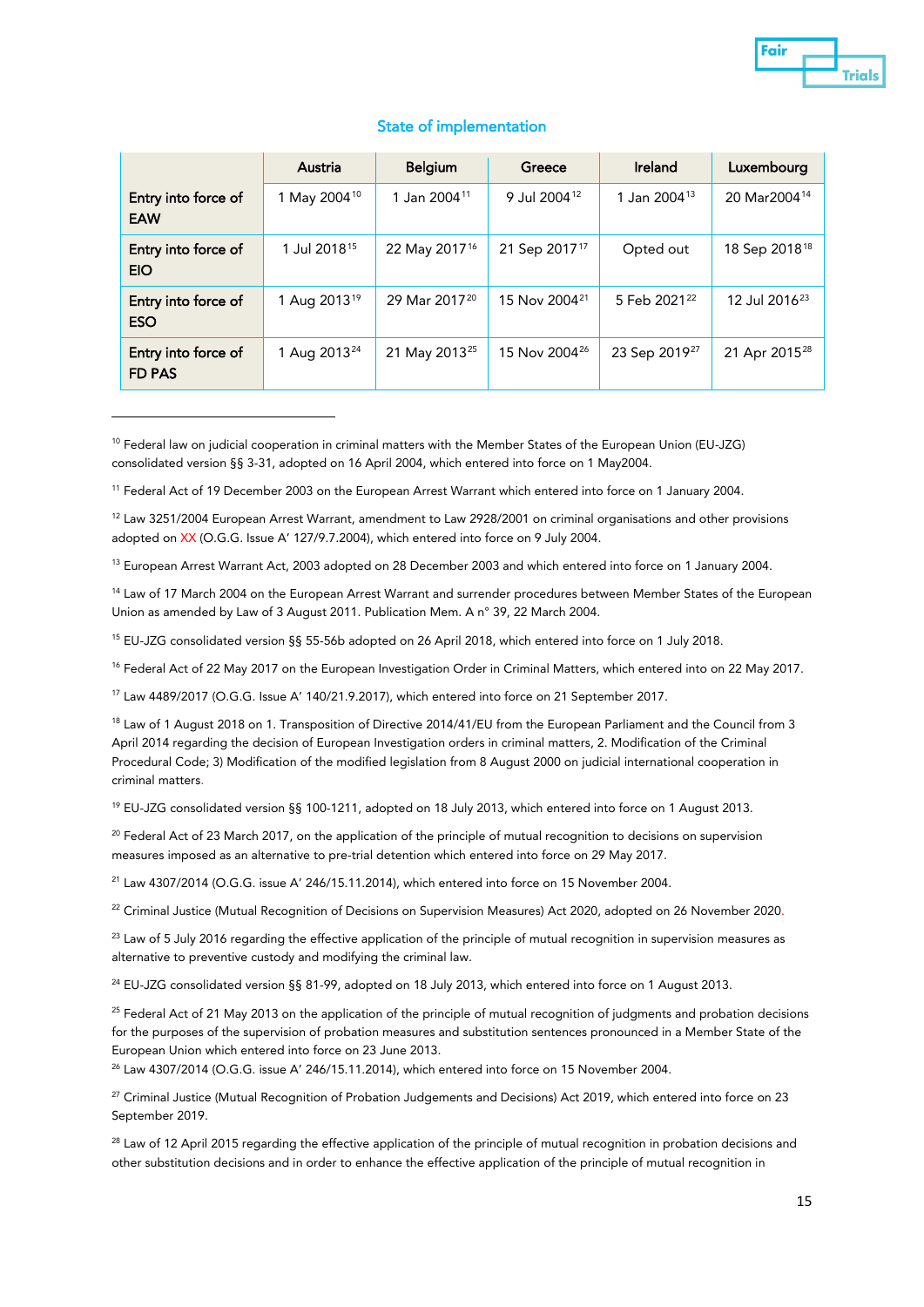| Entry into force of | 1 Jan 2012 <sup>29</sup> | 15 May 2012 $301$ | 15 Nov 2004 <sup>31</sup> | Draft law in          | 3 Mar 2011 <sup>33</sup> |
|---------------------|--------------------------|-------------------|---------------------------|-----------------------|--------------------------|
| FD Transfer of      |                          |                   |                           | process <sup>32</sup> |                          |
| <b>Prisoners</b>    |                          |                   |                           |                       |                          |

In parallel to domestic research, the EIPA and Fair Trials respectively surveyed their past trainees and members of Fair Trials' Legal Experts Advisory Panel (LEAP) - a criminal justice network consisting of over 180 criminal defence lawyers, academic and civil society organisations in Europe. Fair Trials also circulated a survey to all the EU Member States' Permanent Representations in Brussels. These surveys aimed to complete the findings with input from Member States not subject to the in-depth research.<sup>[34](#page-16-5)</sup>

## 2. Challenges in the research

Collecting data on the use of the EU Mutual Recognition Instruments was challenging. There is no systematic data collection regarding their use across EU Member States, despite requirements in each instrument for Member States to gather such data. The European Union Fundamental Rights Agency (FRA) noted that more than half of the Member States do not gather any information regarding the use of the FD PAS and the ESO. Only five Member States legally require national authorities to collate data on the use of FD PAS, none for the ESO.<sup>[35](#page-16-6)</sup> Partners faced the same issues, including regarding the EIO and the FD Transfer of Prisoners. In contrast, statistics on the numbers of EAWs issued and executed each year in every Member State has been collected since 2005, initially by the Council and more recently by the European Commission. However, the data available on the EAW is also far from complete and is collected only on a voluntary basis by the Member States as the FD EAW does not impose such a legal obligation. [36](#page-16-7)

Fair

**Trials** 

judgement rendered in absentia in 1) art. 634 of Criminal Law, 2) Legislation from the 23 February 2010 regarding the mutual recognition of financial sanctions; 3) the modified law of 17 March 2004 regarding the European Arrest Warrant.

<span id="page-16-0"></span><sup>29</sup> EU-JZG consolidated version §§ 39-42g, adopted on 15 December 2011, which entered into force on 1 January 2012.

<span id="page-16-1"></span><sup>&</sup>lt;sup>30</sup> Federal Act of 15 May 2012 on the application of the principle of mutual recognition to custodial sentences or measures involving deprivation of liberty imposed in a Member State of the European Union which entered into force on 5 December 2011.

<span id="page-16-2"></span><sup>&</sup>lt;sup>31</sup> Law 4307/2014 (O.G.G. issue A' 246/15.11.2014), which entered into force on 15 November 2004.

<span id="page-16-3"></span><sup>&</sup>lt;sup>32</sup> Ireland has been referred to the ECJ because of its failure to transpose this FD but is committed in its 2021 legislative programme to transposition and has published a draft law, available [here.](http://www.justice.ie/en/JELR/General%20Scheme%20for%20the%20Mutual%20Recognition%20of%20Custodial%20Sentences%20Bill.pdf/Files/General%20Scheme%20for%20the%20Mutual%20Recognition%20of%20Custodial%20Sentences%20Bill.pdf)

<span id="page-16-4"></span><sup>&</sup>lt;sup>33</sup> Law of 28 February 2011 regarding the effective application of the principle of mutual recognition in criminal judgements that have ruled for a deprivation of liberty in order to be executed in other European Union's Member States.

<span id="page-16-5"></span><sup>34</sup> EIPA: 21 respondents ; LEAP: 11 respondents ; EU Member States Permanent Representations in Brussels: 12 respondents; Austria: 11 respondents (3 lawyers, 1 judge, 5 prosecutors; 1 representative from the Ministry of Justice; 1 representative from the Probation Service) ; Belgium: 23 respondents (6 judges, 3 lawyers, 7 prosecutors, 4 probation agents, 2 persons from the Ministry of Justice and 1 from the Permanent Representation to the EU); Greece: 7 respondents (3 lawyers, 2 judges, and 2 prosecutors) ; Ireland: 6 respondents ( 3 defence lawyers and 3 prosecutors); Luxembourg: 6 respondents (4 lawyers and 2 prosecutors).

<span id="page-16-6"></span><sup>&</sup>lt;sup>35</sup> FRA, [Report on Criminal detention and alternatives: fundamental rights aspects in EU cross-border transfers,](https://fra.europa.eu/en/publication/2016/criminal-detention-and-alternatives-fundamental-rights-aspects-eu-cross-border) 2016, p. 32.

<span id="page-16-7"></span><sup>&</sup>lt;sup>36</sup> European Parliamentary Research Service, Wouter van Ballegooij, European Arrest Warrant, European Implementation [Assessment,](https://www.europarl.europa.eu/thinktank/en/document.html?reference=EPRS_STU(2020)642839) June 2020, pp. 4-5.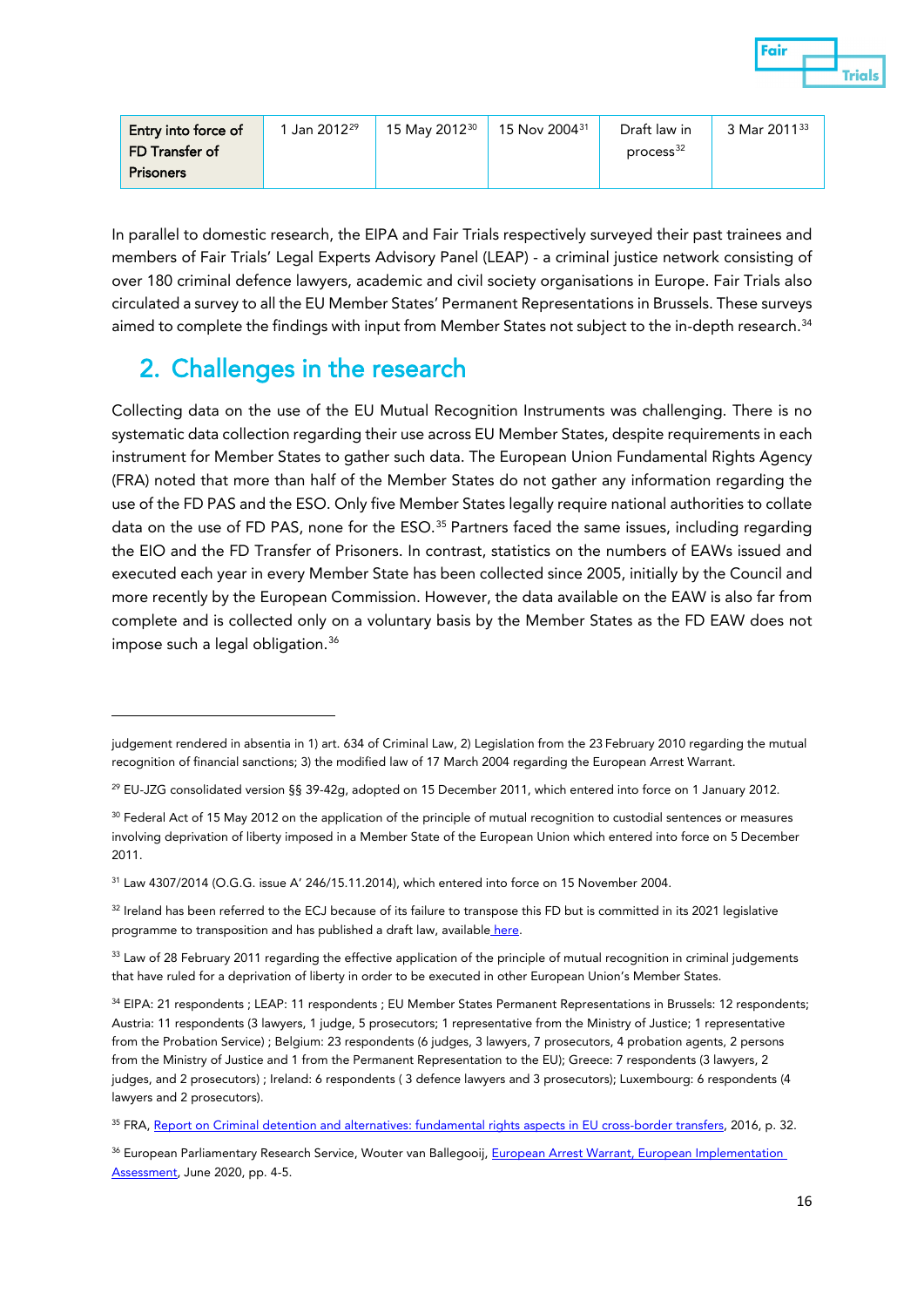

In 2019, the Council simply "encouraged" EU Member States to improve the collection of data on the use of non-custodial sanctions and measures, and on the application of FD PAS and the ESO.<sup>[37](#page-17-0)</sup> Years after the adoption of the EU Mutual Recognition Instruments, monitoring remains problematic.

Compared to the EAW which has been increasingly used since 2005, most of the EU Mutual Recognition Instruments have been largely ignored. In Spain, for instance, seven ESOs were issued in 2019 compared to 452 EAWs.[38](#page-17-1) For instance, only one case of FD PAS was registered in Austria between 2010 and 2020 and no record of any ESO being issued by Austrian authorities. There is a dearth of information as to their use and take-up by practitioners but the research and data available confirm the very limited use of these instruments.<sup>[39](#page-17-2)</sup> Out of 8 completed responses received in the course of 2020 to our questionnaire seeking data on the use of the instruments from permanent representations showed:

- EIO Directive: no data available in 7 Member States, data collected in one Member State.
- FD ESO: no data available in 6 Member States, few cases reported in one Member State and no cases at all for another Member State.
- FD Transfer of Prisoners: no data available in 6 Member States, more widely used in two Member States.
- FD PAS: no data available in 7 Member States, one case reported in one Member State.

#### Promising practice: Monitoring data on the use of alternative measures

In Belgium, regarding the FD Transfer of Prisoners, there is a central system handling all incoming requests for transfers and collecting all the information of detainees. A particular branch of the Ministry of Justice is responsible for proactively checking this database and transferring detainees fulfilling the conditions.

Partners also experienced difficulties in securing interviews with judicial actors and lawyers as they did not feel confident speaking about the EU Mutual Recognition Instruments other than the EAW, citing their limited knowledge or experience in relation to these instruments. Most of them noted the lack

<span id="page-17-0"></span><sup>&</sup>lt;sup>37</sup> Council of the EU, Council conclusions on alternative measures to detention: the use of non-custodial sanctions and [measures in the field of criminal justice,](https://eur-lex.europa.eu/legal-content/EN/TXT/?uri=CELEX%3A52019XG1216%2802%29) 16 December 2019, para I. 10.

<span id="page-17-1"></span><sup>38</sup> Ana Maria Neira-Pena, The Reasons Behind the Failure of the European Supervision Order: The Defeat of Liberty Versus [Security,](http://www.europeanpapers.eu/en/europeanforum/reasons-behind-failure-european-supervision-order-defeat-liberty-versus-security) European Papers, European Forum, 4 November 2020, p. 7.

<span id="page-17-2"></span><sup>&</sup>lt;sup>39</sup> This was recently restated by the Romanian Presidency: Council of the EU, The way forward in the field of mutual [recognition in criminal matters -](http://data.consilium.europa.eu/doc/document/ST-9728-2019-INIT/en/pdf) Policy debate, Report of the Romanian Presidency, 27 May 2019 stressing that "Council Framework Decision 2002/584/JHA on the European arrest warrant and the surrender procedures between Member States remains one of the most effective legal instruments in this area. There are also various other legal instruments, some of which are used relatively often (e.g. Framework Decision 2008/909/JHA on custodial sentences), while others are used less frequently (such as Framework Decision 2008/947/JHA on probation measures and Framework Decision 2009/829/JHA on supervision measures)." See also: European Judicial Network Secretariat (EJNS), [Report on activities and management 2017-](https://www.ejn-crimjust.europa.eu/ejnupload/reportsEJN/ReportSecretariat%20.pdf) [2018,](https://www.ejn-crimjust.europa.eu/ejnupload/reportsEJN/ReportSecretariat%20.pdf) 2019, p. 16: "these instruments are not commonly used by the practitioners in the Member States due to a lack of awareness and experience of them …". A 2018 study by the DETOUR academic consortium similarly found that ESOs are "almost never used" (W. Hammerschick, C. Morgenstern, S. Bikelis, M. Boone, I. Durnescu et al., DETOUR - Towards Pre-trial Detention as Ultima Ratio[, Comparative Report,](https://www.irks.at/detour/publications.html) December 2017). In 2016, FRA pointed out the "relatively limited" use of the ESO, the FD PAS and the FD Transfer of prisoners (FRA, Report on Criminal detention and alternatives: fundamental rights [aspects in EU cross-border transfers,](https://fra.europa.eu/en/publication/2016/criminal-detention-and-alternatives-fundamental-rights-aspects-eu-cross-border) 2016, p. 34).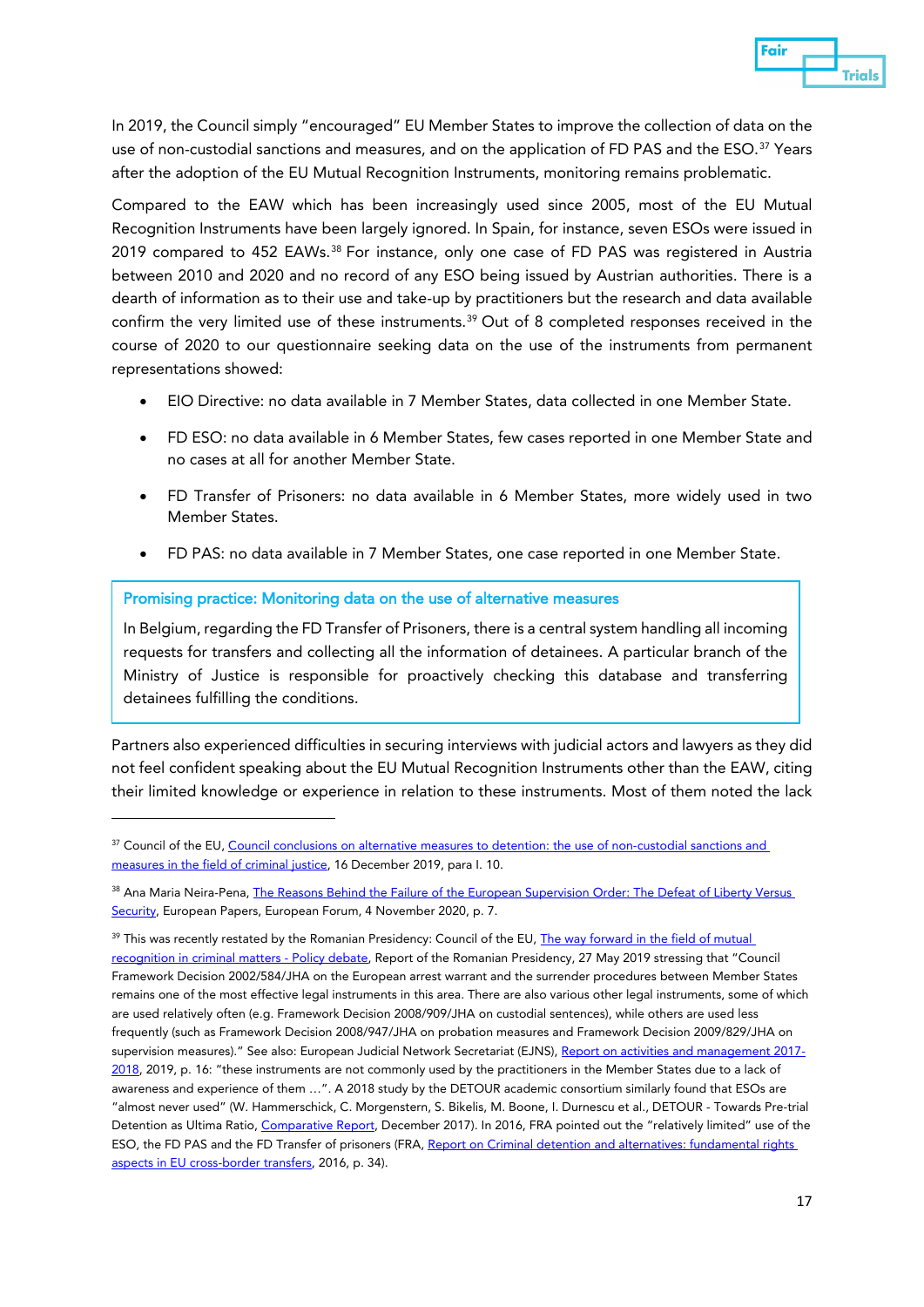

of (mandatory) training and readily available information and guidelines on the use of these instruments.[40](#page-18-0) The situation seemed to be even more challenging for defence lawyers who either didn't know these instruments at all or had barely used them. This is illustrative of the failure of such instruments as this report will explain.

Among those who were interviewed, there was significant disparity of experience and expertise. For instance, in Belgium, participants with experience in cross-border cooperation were often dealing with terrorism crimes and serious offences. Their answers were influenced by the type of criminality they deal with, which may explain the use of the EAW. In Austria, those who were mostly confronted with cross-borders cases were based in large cities, and few practitioners from smaller cities responded to the requests for interviews. It is also worth noting that authorities in Luxembourg had more experience issuing measures than executing requests from other EU Member States.

<span id="page-18-0"></span><sup>&</sup>lt;sup>40</sup> This was not necessarily expressed as being negative, amongst the Austrian prosecutors at least. They were much more convinced about "learning by doing". The training to become a judge/prosecutor is already very comprehensive and only few really work in cross-border cooperation.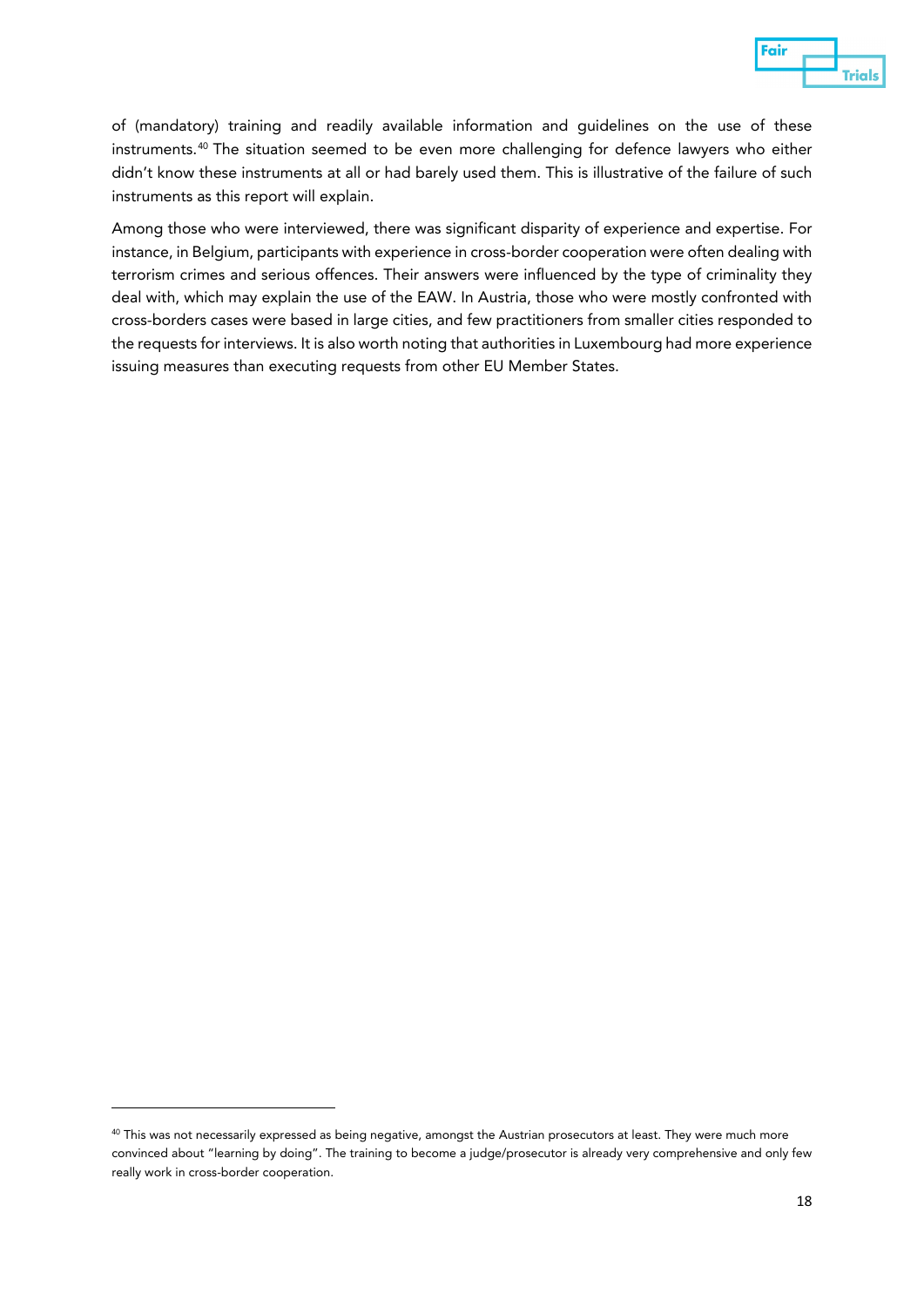

## Part 1: The need for alternatives to the EAW

In contrast to the EAW, the other EU Mutual Recognition Instruments broadly promote an alternative objective in the EU's criminal justice policy, beyond making cooperation between authorities more efficient. These measures express the objective of social rehabilitation or reintegration of persons suspected, accused or convicted, which "entails a process that starts during detention and is facilitated by being detained as close to "home" as possible."[41](#page-19-0) This objective is not achievable through the EAW, which involves the deportation of a person to stand trial or execute a sentence in another country, where the person may not have social or family ties that enable any meaningful social reintegration.

In this section, we look at how the other EU Mutual Recognition Instruments may, in theory, be used as alternatives to the EAW to limit the impact on people's fundamental rights and promote social reintegration, by (1) preventing the misuse of the EAW at pre-trial stage for investigative purposes instead of for prosecution, when a case is trial-ready; (2) protecting the fundamental right to liberty and to the presumption of innocence by limiting the use of pre-trial detention; (3) protecting people's fundamental rights by keeping them out of places of detention where conditions fail to meet the basic fundamental right to be free from inhuman and degrading treatments; and (4) preventing unequal treatment between people within the EU, based on their place of residence or nationality.

## 1) Preventing the misuse of the EAW for questioning

In principle, EAWs may only be issued for the purposes of conducting criminal prosecutions or for executing a custodial sentence. In practice however, EAWs continue to be issued for investigative purposes (for questioning a suspect) before a case is ready to go to trial. Issuing authorities opt for the 'ease' of the EAW which provides them with the certainty that the person will be rapidly presented before them for questioning. This approach involves often unnecessary detention and fails to consider the implications for the person (deprivation of liberty and surrender to another country) and whether the case is ready to go to trial.

Our research shows that people continue to be surrendered under EAWs, often because the EAW has been issued to investigate the person rather than to bring them to trial when the case is "trial-ready".<sup>[42](#page-19-1)</sup> Where EAWs are issued too early in the process, the affected person may be arrested and surrendered to the issuing state, and required to await trial (typically in pre-trial detention) for long, often excessive and unnecessary periods of time.[43](#page-19-2) Surrender and even short periods of detention can dramatically impact a person's life, and could entail loss of housing and work, which in turn, significantly impairs the possibility of social reintegration, whether the person is ultimately acquitted or convicted.

Nevertheless, Greek judges recognised that they find it easier to use an EAW to have a person in front of them to conduct questioning, despite the fact that EAWs should not be used for investigation. Authorities tend to arrest and detain the requested person as soon as the person is needed for a

<span id="page-19-0"></span><sup>41</sup> FRA, [Report on Criminal detention and alternatives: fundamental rights aspects in EU cross-border transfers,](https://fra.europa.eu/en/publication/2016/criminal-detention-and-alternatives-fundamental-rights-aspects-eu-cross-border) 2016, p. 9.

<span id="page-19-1"></span><sup>&</sup>lt;sup>42</sup> Fair Trials[, Beyond the emergency of the COVID-19 pandemic -](https://www.fairtrials.org/publication/beyond-emergency-covid-19-pandemic) Lessons for defence rights in Europe, June 2020.

<span id="page-19-2"></span><sup>43</sup> Fair Trials[, A Measure of Last Resort? The practice of pre-trial detention decision-making in the EU,](https://www.fairtrials.org/publication/measure-last-resort) Report, p. 33, May 2016.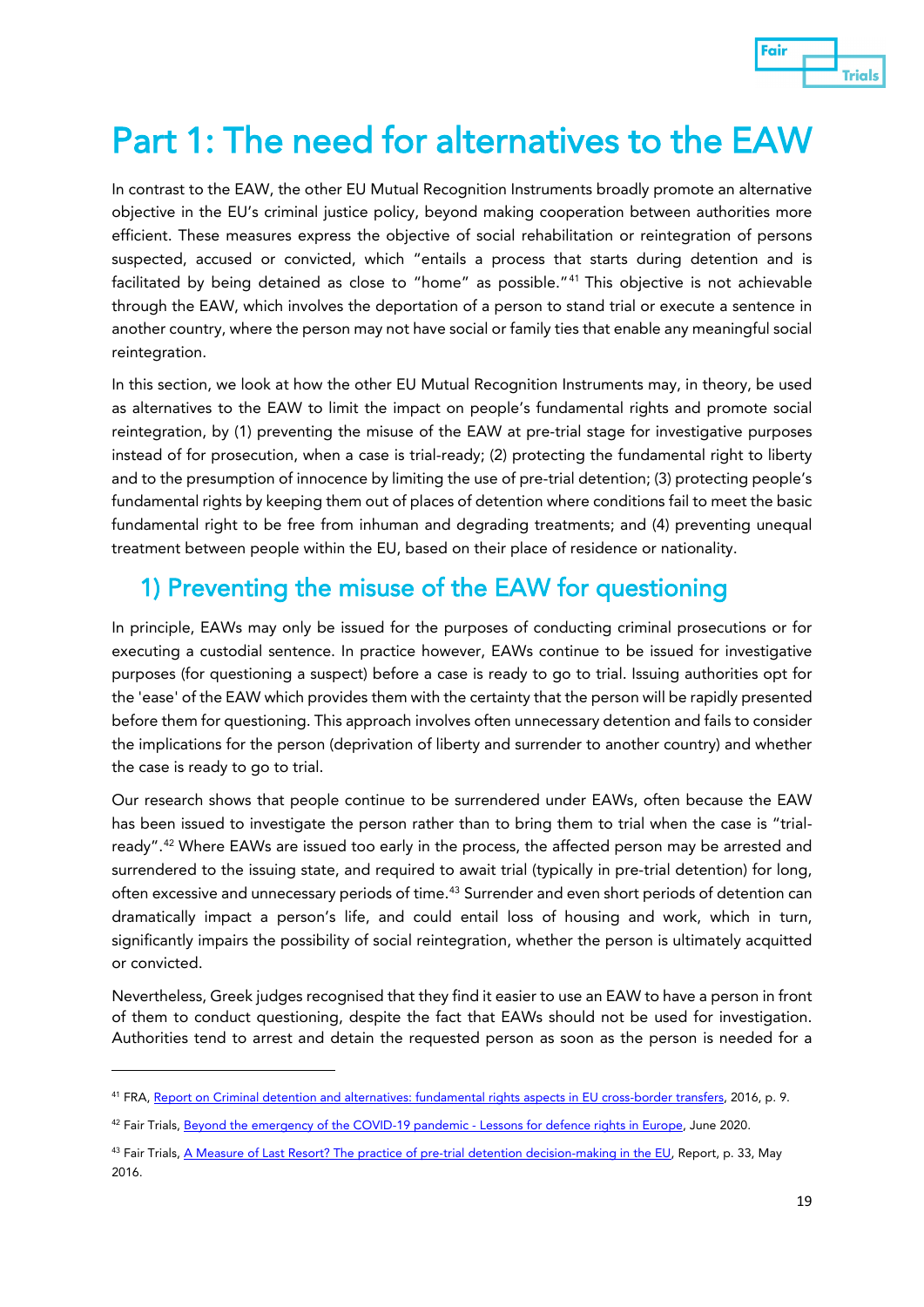

statement, irrespective of the fact that the investigation is at a preliminary stage and therefore not ready for trial – in clear contradiction with the stated objectives of FD EAW. The practitioners interviewed seemed to follow the same process for domestic or European cases – namely, arrest, detain, and bring to the judge.

In contrast, Irish practitioners report that courts refuse to surrender requested persons pursuant to EAWs issued for investigative purposes rather than for prosecution, before a person has been charged and is ready to be tried.

In such cases, there are alternative measures that investigative authorities can (and should be required to) resort to instead, to prevent any irreparable consequence on a person's life, at a stage where they are still legally presumed innocent (prior to any finding of guilt by a court). Notably, an EIO for the purposes of questioning over video link could be issued instead of an EAW. With the use of digital technology in criminal proceedings across Europe increasing, this option could be made readily available to authorities in future.

In our research, practitioners reported the use of other possibilities, beyond the scope of the EU Mutual Recognition Instruments.

- In Ireland, which did not opt into the EIO Directive, requests for mutual assistance to obtain evidence (documentary or via video link) pursuant to Section 63 of the Criminal Justice (Mutual Assistance) Act 2008 could continue to be used more widely to replace EAWs.
- **Belgian** judges and prosecutors also prefer to conduct interviews in person rather than via video link which they consider less efficient. As national arrest warrants and EAWs cannot be used for the sole objective of conducting interviews, they often use the Convention on mutual assistance in criminal matters between EU Member States<sup>[44](#page-20-0)</sup> to organise the temporary transfer of the person detained for the purpose of investigation.<sup>[45](#page-20-1)</sup> They find this instrument, which enables the creation of joint investigation teams, easy to use and much more flexible, particularly with neighbouring countries, those sharing the same language or for complex investigations. However, they note that joint investigations teams are only available for police cooperation and they would welcome the creation of joint investigating teams at the judicial level allowing cooperation between investigating judges of different Member States. Finally, some practitioners noted that the executing state might not be willing to conduct the requested investigation measure requested given the costs they represent – financially but also in time and human resources.

The digitalisation of justice systems can include the use of video links to enable authorities to question a person remotely, instead of resorting to an EAW. In this respect, the EU should promote the use of video link hearings, as envisaged in the Commission's Communication on the Digitalisation of Justice in the EU of 2 December 2020.<sup>[46](#page-20-2)</sup> This would enable authorities to resort to the EIO Directive as an alternative to the EAW. However, even if this option is made available, there is also a need to establish a common understanding of 'trial-readiness' across EU Member States.

<span id="page-20-0"></span><sup>44</sup> Council of the EU, Convention established by the Council in accordance with Article 34 of the Treaty on European Union, on Mutual Assistance in Criminal Matters between the Member States of the European Union, 29 May 2000 (OJ C 197, [12.7.2000, p. 3–23\).](https://eur-lex.europa.eu/legal-content/EN/TXT/?uri=celex%3A42000A0712%2801%29)

<span id="page-20-1"></span><sup>45</sup> Ibid. Article 9.

<span id="page-20-2"></span><sup>46</sup> [Communication](https://ec.europa.eu/info/law/better-regulation/have-your-say/initiatives/12547-Digitalisation-of-justice-in-the-European-Union-) from the Commission on the Digitalisation of justice in the EU – A toolbox of opportunities, COM(2020) 710 final, 2 December 2020.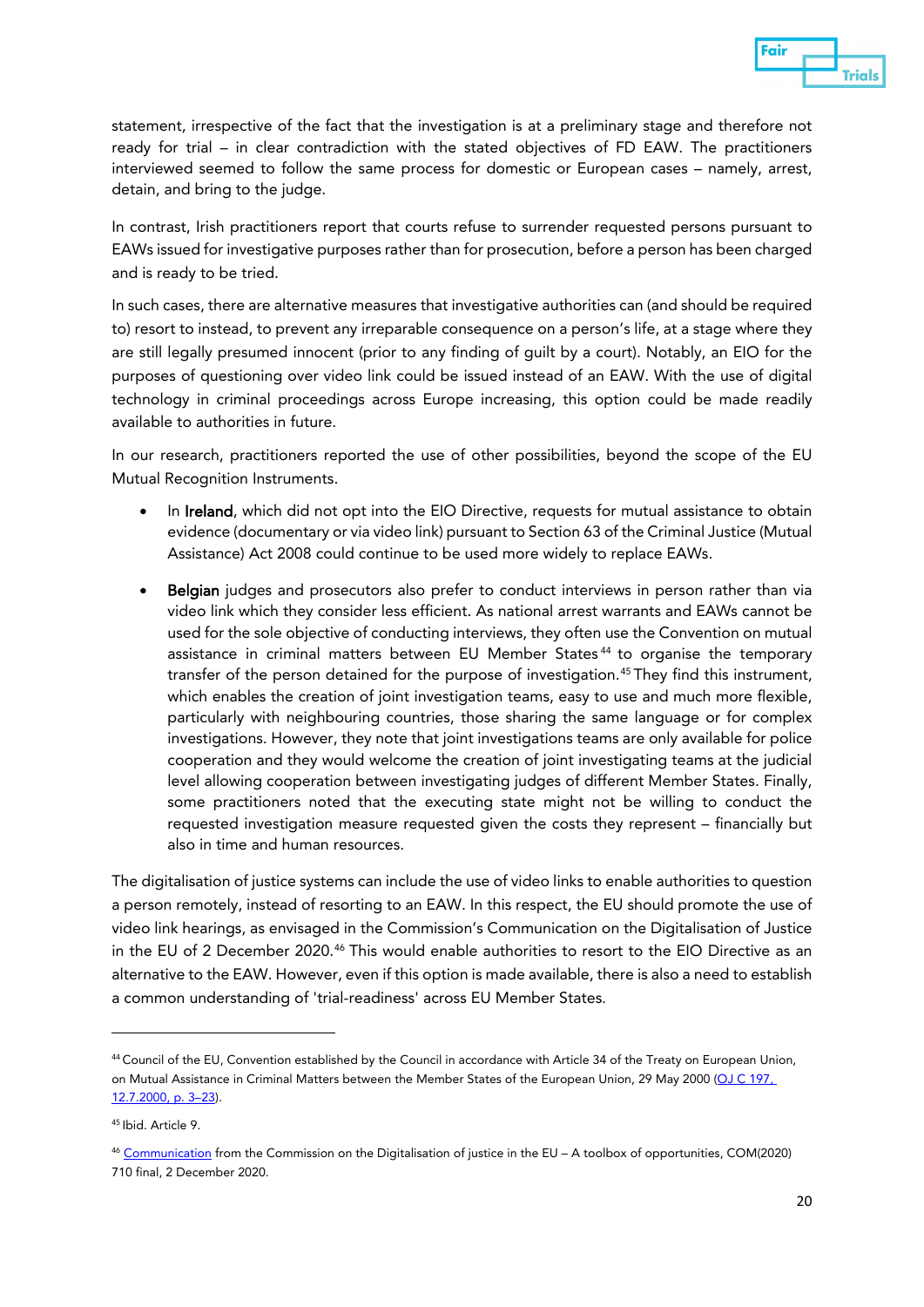

## 2) Preventing the unjustified use of pre-trial detention

Despite the significant number of studies stressing the inefficiency and negative impacts of pre-trial detention – be it in terms of de-socialisation of the suspect, $47$  the high costs for the public authorities involved or the impact on prison overcrowding,<sup>[48](#page-21-1)</sup> judicial actors across EU Member States fail to limit the use of pre-trial detention as a measure of last resort. This applies in a cross-border setting, where EAWs are typically accompanied by detention in the executing Member State pending surrender, and then in the issuing Member State upon the person's return, at least until they are heard by the relevant authority. In other words, the EAW typically involves at a minimum several weeks in detention (more if the EAW is challenged).

Further, in some Member States, an EAW can be issued where national conditions for pre-trial detention are met. Where the conditions do not ensure that pre-trial detention is strictly used as a last resort measure, the EAW will, also, not be justified or proportionate.

Unjustified and disproportionate use of pre-trial detention infringes the presumption of the individual's innocence and their right to liberty. Overuse of pre-trial detention is "detrimental for the individual, can prejudice the judicial cooperation between the Member States and do[es] not represent the values for which the European Union stands", as acknowledged by the EU Member States themselves.[49](#page-21-2)

Yet the number of persons held in pre-trial detention remains excessively high across Europe. Now, approximately 22% of the prison population in Europe is made up of persons presumed innocent, waiting for their trial or final sentence.<sup>[50](#page-21-3)</sup> This proportion indicates that judicial practices fall short of regional and international standards which set detention pending trial as a measure of last resort. These include the common standards that emerge from the ECHR, which establishes several binding legal standards that must be fulfilled to restrict the right to liberty including through pre-trial detention.<sup>[51](#page-21-4)</sup> However, the ECHR has so far been unable to prevent the overuse of pre-trial detention.<sup>[52](#page-21-5)</sup>

The need for the EU to take action to address the excessive use of pre-trial detention by setting clear common minimum standards has been recognised by all EU actors for more than a decade. In 2009, the Council of the EU invited the Commission to submit a Green paper on pre-trial detention due to

<span id="page-21-0"></span><sup>47</sup> Patricia Faraldo Cabana, One Step Forward, Two Steps Back? Social Rehabilitation of Foreign Offenders Under Framework [Decisions 2008/909/JHA and 2008/947/JHA,](https://www.researchgate.net/publication/334462617_One_step_forward_two_steps_back_Social_rehabilitation_of_foreign_offenders_under_Framework_Decisions_2008909JHA_and_2008947JHA) New Journal of European Criminal Law, 2019 Vol 2. Issue 2, p. 154.

<span id="page-21-1"></span><sup>&</sup>lt;sup>48</sup> These challenges were recognised in the original Framework Decision proposal on the European Supervision Order itself: European Commission[, Proposal for a COUNCIL FRAMEWORK DECISION on the European supervision order in pre-trial](https://eur-lex.europa.eu/legal-content/EN/ALL/?uri=CELEX%3A52006PC0468)  [procedures between Member States of the European Union,](https://eur-lex.europa.eu/legal-content/EN/ALL/?uri=CELEX%3A52006PC0468) COM(2006) 468 final, 29 August 2006.

<span id="page-21-2"></span><sup>&</sup>lt;sup>49</sup> Council of the EU, Resolution of the Council of 30 November 2009 on a Roadmap for strengthening procedural rights of suspected or accused persons in criminal proceedings, (OJ C 295, 4.12.2009, p. 1-3).

<span id="page-21-3"></span><sup>50</sup> Council of Europe – Universtié de Lausanne, Aebi and Tiago, Prisons and Prisoners in Europe 2019: Key Findings of the [SPACE I report](https://wp.unil.ch/space/files/2020/04/Key-Findings-2019_200406.pdf) (2020), 24 February 2020, p. 6.

<span id="page-21-4"></span><sup>51</sup> Article 5 of the ECHR.

<span id="page-21-5"></span><sup>52</sup> Adriano Martufi and Christina Peristeridou, [The purposes of pre-trial detention and the quest for alternatives,](https://brill.com/view/journals/eccl/28/2/article-p153_153.xml?language=en) European Journal of Crime, Criminal Law and Criminal Justice, 28(2), 2020. The authors challenge the nature and the underlying purposes of the grounds recognised by ECtHR to justify pre-trial detention and argue that ECHR standards are far from being the solution to the excessive use of pre-trial detention in EU Member States.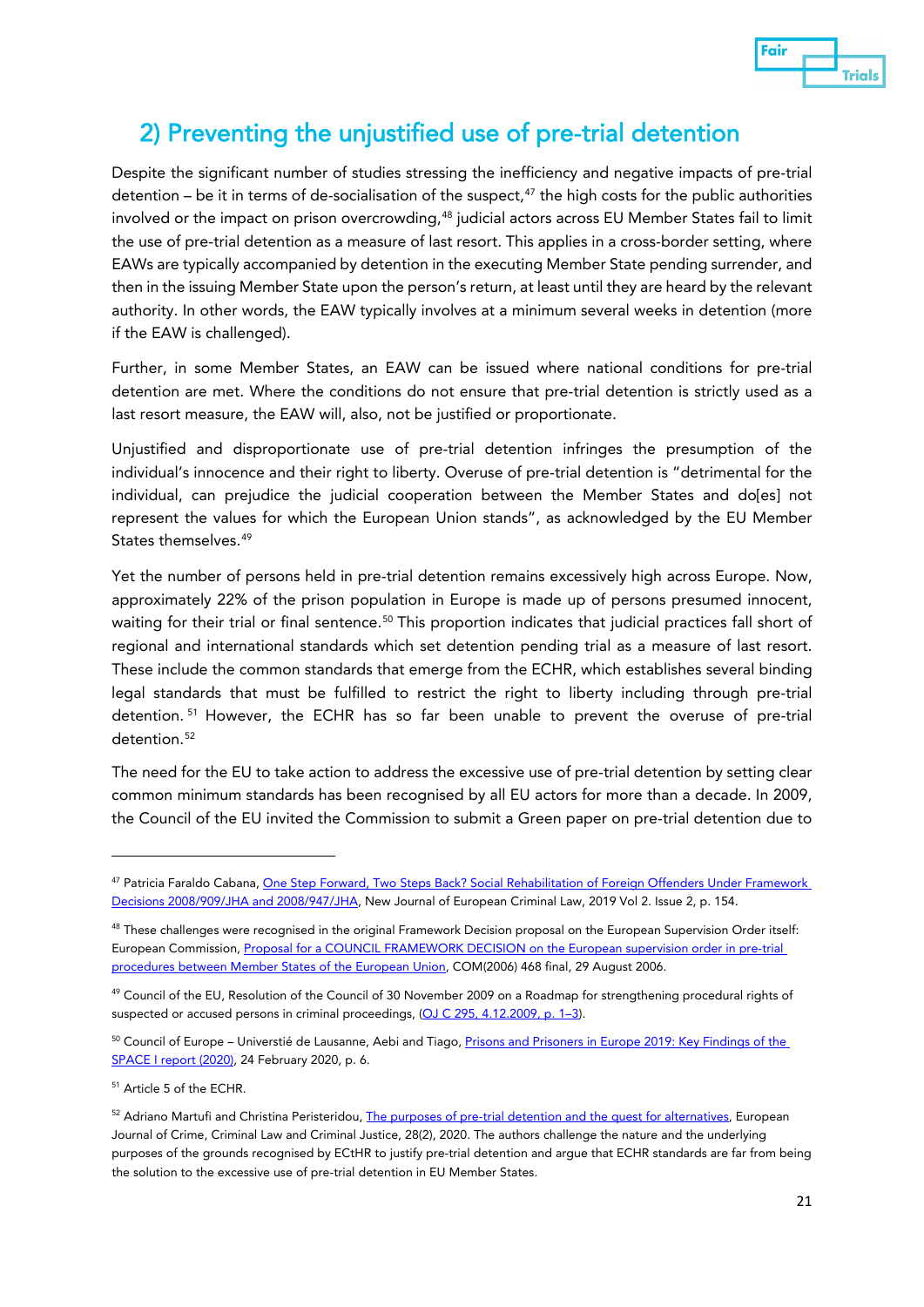

the detrimental impact of excessively long periods of pre-trial detention on both EU citizens and EU judicial cooperation between the Member States.<sup>[53](#page-22-0)</sup> In 2011, the European Commission adopted a Green paper on detention conditions which raised the question whether EU legislation on pre-trial detention, in particular maximum length of pre-trial detention and regular review of such detention, could be envisaged.<sup>[54](#page-22-1)</sup> However, despite expressed political concern,<sup>[55](#page-22-2)</sup> there is still no proposal for EU legislation on pre-trial detention.

The adoption of the ESO FD was seen by the EU and its Member States as an effective way of avoiding legislative action on pre-trial detention,<sup>[56](#page-22-3)</sup> which, as the CJEU recently stated, is not regulated by EU legislation.<sup>[57](#page-22-4)</sup> The Commission envisaged that the ESO FD could potentially lead to reduction of pretrial detention and to facilitate social rehabilitation of prisoners in a cross-border context. This in turn could reduce prison overcrowding and thereby improve detention conditions as well as allow for considerable budgetary savings for prisons.<sup>[58](#page-22-5)</sup>

By listing alternative measures to pre-trial detention, the ESO FD could promote the use of noncustodial pre-trial detention measures by judges. The measures envisaged in the EAW FD include the following core supervision measures:<sup>[59](#page-22-6)</sup>

- An obligation to inform the authorities of a change of residence;
- An obligation not to enter certain places (in either Member State);
- An obligation to remain at a specified place (with possible curfew requirements);

<span id="page-22-0"></span><sup>53</sup> Council of the EU, Resolution of the Council of 30 November 2009 on a Roadmap for strengthening procedural rights of suspected or accused persons in criminal proceedings, (OJ C 295, 4.12.2009, p. 1-3).

<span id="page-22-1"></span><sup>&</sup>lt;sup>54</sup> European Commission, [Strengthening mutual trust in the European judicial area –](https://eur-lex.europa.eu/legal-content/EN/TXT/?uri=COM%3A2011%3A0327%3AFIN) A Green Paper on the application of EU [criminal justice legislation in the field of detention,](https://eur-lex.europa.eu/legal-content/EN/TXT/?uri=COM%3A2011%3A0327%3AFIN) COM (2011) 327, 14 June 2011.

<span id="page-22-2"></span><sup>55</sup> The European Parliament reiterated its call on several occasions. See European Parliament, European Parliament resolution [of 15 December 2011 on detention conditions in the EU \(2011/2897\(RSP\)\)](https://eur-lex.europa.eu/legal-content/EN/ALL/?uri=uriserv:OJ.CE.2013.168.01.0082.01.ENG), 15 December 2011, para. 10; European Parliament resolution of 27 February 2014 with recommendations to the Commission on the review of the European Arrest Warrant (2013/2109(INL)), (OJ C 285, 29.8.2017, p. 135-140); European Parliament, European Parliament resolution of 20 [January 2021 on the implementation of the European Arrest Warrant and the surrender procedures between Member States](https://www.europarl.europa.eu/doceo/document/TA-9-2021-0006_EN.html)  [\(2019/2207\(INI\)\),](https://www.europarl.europa.eu/doceo/document/TA-9-2021-0006_EN.html) 20 January 2021, para. 3 .

<span id="page-22-3"></span><sup>56</sup> Stefano Montaldo, [Special focus on pre-trial detention and its alternatives under EU law: an introduction,](https://www.europeanpapers.eu/en/europeanforum/special-focus-pretrial-detention-alternatives-under-eu-law-introduction) European Papers, European Forum, 4 November 2020, p. 3; Adriano Martufi and Christina Peristeridou, Pilate washing his hands. The CJEU on [pre-trial detention,](http://eulawanalysis.blogspot.com/2019/12/pilate-washing-his-hands-cjeu-on-pre.html) EU Law Analysis, 5 December 2019.

<span id="page-22-4"></span><sup>57</sup> Recently, the CJEU denied the application of the Directive on presumption of innocence to pre-trial detention : CJEU, Case [C-310/18 PPU –](http://curia.europa.eu/juris/document/document.jsf?text=&docid=205876&pageIndex=0&doclang=en&mode=lst&dir=&occ=first&part=1&cid=13061412) Milev, Judgment of 19 September 2018, ECLI:EU:C:2018:73 ; CJEU, [Case C-8/19 PPU –](http://curia.europa.eu/juris/document/document.jsf?text=&docid=210780&pageIndex=0&doclang=en&mode=lst&dir=&occ=first&part=1&cid=12939795) RH, Judgement of 12 February 2019, ECLI:EU:C:2019:110; CJEU, CJEU, Case C-653/19 PPU - DK, Judgment of 28 November 2019, ECLI:EU:C:2019:1024. This decision was criticised by commentators as over-restricting the applicability of the Directive; they also opined that the court had missed an opportunity to provide common standards on pre-trial detention: Adriano Martufi and Christina Peristeridou[, CJEU, Case C 653/19 PPU, DK,](https://www.fairtrials.org/cjeu-case-c-65319-ppu-dk) November 2019.

<span id="page-22-5"></span><sup>58</sup> European Commission, [Report From The Commission To The European Parliament And The Council on the implementation](https://eur-lex.europa.eu/legal-content/EN/ALL/?uri=CELEX:52014DC0057) [by the Member States of the Framework Decisions 2008/909/JHA, 2008/947/JHA and 2009/829/JHA on the mutual](https://eur-lex.europa.eu/legal-content/EN/ALL/?uri=CELEX:52014DC0057)  [recognition of judicial decisions on custodial sentences or measures involving deprivation of liberty, on probation decisions](https://eur-lex.europa.eu/legal-content/EN/ALL/?uri=CELEX:52014DC0057) [and alternative sanctions and on supervision measures as an alternative to provisional detention,](https://eur-lex.europa.eu/legal-content/EN/ALL/?uri=CELEX:52014DC0057) COM(2014) 57 final, 5 February 2014.

<span id="page-22-6"></span><sup>59</sup> Article 8(1) of the ESO FD.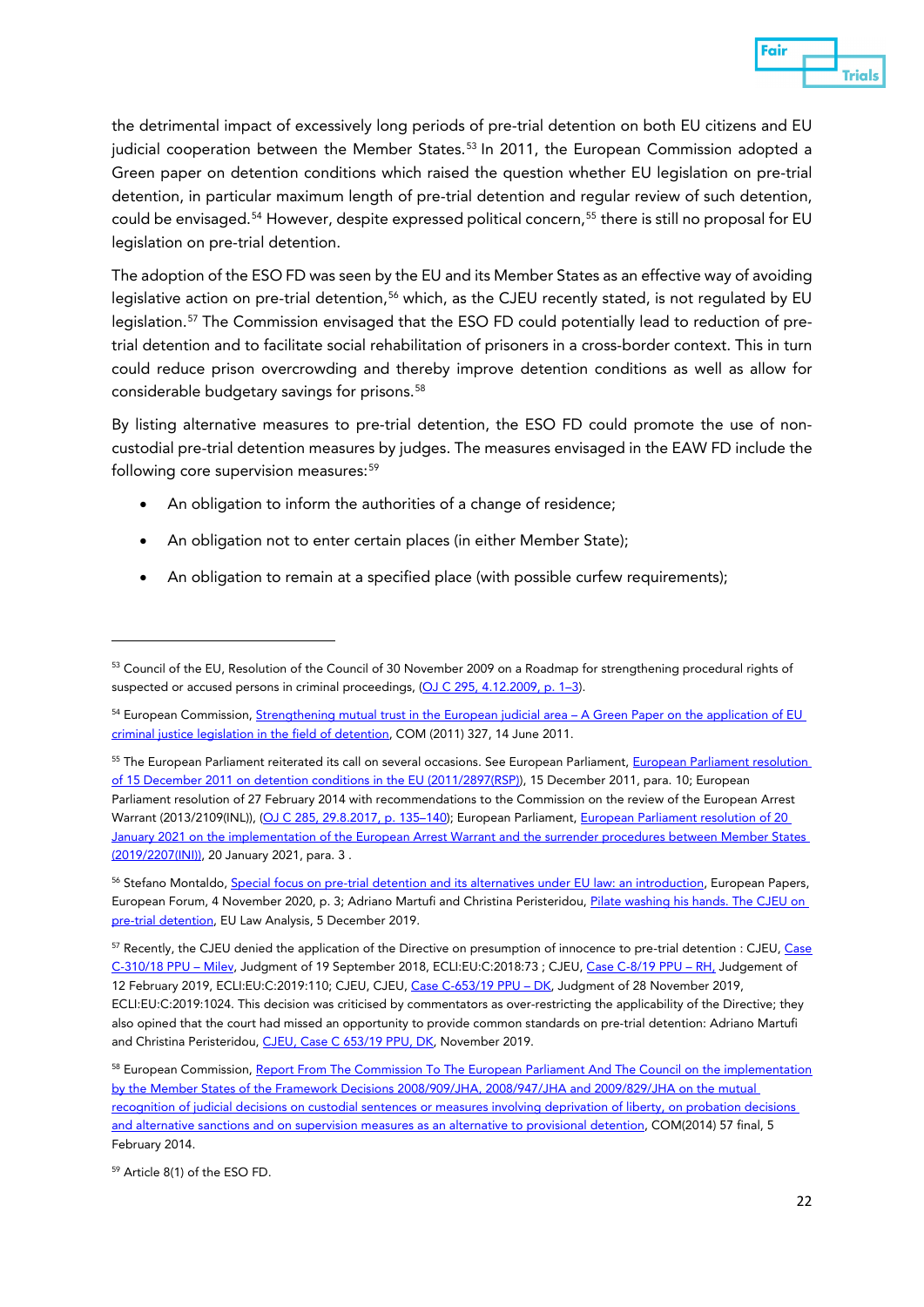

- An obligation regarding leaving the territory of the executing Member State;
- An obligation to report at specific times to a specific authority; and
- An obligation to avoid contact with specific persons.

Article 8(2) of the ESO FD further lists several other supervision measures which Member States can accept, or decline, to supervise, such as restrictions on professional activity; an obligation not to drive a vehicle; financial security or addiction treatment.

However, the ESO FD, which is not widely known or used by practitioners, hardly has this effect. Research shows that judges tend to be reluctant to engage with practical alternatives to pre-trial detention that can protect the investigation, limit the possibility of reoffending, and ensure defendants' presence at trial.<sup>[60](#page-23-0)</sup> Despite electronic monitoring and house arrest becoming increasingly available in many Member States, their use remains limited in numerous EU Member States.

A recent survey by the Council of Europe's Annual Penal Statistics revealed that non-custodial measures are rarely used as an alternative to pre-trial detention: only 7.5% of the probation population (i.e. persons under supervision measures before the trial or serving non-custodial sanctions) corresponds to persons placed under supervision before trial.<sup>[61](#page-23-1)</sup> By way of example, in 2019, only 202 persons were subject to domestic supervision measures at the pre-trial stage in Austria and 26 persons in Luxembourg. This contrasts with numbers in Belgium (20,242 persons) and to a lesser extent Greece (6,730 persons).<sup>[62](#page-23-2)</sup>

This lack of systematic data collection, access to bail information services or pre-trial risk assessments, and little training in alternatives to detention means that judges and prosecutors tend to lack faith in the efficacy of alternatives and continue to rely instead on pre-trial detention. This minimal use of alternative measures means that judicial authorities have limited experience of, and therefore limited confidence in, alternatives to pre-trial detention. These measures are often new and have not yet been 'tried and tested'[63](#page-23-3) at a domestic level. Due to insufficient time and resources for independent judicial review, judicial authorities also tend to follow prosecution arguments in favour of detention rather than making use of possible alternative measures,<sup>[64](#page-23-4)</sup> particularly where lawyers do not put forward solid arguments in favour of an alternative to detention.

#### *"Either someone can be trusted and pre-trial detention is not necessary; or they cannot and alternative measures will not help." - Austrian prosecutor[65](#page-23-5)*

This lack of engagement with alternatives is not limited to judges and prosecutors. Lawyers also fail to argue for release or individualised alternatives to detention. Fair Trials' research indicates that lawyers typically do not have enough time to consult their client, study case materials (or even have timely access to case materials) and prepare for pre-trial detention hearings. Judges tend to follow

<span id="page-23-0"></span><sup>&</sup>lt;sup>60</sup> Fair Trials, <u>A Measure of Last Resort? The practice of pre-trial detention decision-making in the EU</u>, Report, May 2016.

<span id="page-23-1"></span><sup>61</sup> Council of Europe – Université de Lausanne[, Persons under the supervision of probation agencies report](https://wp.unil.ch/space/files/2020/06/SPACE-II_Final_report_2019_200610.pdf) – SPACE II - 2019, 10 June 2020, p. 1.

<span id="page-23-2"></span> $62$  Ibid.

<span id="page-23-3"></span><sup>&</sup>lt;sup>63</sup> Fair Trials[, Where's my lawyer: Making legal assistance in pre-trial detention effective,](https://www.fairtrials.org/sites/default/files/publication_pdf/Wheres-my-lawyer-making-legal-assistance-in-pre-trial-detention-effective.pdf) Report, October 2019.

<span id="page-23-4"></span><sup>64</sup> Ibid. pp. 25-26.

<span id="page-23-5"></span><sup>&</sup>lt;sup>65</sup> Quote collected during an interview conducted for this research.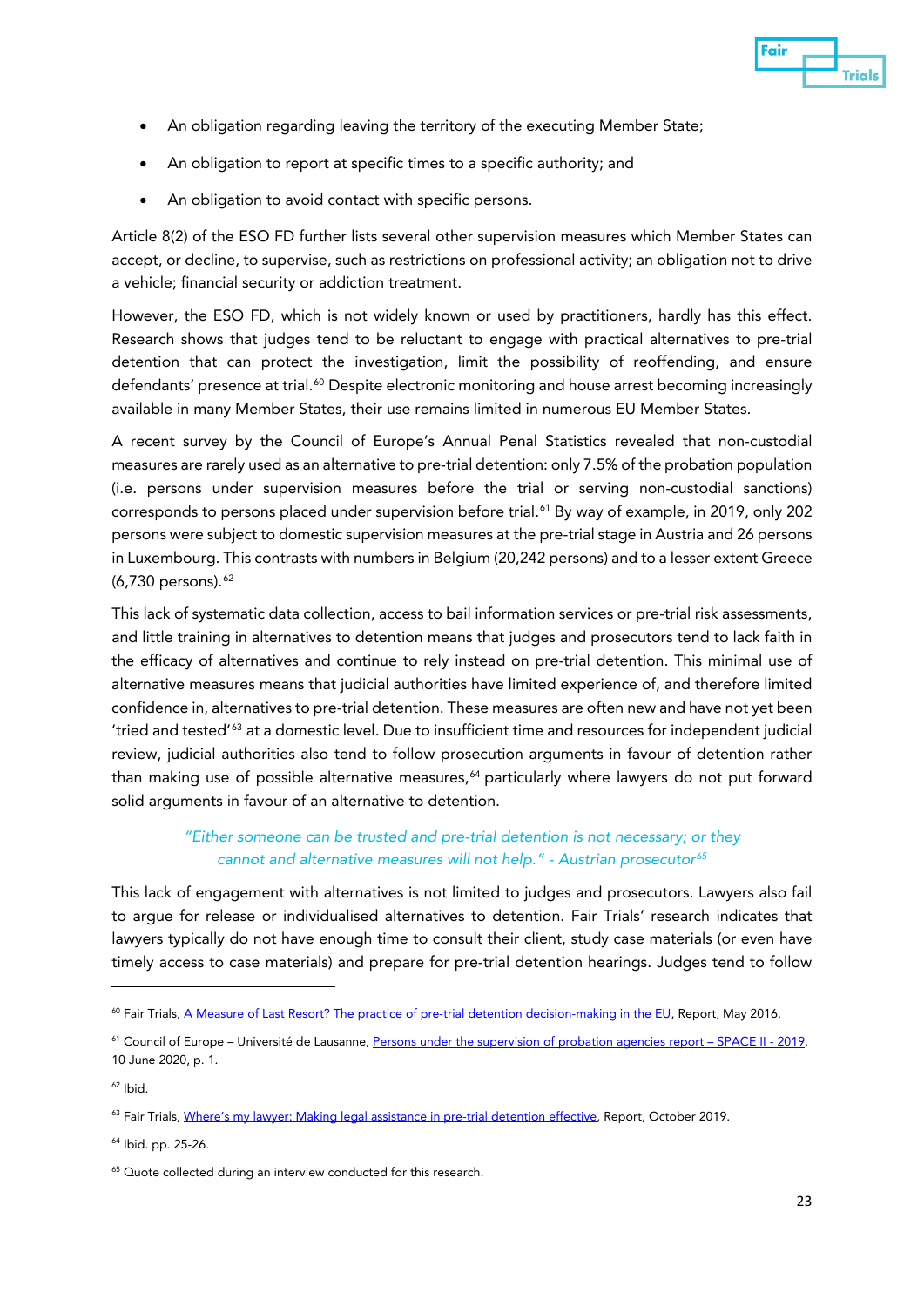

prosecutorial motions for pre-trial detention, especially where lawyers do not advocate for their clients to be released or for alternative measures at the pre-trial stage.<sup>[66](#page-24-0)</sup> In some cases, lawyers also lack knowledge about the possibilities and conditions of turning to regional and international bodies to challenge pre-trial detention orders issued by national courts.

It is also important to highlight that the promotion of alternative measures to pre-trial detention cannot be the only solution to address the overuse of pre-trial detention. There is a risk that alternatives to (pre-trial) detention may be used at the expense of release or conditional release, but not instead of (pre-trial) detention: the so-called "net-widening" effect well documented in criminology.<sup>[67](#page-24-1)</sup> In this respect, the Belgian experience demonstrates that a high level of use of alternative measures does not necessarily result in lesser recourse to pre-trial detention. The overall number of people under pre-trial supervision measures has tripled since 1980, due to an increase in pre-trial detention, electronic monitoring, and the alternative of release under conditions. In 2014, over 6,200 people experienced some kind of 'judicial supervision' while awaiting a final sentence, compared to 20,242 persons in 2019. At the same time, periods of supervision for suspects released under conditions became longer and the number of conditions imposed on those suspects increased.<sup>[68](#page-24-2)</sup>

Europe has a long-standing problem in respect to the overuse of pre-trial detention. The EAW FD typically involves pre-trial detention in both the executing and issuing Member States, which is based on domestic legal standards that are not sufficiently robust to ensure that pre-trial detention is limited to a measure of last resort. By offering alternatives to pre-trial detention, the ESO FD has the potential, in theory, to promote non-custodial alternatives and limit the use of pre-trial detention in cross-border proceedings. However, without robust EU standards on the use of pre-trial detention itself, the potential of the ESO FD as an alternative to the EAW and accompanying pre-trial detention remains very limited.

## 3) Exposing people to inhuman and degrading treatment due to prison conditions

Prison overcrowding, and the rights violations it causes, is driven in large part by excessive use of pre-trial detention.<sup>[69](#page-24-3)</sup> The statistics regarding prison overcrowding in Europe remain alarming. At least 11 EU Member States experience prison density of more than 100 inmates per 100 places. Some experience serious overcrowding, with rates of more than 105 inmates per 100 places (Austria,

<span id="page-24-0"></span> $66$  Ibid.

<span id="page-24-1"></span><sup>&</sup>lt;sup>67</sup> See among others: in Belgium, Carrol Tange, Dieter Burssens et Eric Maes, La détention avant jugement en Belgique. [Étude empirique des facteurs explicatifs du recours au mandat d'arrêt et de sa durée,](https://journals.openedition.org/champpenal/10921#bibliography) Champ pénal/Penal field 16-2019., August 2019, para. 68 ; lawyers in Greece reported that alternative measures tend to be ordered as a precaution instead of unconditional release, rather than instead of pre-trial detention. Fair Trials, Where's my lawyer: Making legal assistance in [pre-trial detention effective,](https://www.fairtrials.org/sites/default/files/publication_pdf/Wheres-my-lawyer-making-legal-assistance-in-pre-trial-detention-effective.pdf) Report, October 2019, p. 26.

<span id="page-24-2"></span><sup>&</sup>lt;sup>68</sup> Eric Maes and Alexia Jonckheere, Dealing with crime in ordinary times as in times of crisis: a solution to reduce pre-trial [detention?,](https://www.cep-probation.org/wp-content/uploads/2020/10/Dealing-with-crime-in-ordinary-times-as-in-times-of-crisis-a-solution-to-reduce-pre-trial-detention-Maes-Jonckheere.pdf) Confederation of European Probation, October 2020.

<span id="page-24-3"></span><sup>&</sup>lt;sup>69</sup> Fair Trials[, A Measure of Last Resort? The practice of pre-trial detention decision making in the EU,](https://www.fairtrials.org/publication/measure-last-resort) Report, 2016, para. 100. See also Council of Europe, European Committee on Crime Problems (CDPC), [White Paper on prison overcrowding,](https://rm.coe.int/16806f9a8a) 30 June 2016, para. 59; European Committee for the Prevention of Torture and Inhuman or Degrading Treatment or Punishment (CPT),  $26<sup>th</sup>$  [General Report of the CPT, 1 January –](https://rm.coe.int/168070af7a) 31 December 2016, April 2017, para. 52.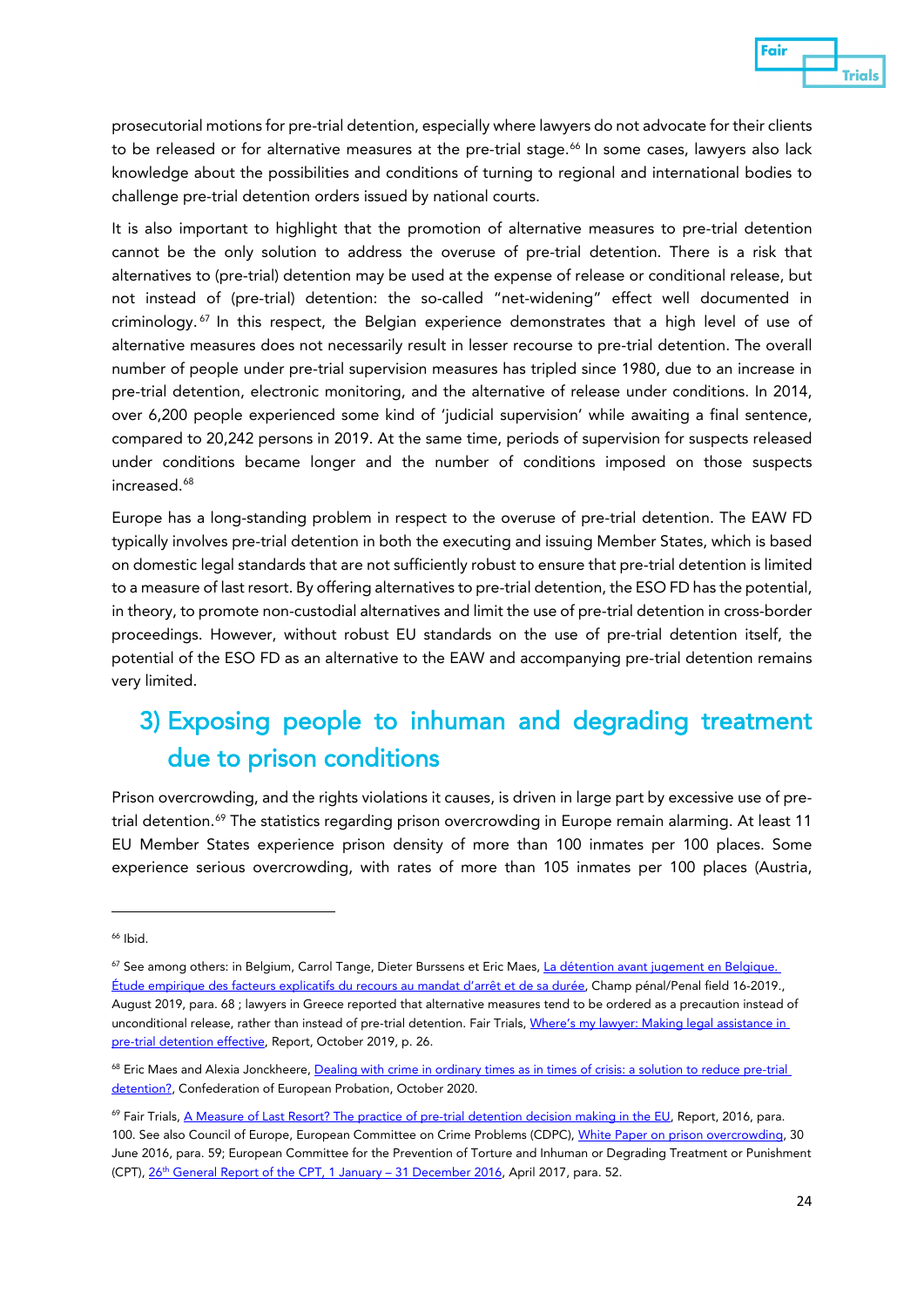

Greece, Malta, Romania, Hungary, France, Italy and Belgium).<sup>[70](#page-25-0)</sup> The European Court of Human Rights (ECtHR) continues to find repeated violations of fundamental rights in relation to detention conditions and prison overcrowding – in April 2019, there were around 12,000 pending applications to the ECtHR raising issues relating to conditions of detention, indicating the systematic nature of overcrowding issues.<sup>[71](#page-25-1)</sup> In 2020 alone the ECtHR issued two pilot judgments on inhuman and degrading prison conditions in the EU Member States.<sup>[72](#page-25-2)</sup>

*"Without mutual confidence in the area of detention, European Union mutual recognition instruments that have a bearing on detention will not work properly, because a Member State might be reluctant to recognise and enforce the decision taken by another Member State's authorities." – European Commission[73](#page-25-3)*

In response to the COVID-19 pandemic, about 18 Member States have engaged in decarceration to preserve public health and protect the right to life in prisons.<sup>[74](#page-25-4)</sup> Other countries (including those with serious overcrowding problems such as Hungary, Romania, Bulgaria and Sweden), have taken no steps towards reduction of prison populations. In fact, in some states, such as Greece, the overall prison population increased during the pandemic. For a total capacity of 10,175 in Greek prisons, the total number of persons in detention in January 2020 was 10,891, while in January 2021 the population went up to 11,379.

Despite being presumed innocent, pre-trial detainees have been all but ignored from the release schemes.<sup>[75](#page-25-5)</sup> Overall, states failed to take the pandemic as an opportunity to address prison <u>[overcrowding and the excessive use of pre-trial detention.](https://www.fairtrials.org/publication/pre-trial-detention-rates-and-rule-law-europe)<sup>[76](#page-25-6)</sup> In response to the massive backlog of</u> cases, some even adopted measures aimed at further undermining the pre-trial detainees' right to challenge their detention, including extension of procedural deadlines to rule on release applications, delay or suspension of review hearings, or extending pre-trial detention time limits – raising serious concerns about the impact on the prison population.<sup>[77](#page-25-7)</sup>

<span id="page-25-0"></span><sup>&</sup>lt;sup>70</sup> Council of Europe – Université de Lausanne, Aebi and Tiago, Prisons and Prisoners in Europe 2019: Key Findings of the [SPACE I report](https://wp.unil.ch/space/files/2020/04/Key-Findings-2019_200406.pdf) (2020), 24 February 2020, p 9.

<span id="page-25-1"></span><sup>&</sup>lt;sup>71</sup> Key note speech by Judge Siofra O'Leary, ECtHR, [High Level Conference "Responses to Prison Overcrowding",](https://www.coe.int/en/web/cdpc/high-level-conference-on-prison-overcrowding) 24-25 April 2019. As of 31 August 2019, the total number of pending applications before the Court was 62 100. Krešimir Kamber, [Overuse of pre-trial detention and overcrowding in European prisons,](https://biblio.ugent.be/publication/8650694/file/8650695.pdf) Policy meeting: Overuse of pre-trial detention in Europe: How can we make legal assistance more effective?, Press Club Brussels Europe, 10 October 2019, p. 9.

<span id="page-25-2"></span><sup>72</sup> [Sukhachov v. Ukraine,](https://hudoc.echr.coe.int/eng#%7B%22itemid%22:%5B%22002-12707%22%5D%7D) [J.M.B. v. France](http://hudoc.echr.coe.int/eng?i=002-12702) (2020).

<span id="page-25-3"></span><sup>&</sup>lt;sup>73</sup> European Commission, [Strengthening mutual trust in the European judicial area –](https://eur-lex.europa.eu/legal-content/EN/TXT/?uri=COM%3A2011%3A0327%3AFIN) A Green Paper on the application of EU [criminal justice legislation in the field of detention,](https://eur-lex.europa.eu/legal-content/EN/TXT/?uri=COM%3A2011%3A0327%3AFIN) COM (2011) 327, 14 June 2011.

<span id="page-25-4"></span><sup>&</sup>lt;sup>74</sup> European Parliamentary Research Service, [Briefing: Coronavirus and prisons in the EU –](https://www.europarl.europa.eu/RegData/etudes/BRIE/2020/651976/EPRS_BRI(2020)651976_EN.pdf) Member-State measures to reduce [spread of the virus,](https://www.europarl.europa.eu/RegData/etudes/BRIE/2020/651976/EPRS_BRI(2020)651976_EN.pdf) June 2020, p. 11.

<span id="page-25-5"></span><sup>75;</sup> Jago Russell, [COVID-19 in Europe's prisons -](https://euobserver.com/opinion/148385) and the response, EuObserver, 18 May 2020.

<span id="page-25-6"></span><sup>76</sup> Observatoire International des Prisons – Section Française, Surpopulation carcérale : face à l'urgence, le réflexe prison à la [peau dure,](https://oip.org/communique/surpopulation-carcerale-face-a-lurgence-le-reflexe-prison-a-la-peau-dure/) 1 February 2021.

<span id="page-25-7"></span><sup>77</sup> Laure Baudrihaye-Gérard[, The COVID-19 pandemic: the urgency to rethink the use of pre-trial detention,](https://www.antigone.it/rivista-archivio/Rivista_Anno_XV_N1/_Rivista%20Anno%20XV%20N1.pdf) in ANTIGONE, Have prisons learnt from Covid-19?, Rivista Anno XV N.1, 2020, pp. 128-138; Fair Trials, Beyond the emergency of the [COVID-19 pandemic: lessons for defence rights in Europe,](https://www.fairtrials.org/news/beyond-emergency-covid-19-pandemic-lessons-defence-rights-europe) Report, 20 July 2020.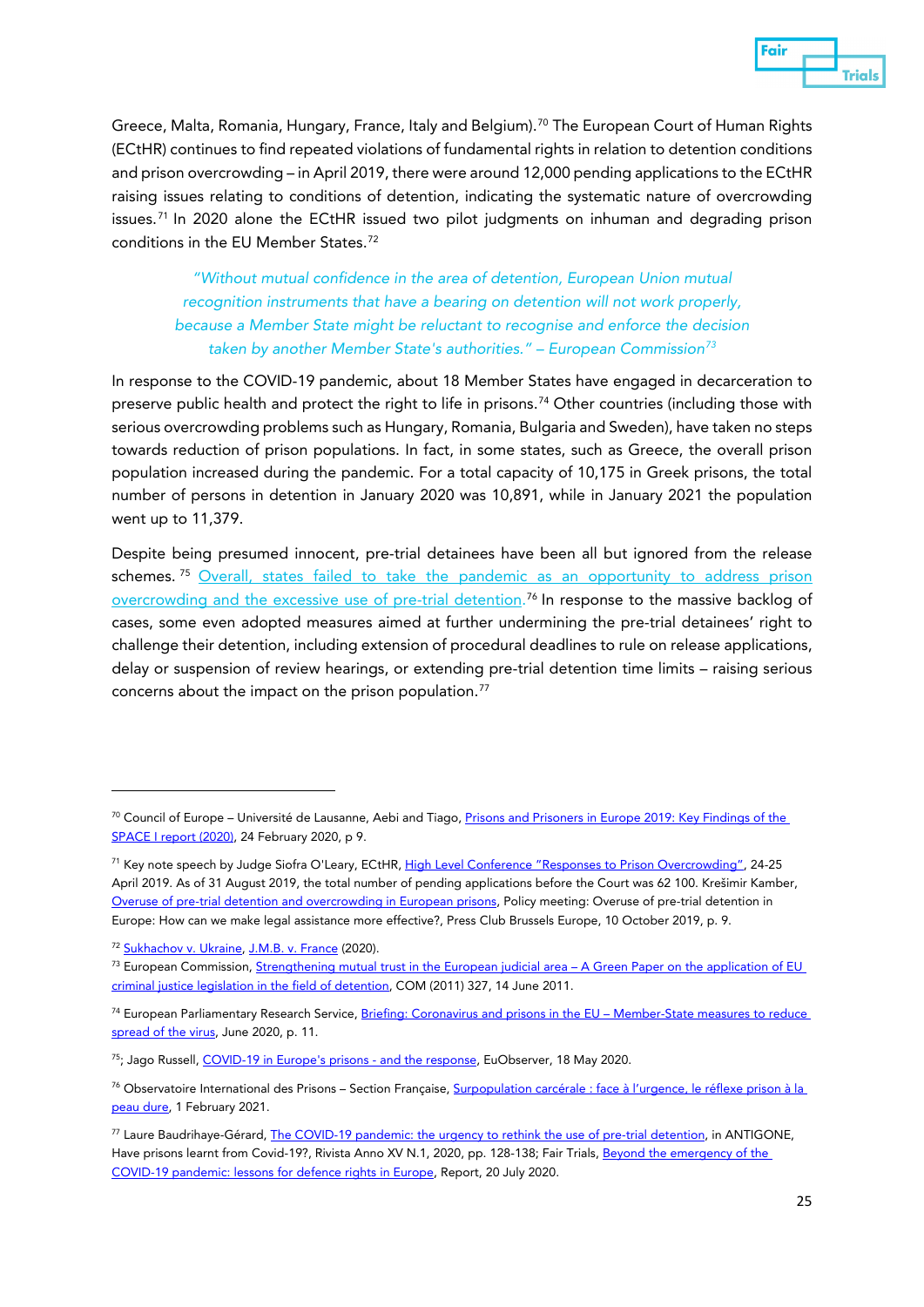

Extraditions of persons pursuant to EAWs raise serious human rights concerns such as inhuman and degrading treatment caused by poor prison conditions across the EU.<sup>[78](#page-26-0)</sup> Poor prison conditions hamper mutual trust and undermine the effectiveness of EU mutual recognition instruments.<sup>[79](#page-26-1)</sup> The EAW is inevitably affected by inadequate detention conditions which threaten to violate the absolute prohibition of inhuman and degrading treatment. Persons subject to an EAW, both pre-prosecution or while serving a sentence, are typically detained once surrendered to the issuing state. If the executing Member State believes that the requested person will be detained subject to inadequate conditions in the issuing state, it might object to the requested transfer.

Since 2016, the CJEU has recognised that judges must not surrender someone under an EAW if the requested person faces a real risk of ill-treatment due to poor prison conditions. [80](#page-26-2) In 2018, fundamental rights issues, including prison conditions, led to refusals to execute EAWs in 82 cases.<sup>[81](#page-26-3)</sup> In the long run, repeated detention-related deficiencies have and will continue to erode the "high level of confidence between Member States", [82](#page-26-4) which are at the basis of the EAW system. [83](#page-26-5)

Practitioners in this study reported that EAWs are continuing to be challenged on the grounds of detention conditions, causing delays in proceedings and challenges for executing authorities, who are (duly) required to verify conditions in the prisons of the issuing Member State. Resorting to the ESO FD at pre-trial stage or the PAS FD at post-sentencing stage could enable authorities to avoid placing people in detention and at risk of inhumane and degrading treatment altogether, by adopting noncustodial measures.

While EU Member States are bound by the ECHR standards, there are still no common minimum EU standards on detention conditions which vary widely across the EU and even within Member States. In the recent case of *Doronbatu*, the CJEU relied on the factors developed in ECtHR case law to assess prison conditions in the issuing state, bringing to the fore this outstanding gap in EU standards.<sup>[84](#page-26-6)</sup> There have been numerous calls for common EU standards on detention generally, pre-trial and postsentencing. In 2009, the European Parliament called for the establishment of EU minimum standards

<span id="page-26-3"></span>81 European Commission, Replies to questionnaire on quantitative information on the practical operation of the European [arrest warrant –](https://ec.europa.eu/info/sites/info/files/swd_2020_127_f1_v1_en.pdf) Year 2018, Commission staff working document, SWD (2020) 127 final, 2 July 2020.

<span id="page-26-0"></span><sup>&</sup>lt;sup>78</sup> Fair Trials[, Beyond Surrender: Putting human rights at the heart of the European Arrest Warrant,](https://www.fairtrials.org/publication/beyond-surrender) 28 June 2018, p. 8.

<span id="page-26-1"></span> $79$  See notably European Commission[, Strengthening mutual trust in the European judicial area –](https://eur-lex.europa.eu/legal-content/EN/TXT/?uri=COM%3A2011%3A0327%3AFIN) A Green Paper on the [application of EU criminal justice legislation in the field of detention,](https://eur-lex.europa.eu/legal-content/EN/TXT/?uri=COM%3A2011%3A0327%3AFIN) COM (2011) 327, 14 June 2011.

<span id="page-26-2"></span><sup>80</sup> See notably CJEU, Joined Cases C-[404/15 Aranyosi and Căldăraru and C](http://curia.europa.eu/juris/document/document.jsf?text=&docid=175547&pageIndex=0&doclang=en&mode=lst&dir=&occ=first&part=1&cid=14646496)-659/15 PPU, Judgment of 5 April 2016 (GC), ECLI:EU:C:2016:198; CJEU, [Case C-220/18 PPU, ML \(Conditions of detention in Hungary\),](http://curia.europa.eu/juris/document/document.jsf?text=&docid=204383&pageIndex=0&doclang=en&mode=lst&dir=&occ=first&part=1&cid=3883839) Judgment of 25 July 2018; CJEU, [Case C-128/18 Doronbatu,](http://curia.europa.eu/juris/document/document.jsf?text=&docid=219163&pageIndex=0&doclang=en&mode=lst&dir=&occ=first&part=1&cid=14648568) Judgement of 15 October 2019, ECLI:EU:C:2019:857.

<span id="page-26-4"></span><sup>82</sup> Recital 10 of the FD EAW.

<span id="page-26-5"></span><sup>83</sup> European Commission, [Strengthening mutual trust in the European judicial area –](https://eur-lex.europa.eu/legal-content/EN/TXT/?uri=COM%3A2011%3A0327%3AFIN) A Green Paper on the application of EU [criminal justice legislation in the field of detention,](https://eur-lex.europa.eu/legal-content/EN/TXT/?uri=COM%3A2011%3A0327%3AFIN) COM (2011) 327, 14 June 2011.

<span id="page-26-6"></span><sup>84</sup> CJEU, [Case C-128/18 Doronbatu,](http://curia.europa.eu/juris/document/document.jsf?text=&docid=219163&pageIndex=0&doclang=en&mode=lst&dir=&occ=first&part=1&cid=14648568) judgment of 15 October 2019. See in particular para. 58: "it must, as a preliminary point, be recalled that, in accordance with the first sentence of Article 52(3) of the Charter, in so far as the right set out in Article 4 of the Charter corresponds to the right guaranteed by Article 3 of the ECHR, its meaning and scope are to be the same as those laid down by the ECHR. In addition, the explanations relating to the Charter make clear, with respect to Article 52(3), that the meaning and the scope of the rights guaranteed by the ECHR are determined not only by the text of the ECHR, but also by the case-law of the European Court of Human Rights and by that of the Court of Justice of the European Union."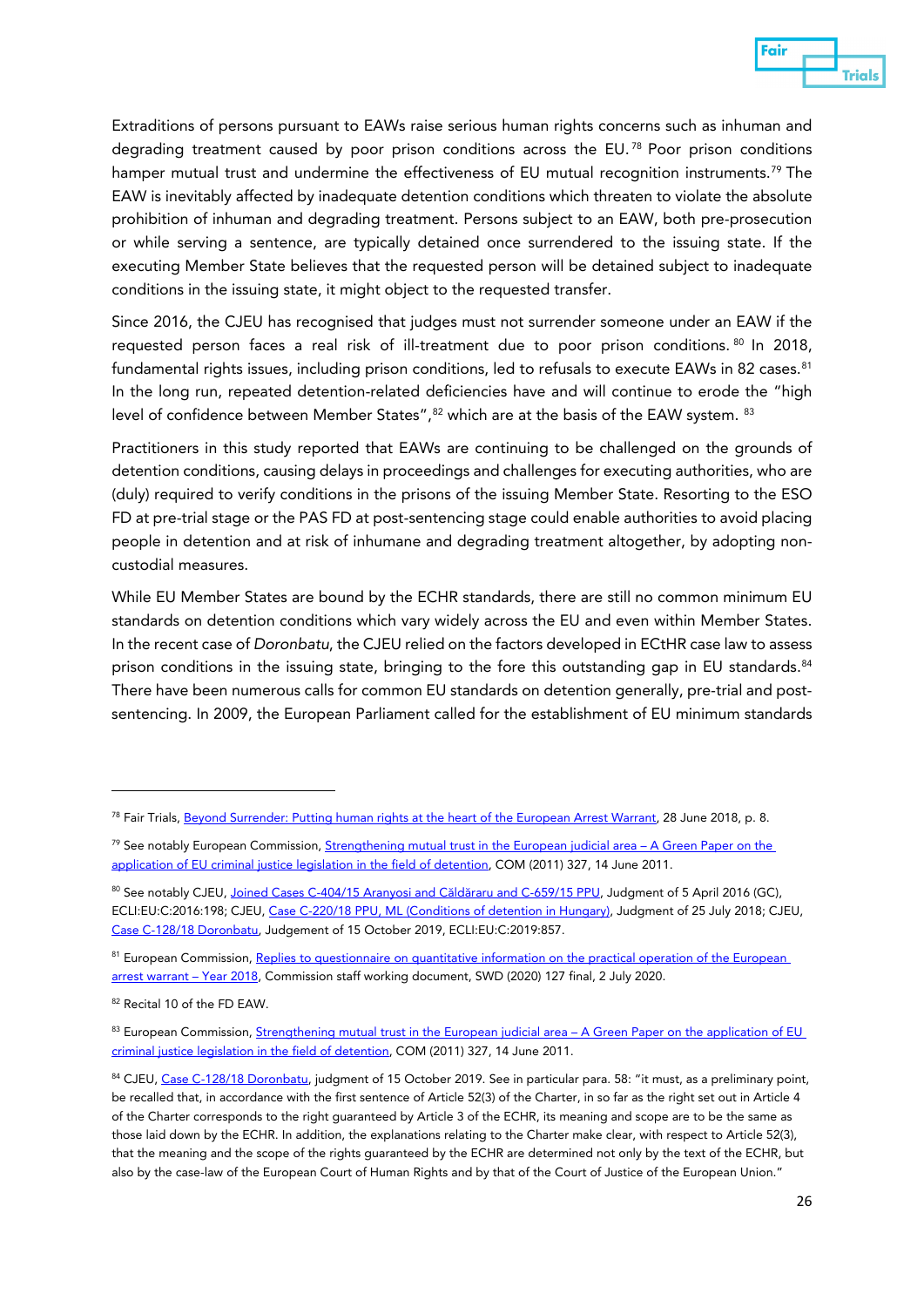

for prison and detention conditions as well as a common set of prisoners' rights in the EU.<sup>[85](#page-27-0)</sup> The EU Commission has also proposed ways in which the matter can be taken further.<sup>[86](#page-27-1)</sup> The Council of the EU has repeatedly encouraged EU Member States to enhance the use of non-custodial measures and sanctions and to address the issues of poor detention conditions.<sup>[87](#page-27-2)</sup> However, these concerns have not yet led to any legislative action.

Promoting the ESO FD and the PAS FD might help keep people out of detention, but ultimately improving detention conditions across the EU will require EU action. EU competence for adopting binding legislation on imprisonment after conviction remains debated.<sup>[88](#page-27-3)</sup> However, recent CJEU case law has shown that poor prison conditions and the lack of minimum standards on the treatment of prisoners negatively affects the functioning of EU Mutual Recognition Instruments, such as the FD EAW and the FD Transfer of Prisoners and could therefore fall within EU competence.<sup>[89](#page-27-4)</sup> The added value of adopting EU minimum standards on the detention conditions of sentenced persons is undisputed, notably in terms of their enforceability via the European Commission and the Court of Justice.<sup>[90](#page-27-5)</sup> The ECtHR and the Council of Europe's European Committee for the Prevention of Torture and Inhuman or Degrading Treatment or Punishment (CPT) have both developed prison conditions standards but lack enforcement powers. Besides, in some instances, ECtHR's standards fall behind CPT preventive standards.<sup>[91](#page-27-6)</sup> Finally, commentators have stressed that for legislation on pre-trial

<span id="page-27-0"></span><sup>85</sup> European Parliament[, European Parliament resolution of 25 November 2009 on the Communication from the Commission –](https://www.europarl.europa.eu/doceo/document/TA-9-2021-0006_EN.html) [An area of freedom, security and justice serving the citizen –](https://www.europarl.europa.eu/doceo/document/TA-9-2021-0006_EN.html) Stockholm programme (P7\_TA(2009)0090), 25 November 2009, para. 112. This calls was recently repeated in European Parliament, European Parliament resolution of 20 January 2021 on the [implementation of the European Arrest Warrant and the surrender procedures between Member States \(2019/2207\(INI\)\),](https://www.europarl.europa.eu/doceo/document/TA-9-2021-0006_EN.html) 20 January 2021, para. 37.

<span id="page-27-1"></span><sup>86</sup> European Commission, Strengthening mutual trust in the European judicial area - A Green Paper on the application of EU [criminal justice legislation in the field of detention,](https://eur-lex.europa.eu/legal-content/EN/TXT/?uri=COM%3A2011%3A0327%3AFIN) COM (2011) 327, 14 June 2011.

<span id="page-27-2"></span><sup>87</sup> Council of the EU, [Council conclusions 'The European arrest warrant and extradition procedures -](https://data.consilium.europa.eu/doc/document/ST-13214-2020-INIT/en/pdf) current challenges and [the way forward',](https://data.consilium.europa.eu/doc/document/ST-13214-2020-INIT/en/pdf)23 November 2020, para. 39; Council of the EU, Council conclusions on alternative measures to detention: [the use of non-custodial sanctions and measures in the field of criminal justice,](https://eur-lex.europa.eu/legal-content/EN/TXT/?uri=CELEX%3A52019XG1216%2802%29) 16 December 2019; [Council](https://eur-lex.europa.eu/legal-content/GA/TXT/?uri=CELEX:52018XG1213(02)) of the EU, Council conclusions on mutual recognition in criminal matters — ['Promoting mutual recognition by enhancing mutual trust',](https://eur-lex.europa.eu/legal-content/GA/TXT/?uri=CELEX:52018XG1213(02)) 13 December 2018.

<span id="page-27-3"></span><sup>88</sup> Thea Coventry[, Pretrial detention: Assessing European Union Competence under Article 82\(2\) TFEU,](https://scholarlypublications.universiteitleiden.nl/handle/1887/49314) New Journal of European Criminal Law 2017, Vol. 8(1), pp. 43–63; Anneli Soo, [Common standards for detention and prison conditions in the](https://link.springer.com/article/10.1007%2Fs12027-019-00569-7)  [EU: recommendations and the need for legislative measures,](https://link.springer.com/article/10.1007%2Fs12027-019-00569-7) ERA Forum 20, 2020, p. 327–341.

<span id="page-27-4"></span><sup>89</sup> Opinion of Advocate-General Bot, Joined Cases C-[404/15 Aranyosi and Căldăraru and C 659/15 PPU](https://eur-lex.europa.eu/legal-content/EN/TXT/?uri=CELEX%3A62015CC0404), 3 March 2016, paras 181-182. European Parliamentary Research Service, Wouter van Ballegooij, Procedural Rights and Detention Conditions -[Cost of Non-Europe Report,](https://www.europarl.europa.eu/RegData/etudes/STUD/2017/611008/EPRS_STU(2017)611008_EN.pdf) December 2017, p. 42; Élodie Sellier and Anne Weyembergh[, Criminal procedural laws across](http://www.europarl.europa.eu/RegData/etudes/STUD/2018/604977/IPOL_STU(2018)604977_EN.pdf)  the European Union – [A comparative analysis of selected main differences and the impact they have over the development of](http://www.europarl.europa.eu/RegData/etudes/STUD/2018/604977/IPOL_STU(2018)604977_EN.pdf)  [EU legislation,](http://www.europarl.europa.eu/RegData/etudes/STUD/2018/604977/IPOL_STU(2018)604977_EN.pdf) Study requested by the LIBE committee, European Parliament, 2018, pp.106-122.

<span id="page-27-5"></span><sup>90</sup> Wouter van Ballegooij, [Procedural Rights and Detention Conditions –](https://www.europarl.europa.eu/RegData/etudes/STUD/2017/611008/EPRS_STU(2017)611008_EN.pdf) Cost of Non-Europe Report, December 2017, p. 8; Anneli Soo, Common standards for detention and prison conditions in the EU: recommendations and the need for legislative [measures,](https://link.springer.com/article/10.1007%2Fs12027-019-00569-7) ERA Forum 20, 2020, p. 327–341; Élodie Sellier and Anne Weyembergh[, Criminal procedural laws across the](http://www.europarl.europa.eu/RegData/etudes/STUD/2018/604977/IPOL_STU(2018)604977_EN.pdf)  European Union – [A comparative analysis of selected main differences and the impact they have over the development of EU](http://www.europarl.europa.eu/RegData/etudes/STUD/2018/604977/IPOL_STU(2018)604977_EN.pdf)  [legislation,](http://www.europarl.europa.eu/RegData/etudes/STUD/2018/604977/IPOL_STU(2018)604977_EN.pdf) Study requested by the LIBE committee, European Parliament, 2018, pp.106-122.

<span id="page-27-6"></span><sup>91</sup> Comments by CPT members in European Parliamentary Research Service, Wouter van Ballegooij, European Arrest Warrant, [European Implementation Assessment,](https://www.europarl.europa.eu/thinktank/en/document.html?reference=EPRS_STU(2020)642839) June 2020, pp. 57-58.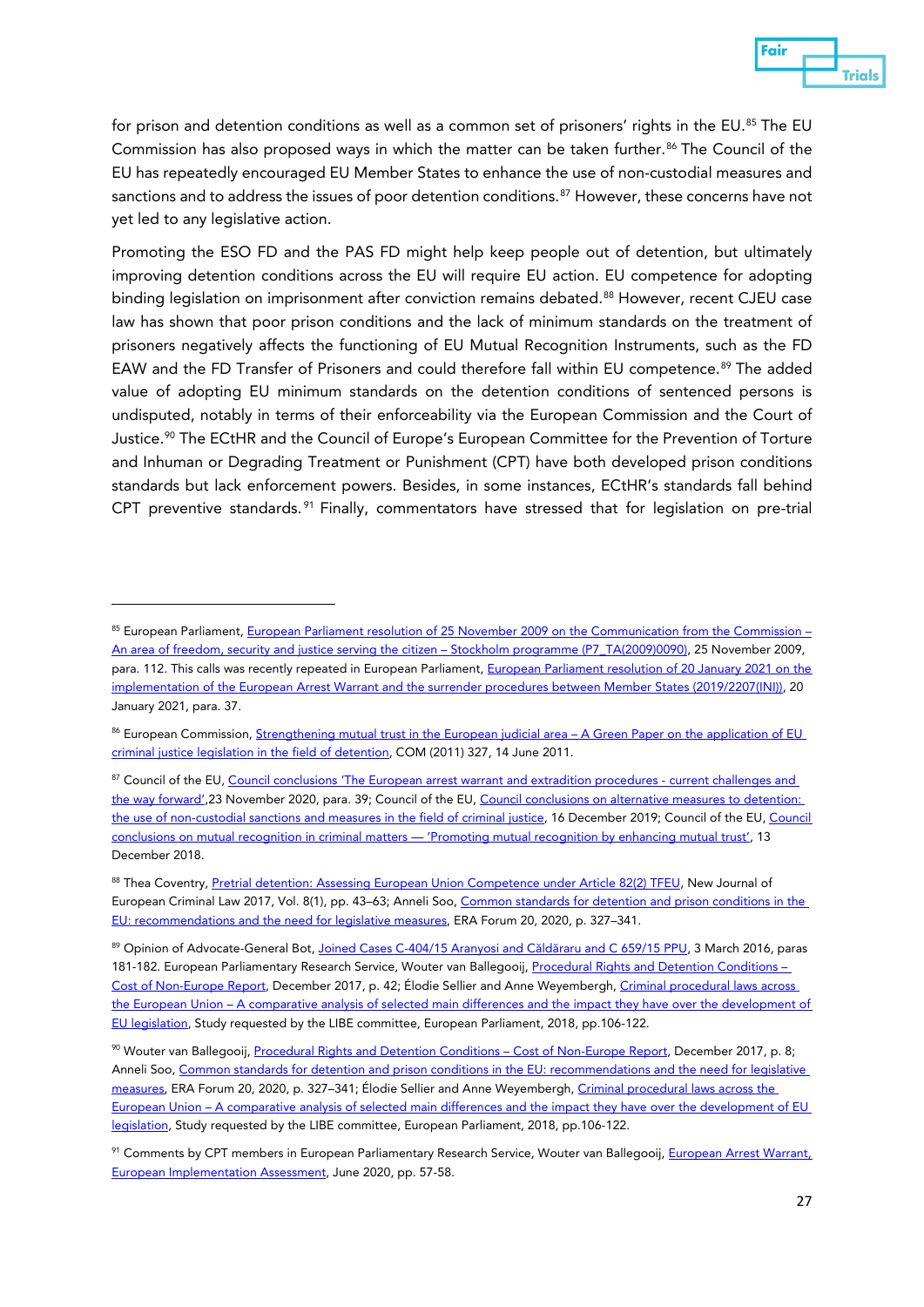

detention to be meaningful, it must necessarily cover material detention conditions, both for pre-trial and sentenced detainees.<sup>[92](#page-28-0)</sup>

### 4) Discriminatory impact

All too often, criminal courts order the detention of non-residents because they presume them to be a flight risk, or, if they release them, require them to stay in the trial state because they do not have confidence that they can be adequately supervised at home. Pre-trial detention of individuals based on their status as a non-resident is a violation of the right to equality before the law, which prohibits discrimination on the basis of nationality or residence. The imposition of pre-trial detention pending surrender in the country of arrest based on flight risk, which is assumed merely based on a person's foreign nationality or residence in another country.

The ESO FD provides an answer to these problems, allowing the court to rely on the authorities of other Member States to supervise the defendant, thus removing one of the main avoidable causes of detention of non-residents. The objective of the ESO was to address the detention of non-residents and to ensure that non-residents subject to criminal proceedings are not treated differently from residents.

For years, researchers have stressed that judicial actors consider foreign nationality and/or foreign residence as a determining factor in the risk of flight and evasion of justice by the suspect.<sup>[93](#page-28-1)</sup> Foreign nationality and residency are still perceived as opportunities to escape supervision by law enforcement authorities while the trial is still pending and, ultimately, to flee justice. As a result, non-nationals and non-residents are facing pre-trial detention, when in similar circumstances a citizen resident in the same state would not be subject to such a restrictive measure. In other words, they are at greater risk of being detained pending trial than home nationals simply because they are from a different EU state or have exercised their right to free movement within the EU.

Across Europe, the number of foreign people who find themselves in pre-trial detention is staggering and confirms the discriminatory use of pre-trial detention for non-nationals. While approximately 22% of detained persons in Europe are held pre-trial, almost 60 % of foreign people detained in European prisons in 2019 were waiting for their trial or final sentence<sup>.[94](#page-28-2)</sup> – in comparison, this average raised to 40% for the Council of Europe area in 2015.<sup>[95](#page-28-3)</sup> In Austria, more than 65% of the persons held in pre-

<span id="page-28-1"></span>93 See among others FRA, Report on Criminal detention and alternatives: fundamental rights aspects in EU cross-border [transfers,](https://fra.europa.eu/en/publication/2016/criminal-detention-and-alternatives-fundamental-rights-aspects-eu-cross-border) 2016, p. 34 ; Bruno Min, [The European Supervision Order for Transfer of Defendants: Why Hasn't it Worked?, Penal](https://www.penalreform.org/blog/the-european-supervision-order-for-transfer-of-defendants/)  [Reform International,](https://www.penalreform.org/blog/the-european-supervision-order-for-transfer-of-defendants/) 25 September 2015; Ana Maria Neira-Pena, [The Reasons Behind the Failure of the European](http://www.europeanpapers.eu/en/europeanforum/reasons-behind-failure-european-supervision-order-defeat-liberty-versus-security)  [Supervision Order: The Defeat of Liberty Versus Security,](http://www.europeanpapers.eu/en/europeanforum/reasons-behind-failure-european-supervision-order-defeat-liberty-versus-security) European Papers, European Forum, 4 November 2020, p. 4. 94 Esther Montero Pérez de Tudela, [Alternative measures to pre-trial detention in Europe: what else is there?,](https://www.cep-probation.org/wp-content/uploads/2020/10/Alternative-measures-to-pre-trail-detention-in-Europe-what-else-is-there.pdf) last accessed February 2021, referring to Council of Europe – Université de Lausanne, Prisons and Prisoners in Europe 2019: Key Findings [of the SPACE I report](https://wp.unil.ch/space/files/2020/04/Key-Findings-2019_200406.pdf) (2020), 24 February 2020.

<span id="page-28-0"></span><sup>92</sup> European Parliamentary Research Service, Wouter van Ballegooij, European Arrest Warrant, European Implementation [Assessment,](https://www.europarl.europa.eu/thinktank/en/document.html?reference=EPRS_STU(2020)642839) June 2020, p. 71.

<span id="page-28-3"></span><span id="page-28-2"></span><sup>95</sup> European Committee for the Prevention of Torture and Inhuman or Degrading Treatment or Punishment, 26th GENERAL [REPORT OF THE CPT,](https://rm.coe.int/168070af7a) 1 January - 31 December 2016, para. 53 referring to Council of Europe - Université de Lausanne, [Council of Europe Annual Penal Statistics, SPACE I –](https://wp.unil.ch/space/files/2017/04/SPACE_I_2015_FinalReport_161215_REV170425.pdf) Prison Populations, Survey 2015, PC-CP (2016), 25 April 2017, tables 4 and 5.1.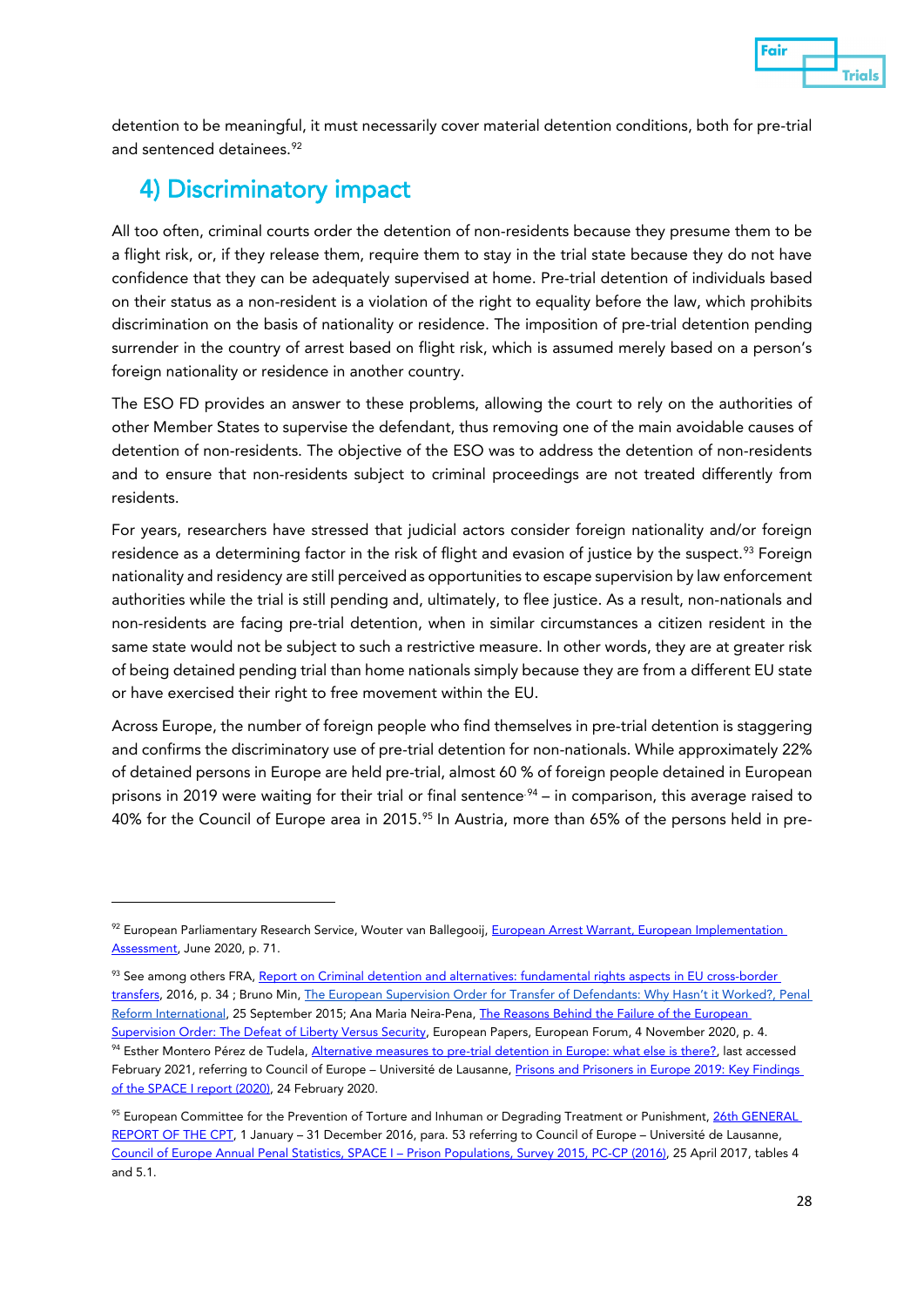

trial detention in 2018 were non-nationals.<sup>[96](#page-29-0)</sup> In Italy, 35% of the people in pre-trial detention are nonnationals. [97](#page-29-1) In France, persons born abroad are five times more likely to be placed in pre-trial detention.<sup>[98](#page-29-2)</sup>

Taking the example of Belgium, 45.8% of the persons held in pre-trial detention are not Belgian nationals.<sup>[99](#page-29-3)</sup> A recent study also indicates that non-residents are twice as likely as a person who is domiciled in Belgium to be detained ahead of their trial. Persons born outside Belgium are also at greater risk than those born in Belgium.<sup>[100](#page-29-4)</sup> In contrast, a study showed that a great majority of people released under conditions were born in Belgium and around 90% appeared to have Belgian citizenship. [101](#page-29-5) As the authors of the research suggest, this overrepresentation of non-nationals amongst the prison population cannot be explained by the types of offences (e.g. drug related) or the risk of flight, but also, in good part, is attributable to a "selectivity in the judicial decision-making process in relation to the person, selectivity based on the ethnic origin (country of birth/nationality of the person."<sup>[102](#page-29-6)</sup> This means that "persons who are not born in Belgium or who do not have Belgian citizenship, even if we take account of other potential relevant variables, are particularly vulnerable in terms of pre-trial detention orders as well as time spent in prison".<sup>[103](#page-29-7)</sup>

Sadly, these findings are not new<sup>[104](#page-29-8)</sup> and Belgium is far from being the exception – Luxembourg, Greece and Malta for instance all have disproportionately high rates of foreign people in pre-trial detention.<sup>[105](#page-29-9)</sup>

<span id="page-29-0"></span><sup>96</sup> Federal Ministry of Constitutional Affairs, Reforms, Deregulation and Justice, Safety Report 2018 - [Report on the activities](https://www.parlament.gv.at/PAKT/VHG/XXVII/III/III_00080/imfname_775930.pdf)  [of the criminal justice system,](https://www.parlament.gv.at/PAKT/VHG/XXVII/III/III_00080/imfname_775930.pdf) December 2019, pp. 129 and following.

<span id="page-29-1"></span><sup>97</sup> Antigone, Patrieio Gonnella (ed.)[, DETENUTI STRANIERI IN ITALIA -](http://www.antoniocasella.eu/nume/gonnella_stranieri_feb15.pdf) Norme, numeri e diritti, 3 February 2015.

<span id="page-29-2"></span><sup>98</sup> Observatoire International des Prisons – Section Française, *Qui sont les personnes incarcérées?*, 16 February 2020.

<span id="page-29-3"></span><sup>&</sup>lt;sup>99</sup> Dieter Burssens, Carrol Tange, and Eric Maes, Op zoek naar determinanten van de toepassing en de duur van de voorlopige hechtenis - [A la recherche de déterminants du recours à la detention preventive et de sa durée,](https://nicc.fgov.be/upload/publicaties/rapport_39_db_ct_em_voorlopige_hechtenis_detention_preventive-2.pdf) Institut National de Criminalistique et de Criminologie, June 2015.

<span id="page-29-4"></span><sup>&</sup>lt;sup>100</sup> Carrol Tange, Dieter Burssens and Eric Maes, Pre-trial Detention in Belgium. An Empirical Study of Explanatory Factors in [the Use of the Arrest Warrant and its Duration,](https://journals.openedition.org/champpenal/11099#quotation) Champ pénal/Penal field 16-2019, November 2019, paras 45-46.

<span id="page-29-5"></span><sup>101</sup> Alexia Jonckheere and Eric Maes, Caracteristiques des personnes places sous mandat d'arret et/ou en liberté sous conditions, *in* Alexia Jonckheere and Eric Maes, La detention preventive et ses alternatives. Chercheurs et acteurs en debat, pp. 35-54.

<span id="page-29-6"></span><sup>102</sup> Unofficial translation from French, Eric Maes, Quelques donnees chiffrees sur l'application de la detention preventive et de ses alternatives, in Laura Aubert, « La detention preventive : Comment sans sortir ? », 2017, p. 87.

<span id="page-29-7"></span><sup>103</sup> Unofficial translation from French, Eric Maes, Quelques donnees chiffrees sur l'application de la detention preventive et de ses alternatives, in Laura Aubert, « La detention preventive : Comment sans sortir ? », 2017, p. 87.

<span id="page-29-8"></span><sup>104</sup> See for instance for Belgium, research dating from 1990 already indicating that having a residence in Belgium is the factor reducing the likelihood of being held in pre-trial detention, mentioned in Carrol Tange, Dieter Burssens and Eric Maes[, Pre](https://journals.openedition.org/champpenal/11099#quotation)[trial Detention in Belgium. An Empirical Study of Explanatory Factors in the Use of the Arrest Warrant and its Duration,](https://journals.openedition.org/champpenal/11099#quotation) Champ pénal/Penal field 16-2019, November 2019, para. 46.

<span id="page-29-9"></span><sup>105</sup> See Institute for Criminal Policy Research (ICPR), Birkbeck College, University of London, [World Prison Brief database.](https://www.prisonstudies.org/world-prison-brief-data)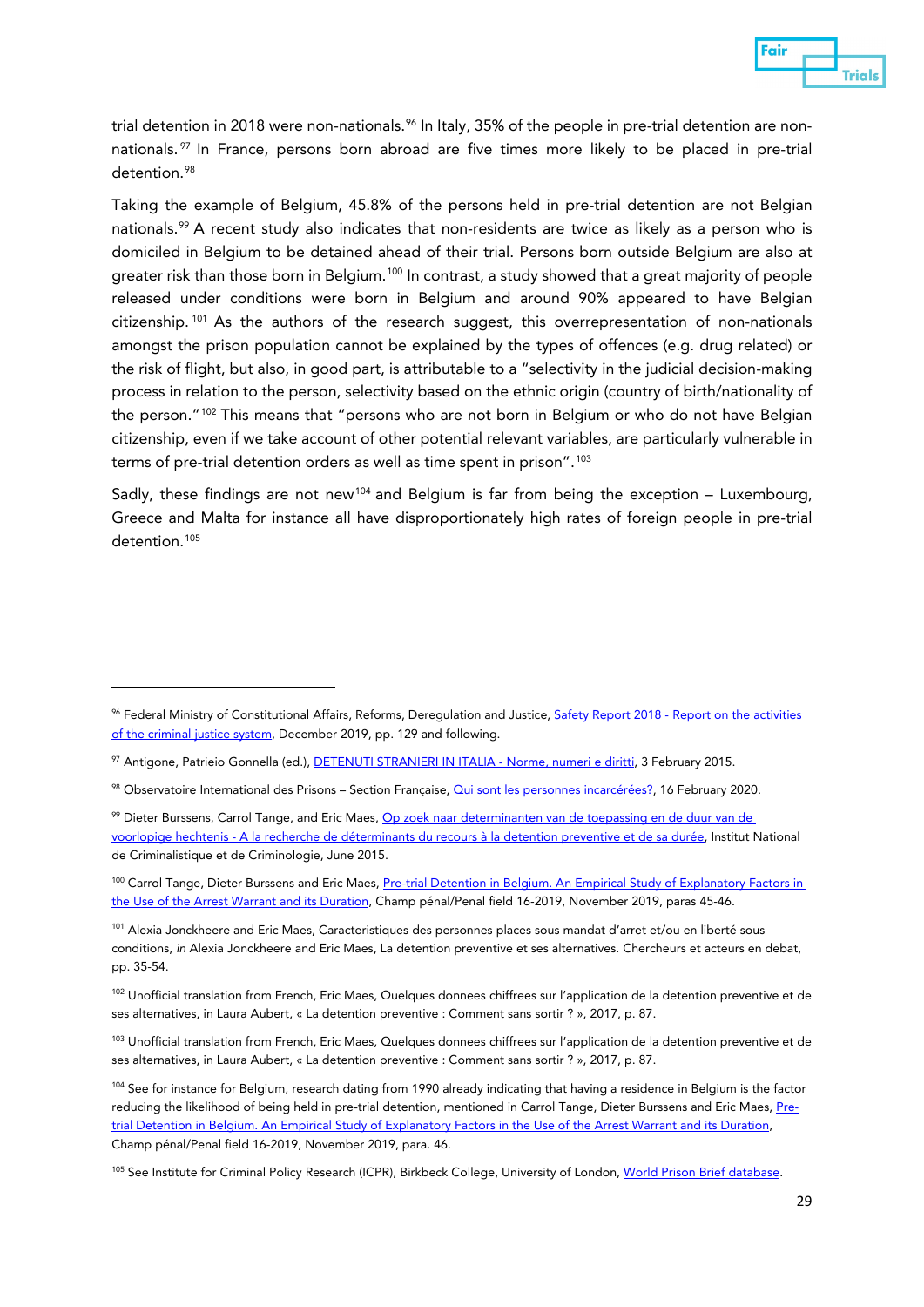



Figure 1. Percentage of non-nationals held in detention in EU Member States in 2019.<sup>106</sup>

This well-documented problem of non-resident suspects and accused persons being at a comparative disadvantage than residents at the pre-trial stage is recognised by the Commission, notably in the original proposal on the ESO FD itself.<sup>[107](#page-30-1)</sup> The Commission went on to note the 'vulnerable' position of the non-resident defendant, as opposed to someone normally resident in the country: "Apart from being more or less cut off from contacts with family and friends, there is a clear risk that a non-resident suspect in such a situation could lose their job as a coercive measure (e.g. travel prohibition) that the judicial authority of the trial State has imposed on the suspect would stop this person from going back to his or her country of normal residence."<sup>[108](#page-30-2)</sup>

Such difference in treatment stands against the idea of Europe as an area of freedom of movement and residence, where Member States have trust in each other's criminal justice systems. It is also at odds with the EU's commitment to non-discrimination on the grounds of nationality.[109](#page-30-3) The European

<span id="page-30-2"></span><sup>108</sup> *Ibid*, p. 2.

<span id="page-30-1"></span><span id="page-30-0"></span><sup>&</sup>lt;sup>106</sup> Council of Europe – Université de Lausanne, Aebi and Tiago, Prisons and Prisoners in Europe 2019: Key Findings of the [SPACE I report](https://wp.unil.ch/space/files/2020/04/Key-Findings-2019_200406.pdf) (2020), p 5 'Figure 4. Percentage of foreign inmates in the prison population on 31<sup>st</sup> January 2019 (N=42)' (data not available for Belgium).

<sup>&</sup>lt;sup>107</sup> The Explanatory Memorandum of the original Framework Decision proposal on the European Supervision Order notes "EU citizens who do not reside in the territory of the Member State where they are suspected of having committed a crime are sometimes - mainly due to lack of community ties and the risk of flight - in pre-trial detention or perhaps subject to a long-term non-custodial surveillance measure in a strange environment for them. A person suspected of having committed a crime in a country in which he resides would benefit, in a similar situation, from a less coercive surveillance measure, such as the obligation to report periodically to the police or a travel ban". European Commission, Proposal for a COUNCIL [FRAMEWORK DECISION on the European supervision order in pre-trial procedures between Member States of the](https://eur-lex.europa.eu/legal-content/EN/ALL/?uri=CELEX%3A52006PC0468)  [European Union,](https://eur-lex.europa.eu/legal-content/EN/ALL/?uri=CELEX%3A52006PC0468) COM(2006) 468 final, 29 August 2006. See also European Commission, [Report From The Commission To](https://eur-lex.europa.eu/legal-content/EN/ALL/?uri=CELEX:52014DC0057)  [The European Parliament And The Council on the implementation by the Member States of the Framework Decisions](https://eur-lex.europa.eu/legal-content/EN/ALL/?uri=CELEX:52014DC0057)  [2008/909/JHA, 2008/947/JHA and 2009/829/JHA on the mutual recognition of judicial decisions on custodial sentences or](https://eur-lex.europa.eu/legal-content/EN/ALL/?uri=CELEX:52014DC0057)  [measures involving deprivation of liberty, on probation decisions and alternative sanctions and on supervision measures as an](https://eur-lex.europa.eu/legal-content/EN/ALL/?uri=CELEX:52014DC0057) [alternative to provisional detention,](https://eur-lex.europa.eu/legal-content/EN/ALL/?uri=CELEX:52014DC0057) COM(2014) 57 final, 5 February 201;. European Commission, Strengthening mutual trust in the European judicial area – A Green Paper on the application of EU criminal justice legislation in the field of detention, COM (2011) 327, 14 June 2011. This well-document and resident in the European Union.<br>This well-document and registed being more or le suspect in such a judicial authority to his or her council of Europe<br>SPACE I report (2020)<br>(data not available for an

<span id="page-30-3"></span><sup>109</sup> Article 21 of the Charter, Articles 2 and 3 of the Treaty on European Union and Article 10 of Treaty on the Functioning of the European Union.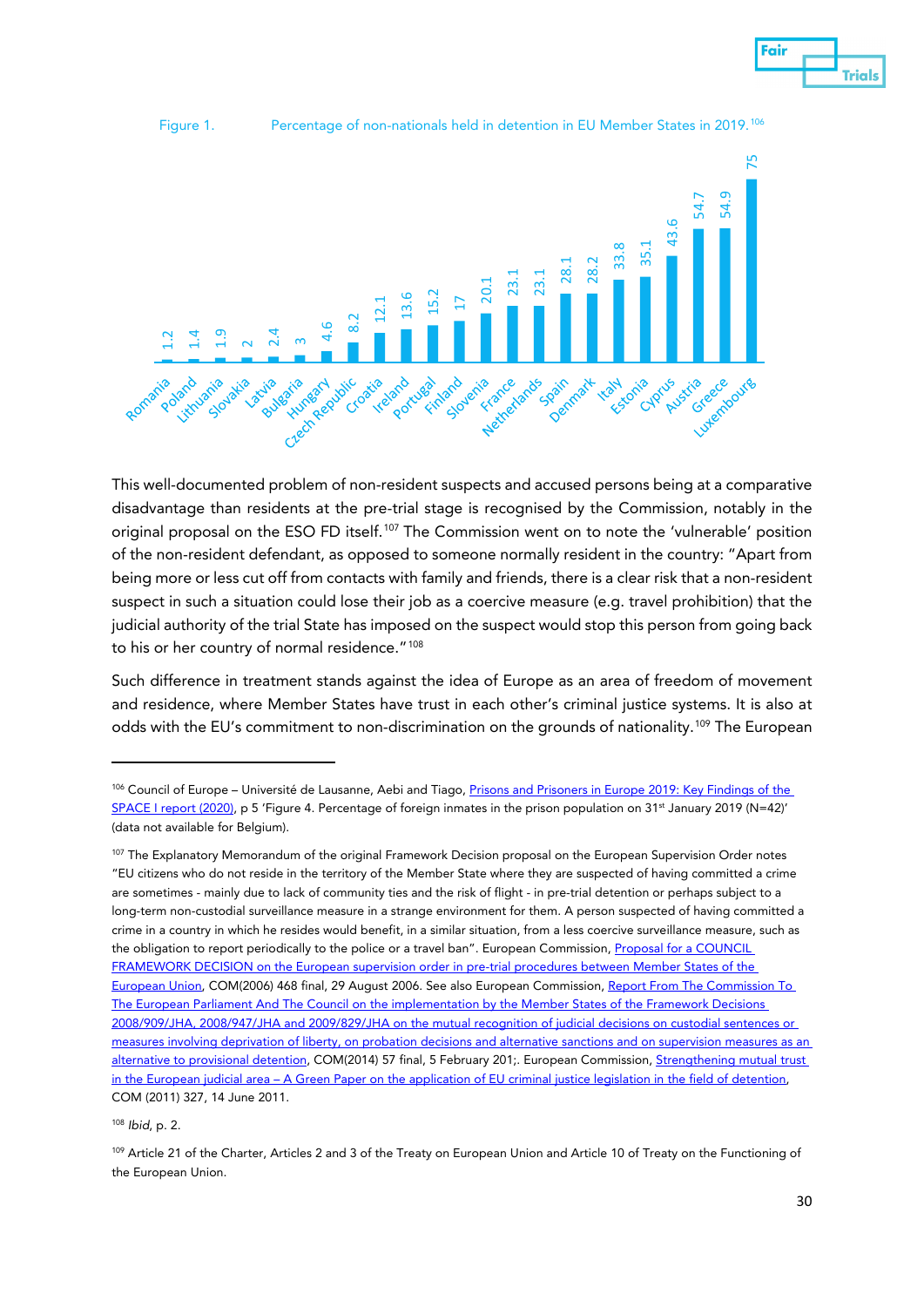

Union aims to ensure that people live in an area of freedom, security and justice, without internal frontiers. Accordingly, Europeans need to feel confident that, wherever they move within Europe, their freedom and their security are well protected in full compliance with the Union's values (including fundamental rights and the principle of non-discrimination).

*"Each year tens of thousands of EU citizens are prosecuted for alleged crimes or convicted in another Member State of the European Union. Very often, criminal courts order the detention of non-residents because there is a fear that they will not turn up for trial. A suspect who is resident in the country would in a similar situation often benefit from a less coercive supervision measure, such as reporting to the police or a travel prohibition." – European Commission[110](#page-31-0)*

Thus, the ESO FD was designed to address, primarily, (1) the situation where a non-resident defendant is kept in detention pending trial because the court finds that there is a flight risk, often because the defendant has no community ties to the trial state; but also (2) the situation where a non-resident defendant is granted temporary release but cannot leave the trial state, meaning prolonged separation from their state of residence. Both situations have considerable human impact: the defendant may lose their job; contact with family and friends will be restricted significantly; and if the defendant is detained, this will of itself have deleterious effects on their physical and mental health. The trial state also must bear the financial cost of detaining the person.

However, our research confirms that discrimination in favour of pre-trial detention for non-residents remains frequent in practice.

For instance in Austria, lawyers interviewed reported that some judges and prosecutors generally tend to assume a flight risk as soon as the person is not an Austrian resident, or not an EU citizen. Others consider that there is a risk of reoffending for foreigners with no regular place of residence who have repeatedly committed property offences. The Austrian Supreme Court ruled that, although there must be serious suspicion that the suspect committed the offence to order pre-trial detention in national procedures, the existence of reasonable grounds suffice to order detention before surrender based on an EAW. This condition is met if the assertions of the extradition documents are sound.[111](#page-31-1)

This bias towards detention in cross-border proceedings is in fact supported by the current legal framework itself. While the EAW Framework Decision envisages alternative measures to prevent the person from absconding before surrender (e.g., obligation to report to the police, travel ban, probation orders, bail, house arrest), its relevant legal provision is framed as a presumption of detention rather than release. In particular, Article 12 of the EAW Framework Decision indicates that: *"*When a person is arrested on the basis of a European arrest warrant, the executing judicial authority shall take a decision on whether *the requested person should remain in detention*, in accordance with the law of the executing Member State. *The person may be released* provisionally at any time in conformity with the domestic law of the executing Member State, provided that the competent

<span id="page-31-0"></span><sup>110</sup> European Commission, [Report From The Commission To The European Parliament And The Council on the](https://eur-lex.europa.eu/legal-content/EN/ALL/?uri=CELEX:52014DC0057)  [implementation by the Member States of the Framework Decisions 2008/909/JHA, 2008/947/JHA and 2009/829/JHA on the](https://eur-lex.europa.eu/legal-content/EN/ALL/?uri=CELEX:52014DC0057)  [mutual recognition of judicial decisions on custodial sentences or measures involving deprivation of liberty, on probation](https://eur-lex.europa.eu/legal-content/EN/ALL/?uri=CELEX:52014DC0057)  [decisions and alternative sanctions and on supervision measures as an alternative to provisional detention,](https://eur-lex.europa.eu/legal-content/EN/ALL/?uri=CELEX:52014DC0057) COM(2014) 57 final, 5 February 2014.

<span id="page-31-1"></span><sup>111</sup> Austrian Supreme Court, OGH: 15 Os 151/07f, 8 January 2008; 12 Os 12/07t, 25 January 2007; OGH 13Os89/15k, 19 August 2015.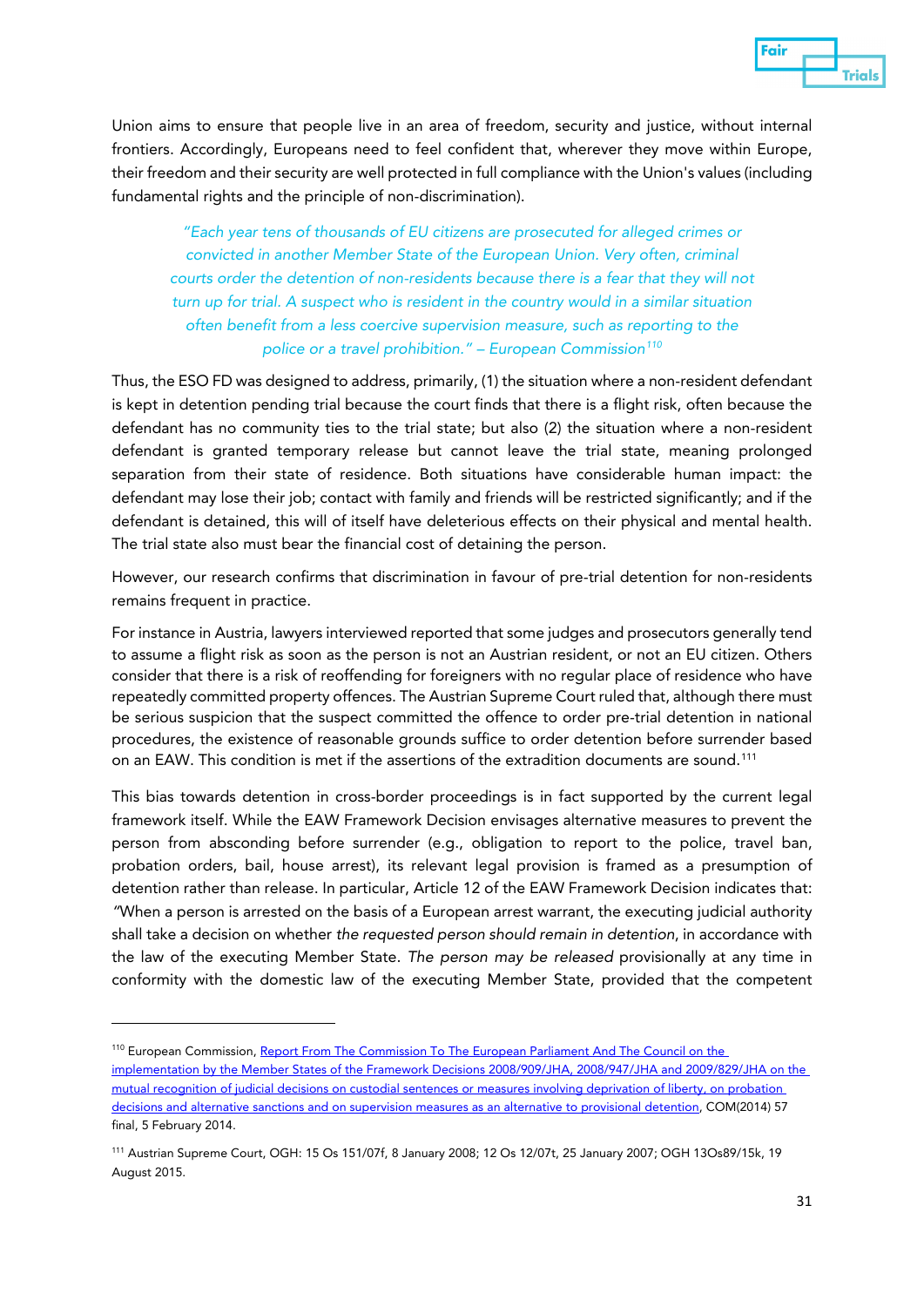

authority of the said Member State takes all the measures it deems necessary to prevent the person absconding."

This approach is also reflected in the legal framework of some Member States. For instance, according to the French Code of Criminal Procedure, the fact that a person resides outside France is ground to issue a French national arrest warrant, in the same way as a person on the run.<sup>[112](#page-32-0)</sup> The French Constitutional Court confirmed that the difference in treatment between resident and non-resident is justified by the difference in situation and that the investigative judge assesses the necessity and proportionality of the arrest warrant.<sup>[113](#page-32-1)</sup> However, a French defence lawyer described foreign nationality as a basis for flight risk as an "impossible presumption to rebut".

In short, the legal framework and practice regarding non-nationals/residents appear to be in clear contradiction with international and regional standards which limit recourse to detention as a measure of last resort and enshrine equality before the law. They legitimise the use of pre-trial detention as the only relevant avenue to engage proceedings against non-residents.

In conclusion, the adoption of EU Mutual Recognition Instruments that seek to promote alternative measures to detention, we continue to see the worsening of prison conditions across Europe, in part due to overcrowding driven by pre-trial detention. In such a situation, detained persons will not receive the support they need to promote their social rehabilitation upon release.

We also continue to face the long-standing discriminatory use of detention, which is used more frequently against foreigners or non-residents, on a perceived flight risk. This position is untenable in the EU's Common Area for Freedom, Security and Justice. There is an urgent need to recognise that the current EU legislative framework is simply insufficient to limit recourse to detention. The theoretical availability of alternative measures to EAWs cannot compensate the need to impose clear limits on pre-trial detention, particularly in respect to foreign suspects due to a presumed risk of flight.

In this context, is the promotion of the other EU Mutual Recognition Instruments as alternatives to EAWs a genuine solution? While the next part of the report identifies the obstacles, in practice, that would need to be overcome to promote the use of the EU Mutual Recognition Instruments as alternatives to the EAW (and related detention) in cross-border proceedings, it is essential for EU policymakers to recognise the necessity for an urgent, multi-pronged and coherent EU approach to address these long-standing problems that are simply getting worse.

<span id="page-32-0"></span><sup>112</sup> Article 131 of the French Code of Criminal Procedure.

<span id="page-32-1"></span><sup>113</sup> Conseil Constitutionnel, Decision n. 2014-452 of 27 February 2015.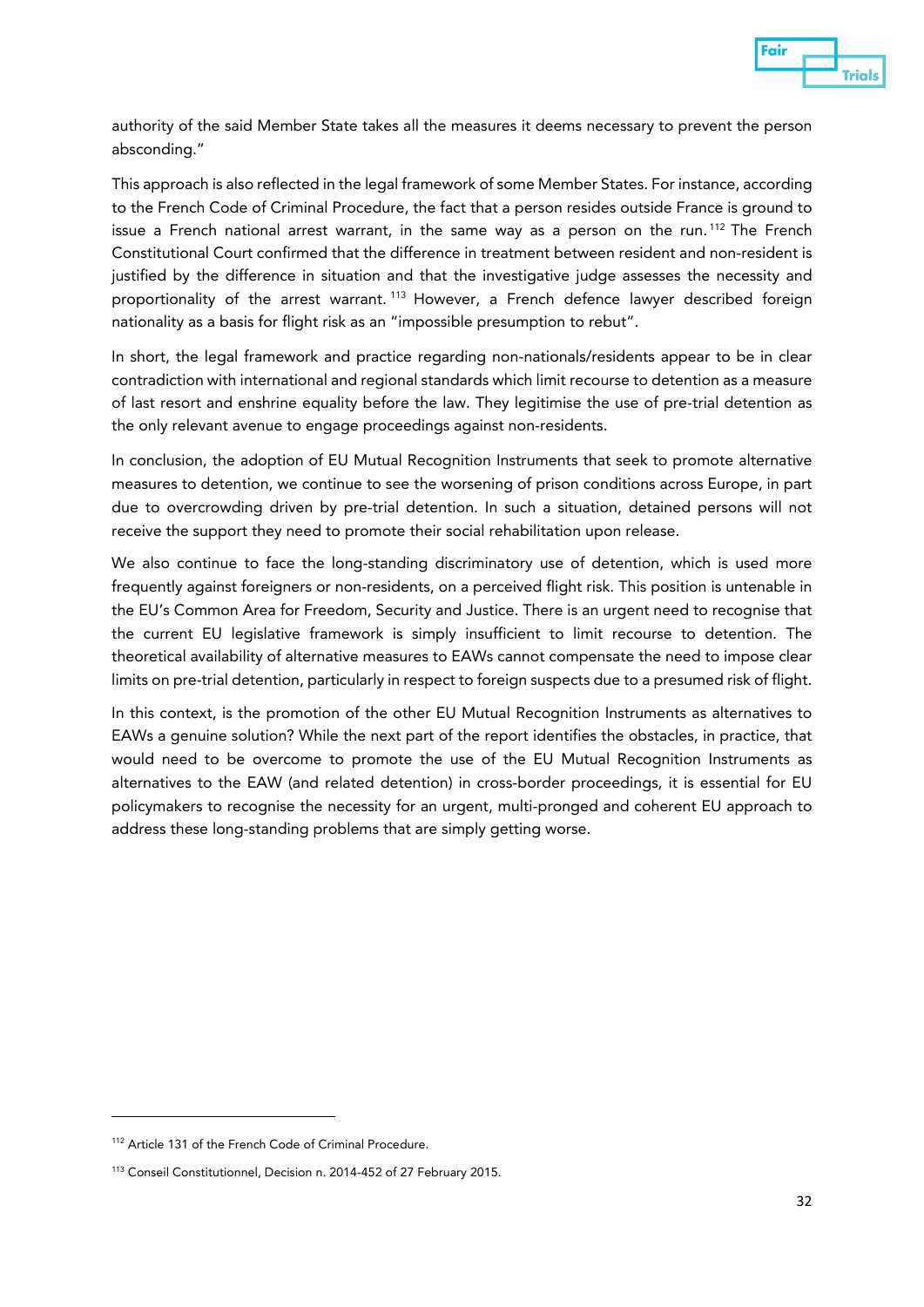

## Part 2: Obstacles to the use of alternative

## measures

In this part, we analyse the four key obstacles that emerged from our research and explain the lack of use of the EU Mutual Recognition Instruments as alternatives to the EAW.

The first is the complex translation into practice of the concept of mutual trust between authorities in other Member States. Our research shows that mutual trust is accepted in relation to the EAW and detention, but not in relation to other Mutual Recognition Instruments (section 1). There are also obstacles to the consideration of alternative measures in the EU and the implementing domestic legal frameworks of the EAW. In particular, the absence of a formal requirement to conduct a proportionality assessment in respect of the EAW means that authorities are not required to consider alternative, less restrictive measures (section 2).

Our research also reveals the need to make more effective the defence's role in cross-border proceedings, as lawyers play a key role in advocating for alternative measures (section 3). Moreover, the complexity of the institutional frameworks allocating responsibilities across different authorities for the implementation of the alternative measures presents a further obstacle to the take up of these instruments (section 4).

## 1) Complex relationship between authorities through mutual trust

Mutual trust forms a fundamental cornerstone in the EU's criminal justice policy. The EAW and other cooperation measures that have followed assume that Member States can trust that each other's criminal justice systems apply the same fundamental values and principles.

#### *"The mechanism of the European arrest warrant is based on a high level of confidence between Member States."[114](#page-33-0)*

It is this commonality that allows for faster and simpler cooperation by requiring one Member State to recognise decisions issued by judicial authorities in another.

*"EU law is based on the fundamental premise that each Member State shares with*  all the other Member States, and recognises that **they share with it, a set of** common values *on which the European Union is founded, as stated in Article 2 TEU. That premise implies and justifies the existence of mutual trust between the Member States that those values will be recognised, and therefore that the EU law that implements them will be respected."[115](#page-33-1)*

Historically, the principle of mutual trust was developed for the purposes of integration of the EU internal market, ensuring that goods lawfully sold in one EU country could be sold in another.

<span id="page-33-0"></span><sup>114</sup> Recital 10 of the FD EAW.

<span id="page-33-1"></span><sup>115</sup> CJEU, [Case C-216/18 PPU, LM,](http://curia.europa.eu/juris/document/document.jsf?text=&docid=204384&pageIndex=0&doclang=en&mode=lst&dir=&occ=first&part=1&cid=14648787) Judgement of 25 July 2018 (GC), ECLI:EU:C:2018:586, para. 35.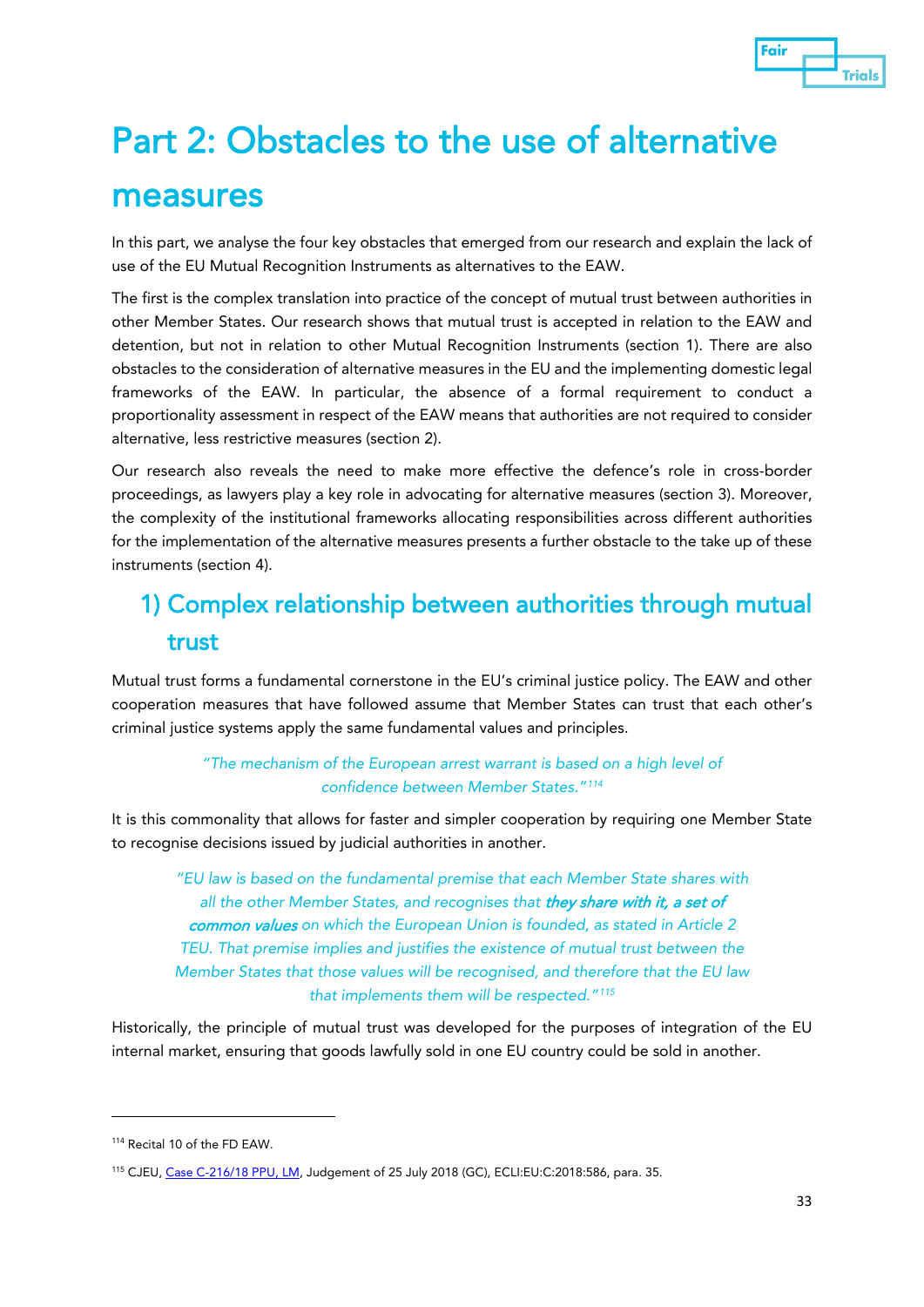

20 years ago, the Commission considered its application in criminal matters to overcome the problems associated with traditional judicial cooperation based on bilateral agreements and create the EU's Area of Security, Freedom and Justice.<sup>[116](#page-34-0)</sup> In practice, this process has not gone without challenges, notably due to the different approaches on the interpretation and the consequences of this principle on fundamental rights (i). Our research reveals that although practitioners widely accept the concept of "mutual trust" in relation to the EAW, the level of trust necessary to ensure the smooth operation of other Mutual Recognition Instruments, in contrast to the EAW, is still not achieved in practice which hampers the proper use of these instruments (ii).

#### i. The application of the principle of mutual trust to EU's criminal justice policy

The principle of mutual trust allows Member States to cooperate in the fight against crime, where the opening of borders has enabled cross-border criminality, despite their legal diversities, without necessarily going through the harmonisation of the various national criminal laws. Nevertheless, this principle also entails important risks: by allowing national legal solutions to expand their legal effects on the territory of the other Member States, the principle of mutual trust could lead also to the contagion of violations of Union law – including fundamental rights – through the European area without internal borders.

The principle of mutual trust requires Member States to presume that the other Member States comply with EU law, including fundamental rights. By imposing this presumption, this principle blurs internal borders between the Member States and allows national legal solutions to move from one national legal order to another.

This principle appeared at an early stage of European integration, in the recognition of diplomas and professional qualifications. The CJEU also relied upon this principle in order to strengthen free movement rights in the internal market in cases such as *Cassis de Dijon*[117](#page-34-1) or *Wurmser.*[118](#page-34-2) In order to ensure the abolition of internal frontiers within the EU, a "qualified duty of mutual recognition based on qualified mutual trust"[119](#page-34-3) was inferred by the CJEU on the basis of a rebuttable presumption "of legal equality between the different systems of the EU",<sup>[120](#page-34-4)</sup> justifying the principle of mutual trust. A good lawfully produced in one Member State could therefore in principle be sold in other Member States. In the same vein, a person who earned a diploma in one Member State should in principle be able to practice their profession in other Member States. As far as the internal market is concerned, the principle of mutual trust usually grants more rights to individuals willing to move freely within the EU. The principle of mutual trust indeed facilitates the cross-border flows of persons, economic goods and services.

With the growing development of EU integration in the field of justice and home affairs, the principle of mutual trust was quickly embedded in more sensitive fields, such as judicial cooperation in civil and criminal matters and in the field of asylum. To assure rapidity and effectiveness in the administration

<span id="page-34-0"></span><sup>116</sup> European Council, [Presidency Conclusions of Tampere European Council 15 and 16 October 1999.](https://www.europarl.europa.eu/summits/tam_en.htm)

<span id="page-34-1"></span><sup>117</sup> CJEU, C-120/78 Rewe-Zentrale v Bundesmonopolverwaltung für Branntwein, Judgment of 20 February 1979.

<span id="page-34-2"></span><sup>118</sup> CJEU, C-25/88, Wurmser, Judgment of 11 May 1989.

<span id="page-34-3"></span><sup>119</sup> J. SNELL, "The Single Market: Does Mutual Trust Suffice?", in D. GERARD and E. BROUWER (eds.), Mapping Mutual Trust: Understanding and Informing the Role of Mutual Trust in EU Law, Florence: European University Institute, 2016, p. 15.

<span id="page-34-4"></span><sup>120</sup> C. JANSSENS, The Principle of Mutual Recognition in EU Law (Oxford University Press, 2013) p. 29.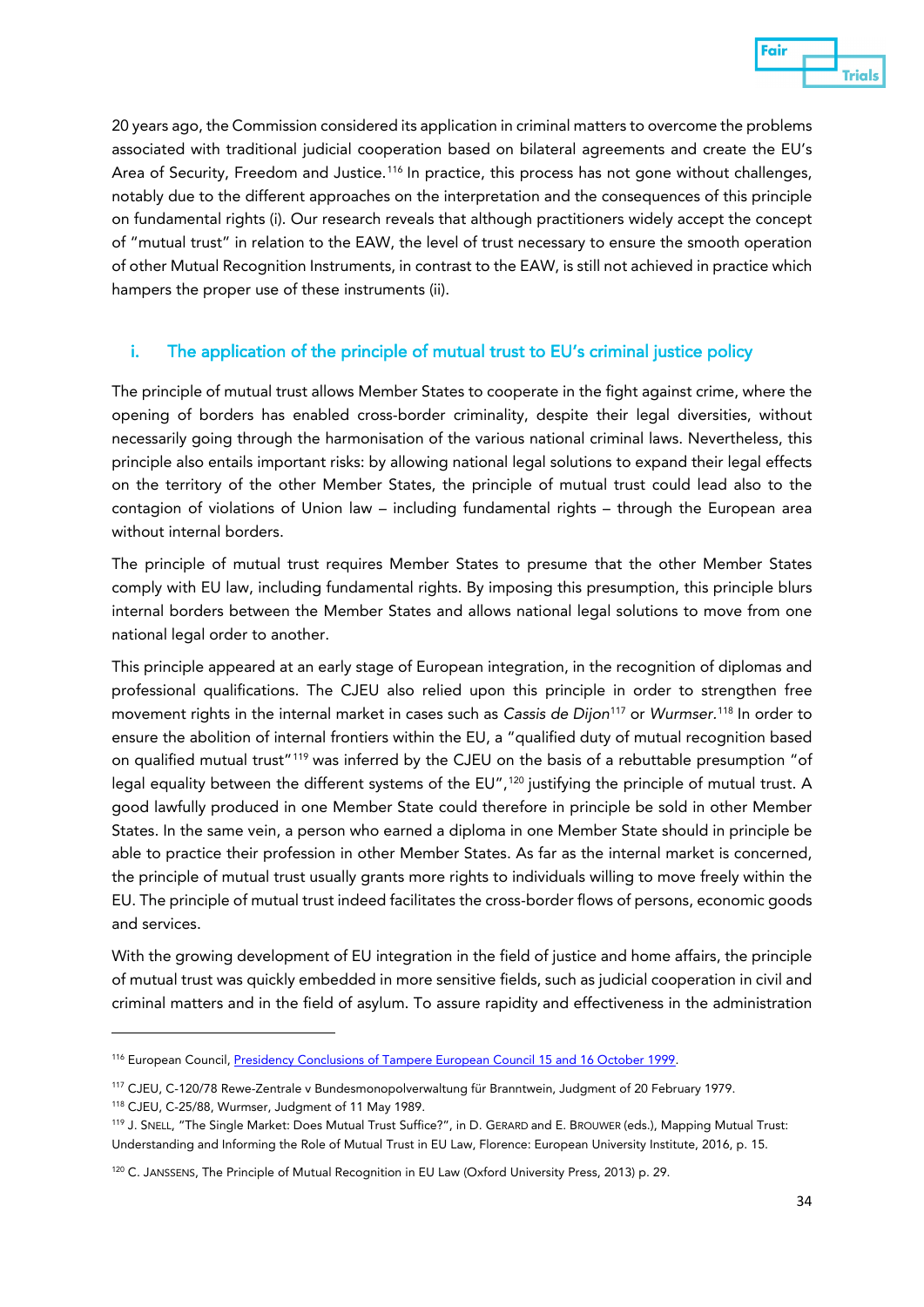

of criminal justice within the EU despite the lack of substantial harmonization of criminal law and of a pan-European criminal judiciary, the principle of mutual trust underpins most EU criminal law instruments.

The presumption imposed in this field by the principle of mutual trust includes the protection of fundamental rights. Indeed, it requires Member States "save in exceptional circumstances, to consider all the other Member States to be complying with EU law and particularly with the fundamental rights recognised by EU law."[121](#page-35-0)

Even though the principle of mutual trust plays a crucial role in EU integration, it also entails several and serious consequences on a person's fundamental freedoms. The tension between mutual trust and human rights is twofold.

Firstly, the principle of mutual trust precludes a Member State from demanding a higher standard of protection than that laid down in the Charter from other Member States.<sup>[122](#page-35-1)</sup> States may, therefore, be required to set aside their national standards (including constitutional ones, which are more protective than those of the Charter), in the context of cooperation with another Member State, in favour of the latter's lower standard of protection. This consequence of the principle of mutual trust may be to lead to a levelling down of the protection of fundamental rights in the Union.

Secondly, by preventing a Member State from verifying the effective observance of fundamental rights by its peers, the principle of mutual trust may be at the source of the spread of violations of fundamental rights across the EU area and lead to the removal of responsibility from competent executing authorities. Indeed, by virtue of the principle of mutual trust, Member States were initially prevented from refusing the execution of a EAW on the basis of other grounds than those explicitly listed in the Framework Decision, which do not include a general exception relating to fundamental rights.

In view of the amplification of the risks entailed by this duty of almost "blind" trust between Member States, the CJEU started to accept exceptions to the principle of mutual trust and the presumption of compliance with fundamental rights in "very exceptional circumstances".<sup>[123](#page-35-2)</sup> The CJEU has now acknowledged that the executing judicial authority may, in exceptional circumstances and subject to certain conditions, refuse to execute an EAW where there is a real risk that the surrender of the person concerned could lead to inhumane or degrading treatment owing to the detention conditions in the issuing state, $124$  or to a violation of the fundamental right to a fair trial enshrined due to concerns about the independence of the judiciary in the issuing state.<sup>[125](#page-35-4)</sup> The CJEU also developed a whole line

<span id="page-35-0"></span><sup>121</sup> CJEU, Opinion 2/13, 18 December 2014, ECLI:EU:C:2014:2454, para 191.

<span id="page-35-1"></span><sup>122</sup> Ibid. para. 192.

<span id="page-35-2"></span><sup>123</sup> Ibid. 192. By contrast, see the initial position of the Court: ECJ, judgement of 29 January 2013, *Radu*, C-396/11, ECLI:EU:2013:39,

<span id="page-35-3"></span><sup>&</sup>lt;sup>124</sup> CJEU, Joined Cases C-[404/15 Aranyosi and Căldăraru and C](http://curia.europa.eu/juris/document/document.jsf?text=&docid=175547&pageIndex=0&doclang=en&mode=lst&dir=&occ=first&part=1&cid=14646496)-659/15 PPU, Judgement of 5 April 2016 (GC), ECLI:EU:C:2016:198.

<span id="page-35-4"></span><sup>&</sup>lt;sup>125</sup> CJEU, [Case C-220/18 PPU, ML \(Conditions of detention in Hungary\),](http://curia.europa.eu/juris/document/document.jsf?text=&docid=204383&pageIndex=0&doclang=en&mode=lst&dir=&occ=first&part=1&cid=3883839) Judgment of 25 July 2018, para. 168.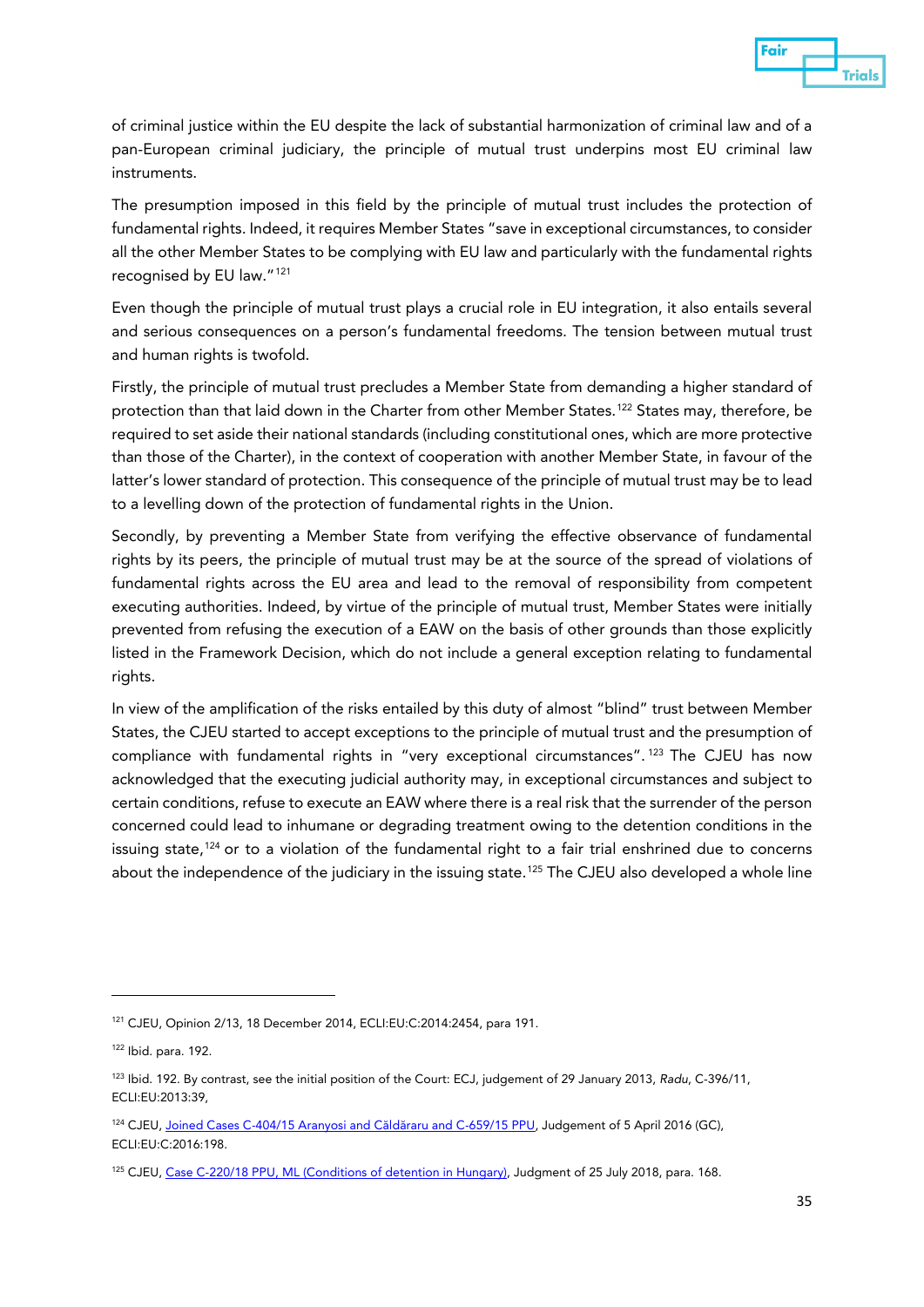

of case-law defining the qualities that judicial authorities issuing and executing an EAW should possess, always in view of increasing the protection of fundamental rights of individuals.<sup>[126](#page-36-0)</sup>

Nevertheless, these exceptions are clearly not sufficient to guarantee the effectiveness of the protection of fundamental rights in the EU. Our research showed that authorities widely assimilate "mutual trust" as "blind trust" in relation to the EAW, but not in respect of the other EU Mutual Recognition Instruments.

#### ii. The absence of robust mutual trust for alternatives to detention

In contrast to the EAW, authorities do not appear to have mutual trust in respect of the ESO and the FD PAS. Our research reveals that national authorities lack the trust necessary to ensure the effective implementation of alternatives to detention in cross-border proceedings. In the countries surveyed, participants mentioned the difficulty to confer the supervision of alternatives to detention to services from another Member State. In practice, judicial actors do not seem to trust the diligence of the executing state to supervise the requested person effectively, to bring them to trial and to enforce any conviction against them.

This bias is partly due to the lack of confidence in alternative measures themselves, even at a domestic level. Taken at a cross-border level, confidence in implementation is further undermined by the differences in national legal frameworks.

Participants also justified the absence of trust by reference to the lack of knowledge of other Member States' legal frameworks on alternatives to detention, the competent authorities, or the effectiveness of their control. FRA made a similar observation in other EU Member States.<sup>127</sup>

Despite the measures envisaged in the ESO FD, respondents flagged an insufficient harmonisation of alternative measures. Member States adopted their own respective sets of domestic alternatives to detention, be it for prosecution or for sentencing, with significant differences in terms of conditions, procedures and how these alternatives are applied in practice. This lack of harmonisation between Member States makes it difficult for practitioners to resort to alternatives in a cross-border context[.128](#page-36-2) They stress different reasons: they don't know if the measure exists in the other Member States and what are the conditions to use it; they might not use that alternative at home; or they feel such measures involve more bureaucracy, notably because they have to find domestic equivalent to the issued measure. In some cases, it is also unclear whether countries will cover the costs of the implementation of the measure. For instance, in Austria, the State will pay for therapy on probation, but other Member States will require the person to cover the costs. As a result, a request for PAS would fail.

<span id="page-36-0"></span><sup>126</sup> See, i.a., ECJ, judgements of 10 November 2016, Özçelik, C-453/16 PPU, ECLI:EU:C:2016:860, Poltorak, C-452/16, ECLI:EU:C:2016:858, Kovalkovas, aff. C-477/16 PPU, ECLI:EU:C:2016:86 and ECJ, judgments of 27 May 2019, OG and PI, C-508/18 and C-82/19 PPU, ECLI:EU:C:2019:456 and PF, C-509/18, ECLI:EU:2019:457, ECJ, judgement of 9 October 2019, NJ, C-489/19 PPU, ECLI:EU:C:2019:849, ECJ, judgement of 12 December 2019, ZB, aff. C-627/19 PPU, ECLI:EU:C:2019:1079.

<span id="page-36-1"></span><sup>&</sup>lt;sup>127</sup> European Parliamentary Research Service, Wouter van Ballegooij, European Arrest Warrant, European Implementation [Assessment,](https://www.europarl.europa.eu/thinktank/en/document.html?reference=EPRS_STU(2020)642839) June 2020, p. 46.

<span id="page-36-2"></span><sup>&</sup>lt;sup>128</sup> See along the same lines, Élodie Sellier and Anne Weyembergh, Criminal procedural laws across the European Union - A [comparative analysis of selected main differences and the impact they have over the development of EU legislation,](http://www.europarl.europa.eu/RegData/etudes/STUD/2018/604977/IPOL_STU(2018)604977_EN.pdf) Study requested by the LIBE committee, European Parliament, 2018, pp. 99-101.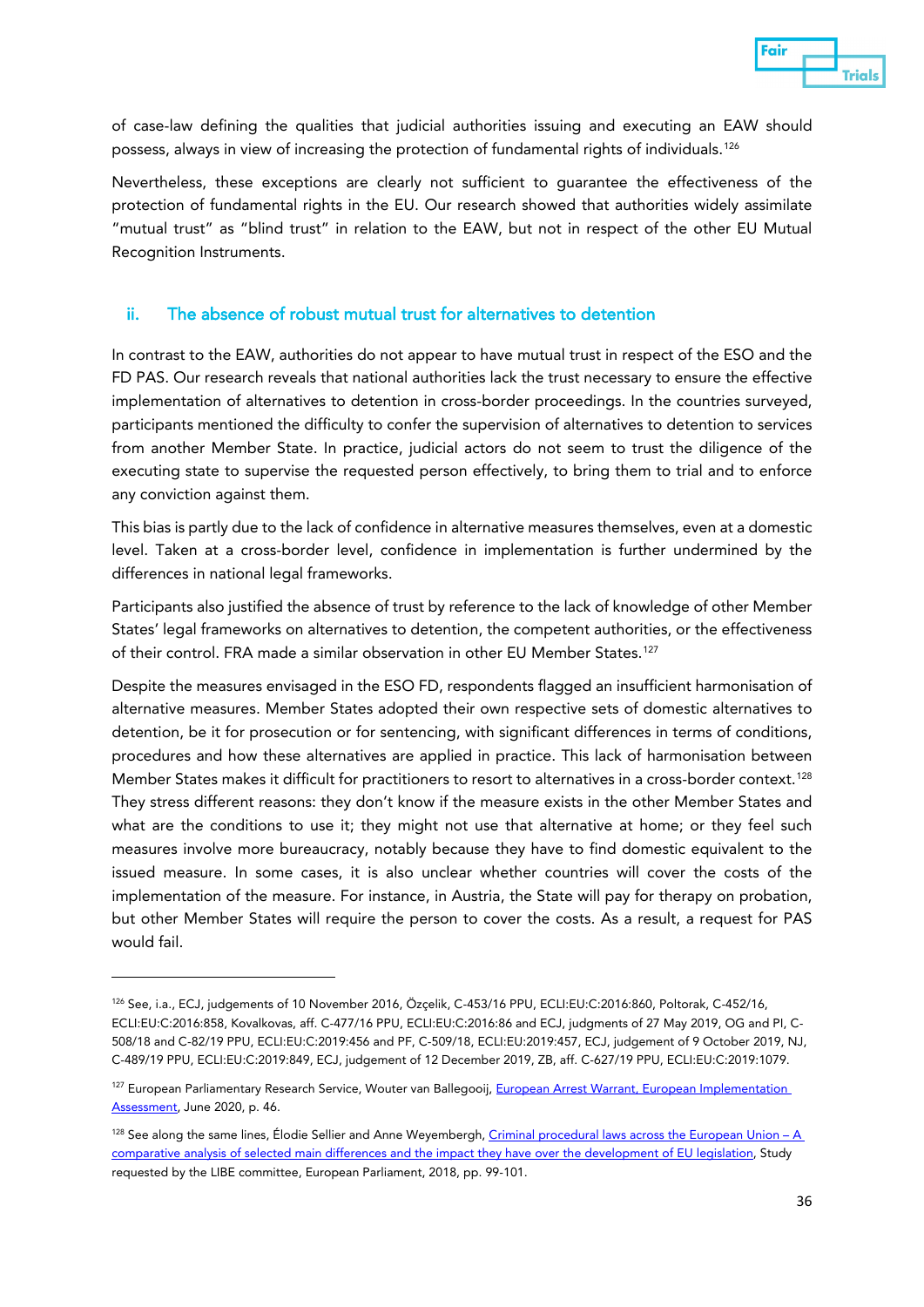

At the pre-trial stage, alternatives to pre-trial detention widely differ across EU Member States, spanning from regularly reporting to a police station to electronic monitoring. Each Member State has a different set of measures which can be imposed, different legal regimes for the supervision of the conditions and the provisional release. In Belgium, alternative measures must be reviewed every 3 months,<sup>[129](#page-37-0)</sup> while in Luxembourg they can be lifted at any stage.<sup>[130](#page-37-1)</sup> Some states like Ireland for instance do not include house arrest among its alternative measures to pre-trial detention (although a court can exclude a person from a certain geographical area).

The ESO FD does envisage, in Article 13, the ability of the executing state to adapt supervision measures "in line with the types of supervision measures which apply, under the law of the executing State, to equivalent offences".

Similarly, post-sentencing probation measures are not harmonised among EU Member States, making it difficult for judicial authorities to resort to requests under the FD PAS. Practitioners report that where it is not clear what measure can be implemented in how (particularly in respect of medical therapies), requests to recognise PAS are rejected and instead, authorities can only resort to an EAW.

When it comes to the FD on Transfers of Prisoners, there are difficulties relating to different systems in relation to the executing of sentences. While early release is available in all EU Member States, the European Commission notes that there are still considerable differences between Member States regarding eligibility conditions and implementation rules.<sup>[131](#page-37-2)</sup> Some prosecutors are reluctant to transfer a prisoner to another Member State because they fear that they may "benefit" from premature release or because of the uncertainty of how much of the prison sentence the person will actually serve in prison.[132](#page-37-3) In Belgium, early release is possible after one-third of the sentence has been served, while in Spain, after three quarters. Belgian practitioners also noted that Belgian sentences tend to be very long compared to the Netherlands for instance. But many detainees do in practice enjoy early release which is more difficult to obtain in the Netherlands. Some states allow for electronic monitoring<sup>[133](#page-37-4)</sup> or community service as a non-custodial alternative to short prison sentences

<span id="page-37-0"></span><sup>&</sup>lt;sup>129</sup> Eric Maes and Alexia Jonckheere, Dealing with crime in ordinary times as in times of crisis: a solution to reduce pre-trial [detention?,](https://www.cep-probation.org/wp-content/uploads/2020/10/Dealing-with-crime-in-ordinary-times-as-in-times-of-crisis-a-solution-to-reduce-pre-trial-detention-Maes-Jonckheere.pdf) Confederation of European Probation, October 2020.

<span id="page-37-1"></span><sup>&</sup>lt;sup>130</sup> The investigating judge may place a person under electronic surveillance within the meaning of article 690 of the Criminal Procedure Code. Article 111 of the Criminal Code provides that a request to have the measures partially or totally lifted may be made at any stage.

<span id="page-37-2"></span><sup>&</sup>lt;sup>131</sup> European Commission, Report From The Commission To The European Parliament And The Council on the [implementation by the Member States of the Framework Decisions 2008/909/JHA, 2008/947/JHA and 2009/829/JHA on the](https://eur-lex.europa.eu/legal-content/EN/ALL/?uri=CELEX:52014DC0057)  [mutual recognition of judicial decisions on custodial sentences or measures involving deprivation of liberty, on probation](https://eur-lex.europa.eu/legal-content/EN/ALL/?uri=CELEX:52014DC0057)  [decisions and alternative sanctions and on supervision measures as an alternative to provisional detention,](https://eur-lex.europa.eu/legal-content/EN/ALL/?uri=CELEX:52014DC0057) COM(2014) 57 final, 5 February 2014.

<span id="page-37-3"></span><sup>132</sup> Robin Hofmann and Hans Nelen, Cross-border cooperation in the execution of sentences between the Netherlands, [Germany and Belgium: an empirical and comparative legal study on the implementation of EU framework decisions](https://link.springer.com/article/10.1007/s10611-020-09900-7#citeas)  [2008/909/JHA and 2008/947/JHA,](https://link.springer.com/article/10.1007/s10611-020-09900-7#citeas) Crime Law Social Change 74, 2020, pp. 381–404.

<span id="page-37-4"></span><sup>133</sup> Such as Luxembourg, where electronic surveillance referred to in article 690 of the Code of Criminal Procedure also constitutes a method of enforcing custodial sentences, following the Act of 20 July 2018 which reformed the sentencing system and established the Sentence Enforcement Chamber, governed by articles 696 ff. of the Criminal Code. For the convicted person, being placed under electronic surveillance means that he or she may not leave his or her residence or any other location designated in the decision ordering the electronic surveillance outside the time periods indicated therein and must leave those locations during certain other time periods.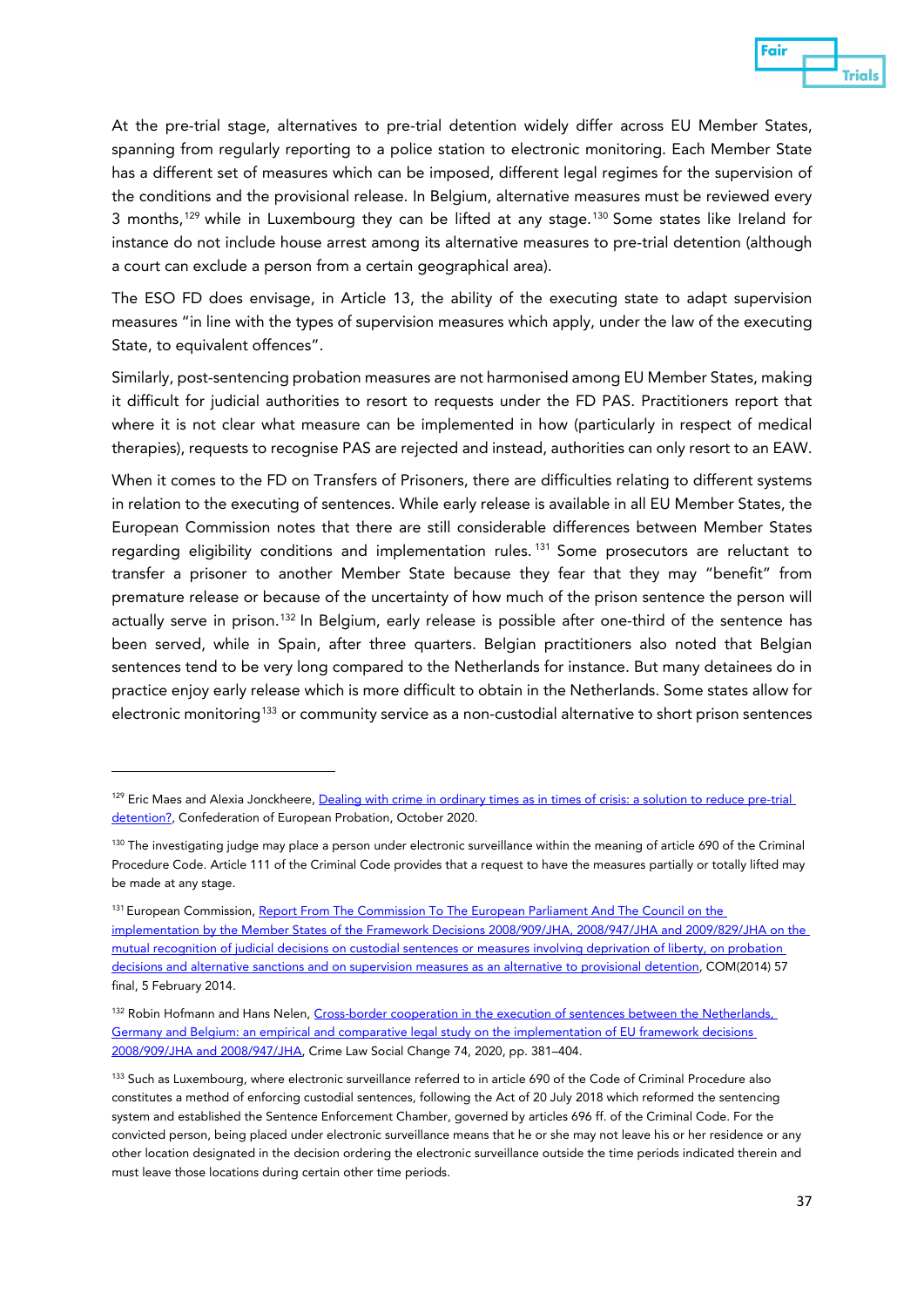

 $-$  a measure which does not exist in other Member States.<sup>[134](#page-38-0)</sup> In Austria, drug therapy is available for free which might not be the case in other states.

These variations inevitably affect the authorities' use of alternatives in a cross-border context.[135](#page-38-1) A more harmonised approach of alternatives to detention among EU Member States would support the application of the EU Mutual Recognition Instruments as alternatives to the EAW, foster mutual trust and ensure better compliance with international human rights obligation to order detention only as a measure of last resort.<sup>[136](#page-38-2)</sup>

By contrast, judicial actors readily rely on the principle of mutual trust to execute an EAW.

- **Belgium:** Most of the interviewed judges and prosecutors understood the principle of mutual trust as precluding them from the review of the proportionality of an EAW, stressing that the effectiveness of criminal cooperation would otherwise be endangered. Accordingly, they rarely refuse to execute an EAW on the ground that another less intrusive mechanism could be used. They would nevertheless avoid ordering pre-trial detention pending surrender for minor offences and apply the test developed by the CJEU regarding poor prison conditions or fair trials concerns.
- **Ireland:** The Supreme Court relied on the principle of mutual trust to argue that it is not necessary for the Irish authorities to produce the underlying domestic warrant on the basis of which the EAW had been issued – depriving the defence of the opportunity to know the grounds on which the arrest was made.<sup>[137](#page-38-3)</sup>

Such a differentiated approach regarding the notion of mutual trust in the context of the EAW versus the other EU Mutual Recognition Instruments is in fact not surprising when considering the nature of the instruments. While all the EU Mutual Recognition Instruments require Member States to execute requests from the issuing state, the EAW can be seen as an instrument which ensures that Member States are able to exercise their own jurisdiction when prosecuting and punishing criminal behaviour, despite the fact that the suspect is located in the territory of another state; while through alternative instruments, such as the ESO, Member States grant the control over the person requested to another state. This temporary cession of sovereign power necessarily requires a higher level of mutual trust.<sup>[138](#page-38-4)</sup>

Nevertheless, the rule of law crisis the EU is currently facing has started to erode mutual trust even for the application of the EAW. Cooperation with countries where there are poor prison conditions or questions over the independence of the judiciary is problematic. As mentioned, the CJEU has

<span id="page-38-0"></span><sup>&</sup>lt;sup>134</sup> European Commission, Green Paper on the approximation, mutual recognition and enforcement of criminal sanctions in [the European Union,](https://eur-lex.europa.eu/legal-content/EN/TXT/?uri=celex%3A52004DC0334) COM(2004)334 final, 30 April 2004.

<span id="page-38-1"></span> $135$  The Romanian Presidency asked for this question to be address during the 9<sup>th</sup> round of evaluation: "It is also important to establish whether the less frequent application of the two Framework Decisions [i.e. ESO and FD PAS] might not simply be the consequence of insufficient harmonisation of substantial procedural provisions and of the differences in the transposition processes, making recognising the Decisions a practical impossibility". Romanian Presidency: Council of the EU, The way [forward in the field of mutual recognition in criminal matters -](http://data.consilium.europa.eu/doc/document/ST-9728-2019-INIT/en/pdf) Policy debate, Report of the Romanian Presidency, 27 May 2019.

<span id="page-38-2"></span><sup>136</sup> FRA, [Report on Criminal detention and alternatives: fundamental rights aspects in EU cross-border transfers,](https://fra.europa.eu/en/publication/2016/criminal-detention-and-alternatives-fundamental-rights-aspects-eu-cross-border) 2016, pp. 69-70, Opinion 6.

<span id="page-38-3"></span><sup>137</sup> Irish Supreme Court, Minister for Justice, Equality and Law Reform v. Altaravicius (No. 1) [2006] 3 IR 148.

<span id="page-38-4"></span><sup>138</sup> Ana Maria Neira-Pena, The Reasons Behind the Failure of the European Supervision Order: The Defeat of Liberty Versus [Security,](http://www.europeanpapers.eu/en/europeanforum/reasons-behind-failure-european-supervision-order-defeat-liberty-versus-security) European Papers, European Forum, 4 November 2020, pp. 8-9.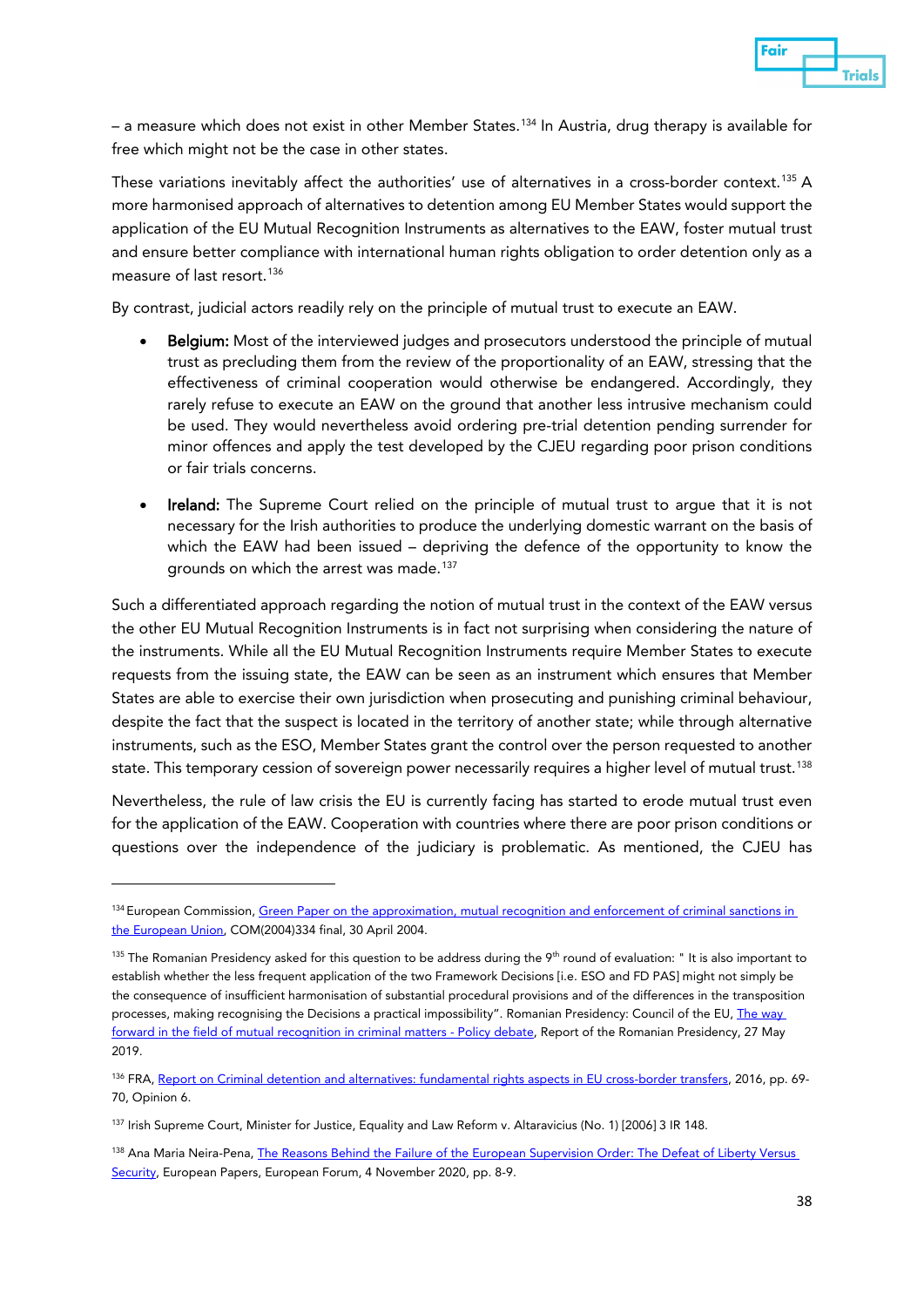

acknowledged that the executing judicial authority may, in exceptional circumstances, refuse to execute an EAW due to concerns about the detention conditions or the independence of the judiciary in the issuing state. Most recently, the Amsterdam District Court sought to suspend all surrenders to Poland, in view of the ongoing attacks on judicial independence.<sup>[139](#page-39-0)</sup> In January 2020 it refused an execution of a EAW on account of lack of judicial independence in Poland.<sup>[140](#page-39-1)</sup>

The functioning of the EU Mutual Recognition Instruments relies on mutual trust, but as expressed by a practitioner, mutual trust cannot be a starting point, it is an objective that must be achieved. In our view, that objective can only be attained through robust common standards, and a coherent approach with respect to all the EU Mutual Recognition Instruments. This is all the more important as a blind trust approach is not tenable in the light of the rule of law threats and fundamental rights violations across the EU.

## 2) The inconsistent application of the principle of proportionality

Given the severe implications of the EAW and detention on the requested person's life and fundamental freedoms, it is essential that the EAW remains exceptional and judicial authorities have regard to the principle of proportionality when determining the need for an EAW or any alternative instrument.

#### *"The proportionality principle in criminal matters requires of course measures, such*  as pre-trial detention or alternatives to such detention, are only used when this is *only necessary and only for as long as required." – European Commission[141](#page-39-2)*

The principle of proportionality in relation to the EAW requires an assessment of whether an alternative measure could achieve the same goal without causing the same disruption on the person concerned. In other words, authorities should engage with the other EU Mutual Recognition Instruments. However, this assessment does not appear to be made consistently when authorities decide on the issuing or execution of an EAW. Although practitioners suggest a drop in the use of the EAW for minor offences, studies have continued to report the disproportionate use of EAWs for minor offences, such as the theft of a Christmas tree, a finding of fraud (in absentia) in relation to a used car, or minor drunk driving offences, without proper consideration of whether surrender is proportionate taking into account severe human and financial costs involved.<sup>[142](#page-39-3)</sup> In our research, Irish practitioners reported that they continue to receive EAWs requests for minor offences (in which they

<span id="page-39-0"></span><sup>139</sup> See the request for a preliminary ruling in CJEU, [Case C-412/20 PPU -](http://curia.europa.eu/juris/document/document.jsf?text=&docid=233418&pageIndex=0&doclang=EN&mode=lst&dir=&occ=first&part=1&cid=14648787) Openbaar Ministerie, lodged on 3 September 2020: "Do Framework Decision 2002/584/JHA, 1 the second subparagraph of Article 19(1) of the Treaty on European Union and/or the second paragraph of Article 47 of the Charter of Fundamental Rights of the European Union indeed preclude an executing judicial authority from executing an EAW issued by a court in the case where that court does not meet the requirements of effective judicial protection/actual judicial protection, and at the time of issuing the EAW already no longer met those requirements, because the legislation in the issuing Member State does not guarantee the independence of that court, and at the time of issuing the EAW already no longer guaranteed that independence?".

<span id="page-39-1"></span><sup>140</sup> Amsterdam District Court, International Judicial Assistance Division, n°20/771 13/751021-20, 10 February 2021.

<span id="page-39-2"></span><sup>141</sup> European Commission, Strengthening mutual trust in the European judicial area - A Green Paper on the application of EU [criminal justice legislation in the field of detention,](https://eur-lex.europa.eu/legal-content/EN/TXT/?uri=COM%3A2011%3A0327%3AFIN) COM (2011) 327, 14 June 2011.

<span id="page-39-3"></span><sup>&</sup>lt;sup>142</sup> Fair Trials[, Beyond Surrender: Putting human rights at the heart of the European Arrest Warrant,](https://www.fairtrials.org/publication/beyond-surrender) 28 June 2018.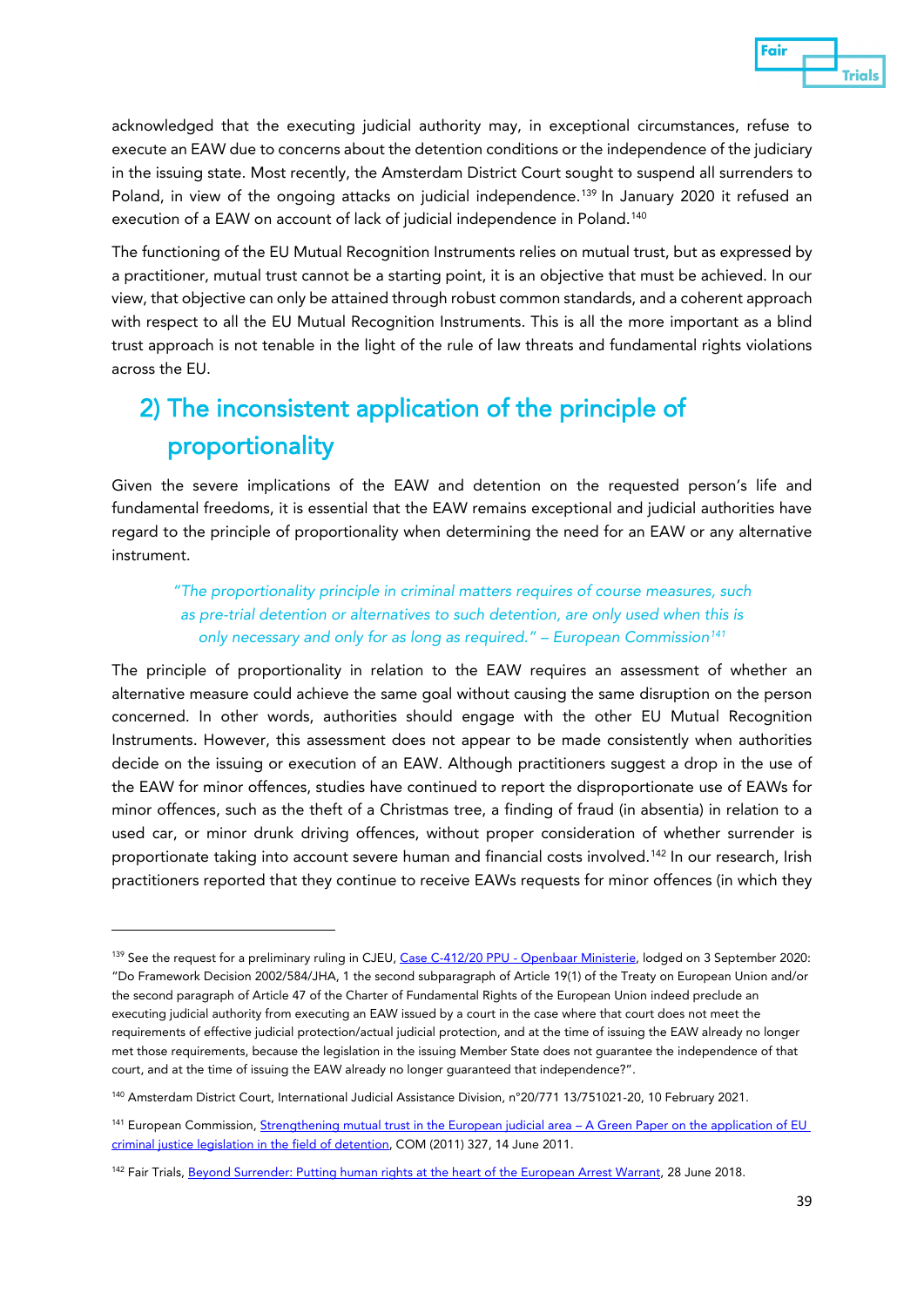

might be acquitted or receive a fine) and believed that there should be a higher threshold for issuing EAWs.

#### i. Lack of proportionality assessment requirement in the EU legal framework

The EAW Framework Decision does not explicitly require the *issuing* state to conduct proportionality checks. As for the *executing* stage, the EAW Framework Decision does not explicitly allow countries to refuse to execute the EAW when they believe that its use is disproportionate and/or that less restrictive instruments are available.<sup>[143](#page-40-0)</sup>

However, an EAW presupposes the existence of a valid national arrest warrant in the issuing state,<sup>[144](#page-40-1)</sup> which must be issued in compliance with applicable national laws, which may involve a proportionality assessment. In the absence of a national arrest warrant issued separately from the EAW, the EAW is invalid and must be refused.<sup>[145](#page-40-2)</sup> However, the EAW involves the arrest of a person and transfer to another country, which has potential implications beyond the national arrest warrant. An EAW may therefore be disproportionate even when a national arrest warrant is proportionate, due to, for instance, the impossibility of requested persons to maintain visits from family members (such as children) and because of language barriers.<sup>[146](#page-40-3)</sup>

In 2014, the European Parliament criticised this gap and stressed the "disproportionate use of the EAW for minor offences or in circumstances where less intrusive alternatives might be used, leading to unjustified and excessive time spent in pre-trial detention and thus to disproportionate interference with the fundamental rights of suspects and accused persons as well as burdens on the resources of Member States".[147](#page-40-4) It has for several years urged the Commission to mandate proportionality checks "based on all the relevant factors and circumstances such as the seriousness of the offence, whether the case is trial-ready, the impact on the rights of the requested person, including the protection of private and family life, the cost implications and the availability of an appropriate less intrusive alternative measure" – both at the issuing and the execution stage of EU Mutual Recognition Instruments.[148](#page-40-5)

<span id="page-40-0"></span><sup>&</sup>lt;sup>143</sup> European Commission, Report From The Commission To The European Parliament And The Council on the [implementation by the Member States of the Framework Decisions 2008/909/JHA, 2008/947/JHA and 2009/829/JHA on the](https://eur-lex.europa.eu/legal-content/EN/ALL/?uri=CELEX:52014DC0057)  [mutual recognition of judicial decisions on custodial sentences or measures involving deprivation of liberty, on probation](https://eur-lex.europa.eu/legal-content/EN/ALL/?uri=CELEX:52014DC0057)  [decisions and alternative sanctions and on supervision measures as an alternative to provisional detention,](https://eur-lex.europa.eu/legal-content/EN/ALL/?uri=CELEX:52014DC0057) COM(2014) 57 final, 5 February 2014.

<span id="page-40-1"></span><sup>144</sup> Article 8(1)(c) of the FD EAW.

<span id="page-40-2"></span><sup>145</sup>CJEU[, Case C-241/15 Bob-Dogi,](http://curia.europa.eu/juris/document/document.jsf?text=&docid=179221&pageIndex=0&doclang=EN&mode=lst&dir=&occ=first&part=1&cid=240672) Judgement of 1 June 2016, ECLI:EU:C:2016:385, paras. 59-67.

<span id="page-40-3"></span><sup>&</sup>lt;sup>146</sup> Fair Trials[, Beyond Surrender: Putting human rights at the heart of the European Arrest Warrant,](https://www.fairtrials.org/publication/beyond-surrender) 28 June 2018, p. 14 and ff.

<span id="page-40-4"></span><sup>&</sup>lt;sup>147</sup> European Parliament resolution of 27 February 2014 with recommendations to the Commission on the review of the European Arrest Warrant (2013/2109(INL)), (OJ C 285, 29.8.2017, p. 135-140), recital F (v).

<span id="page-40-5"></span><sup>148</sup> Ibid. para. 7.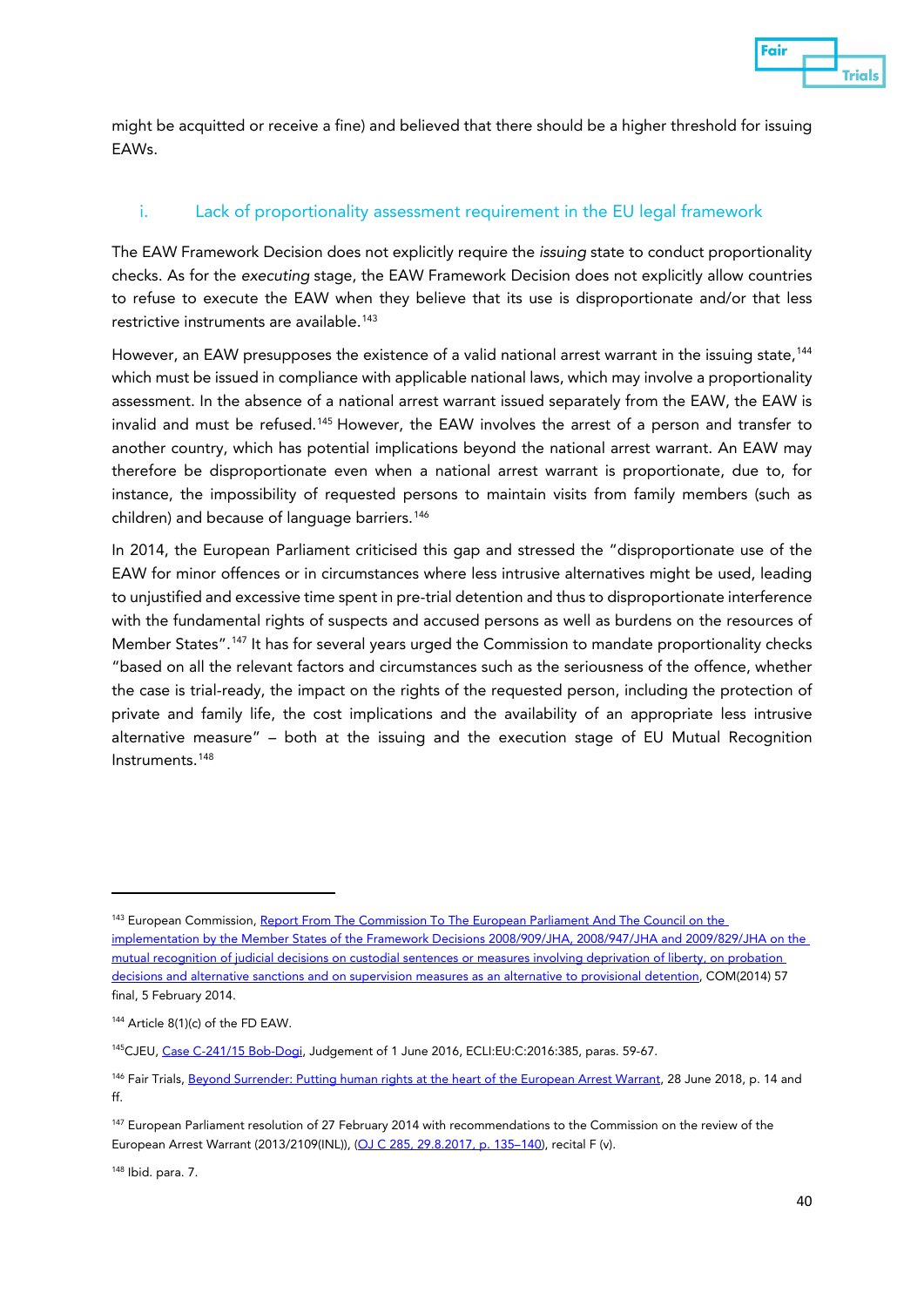

*"[P]roblems have however arisen … resulting from gaps in the [European Arrest Warrant] Framework Decision such as failing to explicitly include fundamental rights safeguards or a proportionality check." – European Parliament[149](#page-41-0)*

Despite repeated calls for legislative action, <sup>[150](#page-41-1)</sup> the European Commission opted for a soft law approach. In 2017, it adopted a handbook for authorities on how to issue and execute an EAW, which refers to the principle of proportionality.[151](#page-41-2) Those guidelines require judicial authorities to take into account the following factors: the seriousness of the offence (for example, the harm or danger it has caused); the likely penalty if the person is found guilty of the alleged offence (for example, whether it would be a custodial sentence); the likelihood of detention of the person in the issuing Member State after surrender; and the interests of the victims of the offence.<sup>[152](#page-41-3)</sup> The handbook also calls on issuing authorities to consider the use of other cooperation measures, such as issuing an EIO to hear a person, issuing an ESO to allow the person to await trial in their state or residence or simply inviting the person to attend the criminal procedure voluntarily.

Most recently, the Council recalled that the issuing authority must determine whether it is proportionate to issue an EAW, in the light of the particular circumstances of each case and in particular the possibility to use other judicial cooperation measures.<sup>[153](#page-41-4)</sup> Continuing with the soft-law approach, it invited EU Member States to adopt national non-binding guidelines for the application of the EAW to assist judicial authorities, notably as regards the verification of the principle of proportionality.[154](#page-41-5)

At present, the relationship between the different EU Mutual Recognition Instruments is far from clear. One Belgian practitioner (who frequently applies the FD on Transfer of Prisoners) highlighted by way of example the complex relationship between the EAW and the FD on Transfer of Prisoners:

- Article 25 of the FD on Transfer of Prisoners which regulates the enforcement of sentences following a EAW is far from clear, in its statement that its provisions will apply without prejudice to the EAW FD, "mutatis mutandis to the extend they are compatible."
- Article 9(1)(h) of the FD on Transfer of Prisoners allows a Member State to refuse to recognise a judgment and enforce a sentence if, "at the time the judgment was received by the competent authority of the executing State, less than six months of the sentence remain to be served". In contrast, the EAW can be issued for the executing of sentences of at least four months. So, for shorter sentences, the EAW will be more effective than a transfer request.
- Article 9(1)(e) also enables an executing authority to refuse to recognise a judgment and enforce the sentence where the enforcement of the sentence is statute-barred according to

<span id="page-41-0"></span><sup>149</sup> Ibid. recital C.

<span id="page-41-1"></span><sup>&</sup>lt;sup>150</sup> See also European Lawyers Foundation and the Council of Bars and Law Societies of Europe, **EAW-Rights: analysis of the** [implementation and operation of the European Arrest Warrant from the point of view of defence practitioners,](http://europeanlawyersfoundation.eu/wp-content/uploads/2016/11/EAW-FINAL-REPORT-2016-11-22.pdf) 2016, pp. 8-9.

<span id="page-41-2"></span><sup>151</sup> European Commission, [Handbook on how to issue and execute a European Arrest Warrant,](https://eur-lex.europa.eu/legal-content/EN/TXT/?uri=CELEX%3A52017XC1006%2802%29) (OJ C 335, 6.10.2017, p. 1– 83), 6 October 2017.

<span id="page-41-3"></span><sup>152</sup> Ibid p. 19.

<span id="page-41-4"></span><sup>153</sup> Council of the EU, [Council conclusions 'The European arrest warrant and extradition procedures -](https://data.consilium.europa.eu/doc/document/ST-13214-2020-INIT/en/pdf) current challenges and [the way forward',](https://data.consilium.europa.eu/doc/document/ST-13214-2020-INIT/en/pdf) 23 November 2020, para. 40.

<span id="page-41-5"></span><sup>154</sup> Ibid. para. 9.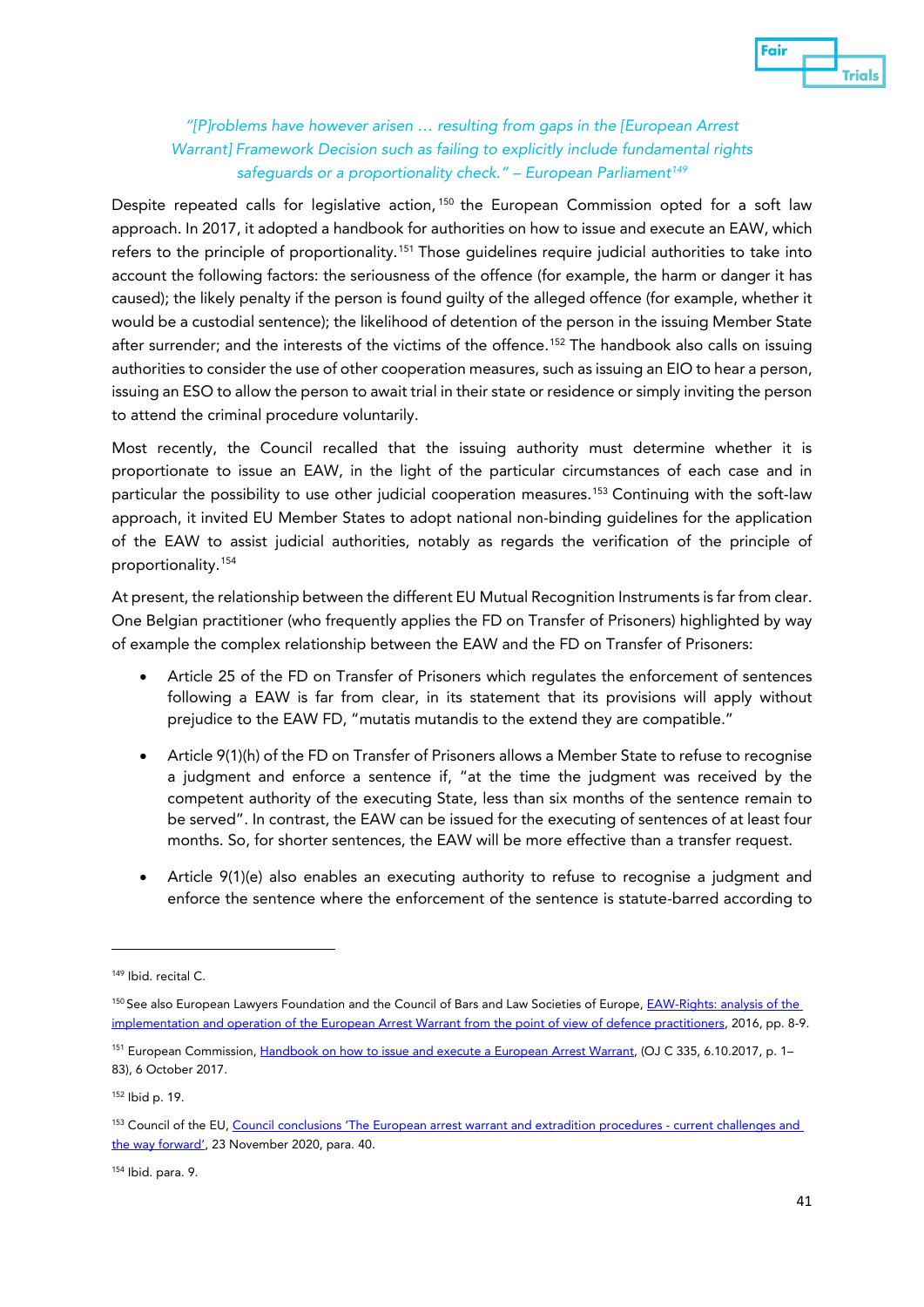

the law of the executing State. In Belgium, it is frequently the case that requests are refused on this basis, which means that an EAW is the only option.

• The principle of speciality operates very differently in the FD on Transfer of Prisoners (Article 18) and in the EAW, which raises many issues in practice and in the implementation of the instruments into national law.

There remain significant legal gaps in the EU framework and while highly welcome, our research indicates that EC guidance has not been sufficient to resolve the lack of compulsory assessment of an EAW's proportionality in the legislation itself.

#### ii. Lack of proportionality assessment requirement in the domestic legal frameworks

The gap in the EU legal framework means that in practice, there are diverging practices at domestic level, resulting in unequal protection across Member States.

Research suggests that judges and prosecutors are divided on the need for and the content of the proportionality test to be conducted at issuing stage.<sup>[155](#page-42-0)</sup> When issuing EAWs, respondents broadly indicated that they only assess the proportionality of the underlying domestic arrest warrant without conducting a separate evaluation of the proportionality of the EAW, notably its impact on the requested persons' fundamental freedoms. Others considered there is no need for proportionality check in addition to the assessment of the legal requirements which already excludes minor offences from EAW.<sup>[156](#page-42-1)</sup> However, the data collected by the European Commission also reveals that the most common reason for issuing an EAW was in relation to offences that may be minor, such as theft and criminal damage offences.[157](#page-42-2)

Austria: The Code of Criminal Procedure requires the police, the public prosecutor and the court to assess the proportionality of any investigative and enforcement measure they take against the seriousness of the offence, the seriousness of the charges and the outcome sought. They must then apply the measure which least adversely affects the rights of the persons concerned[.158](#page-42-3) This general rule also applies to the issuance of an EAW which must therefore be proportionate, including in the light of the effects of the surrender procedure on the requested person's social and family relationships.[159](#page-42-4) However, practitioners surveyed had opposing views regarding the effective application of the proportionality principle. Lawyers reported that, in their experience, the proportionality test is often applied as a mere formalism and judicial authorities rarely explain why they are not using alternatives. Judges and prosecutors argued that proportionality was the most important consideration to assess before issuing an EAW, stressing factors such as the offence's gravity, the cost of the surrender procedure, the possible length of the pre-trial detention before surrender and the length of the possible sentence. Most of them noted that since they only issue EAWs for

<span id="page-42-0"></span><sup>155</sup> See similar findings in other EU Member States: European Parliamentary Research Service, Wouter van Ballegooij, [European Arrest Warrant, European Implementation Assessment,](https://www.europarl.europa.eu/thinktank/en/document.html?reference=EPRS_STU(2020)642839) June 2020, pp. 13-17; pp. 58-60, p. 72.

<span id="page-42-1"></span><sup>156</sup> Article 2 of the FD EAW.

<span id="page-42-2"></span><sup>&</sup>lt;sup>157</sup> European Commission, Replies to questionnaire on quantitative information on the practical operation of the European arrest warrant - Year 2018, Commission staff working document, SWD (2020) 127 final, 2 July 2020. 158 Paragraph 5(1) and (2) of the Strafprozessordnung (Code of Criminal Procedure; 'the StPO').

<span id="page-42-4"></span><span id="page-42-3"></span><sup>159</sup> CJEU, Case C- [489-/19 PPU NJ,](http://curia.europa.eu/juris/document/document.jsf?text=&docid=218890&pageIndex=0&doclang=EN&mode=lst&dir=&occ=first&part=1&cid=3115926) Judgment of 9 October 2019, ECLI:EU:C:2019:849, para. 44.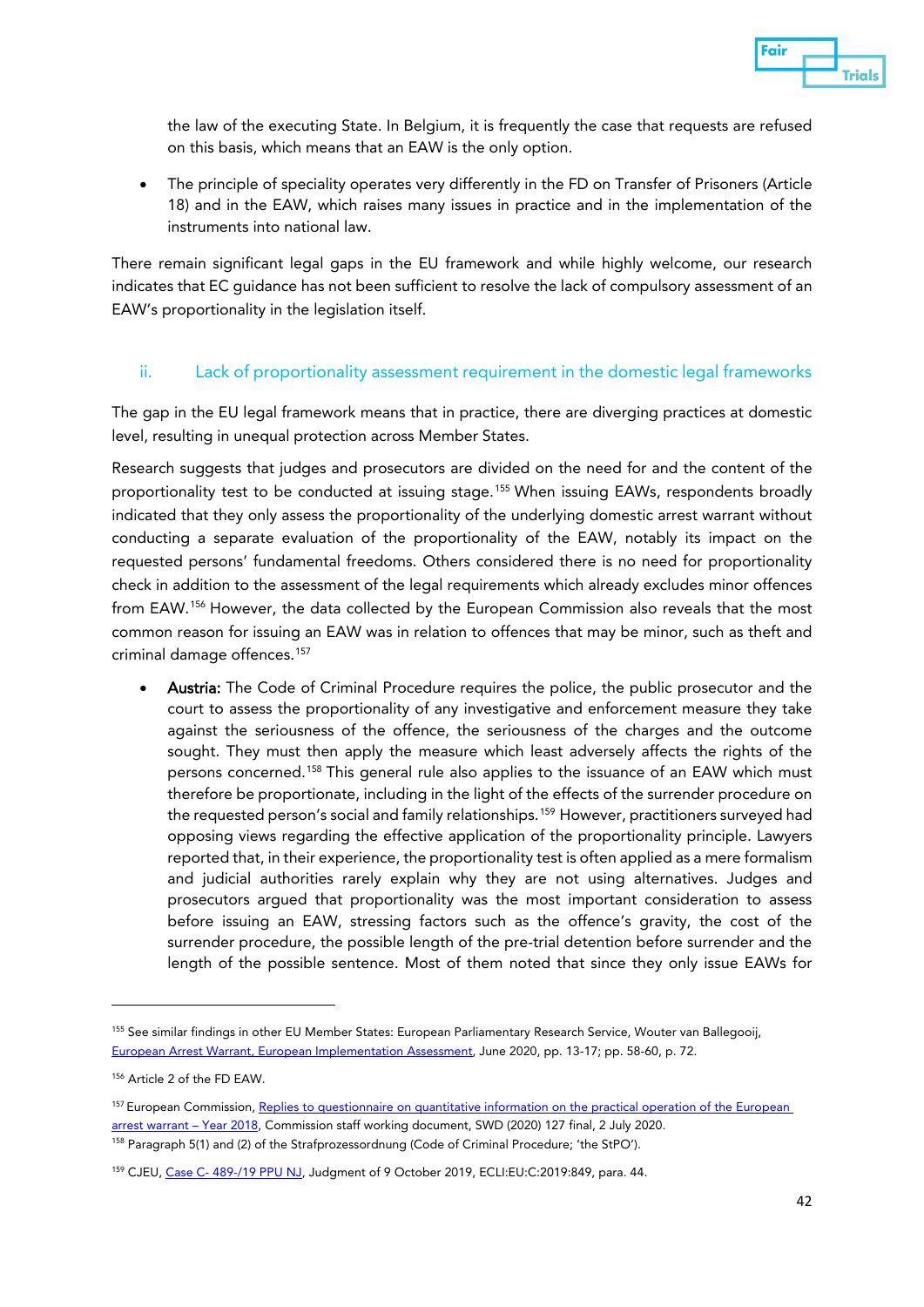

serious offences, they would not consider the issuance of alternative measures as an option. The question of what constitutes a "serious offence" remains, however, open to interpretation.

- **Belgium:** There is no formal legal obligation to assess alternatives when issuing an EAW for the purpose of prosecution. The law requires satisfying legal conditions stemming from the FD EAW as well as the national conditions to impose pre-trial detention.<sup>[160](#page-43-0)</sup> In other words, the authorities deem the EAW to be justified where grounds for pre-trial detention in domestic law are met. There are no specific criteria to assess the cross-border impact of the EAW and the fact that moving a person abroad adds a layer of restrictions on the requested persons is not considered. In practice, judges and prosecutors interviewed nevertheless considered that an EAW was typically used as a mechanism of last resort. Issuing authorities also reported taking into account the costs of issuing an EAW, meaning that they are more reluctant to issue a 'long distance' EAW for minor offences.
- Greece: Similarly, there is no clear legal obligation to assess the possibility of ordering alternative, less restrictive measures prior to issuing an EAW. Practice reveals that courts usually only examine the legal conditions to issue the warrant, in particular the prohibition to issue the EAW and certain alternative measures for minor offences. Few perform some sort of proportionality assessment, even when the legal conditions are met. In this case, they will analyse factors such as the time elapsed since the act was committed, the severity of the offence and of the potential sentence, and the impact on the requested person. However, alternative measures are not considered unless raised by the defence – which is currently not common practice amongst lawyers.
- Ireland: There is no legal requirement to assess alternative measures when issuing an EAW in Ireland either. However, authorities will assess the need to issue an EAW and whether it is proportionate based on the circumstances of the case.
- Luxembourg: there is no obligation in the Criminal Procedural Code or internal guidelines to assess the proportionality of EU mutual recognition instruments or to justify the use of EAWs over other alternative instruments. Prosecutors reported taking into account the severity of the offence and whether facts were old/new before issuing an EAW.

In an executing role, many authorities verify the respect of the legal conditions related to the validity of the EAW but do not consider that they are required or allowed to conduct a proportionality assessment as a result of the principle of mutual trust.

*"[...] no matter how pertinent the considerations made by the defence about the lack of proportionality and adequacy of the European Arrest Warrant issued by the Court of Criminal Instruction of Bordeaux may be, by virtue of the fact that the aim pursued, namely to subject the defendant to criminal proceedings pending before that court, can be achieved by a European Investigation Order, that is a choice that does not fall to this Court and about which no judgment can or should be issued, in accordance with the aforementioned principles of mutual recognition and mutual trust between EU Member States … a possible non-respect of the principles adequacy and proportionality in the choice of the EAW does not correspond to any* 

<span id="page-43-0"></span><sup>&</sup>lt;sup>160</sup> Act of 20 July 1990 on pre-trial detention and Federal Act of 19 December 2003 on the European Arrest Warrant.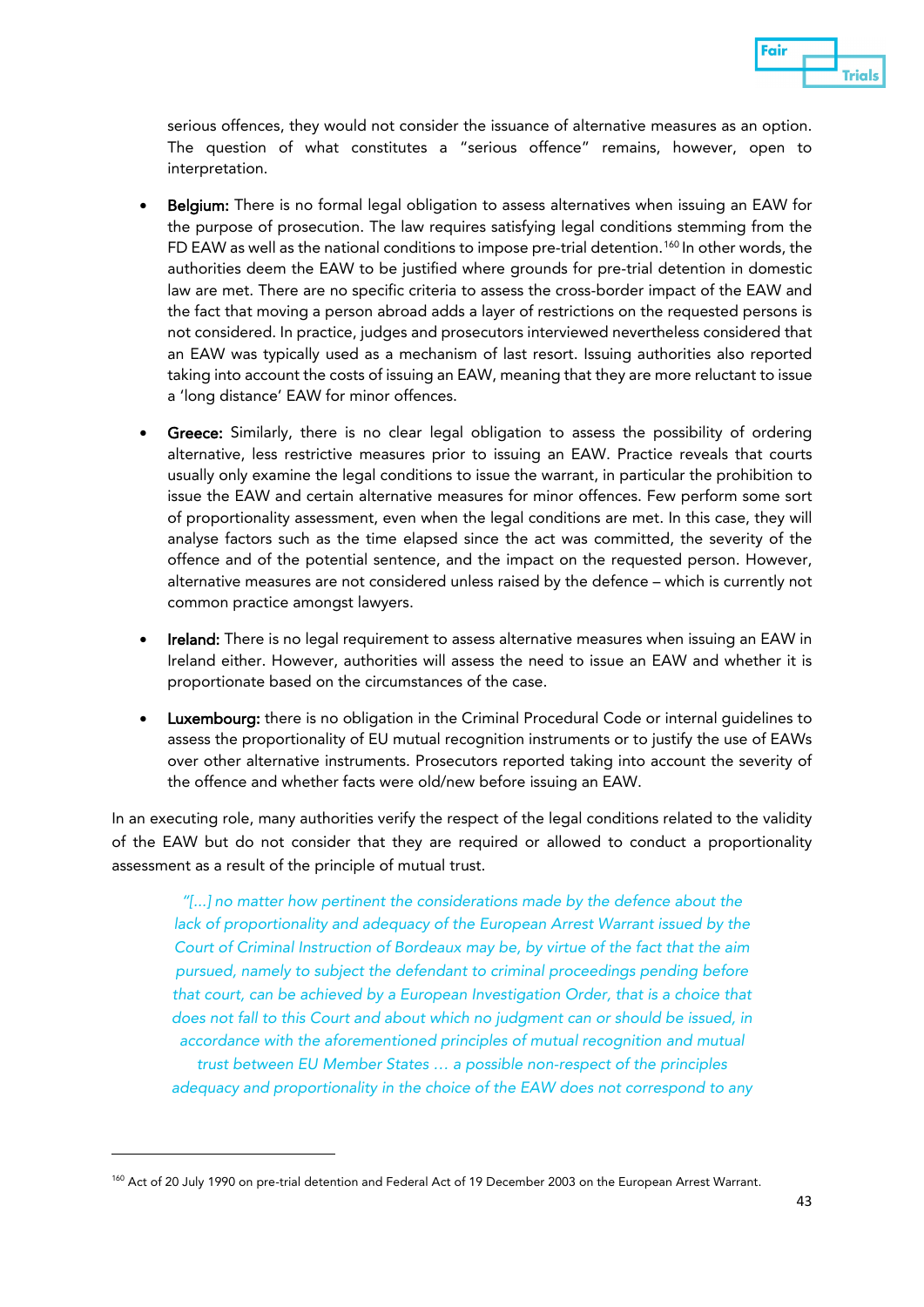

#### *of the admissible legal ground for opposing or refusing surrender of the detainee." – Supreme Court of Portugal[161](#page-44-0)*

In the countries surveyed in our study, our findings confirm a tendency towards a "blind trust" approach by executing authorities in respect to the issuing authority's proportionality assessment. Lawyers interviewed reported judges not willing to allow any argument which is not directly linked to one of the grounds of refusal of the FD EAW.

- Austria: Some practitioners recognise that they receive EAW requests which they do not consider proportionate, notably in respect of minor offences. In practice, they try to circumvent the absence of the legal ground of refusal based on proportionality by raising other arguments. For instance, some practitioners seem to interpret extensively the possibility to refuse the execution of an EAW for Austrian residents,<sup>[162](#page-44-1)</sup> which also covers persons wellintegrated in Austrian society. One prosecutor mentioned the possibility to invoke the right to private and family life to refuse the execution of an EAW in such cases, but this argument has not yet been applied. In addition, they would not order detention prior to surrender in cases of minor offences.
- **Belgium:** In accordance with the FD EAW, proportionality is not a ground to refuse the execution of an EAW. In practice, judges reported that they would frequently opt for conditional release pending surrender if the EAW relates to minor offences such as cannabis possession or driving offences and would examine the possibility of refusing the execution of the EAW based on a broad interpretation of one of the legal grounds. However, they will nevertheless execute the EAW, without seeking to contact the issuing authority about the possibility of ordering an alternative measure. Judges and prosecutors interviewed believe that introducing proportionality as a clear legal ground for refusal would undermine the effectiveness and the rapidity of European criminal cooperation.
- Greece: The law requires the decision to execute an EAW to be specifically reasoned.<sup>[163](#page-44-2)</sup> Greek authorities essentially assess the compatibility of the measures with the legal frameworks of both the executing and the issuing state.
- Ireland: All EAWs must be endorsed by the High Court in Ireland. The defendant can either surrender or challenge the issuing of the EAW on the basis of criteria in the FD EAW and additional criteria in the Irish legislation, including that an EAW will not be issued for an investigation but only for a trial or imposition of a custodial sentence and that the offence must attract a minimum of one-year custodial sentence or a four-month custodial sentence must have already been imposed. In general, however, respondents to ICCL's interviews considered that Courts are reluctant to reject requests for EAWs and there is a very high threshold for rejecting an EAW on the basis that it might contravene rights. Successful challenges have included those that challenge prison conditions or where an EAW has been issued following a trial in absentia. Courts generally do not apply a proportionality assessment to the execution of the EAW but rather carry out an assessment as to whether it meets the criteria in the FD EAW and Irish legislation. This will lead courts to refuse to surrender in cases which do not appear to be trial ready.

<span id="page-44-0"></span><sup>161</sup> Supreme Court of Portugal, Case 739/20.9YRLSB-S1, 3 June 2020 (our translation).

<span id="page-44-1"></span><sup>162</sup> Para 5 of EU-JZG.

<span id="page-44-2"></span><sup>163</sup> Article 19 (3) of law 3251/2004.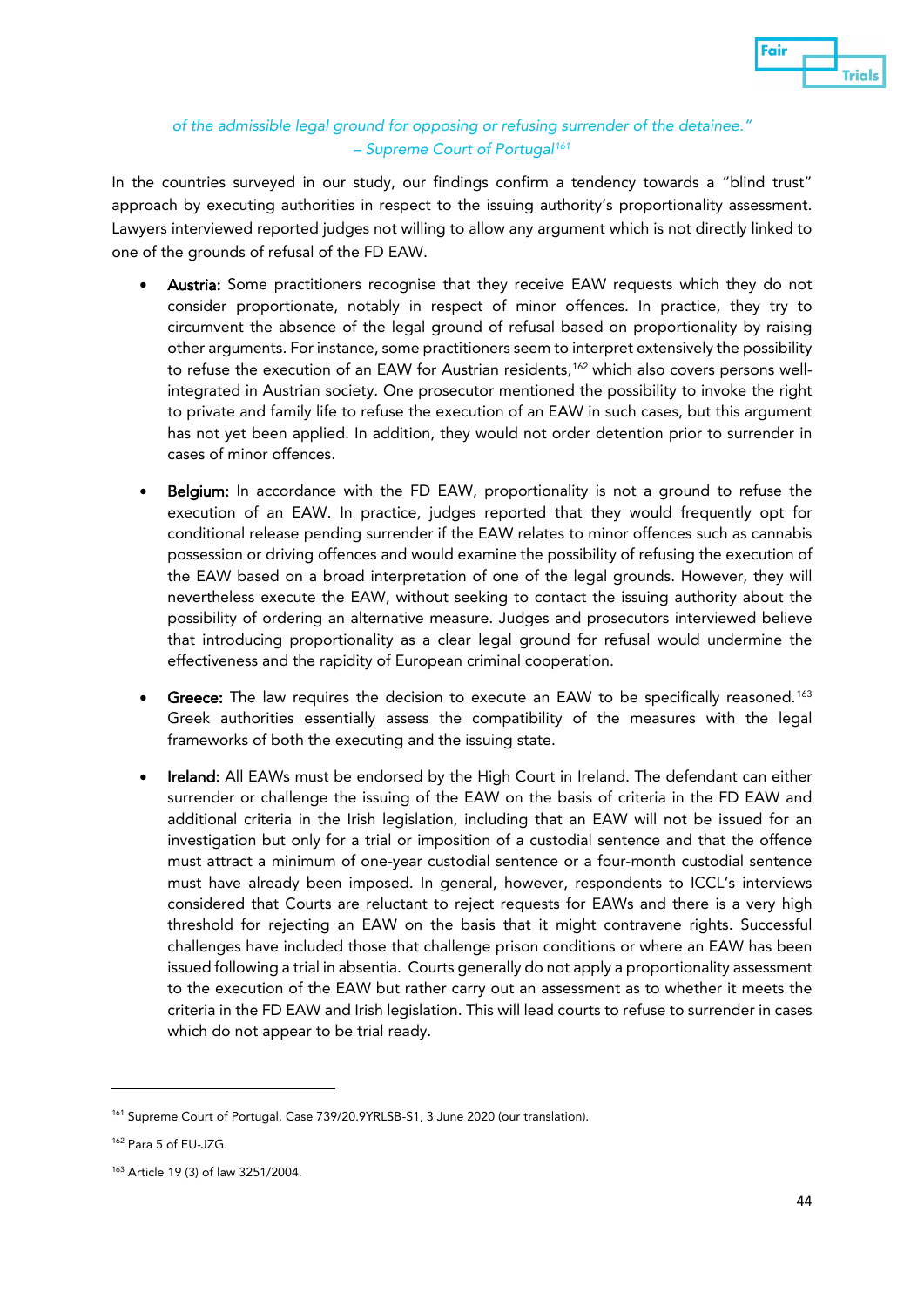

As expressed by a LEAP member:

#### *"Except for prison conditions, almost no arguments exist against it. Proportionality especially cannot be taken into account." – Dutch lawyer[164](#page-45-0)*

Some practitioners thought that there was still scope to promote the use of the other EU Mutual Recognition Instruments as alternatives to EAWs issued for sentencing, where the offence is relatively minor or old. This would require though that the person is located. In which case, practitioners reported that the EAW was necessary and could not simply be replaced.

In conclusion, the current legal framework proves unsuccessful in ensuring respect for the principle of proportionality in the context of cross-border proceedings. In the absence of clear and uniform binding standards, judicial authorities fail to conduct systematically a thorough assessment of the proportionality of an EAW, whether they are deciding on issuing or executing an EAW and are therefore not actively considering the possible use of alternative, less restrictive measures instead of an EAW.

In the next section, we will see that the Procedural Rights Directives are not sufficiently robust or well implement to fill the gap, at least in respective of the participation of lawyers and the person themselves in the proceedings.

# 3) The role of the defence and the insufficient implementation of procedural safeguards in cross-border proceedings

The EU enacted legislation guaranteeing binding minimum standards on defence rights<sup>[165](#page-45-1)</sup> which apply (at least in part) to EAW proceedings. The Commission hoped that this process, which began in 2009, would largely resolve the EAW's problems. The legislation covers the right to interpretation and translation,<sup>[166](#page-45-2)</sup> the right to information,<sup>[167](#page-45-3)</sup> the right of access to a lawyer,<sup>[168](#page-45-4)</sup> procedural safeguards for

<span id="page-45-0"></span><sup>&</sup>lt;sup>164</sup> Quote collected in the LEAP survey.

<span id="page-45-1"></span><sup>&</sup>lt;sup>165</sup> The EU has adopted six directives as set out in the roadmap of 2009, see: [https://ec.europa.eu/info/policies/justice-and](https://ec.europa.eu/info/policies/justice-and-fundamental-rights/criminal-justice/rights-suspects-and-accused_en)[fundamental-rights/criminal-justice/rights-suspects-and-accused\\_en.](https://ec.europa.eu/info/policies/justice-and-fundamental-rights/criminal-justice/rights-suspects-and-accused_en)

<span id="page-45-2"></span><sup>&</sup>lt;sup>166</sup> Directive 2010/64/EU of the European parliament and of the Council of 20 October 2010 on the right to interpretation and translation in criminal proceedings, [\(OJ 2010 L 280, p. 1\)](http://eur-lex.europa.eu/legal-content/EN/TXT/?qid=1415136984378&uri=CELEX:32010L0064).

<span id="page-45-3"></span><sup>&</sup>lt;sup>167</sup> Directive 2012/13/EU of the European Parliament and of the Council of 22 May 2012 on the right to information in criminal proceedings, [\(OJ 2012 L 142, p. 1\)](http://eur-lex.europa.eu/legal-content/EN/TXT/?qid=1415137055697&uri=CELEX:32012L0013).

<span id="page-45-4"></span><sup>&</sup>lt;sup>168</sup> Directive 2013/48/EU of the European Parliament and of the Council of 22 October 2013 on the right of access to a lawyer in criminal proceedings and in European arrest warrant proceedings, and on the right to have a third party informed upon deprivation of liberty and to communicate with third persons and with consular authorities while deprived of liberty, (OJ 2013 [L 290, p.](http://eur-lex.europa.eu/legal-content/EN/TXT/?qid=1415137138499&uri=CELEX:32013L0048) 1).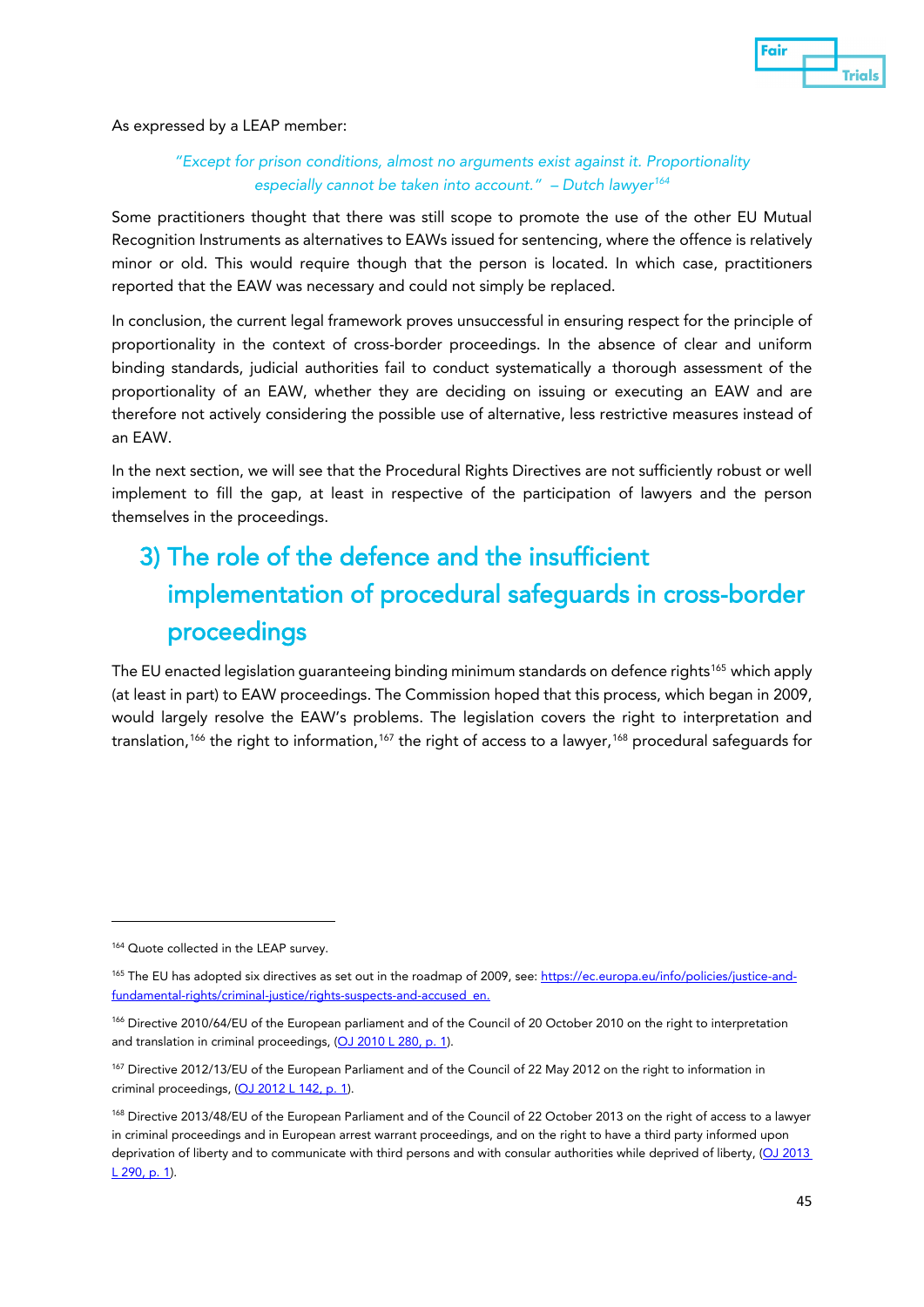

children,<sup>[169](#page-46-0)</sup> the right to the presumption of innocence and to be present at trial<sup>[170](#page-46-1)</sup> and the right to legal aid<sup>[171](#page-46-2)</sup> (together, the 'Procedural Rights Directives').

Procedural safeguards, particularly the pre-trial period, aim at placing a person in a position to prepare and exercise an effective defence. In domestic proceedings, it is often up to lawyers to make a case against pre-trial detention and argue for the imposition of an alternative measure instead, or for release. In fact, our research shows that judicial authorities expect lawyers to make the argument for an alternative instead of an EAW. This is certainly a questionable practice as it places the burden on the defence to argue for an alternative or for release, rather than on the prosecution to make the case for an EAW and detention.

Moreover, the EU Mutual Recognition Instruments are all expressed as optional measures that authorities "may" issue – there remains great discretion on the part of the authorities in deciding whether to issue such a measure, and the role of the defence in this context is key.

Lawyers must be placed in a position to suggest and argue for individualised alternatives. In a crossborder setting, this means that there must be safeguards that enable the requested person to challenge an EAW and advocate for release or the application instead of another EU Mutual Recognition Instrument. In practice, this opportunity will arise only when a person is made aware of the EAW, i.e., upon arrest. But at this point, they are in the executing country, not the country that issued the EAW. How and where can they advocate for an alternative or for release?

The Procedural Rights Directives do not explicitly cover proceedings relating to EU Mutual Recognition Instruments other than the EAW. In addition, the transposition and implementation of the relevant provisions by Member States in the context of EAW proceedings remains largely inadequate.<sup>[172](#page-46-3)</sup> Our research in the five target countries confirms systematic failure to respect these standards effectively in practice. Due to the ineffectiveness of procedural safeguards, requested persons are unable to access legal assistance in both issuing and executing states (i), access the case file in the issuing state before surrender (ii) or access interpretation and translation services (iii). As a result, persons are not in a position to challenge the decision to issue/execute an EAW and to plead for the possible use of another EU Mutual Recognition Instrument instead (iv).

#### i. Access to legal assistance

Lawyers can play a key role in limiting the use of the EAW (and related pre-trial detention) to cases in which the measures are justified. A lawyer's presence and active participation at the initial stages of the proceedings can increase the chance of release or of another EU Mutual Recognition Instrument being applied instead.

<span id="page-46-0"></span><sup>&</sup>lt;sup>169</sup> Directive 2016/800 of the European parliament and of the Council of 11 May 2016 on procedural safeguards for children who are suspects and accused in criminal proceedings, [\(OJ L 132, 21.5.2016, p. 1\).](https://eur-lex.europa.eu/legal-content/EN/TXT/?uri=CELEX%3A32016L0800)

<span id="page-46-1"></span><sup>170</sup> Directive (EU) 2016/343 of the European Parliament and of the Council of 9 March 2016 on the strengthening of certain aspects of the presumption of innocence and of the right to be present at the trial in criminal proceedings, (OJ L 65, [11.3.2016, p. 1\).](https://eur-lex.europa.eu/legal-content/EN/TXT/?uri=CELEX:32016L0343)

<span id="page-46-2"></span><sup>&</sup>lt;sup>171</sup> Directive 2016/1919 of the European Parliament and of the Council of 26 October 2016 on legal aid for suspects and accused persons in criminal proceedings and for requested persons in European arrest warrant proceedings, (OJ L 297, [4.11.2016 p. 1;](https://eur-lex.europa.eu/legal-content/EN/TXT/?uri=CELEX%3A32016L1919) [corrigendum OJ L91 5.4.2017, p. 40\)](https://eur-lex.europa.eu/legal-content/EN/TXT/PDF/?uri=OJ:L:2017:091:FULL&from=LV).

<span id="page-46-3"></span><sup>172</sup> European Parliamentary Research Service, Wouter van Ballegooij, European Arrest Warrant, European Implementation [Assessment,](https://www.europarl.europa.eu/thinktank/en/document.html?reference=EPRS_STU(2020)642839) June 2020, p. 41.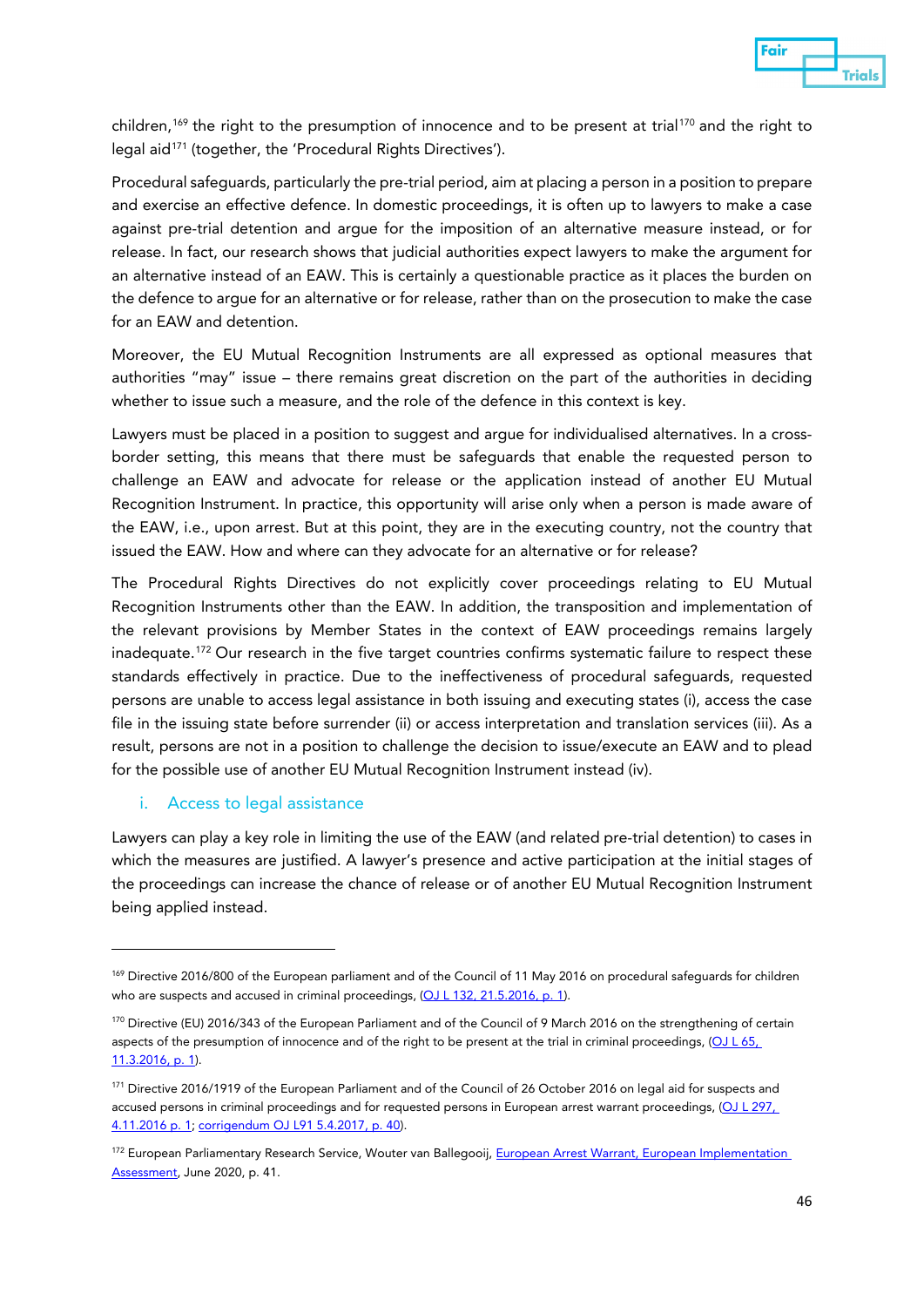

The role of the lawyer is particularly important in that the use of EU Mutual Recognition Instruments is left to the discretion of the authorities and there is no compulsory requirement to assess alternatives in the context of a proportionality assessment.

Further, the EIO Directive gives the accused and suspects (and their lawyers) the right to make a request for an EIO,<sup>[173](#page-47-0)</sup> and in certain circumstances could apply for a videoconference hearing for questioning instead of an EAW. However, it is widely reported that lawyers are not sufficiently aware of this possibility.

The EAW FD gives requested persons to right to legal assistance in the executing country<sup>[174](#page-47-1)</sup> and the Directive on Access to a Lawyer guarantees a right to 'dual representation' for persons subject to EAWs: upon arrest pursuant to an EAW, the requested person has the right of access to a lawyer both in the executing state where they are arrested<sup>[175](#page-47-2)</sup> and in the issuing state where the alleged offence was committed or the sentence is to be served.[176](#page-47-3) Dual representation is essential to provide effective and full legal advice to the requested person in order to challenge an EAW, and apply for another EU Mutual Recognition Instrument.

Given the limited legal grounds available to challenge an EAW in the executing state,<sup>[177](#page-47-4)</sup> the lawyer in the issuing state plays an essential role in assisting the lawyer in the executing Member State to request the withdrawal of the EAW or the underlying national arrest warrant.<sup>[178](#page-47-5)</sup> The lawyer in the issuing state can also seek access to the case file and advise on the applicable law and procedure to advise whether there are grounds to challenge the EAW (or underlying NAW). Ensuring access to legal assistance in the issuing state is therefore a safeguard against the unnecessary surrender of a person.

In practice, there continue to be challenges for arrested persons generally – in both domestic and cross-border proceedings - to access promptly legal assistance. [179](#page-47-6) The added challenge when the person is arrested under an EAW is that lawyers do not always provide a sufficient level of representation to safeguard the rights of their client.<sup>[180](#page-47-7)</sup> Further, many lawyers have limited knowledge about EU criminal law and the existence of the other EU Mutual Recognition Instruments, which prevents them from offering effective legal assistance on these issues.

The Commission's report on the implementation of the Directive on Access to a Lawyer notes that the legislation in four Member States does not at all reflect the right of requested persons to appoint

<span id="page-47-6"></span>179 European Union Agency for Fundamental Rights, 'Rights in practice: access to a lawyer and procedural rights in criminal [and European arrest warrant proceedings',](https://fra.europa.eu/sites/default/files/fra_uploads/fra-2019-rights-in-practice-access-to-a-lawyer-and-procedural-rights-in-criminal-and-european-arrest-warrant-proceedings.pdf) Report, 2019 pp. 59 and ff.

<span id="page-47-0"></span><sup>173</sup> Article 1(3) of the EIO Directive.

<span id="page-47-1"></span><sup>174</sup> Article 11 of the EAW FD.

<span id="page-47-2"></span><sup>175</sup> Articles 10(1) and (2).

<span id="page-47-3"></span><sup>176</sup> Articles 10(4) and (5).

<span id="page-47-4"></span><sup>&</sup>lt;sup>177</sup> Articles 3 and 4 of Framework Decision on European Arrest Warrant.

<span id="page-47-5"></span><sup>178</sup> European Lawyers Foundation and the Council of Bars and Law Societies of Europe, EAW-Rights: analysis of the

[implementation and operation of the European Arrest Warrant from the point of view of defence practitioners,](http://europeanlawyersfoundation.eu/wp-content/uploads/2016/11/EAW-FINAL-REPORT-2016-11-22.pdf) 2016, p. 9 and p. 49.

<span id="page-47-7"></span><sup>&</sup>lt;sup>180</sup> Fair Trials[, Where's my lawyer: Making legal assistance in pre-trial detention effective,](https://www.fairtrials.org/sites/default/files/publication_pdf/Wheres-my-lawyer-making-legal-assistance-in-pre-trial-detention-effective.pdf) Report, October 2019, p. 14.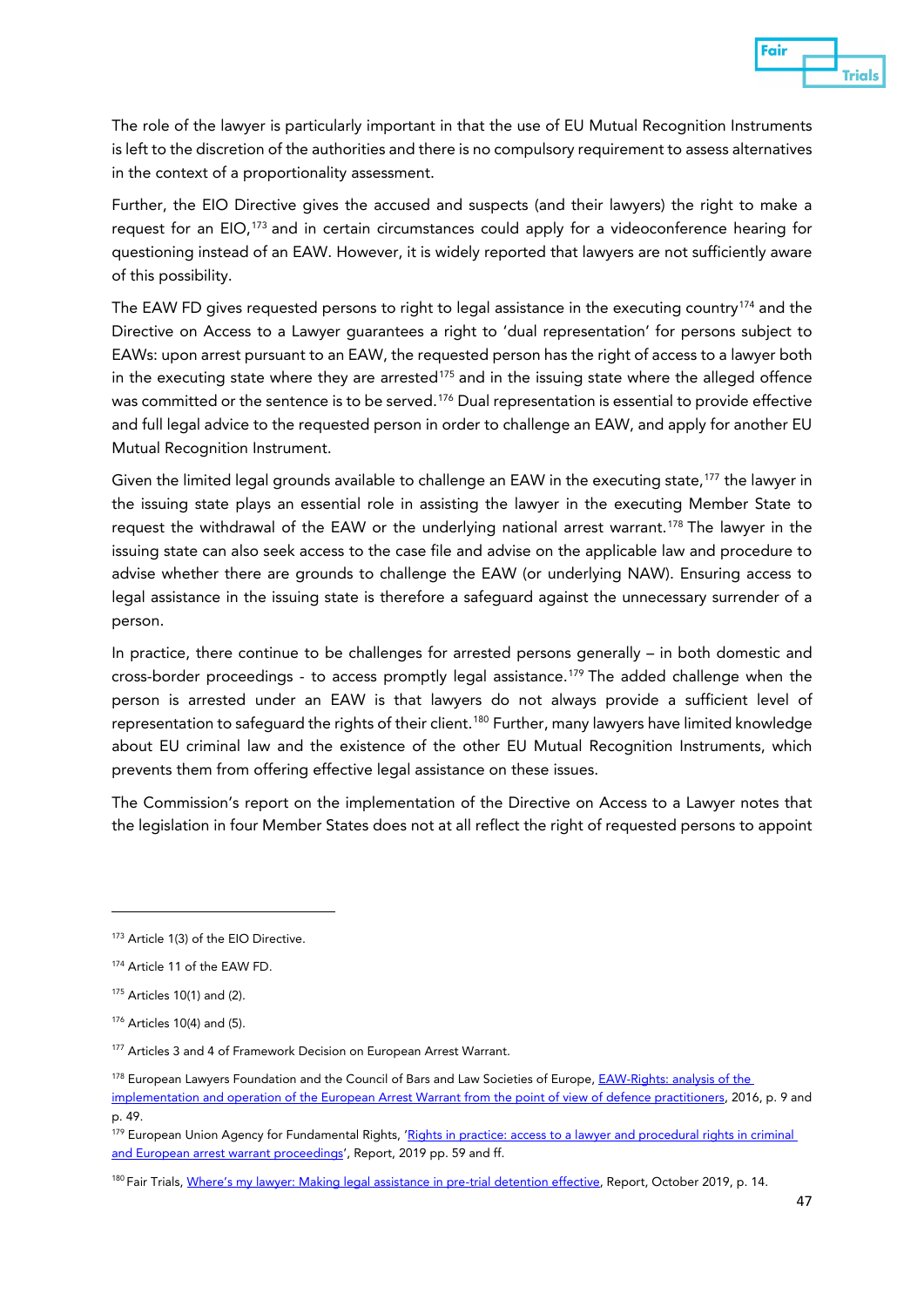

a lawyer in the issuing Member State.<sup>[181](#page-48-0)</sup> Some five Member States do not clearly ensure that requested persons receive information about this right without undue delay. [182](#page-48-1) In Bulgaria and Greece, for instance, no information is provided since the appointment of a lawyer is considered to be a matter of the issuing state only.<sup>[183](#page-48-2)</sup> Moreover, the legislation in seven Member States does not mention the obligation to inform the issuing state of the wish of the requested person to appoint a lawyer in the issuing state.<sup>[184](#page-48-3)</sup> Finally, the legislation in 10 Member States does not transpose the obligation to inform to help the requested person to appoint a lawyer in the issuing state.<sup>[185](#page-48-4)</sup>

While the countries surveyed within this research recognise the right to appoint a lawyer in both the executing and the issuing state, none of them have set up specific mechanism to facilitate the appointment of a lawyer in the issuing state or in their own state when the suspect person is located abroad. There is also no official mechanism to facilitate communication between the lawyers in the issuing and the executing states. As stressed by FRA, most of the time, the authorities simply inform the requested persons of their right to access a lawyer in the issuing state but provide no practical assistance.[186](#page-48-5)

Lawyers interviewed confirmed that access to legal assistance in the issuing state largely depends on the personal relationships and the financial ability of the requested persons, their relatives or their lawyer in the executing state to make the necessary arrangements. In practice, this means the requested person who can afford it will hire a private lawyer to make applications in the issuing state, often at significant cost. In some cases, lawyers will use their own private networks to ask lawyers in the issuing state to make applications. But in most of the cases, the first contact between the requested person and a lawyer in the issuing state will be after the person has been surrendered.

In addition to finding a lawyer in the issuing state, other difficulties arise such as meeting the costs of dual representation and the tight time-limits imposed by the EU mutual recognition instruments. Language barriers also negatively impact communication with the lawyer in the issuing state.<sup>[187](#page-48-6)</sup>

<span id="page-48-3"></span>184 Article 10(5) of the Directive.

<span id="page-48-4"></span> $185$  Ibid.

<span id="page-48-0"></span><sup>&</sup>lt;sup>181</sup> European Commission, Report from the Commission to the European Parliament and the Council on the implementation [of Directive 2013/48/EU of the European Parliament and of the Council of 22 October 2013 on the right to access to a lawyer](https://eur-lex.europa.eu/legal-content/GA/TXT/?uri=CELEX:52019DC0560)  in criminal proceedings and in European arrest warrant proceedings, and on the right to have a third person informed upon [deprivation of liberty and to communicate with the third persons and with consular authorities while deprived of liberty,](https://eur-lex.europa.eu/legal-content/GA/TXT/?uri=CELEX:52019DC0560) 26 September 2019.

<span id="page-48-1"></span><sup>182</sup> Article 10(4) of the Directive.

<span id="page-48-2"></span><sup>&</sup>lt;sup>183</sup> European Union Agency for Fundamental Rights (FRA), Rights in practice: access to a lawyer and procedural rights in [criminal and European arrest warrant proceedings,](https://fra.europa.eu/sites/default/files/fra_uploads/fra-2019-rights-in-practice-access-to-a-lawyer-and-procedural-rights-in-criminal-and-european-arrest-warrant-proceedings.pdf) Report, 2019, p. 65.

<span id="page-48-5"></span><sup>&</sup>lt;sup>186</sup> European Union Agency for Fundamental Rights (FRA), Rights in practice: access to a lawyer and procedural rights in [criminal and European arrest warrant proceedings,](https://fra.europa.eu/sites/default/files/fra_uploads/fra-2019-rights-in-practice-access-to-a-lawyer-and-procedural-rights-in-criminal-and-european-arrest-warrant-proceedings.pdf) Report, 2019, p. 65.

<span id="page-48-6"></span><sup>&</sup>lt;sup>187</sup> European Lawyers Foundation and the Council of Bars and Law Societies of Europe, **EAW-Rights: analysis of the** [implementation and operation of the European Arrest Warrant from the point of view of defence practitioners,](http://europeanlawyersfoundation.eu/wp-content/uploads/2016/11/EAW-FINAL-REPORT-2016-11-22.pdf) 2016, pp. 49-54.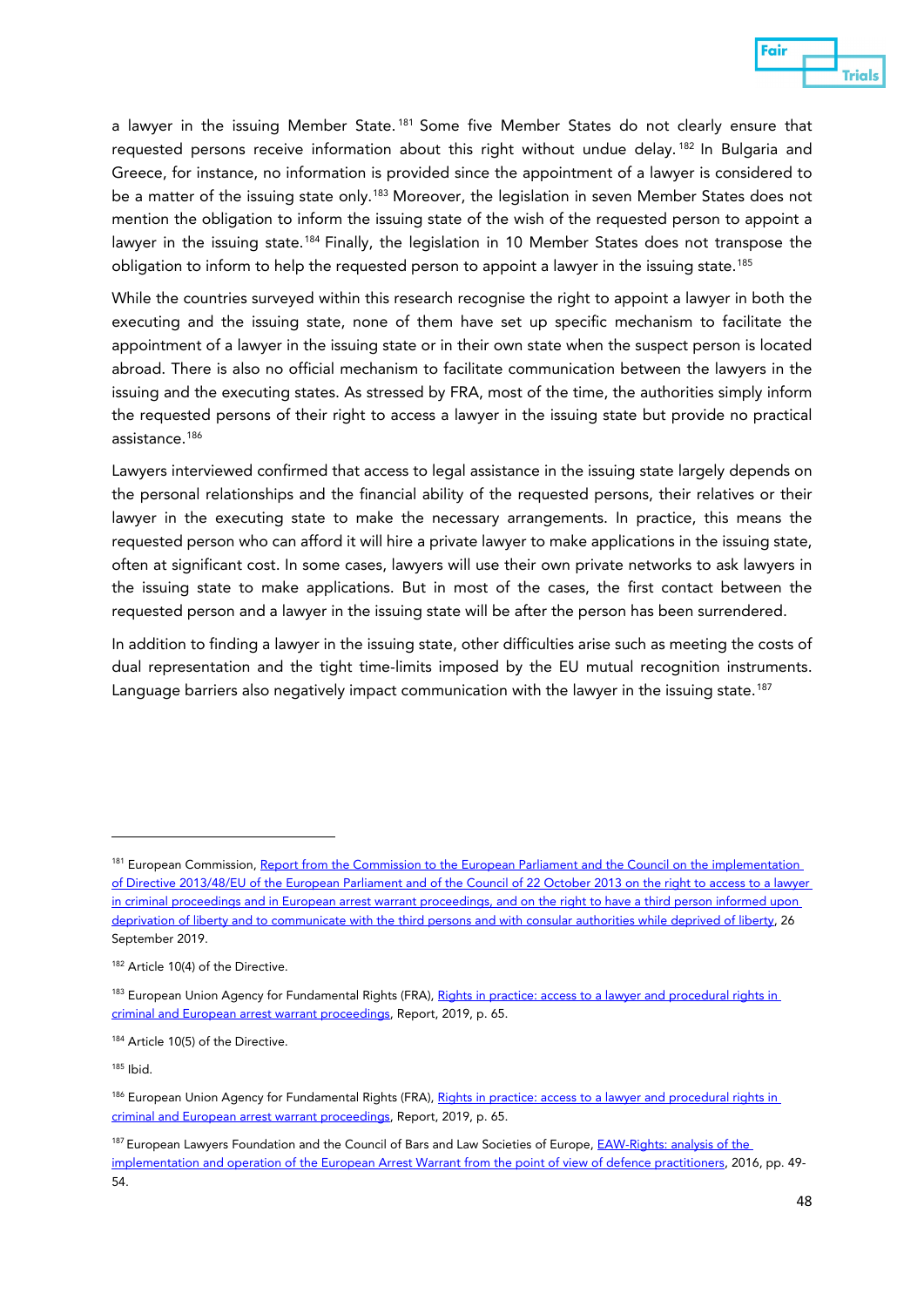

#### Promising practice: Providing time for communication between lawyers in the issuing and executing state

In Ireland, it is common for the High Court to grant adjournments in order to allow the Irish lawyer to contact lawyers in the issuing state and, for example, clarify the state of proceedings in the issuing state, or to apply for the withdrawal of the EAW. However, ultimately it will be necessary for the requested person or their lawyers to initiate such a contact. A major issue identified by those interviewed by ICCL was that there is no legal aid to cover work by a lawyer in the Issuing State to support these requests and defendants must hire them privately. There is also a lack of a network of lawyers across the EU who are experts on EAWs and who could aid those in the executing state. Respondents suggested this would be very helpful.

#### Promising practice: Creating a shared list of lawyers specialised in EU cross-border proceedings

In the absence of official mechanism to facilitate dual legal representation, various organisations provide support to lawyers willing to establish contact with European colleagues. For instance, the Defence Extradition Lawyer Forum aims to assist defence lawyers practicing in extradition.<sup>[188](#page-49-0)</sup> The European Criminal Bar Association (ECBA) website indicates details of lawyers specialising in fraud and compliance across Council of Europe countries.<sup>[189](#page-49-1)</sup> The Legal Experts Advisory Panel (LEAP), Fair Trials' European network of around 200 experts in criminal justice and human rights, have also been praised by practitioners as valuable in helping lawyers to connect.

In addition, there is a concern as to access to quality legal assistance. The vast majority of lawyers consulted for this research recognised that they do not apply for the other EU Mutual Recognition Instruments due to lack of knowledge. In this respect, the situation regarding the possibility to serve detention pending or post sentencing in Belgium when the person presents strong ties with the country is quite illustrative. This opportunity is enshrined in Belgian legislation<sup>[190](#page-49-2)</sup> and in practice, the relevant authorities always grant such possibility when the request is made (and the person meets the eligibility criteria). However, practitioners reported that lawyers lack knowledge in respect of this possibility and fail to apply for such a possibility, at the expense of the accused or convicted person.

The situation is even worse for persons relying on legal aid. Research reveals considerable gaps in the quality of legal defence for persons relying on legal aid lawyers. For instance, in Austria and Greece, legal aid lawyers are assigned to cases for which they might have no expertise, or there is no requirement that they even be specialised in criminal law.[191](#page-49-3)

The Legal Aid Directive indicates that the issuing state has the responsibility to ensure that requested persons who wish to appoint a lawyer in the issuing state in order to assist the lawyer in the executing

<span id="page-49-0"></span><sup>188</sup> See DELF website, [http://delf.org.uk/.](http://delf.org.uk/)

<span id="page-49-1"></span><sup>189</sup> See ECBA[, Criminal Defence Lawyers in Europe,](https://www.ecba.org/contactslist/contacts-search-country.php) 30 January 2021.

<span id="page-49-2"></span><sup>&</sup>lt;sup>190</sup> See Articles 6.4 and 8 of the Federal Act of 19 December 2003 on the European Arrest Warrant which entered into force on 1 January 2004.

<span id="page-49-3"></span><sup>191</sup> See along the same lines, European Union Agency for Fundamental Rights, 'Rights in practice: access to a lawyer and [procedural rights in criminal and European arrest warrant proceedings',](https://fra.europa.eu/sites/default/files/fra_uploads/fra-2019-rights-in-practice-access-to-a-lawyer-and-procedural-rights-in-criminal-and-european-arrest-warrant-proceedings.pdf) Report, 2019, p. 67.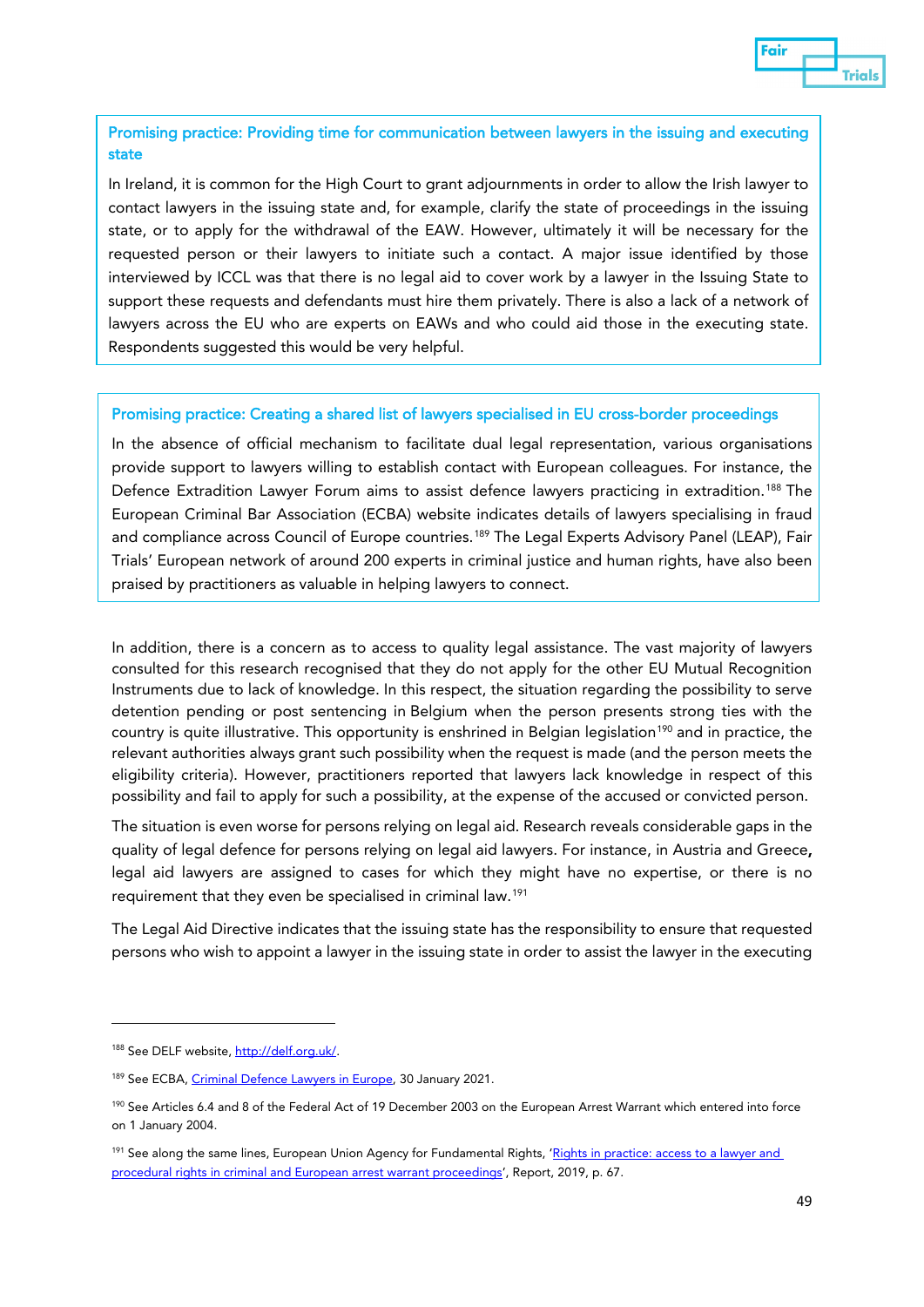

state have the right to legal aid in the issuing state.<sup>192</sup> In practice, this is a considerable hurdle given the difficulties for the requested person to access legal assistance in the issuing state.

- Austria: legal aid is not regularly granted post-sentencing, meaning the sentenced person may not receive legal assistance to challenge the issuance of an EAW for executing a sentence.
- **Belgium:** legal aid only covers representation in Belgium. This means that acts conducted by Belgian lawyers to challenge the issuance of an EAW in another country are not covered by legal aid. Further, where Belgium is the issuing country, the requested person will only be eligible for Belgian legal aid once transferred to Belgium, which hinders challenges presurrender for people who do not have the necessary means to privately fund a lawyer. Finally, some proceedings such as a prison transfer request are not eligible for compensation under legal aid.
- Greece: legal aid was only extended to EAW proceedings in 2020<sup>[193](#page-50-1)</sup> but the law makes no mention of whether acts conducted in another Member State are covered.
- Ireland: legal aid for cases related to EAWs is provided under a specific scheme, the Legal Aid – Custody Issues Scheme, distinct from the general Criminal Legal Aid Scheme. While the Irish Supreme Court questioned the need for two different systems, it found no breach of equality before the law.[194](#page-50-2) The Legal Aid – Custody Issues Scheme is administrated by a board – rather than the Court itself. This means that the applicant first must seek from the Court a recommendation that the Scheme be applied before applying to the board which will then take the decision to grant legal aid. Besides, legal aid does not cover the appointment of a lawyer in the issuing state, but it may cover the request of an expert opinion or a lawyer report in the issuing state.
- Luxembourg: legal aid is only available when the person is already in Luxembourg. It is not possible to apply for legal aid before surrender. One lawyer also stressed the lack of flexibility of the system under which the level of income required to be eligible to legal aid is too low.

#### ii. Access to case file

The EAW FD limits the information available to requested persons only to the contents of the EAW and the possibility of consenting to surrender.<sup>[195](#page-50-3)</sup>

However, access to the information held by the issuing authorities is crucial to enable lawyers to provide effective legal assistance and, particularly, to challenge the underlying national arrest warrant and/or the EAW. The defence can only challenge the proportionality of an EAW if they know the grounds on which the decision is to issue the measure is based.

Access to the case file held by the issuing state must be facilitated before any surrender is ordered. The timing is fundamental because once the surrender is ordered, the requested person will be detained and transferred to the issuing Member State, where they will be detained again for days or

<span id="page-50-0"></span><sup>&</sup>lt;sup>192</sup> Article 5(2) of the Legal Aid Directive.Ballegooij, [Procedural Rights and Detention Conditions –](https://www.europarl.europa.eu/RegData/etudes/STUD/2017/611008/EPRS_STU(2017)611008_EN.pdf) Cost of Non-Europe [Report,](https://www.europarl.europa.eu/RegData/etudes/STUD/2017/611008/EPRS_STU(2017)611008_EN.pdf) December 2017, p. 42.

<span id="page-50-1"></span><sup>193</sup> Law 4689/2020, enacted on 27 May 2020.

<span id="page-50-2"></span><sup>194</sup> Irish Supreme Court, Minister for Justice and Equality v. O'Connor [2017] IESC 21.

<span id="page-50-3"></span><sup>195</sup> Article 11(1) of the EAW FD.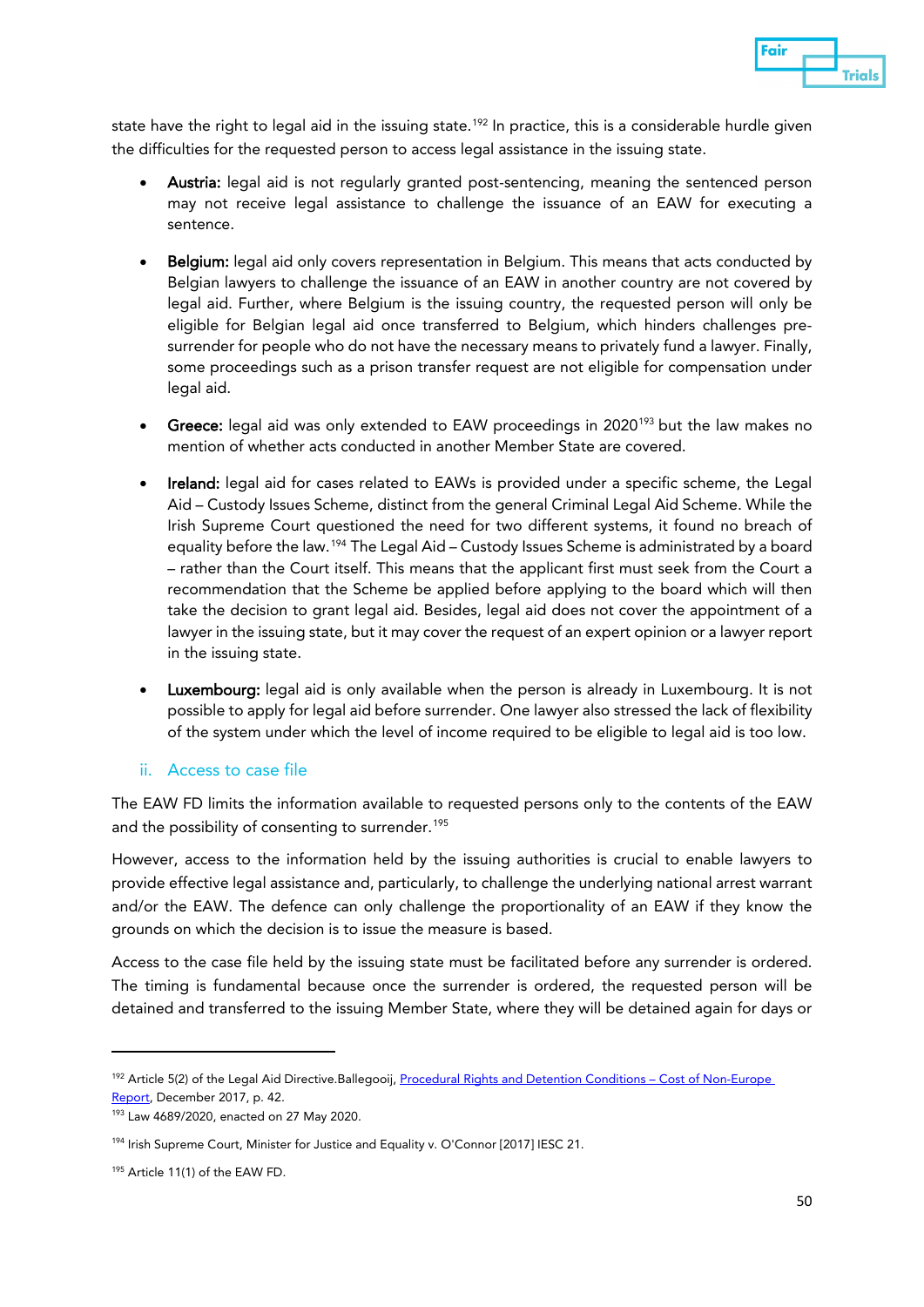

weeks before being able to seek access to the case file and challenge the detention. As already stressed, the effects of detention, even if on a short-term basis, are devastating and must be only used as a measure of last resort.

The Directive on the Right to Information gives suspects the right to access the case file, and includes specific provisions relating to EAW proceedings.<sup>[196](#page-51-0)</sup> In particular, it obliges Member States to ensure that suspects or accused persons or their lawyers are granted access to all material evidence in the possession of the competent authorities in order to safeguard the fairness of the proceedings and to prepare the defence.[197](#page-51-1) It also provides that access to the material evidence must be granted '*in due time to allow the effective exercise of the rights of the defence and at the latest upon submission of the merits of the accusation to the judgment of a court*'.[198](#page-51-2) Similarly, the CJEU stressed that the defence must be granted "a genuine opportunity to have access to the case materials" to ensure respect for the rights of defence and the fairness of the proceedings.[199](#page-51-3) Without access to the case file prior to surrender, the defence will not be able to challenge the EAW.

However, in recent case-law, the CJEU has opted not to recognise the right to access the case file to persons who are arrested for the purposes of execution of an EAW.<sup>[200](#page-51-4)</sup> In other words, Articles 6 and 7 of the Right to Information Directive, which respectively provide for the right to information about the accusation and access to the materials of the case, do not apply in EAW proceedings. Presently therefore, a requested person only has the right to information about the EAW and its contents, and information relating to the offence (legal classification, circumstances, penalty imposed).<sup>[201](#page-51-5)</sup>

The practice related to access to the case file of the issuing Member State differs across the researched countries.

Austria: Practitioners reported that when Austria is the issuing authority, it is frequent for lawyers in Austria – where appointed – also to request access to the case file. By contrast, access to case files is rarely requested by lawyers in the executing state. Therefore, in practice, access is typically only granted once the person is surrendered to Austria.

#### Promising practice: Granting electronic access to case file

In Austria, judicial authorities may grant electronic access to the case file, including to the lawyer in the executing state, where technically possible. <sup>[202](#page-51-6)</sup> This is possible in national practice in some instances and lawyers reported that they have sought to apply for access also in cross-border settings.

<span id="page-51-0"></span><sup>&</sup>lt;sup>196</sup>Directive 2012/13/EU of the European Parliament and of the Council of 22 May 2012 on the right to information in criminal proceedings, [\(OJ 2012 L 142, p. 1\)](http://eur-lex.europa.eu/legal-content/EN/TXT/?qid=1415137055697&uri=CELEX:32012L0013), Article 1: "This Directive lays down rules concerning the right to information of suspects or accused persons, relating to their rights in criminal proceedings and to the accusation against them. It also lays down rules concerning the right to information of persons subject to a European Arrest Warrant relating to their rights."

<span id="page-51-1"></span><sup>197</sup> Article 7(2) of the Directive.

<span id="page-51-2"></span><sup>198</sup> Article 7(3) of the Directive.

<span id="page-51-3"></span><sup>199</sup> CJEU, [Case C-612/15 Kolev and Others,](http://curia.europa.eu/juris/document/document.jsf?text=&docid=202545&pageIndex=0&doclang=en&mode=lst&dir=&occ=first&part=1&cid=14722182) Judgment of 5 June 2018, ECLI:EU:C:2018:392.

<span id="page-51-4"></span><sup>&</sup>lt;sup>200</sup> CJEU, [Case C-649/19 IR,](https://curia.europa.eu/juris/document/document.jsf?text=&docid=237088&pageIndex=0&doclang=EN&mode=lst&dir=&occ=first&part=1&cid=97024) Judgment of 28 January 2021, ECLI:EU:C:2021:75, paragraph 62.

<span id="page-51-5"></span><sup>201</sup> Articles 8 and 11 of the EAW FD.

<span id="page-51-6"></span><sup>202</sup> Para. 53 StPO.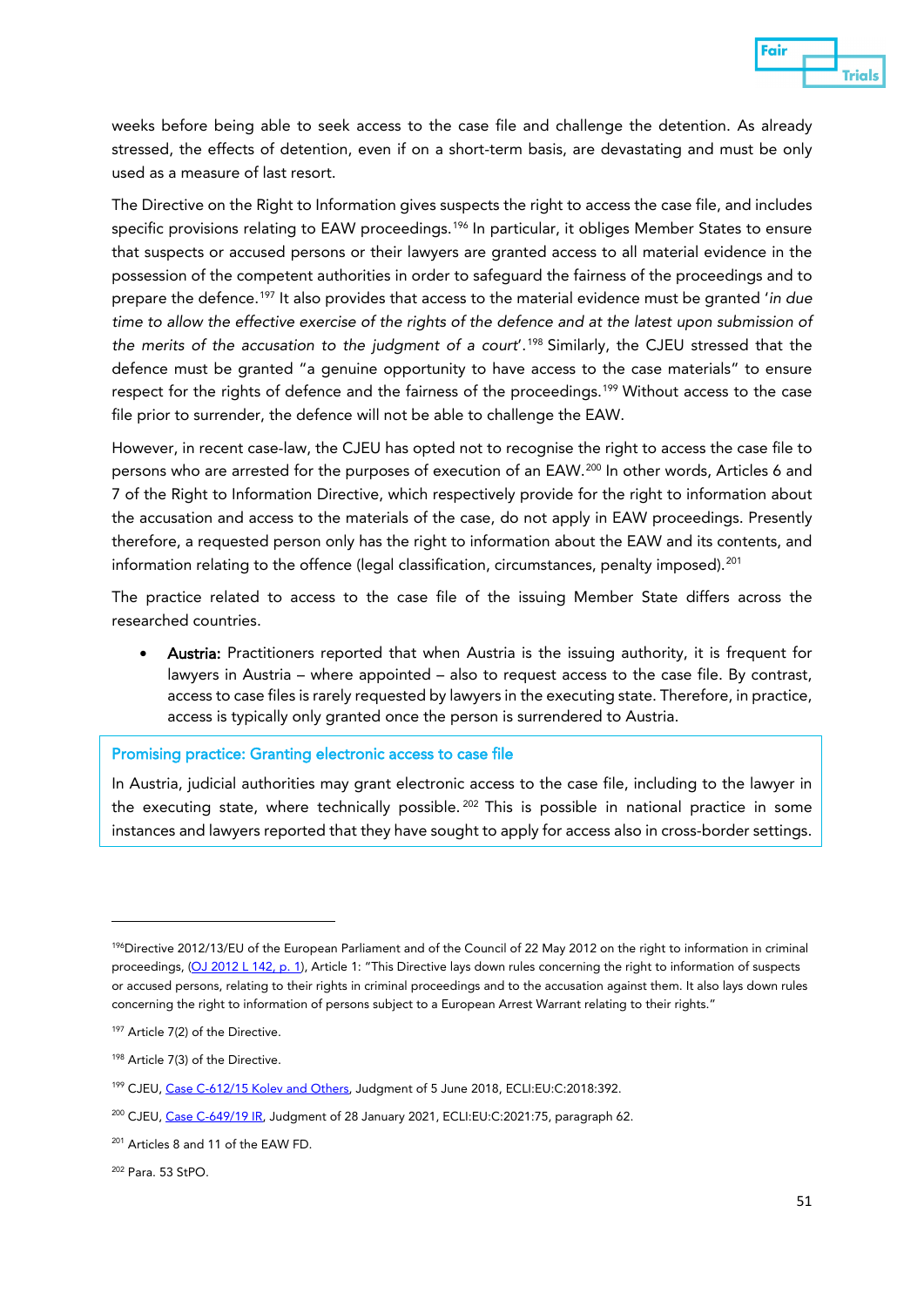

- Belgium: Access to case file when Belgium is the issuing state is particularly difficult for the requested person located abroad. In practice the person will only be granted access once they are transferred in Belgium. In effect, this situation creates an unequal treatment for nonresidents. They are prevented from exercising their right to challenge until after surrender, which effectively deprives them from the right to an effective remedy simply because they exercised their right to free movement within the EU. For instance, they will not have access to the underlying national arrest warrant.<sup>[203](#page-52-0)</sup>
- Ireland: Suspects are generally granted access to the documents related to the issuance of the EAW but not documents related to the investigation, witness statements collected in the issuing state or even the underlying national arrest warrant on which the EAW is based.<sup>[204](#page-52-1)</sup> Besides, the execution of an EAW is considered as an administrative proceeding which means that Courts apply the civil threshold for case disclosure. This threshold requires the request to be both 'relevant and necessary', a higher standard that the 'relevant' test used in criminal proceedings.[205](#page-52-2)

#### iii. Access to interpretation and translation

Translation and interpretation services are essential in cross-border proceedings, as requested persons may not speak or understand the language of the proceedings. Requested persons must be informed of their rights in a language they understand. They must also be able to communicate with their lawyer in order to receive effective legal representation.

EU law requires Member States to ensure that "suspected or accused persons who do not speak or understand the language of the criminal proceedings concerned are provided, without delay, with interpretation during criminal proceedings before investigative and judicial authorities, including during police questioning, all court hearings and any necessary interim hearings." [206](#page-52-3) Further, interpretation provided must be of sufficient quality to safeguard the fairness of proceedings.<sup>[207](#page-52-4)</sup>

Despite legal frameworks in line with these obligations, in practice, many obstacles to accessing interpretation services remain. This includes shortage of interpreters, inadequate assessment of the requested person's knowledge of the national language, interpretation not guaranteed for clientlawyer consultation before interrogation, poor quality of translation and interpretations services and the inability to challenge the failure to provide (qualitative) interpretation.<sup>[208](#page-52-5)</sup>

In cross-border cases, these issues impede the effective exercise of defence rights, including the right to be informed about the right to a lawyer. Practitioners also report obstacles specific to cross-border proceedings such as the lack of translation services for communication between dual representation lawyers or delays in receiving translated documents as the issuing state may not know where the

<span id="page-52-0"></span><sup>&</sup>lt;sup>203</sup> J. Castiaux, [Le contrôle de la légalité du Mandat d'arrêt européen selon la jurisprudence belge,](http://www.ecba.org/extdocserv/conferences/lyon2007/lyon2007-mandat-de-arret-be.pdf) Conférence de Lyon des 5 et 6 octobre 2007.

<span id="page-52-1"></span><sup>&</sup>lt;sup>204</sup> Minister for Justice, Equality and Law Reform v. Altaravicius (No. 1) [2006] 3 IR 148.

<span id="page-52-2"></span><sup>205</sup> Minister for Justice, Equality and Law Reform v. Stapelton [2005] IEHC 386; The Minister for Justice and Equality v. Farrell and Maguire [2019] IECA 364.

<span id="page-52-3"></span><sup>206</sup> Article 2(1) of Directive 2010/64/EU.

<span id="page-52-4"></span><sup>&</sup>lt;sup>207</sup> Article 2(8) of Directive 2010/64/EU.

<span id="page-52-5"></span><sup>&</sup>lt;sup>208</sup> Fair Trials[, Where's my lawyer: Making legal assistance in pre-trial detention effective,](https://www.fairtrials.org/sites/default/files/publication_pdf/Wheres-my-lawyer-making-legal-assistance-in-pre-trial-detention-effective.pdf) Report, October 2019, p. 23.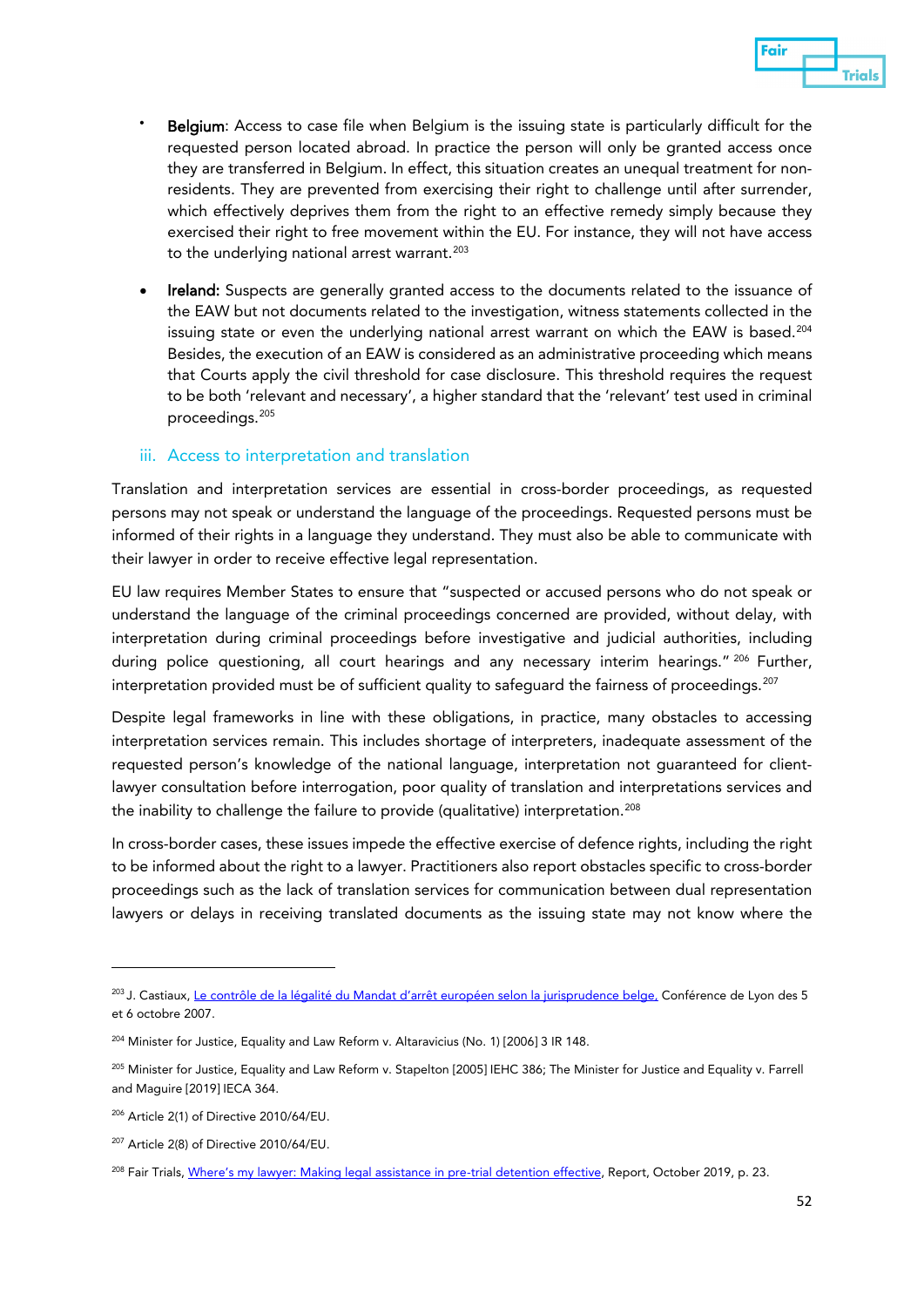

requested person can be reached.<sup>[209](#page-53-0)</sup> This in turn limits the ability of requested persons to challenge the issuance of an EAW against them.<sup>[210](#page-53-1)</sup>

• Austria: interviewed practitioners report that free interpretation has immensely improved the conditions of trials with a European dimension. However, it was also highlighted that when receiving an EAW sometimes only some statements of the suspect are translated and nothing more. Further, there are issues with the quality of translation, with professionals poorly remunerated and often lacking the relevant legal knowledge.

#### Promising practice: Translation organised by the issuing state

Austrian legislation requires the Austrian authorities to translate requests made under the mutual recognition instruments (FD EAW, <sup>[211](#page-53-2)</sup> EIO Directive, <sup>[212](#page-53-3)</sup> FD ESO<sup>[213](#page-53-4)</sup> and FD PAS<sup>[214](#page-53-5)</sup>) into the official language of the executing state if the latter does not accept requests in German. This way, the authorities avoid delays in subsequent translation requests.

- Greece: Courts' translation services are available to translate documents of the case or for Courts' hearing. However, their quality is questionable due to the absence of credible accreditation scheme.<sup>[215](#page-53-6)</sup> For rare languages, it is common to appoint an interpreter for the interpreter leading to serious quality issues. There is also a severe shortage of interpreters and lawyers reported relying on other detainees to help with interpretation. [216](#page-53-7) In contradiction with Greek legal framework,<sup>[217](#page-53-8)</sup> interpretation services are usually not provided to facilitate communication between the lawyer and their client. Lawyers have to secure themselves the presence of an interpreter to communicate with their client who will have to pay for that service.
- Ireland: While practitioners surveyed were generally satisfied with access to interpretation in Ireland, LEAP members report recurring issuing concerning the quality of interpretation issues. In particular, there are no specific qualification requirements for interpreters. One interviewee reported that the interpreter had a degree in science. There is no register of legal interpreters in Ireland.

<span id="page-53-0"></span><sup>&</sup>lt;sup>209</sup> European Lawyers Foundation and the Council of Bars and Law Societies of Europe, **EAW-Rights: analysis of the** [implementation and operation of the European Arrest Warrant from the point of view of defence practitioners,](http://europeanlawyersfoundation.eu/wp-content/uploads/2016/11/EAW-FINAL-REPORT-2016-11-22.pdf) 2016.

<span id="page-53-1"></span><sup>&</sup>lt;sup>210</sup> European Union Agency for Fundamental Rights (FRA), Rights in practice: access to a lawyer and procedural rights in [criminal and European arrest warrant proceedings,](https://fra.europa.eu/sites/default/files/fra_uploads/fra-2019-rights-in-practice-access-to-a-lawyer-and-procedural-rights-in-criminal-and-european-arrest-warrant-proceedings.pdf) Report, 2019.

<span id="page-53-2"></span><sup>211</sup> Para. 30 (2), (3) EU-JZG.

<span id="page-53-3"></span><sup>212</sup> Para. 56 (3) EU-JZG).

<span id="page-53-4"></span><sup>213</sup> Para. 115 (3) (2) EU-JZG.

<span id="page-53-5"></span><sup>214</sup> Para. 84 (1) EU-JZG.

<span id="page-53-6"></span><sup>&</sup>lt;sup>215</sup>In accordance with Ministerial Decree 67299 (O.G.G. Issue B No 2711/10.10.2014) which determines the qualifications of listed interpreters, it is sufficient to hold a high school diploma form a Greek or foreign school as well a certificate of knowledge of the Greek language, if the interpreter is a non-national.

<span id="page-53-7"></span><sup>&</sup>lt;sup>216</sup> Fair Trials[, Where's my layer: Making legal assistance in pre-trial detention effective,](https://www.fairtrials.org/sites/default/files/publication_pdf/Wheres-my-lawyer-making-legal-assistance-in-pre-trial-detention-effective.pdf) Report, October 2019, p. 23.

<span id="page-53-8"></span><sup>&</sup>lt;sup>217</sup> Article 233 of the Greek Code of Criminal Procedure.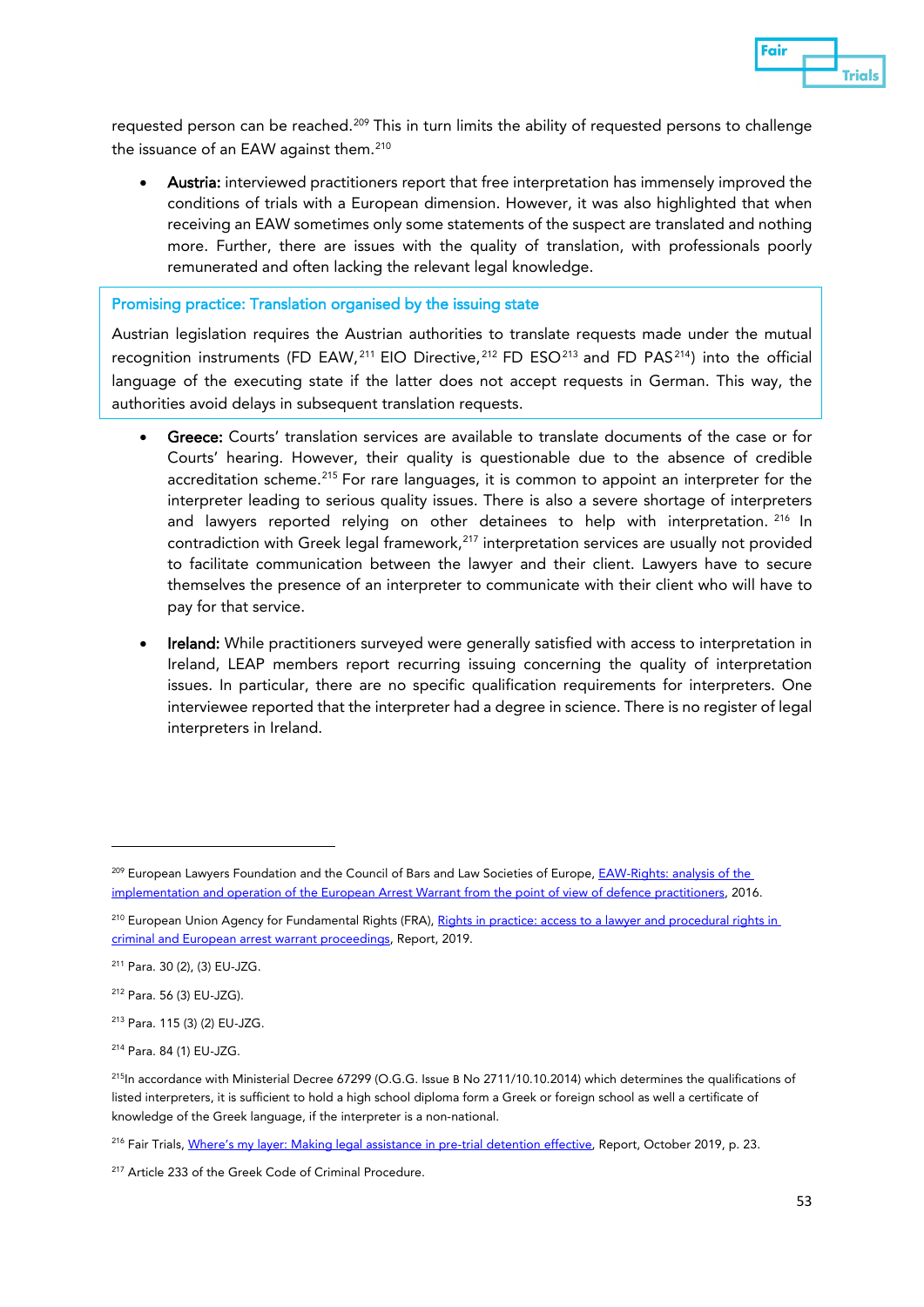

#### iv. Right to an effective remedy

In addition to the difficulty of positioning the requested person to exercise an effective defence in cross-border proceedings, the EAW FD does not include an explicit right to challenge an EAW. Practitioners reported that such a right would give them an opportunity to raise arguments in respect of the other EU Mutual Recognition Instruments, which could be used as alternatives to an EAW.

However, the EAW FD does not operate in a legal vacuum and the Charter guarantees that requested persons must have access to an effective judicial remedy.[218](#page-54-0) In 2019, the CJEU recognised that there must be a *possibility* to challenge the decision to issue an EAW, including its proportionality. [219](#page-54-1) According to the CJEU, this means that requested persons are entitled to challenge before a court the conditions for issuing an EAW, and in particular its proportionality.<sup>[220](#page-54-2)</sup> The CJEU recently indicated that a person must be afforded effective judicial protection *before* being surrendered, which "presupposes, therefore, that judicial review of either the European arrest warrant or the judicial decision on which it is based is possible before that warrant is executed."<sup>[221](#page-54-3)</sup>

### *"Given the risk of infringement on the right to liberty that is inherent in the issuing of an EAW, the option to challenge it by way of court proceedings should be available as soon as the decision to issue it has been adopted." - Advocate General Campos Sánchez-Bordona[222](#page-54-4)*

But the CJEU subsequently suggested that this does not require a right to challenge the decision to issue an EAW before surrender.<sup>[223](#page-54-5)</sup> The right to challenge an EAW, in the light of the fundamental right to an effective remedy, warrants further clarification.

By virtue of the principle of procedural autonomy, it is up to Member States to organise it in their legal order: "introducing a separate right of appeal against the decision to issue a European arrest warrant taken by a judicial authority other than a court is just one possibility in that regard."<sup>[224](#page-54-6)</sup>

Accordingly, the question remains regulated by domestic law but not all Member States foresee this possibility.<sup>[225](#page-54-7)</sup> Those who have done so, have different procedures in place with different deadlines<sup>226</sup>

<span id="page-54-8"></span><sup>226</sup> Ibid. p. 46.

<span id="page-54-0"></span><sup>&</sup>lt;sup>218</sup> Article 47(1) of the Charter and Article 13 of the ECHR.

<span id="page-54-1"></span><sup>&</sup>lt;sup>219</sup> CJEU, [Joined Cases C-566/19 PPU JR and C-626/19 PPU YC,](http://curia.europa.eu/juris/document/document.jsf?text=&docid=221509&pageIndex=0&doclang=en&mode=lst&dir=&occ=first&part=1&cid=14657350) Judgment of 12 December 2019, ECLI:EU:C:2019:1077, para. 63.

<span id="page-54-2"></span><sup>&</sup>lt;sup>220</sup> CJEU, [Joined Cases C-566/19 PPU JR and C-626/19 PPU YC,](http://curia.europa.eu/juris/document/document.jsf?text=&docid=221509&pageIndex=0&doclang=en&mode=lst&dir=&occ=first&part=1&cid=14657350) Judgment of 12 December 2019, ECLI:EU:C:2019:1077.

<span id="page-54-3"></span><sup>221</sup> CJEU, *[Case C-648/20 PPU, PI](https://curia.europa.eu/juris/document/document.jsf?text=&docid=238710&pageIndex=0&doclang=EN&mode=lst&dir=&occ=first&part=1&cid=801384)*, Judgment of 10 March 2021, paragraphs 47-48.

<span id="page-54-4"></span><sup>&</sup>lt;sup>222</sup> CJEU, [Joined Cases C-566/19 PPU JR and C-626/19 PPU YC,](http://curia.europa.eu/juris/document/document.jsf?text=&docid=220971&pageIndex=0&doclang=en&mode=lst&dir=&occ=first&part=1&cid=10610806) Opinion of Advocate General Campos Sánchez-Bordona delivered on 26 November 2019, ECLI:EU:C:2019:1012, para. 87.

<span id="page-54-5"></span><sup>&</sup>lt;sup>223</sup> CJEU, *[Case C-649/19 PPU, IR](https://curia.europa.eu/juris/document/document.jsf?text=&docid=237088&pageIndex=0&doclang=EN&mode=lst&dir=&occ=first&part=1&cid=4477304)*, Judgment of 28 January 2021, paragraph 79: "the right to effective judicial protection does not require that the right, provided for in the legislation of the issuing Member State, to challenge the decision to issue a European arrest warrant for the purposes of criminal prosecution can be exercised before the surrender of the person concerned to the competent authorities of that Member State."

<span id="page-54-6"></span><sup>&</sup>lt;sup>224</sup> CJEU, [Joined Cases C-566/19 PPU JR and C-626/19 PPU YC,](http://curia.europa.eu/juris/document/document.jsf?text=&docid=221509&pageIndex=0&doclang=en&mode=lst&dir=&occ=first&part=1&cid=14657350) Judgment of 12 December 2019, ECLI:EU:C:2019:1077, para. 63.

<span id="page-54-7"></span><sup>&</sup>lt;sup>225</sup> European Parliamentary Research Service, Wouter van Ballegooij, European Arrest Warrant, European Implementation [Assessment,](https://www.europarl.europa.eu/thinktank/en/document.html?reference=EPRS_STU(2020)642839) June 2020, p. 19.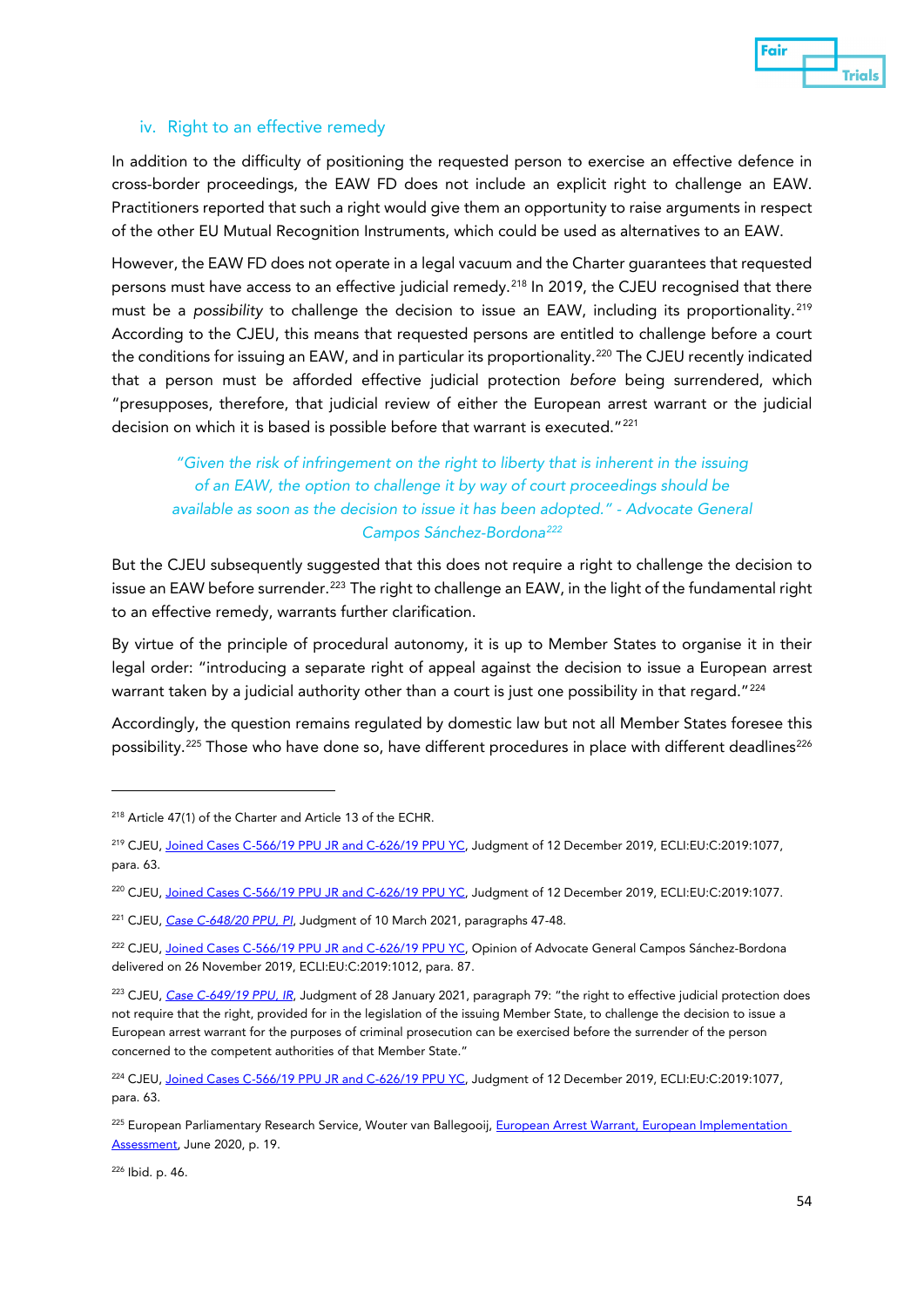

and their effectiveness widely differs from one Member State to another.<sup>[227](#page-55-0)</sup> Typically the requested person will only be able to challenge the EAW once surrendered in the issuing state.

In our research, the situation is varied.

- Austria: Where Austria is executing an EAW, the requested person may appeal. The appeal has a suspensive effect in respect of the surrender. Where Austria is issuing an EAW, it is possible to appeal against the decision of the court concerning the national arrest warrant and the EAW.
- **Belgium:** There is no legal remedy as such against the issuance of an EAW. The current legal framework only provides for an appeal against the underlying national arrest warrant based on the conditions to issue a national arrest warrant. This means that the requested person will only be able to challenge the EAW issued by Belgium after their surrender in Belgium, which, as already stressed, may involve an extended period of detention. Accordingly, the only avenue available to the requested person to challenge the EAW issued by Belgium itself, based for instance on the lack of proportionality, is to directly address the executing authorities. Challenging the EAW in the executing state may be particularly difficult as executing authorities tend to execute EAWs, based on the principle of mutual trust.
- Greece: Greek law does not provide the option to challenge the EAW where Greece is the issuing state. When Greece is the executing state, the requested person may challenge the decision to surrender them to the issuing state based on the grounds of mandatory non-execution, absence of double criminality or insufficient grounds to support the accusation.<sup>[228](#page-55-1)</sup> If they are detained, they may also challenge their detention prior to transfer. The competent court may lift detention altogether or replace it with alternative measures.<sup>[229](#page-55-2)</sup> Further, the legislation on ESO and FD PAS does not provide any judicial remedy. As for the EIO, the substantive reasons for issuing an EIO may be challenged only in an action brought in the issuing state, meaning that Greek authorities will only assess grounds for non-recognition.<sup>[230](#page-55-3)</sup> In practice, the lawyers interviewed noted that they usually share their arguments with their counterpart in the issuing state. If there is no lawyer appointed in the issuing state, their arguments will be shared by the executing authorities to the issuing authorities.
- **Ireland:** An EAW is issued by Ireland following an application by the Director of Public Prosecutions to the High Court or other relevant Court for an EAW. The Court will issue an EAW where it is satisfied upon reasonable grounds that the criteria outlined in s.33 of the European Arrest Warrant Act 2003 are met, in particular that an Irish Court has issued a warrant for the person's arrest and the person is in an EU country. Once the Court issues the EAW it is forward by the DPP to the Department of Justice who will send it to the Central Authority in the executing state. There is no automatic mechanism for a decision to issue an EAW by Ireland to be challenged by a defendant. An issuing state must apply for extradition to the Minister for Justice. The extradition proceedings must be endorsed by the Irish High Court, where the defendant is entitled to a fair hearing. An EAW will only be approved by the

<span id="page-55-0"></span><sup>&</sup>lt;sup>227</sup> European Lawyers Foundation and the Council of Bars and Law Societies of Europe, EAW-Rights: analysis of the [implementation and operation of the European Arrest Warrant from the point of view of defence](http://europeanlawyersfoundation.eu/wp-content/uploads/2016/11/EAW-FINAL-REPORT-2016-11-22.pdf) practitioners, 2016, pp. 62- 64; pp. 247-251.

<span id="page-55-1"></span><sup>228</sup> Article 450 (2) Code of Criminal Procedure.

<span id="page-55-2"></span><sup>229</sup> Article 12 of the Law 4307/2014.

<span id="page-55-3"></span><sup>230</sup> Articles 13 and 16, law 4489/2017.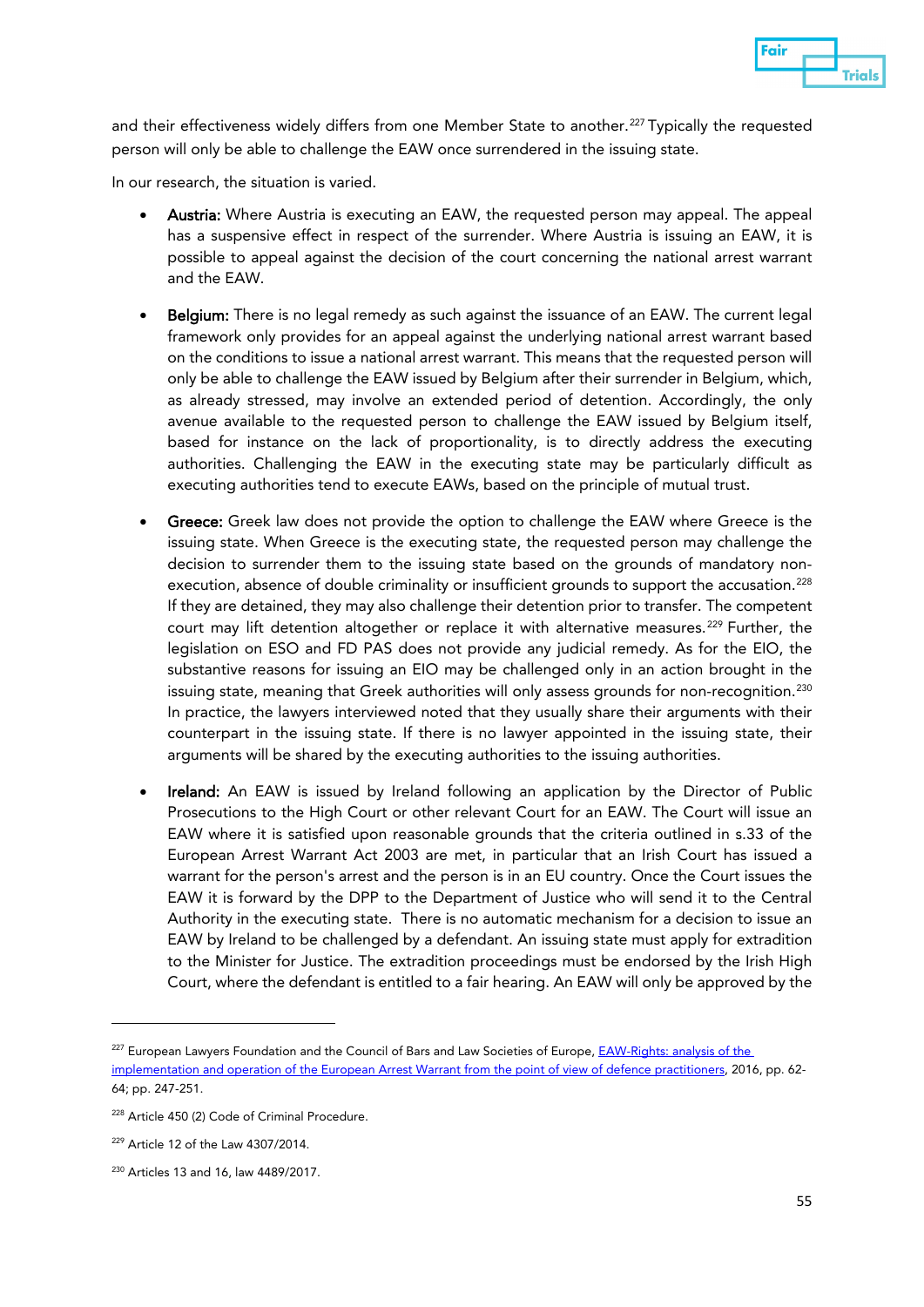

High Court if the person is charged with an offence that is punishable by imprisonment both in Ireland and in the Issuing State for at least one year. Or it can be executed if the person has been convicted of an offence and a sentence of at least four months imprisonment has been imposed. An EAW will not be executed by Ireland if the person is to be imprisoned during an investigation, but only for purposes of trial or execution of a prison sentence. The offence must not be a political offence and the offence must not attract the death penalty. The State cannot issue a warrant in contravention of its obligations under the European Convention on Human Rights or the Irish Constitution. Respondents to ICCL interviews, outlined that EAW requests rejected by the Irish Courts in recent years were on the basis that the prison conditions in the issuing state were sub-standard or where a person has been tried and convicted in absentia.

• Luxembourg: By contrast, requested persons in Luxembourg have access to a general right of appeal to challenge an EAW. Moreover, the law transposing the EAW FD has specific provisions relating to the right to appeal.<sup>[231](#page-56-0)</sup>

#### Promising practice: Challenging identification before the execution of EAW

In Greece, the person arrested under an EAW has the right to dispute their identification as the requested person before the Court of Appeals decides on whether to execute the EAW or not. The Court is obliged to hear the defence argument before deciding on the case.<sup>[232](#page-56-1)</sup>

The EU Mutual Recognition Instruments are cross-border cooperation instruments and as such, are addressed to judicial authorities and prosecutors. They are framed as optional, leaving wide discretion to authorities to decide whether to resort to them or not. It is however known that lawyers play a key role at domestic level in advocating for alternative measures to arrest and detention, and the same applies in a cross-border context. It is necessary to place lawyers in a position to make the case for another EU Mutual Recognition Instrument, or for release, when their client is facing an EAW. For this, procedural safeguards need to be adapted to the cross-border context and lawyers in both issuing and executing states need to be more closely involved in proceedings as early as possible.

### 4) Complex legal and institutional frameworks

Participants surveyed across the jurisdictions represented in the study stressed that under-resourced courts and lawyers have insufficient time and resources to devote to assess other EU Mutual Recognition Instruments in specific cases.<sup>[233](#page-56-2)</sup> The findings reflect the challenges at domestic level, where judges are making pre-trial detention decisions on the basis of insufficient information about the person and risks if they are released or alternatives are applied instead of detention, they tend to credit prosecutorial arguments in favour of detention.[234](#page-56-3) It is essential to address such informational

<span id="page-56-0"></span><sup>&</sup>lt;sup>231</sup> Article 13[, http://legilux.public.lu/eli/etat/leg/loi/2004/03/17/n1/jo.](http://legilux.public.lu/eli/etat/leg/loi/2004/03/17/n1/jo)

<span id="page-56-1"></span><sup>232</sup> Article 15 (4), Law 3251/2004.

<span id="page-56-2"></span><sup>&</sup>lt;sup>233</sup> We made similar findings for pre-trial detention hearings at domestic level. Fair Trials, A Measure of Last Resort? The [practice of pre-trial detention decision-making in the EU,](https://www.fairtrials.org/publication/measure-last-resort) Report, May 2016, pp. 12 and ff.

<span id="page-56-3"></span><sup>&</sup>lt;sup>234</sup> We made similar findings for pre-trial detention hearings at domestic level. Fair Trials, <u>A Measure of Last Resort? The</u> [practice of pre-trial detention decision-making in the EU,](https://www.fairtrials.org/publication/measure-last-resort) Report, May 2016, p. 12.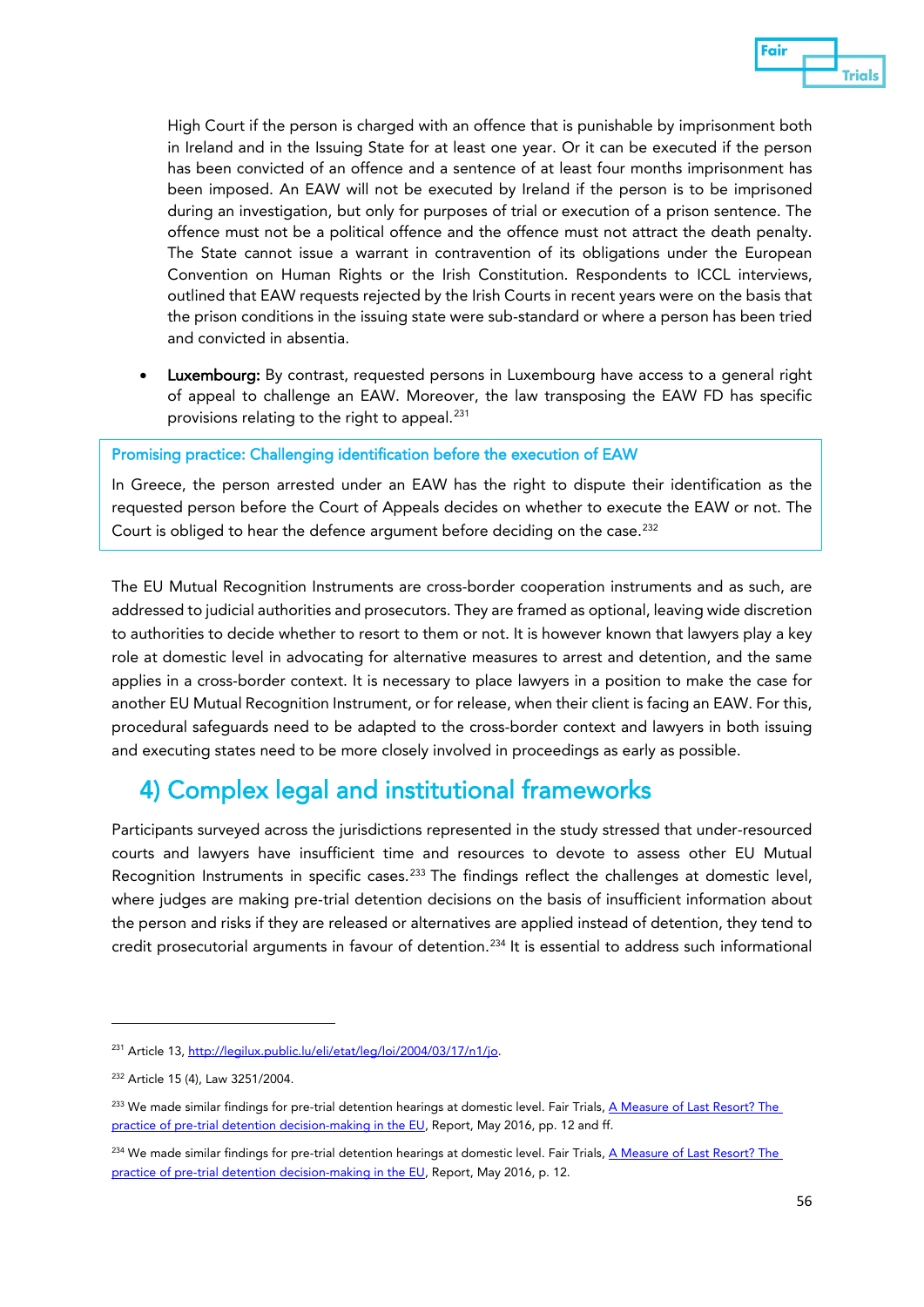

imbalances, because proper access to information is instrumental in giving effect to the principle of equality of arms and enabling effective judicial protection of people's rights.

This is made even more difficult because of the complexity of the legal framework, which adds further administrative burden to already over loaded practitioners (i). Additionally, the corresponding institutional framework allocating responsibility to different authorities for the implementation of the EU Mutual Recognition Instruments adds a further layer of complexity and prevents the necessary information exchange between stakeholders (ii).

#### i. Complexity of legal frameworks

Practitioners surveyed in this research criticised the complexity of the EU Mutual Recognition Instruments. Each one is governed by a different EU legal instrument and each instrument has its own set of objectives, conditions, time limits and grounds for refusal. The most striking illustration is the obligation to assess the proportionality which is clearly indicated in the EIO Directive while all the other instruments remain silent on this point. Moreover, each EU Mutual Recognition Instruments requires implementation at national level.

This complexity creates a significant administrative burden for practitioners. The European Judicial Network Secretariat noted that one of the reasons explaining the under-use of EU alternative instruments is the burdensome administrative procedures that must be followed.<sup>[235](#page-57-0)</sup>

- ESO: As opposed to the surrender of a detained person, the ESO requires constant coordination and communication between the issuing and executing authorities. This is due to the provisional nature of the measures and the lack of competence of the executing state to make subsequent decision on the measures in question, notably when the person fails to comply with the obligations or if there is a need to modify supervisory measures. This implies considerable workload for the authorities.<sup>[236](#page-57-1)</sup> The Commission itself recognised that it is a highly complicated instrument to be used in the pre-trial phase of the proceedings when judges have to make quick decisions.<sup>[237](#page-57-2)</sup> Belgian lawyers, judges and prosecutors criticised the very heavy administrative burden required to implement the ESO – a measure which will in principle last a short amount of time and which requires quick execution. They also reported delays between the issuance of the ESO and its execution. For persons living in neighbouring countries, prosecutors tend to prefer to keep the control over the supervision measures in Belgium. This means that the suspect will have to travel to Belgium to report to the Belgian probation services. Another issue mentioned by practitioners relates to the failure to comply with the supervision measure under an ESO. If the suspect does not respect the conditions, the issuing authority will need to start a second procedure: the EAW. In order to avoid this double administrative burden, practitioners often prefer to directly resort to an EAW.
- EIO: While the EIO was recognised to be quite successful by several practitioners, some Austrian practitioners also found "forms overloaded with information" burdensome. Further, it would not be possible to hear an accused person via videoconference because, in Austria,

<span id="page-57-0"></span><sup>&</sup>lt;sup>235</sup> European Judicial Network Secretariat (EJNS), [Report on activities and management 2017-2018,](https://www.ejn-crimjust.europa.eu/ejnupload/reportsEJN/ReportSecretariat%20.pdf) 2019, p. 16.

<span id="page-57-1"></span><sup>&</sup>lt;sup>236</sup> Ana Maria Neira-Pena, The Reasons Behind the Failure of the European Supervision Order: The Defeat of Liberty Versus [Security,](http://www.europeanpapers.eu/en/europeanforum/reasons-behind-failure-european-supervision-order-defeat-liberty-versus-security) European Papers, European Forum, 4 November 2020, pp. 13-15.

<span id="page-57-2"></span><sup>&</sup>lt;sup>237</sup> European Parliamentary Research Service, Wouter van Ballegooij, European Arrest Warrant, European Implementation [Assessment,](https://www.europarl.europa.eu/thinktank/en/document.html?reference=EPRS_STU(2020)642839) June 2020, p. 62.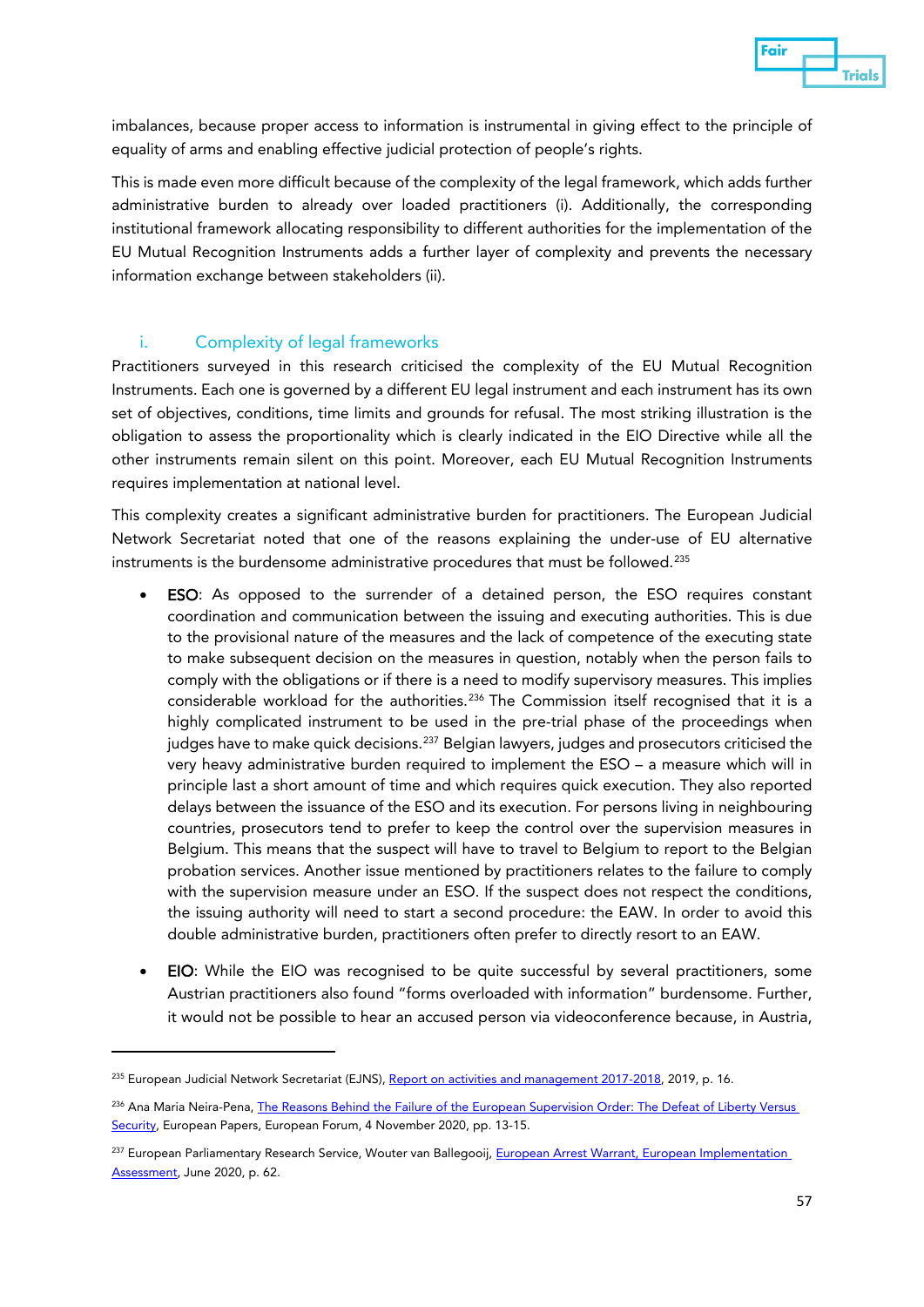

the accused is required to be present in person for the main court proceedings. Others reported difficulties in understanding what investigative measures were exactly requested by the issuing state. Practitioners in Luxembourg reported widely using the EIO but also note that the EIO was longer and more time consuming that the letters of rogatory which were used previously.

- FD PAS: Few practitioners interviewed had experience regarding the FD PAS. Austrian practitioners identified as a potential barrier the need for probation services to pass by courts to coordinate probation measures, rather than direct cooperation between probation services. Some also noted the language barrier to ensure direct cooperation. Belgian judges noted that the need for the consent required from the executing state in certain circumstances is one of the reasons for not using this instrument. They also stressed that the transfer of files is frequently very slow – up to several months in some cases. Finally, they feared difference of treatment between EU Member States in the verification and the monitoring of the respect of the probation measures.
- FD Transfer of Prisoners: Greek practitioners noted difficulties in the exchange of information. A recent research conducted in Germany, Netherlands and Belgium also identifies as practical challenges the calculation of the sentence, the adaptation of alternative sanctions, the determination of the habitual residence and the question of whether the person consents to the transfer.<sup>[238](#page-58-0)</sup> Nevertheless, Belgian practitioners make frequent use of this instrument due to the proactive attitude of the administration and in particular the creation of a centralised authority in charge of its implementation. This highlights how practical obstacles may be overcome when there exists a genuine political willingness to promote the use of an instrument, with support provided to practitioners. An Austrian practitioner reported the need to verify prison conditions in the other Member State to decide on the transfer, which involves an additional hurdle.

Further, where all the EU Mutual Recognition Instruments are not fully implemented in domestic law, the EU instrument itself, the framework decisions, are not directly applicable. [239](#page-58-1) The situation in Ireland is illustrative in this respect. The transposition of the EAW FD was rushed through, leading to drafting problems, extensive challenges by the courts and numerous amendments. The Irish Courts described the 2003 European Arrest Warrant Act as "extraordinarily loose and vague". [240](#page-58-2) The problems experienced with the EAW legislation may go some way towards explaining the reluctance of the Irish Authorities to rapidly incorporate the subsequent EU Mutual Recognition Instruments into Irish law. Irish practitioners reported that the system would benefit from greater use of Alternative Measures such as envisaged by the ESO and PAS.

The vast majority of respondents, and in particular lawyers, reported the lack knowledge on the legal possibilities offered by these instruments and limited trainings available. For, the European Judicial Network Secretariat, the lack of awareness and experience of national practitioners is one of the main

<span id="page-58-0"></span><sup>&</sup>lt;sup>238</sup> Robin Hofmann and Hans Nelen, Cross-border cooperation in the execution of sentences between the Netherlands, [Germany and Belgium: an empirical and comparative legal study on the implementation of EU](https://link.springer.com/article/10.1007/s10611-020-09900-7#citeas) framework decisions [2008/909/JHA and 2008/947/JHA,](https://link.springer.com/article/10.1007/s10611-020-09900-7#citeas) Crime Law Social Change 74, 2020, pp. 393–397.

<span id="page-58-1"></span><sup>&</sup>lt;sup>239</sup> CJEU[, Case C-573/17,](https://curia.europa.eu/juris/document/document.jsf?text=&docid=215342&pageIndex=0&doclang=EN&mode=lst&dir=&occ=first&part=1&cid=5786696) judgment of 24 June 2019.

<span id="page-58-2"></span><sup>240</sup> Dundon v. Governor of Cloverhill Prison [2005] IESC 83; [2006] 1 I.R. 518, 545.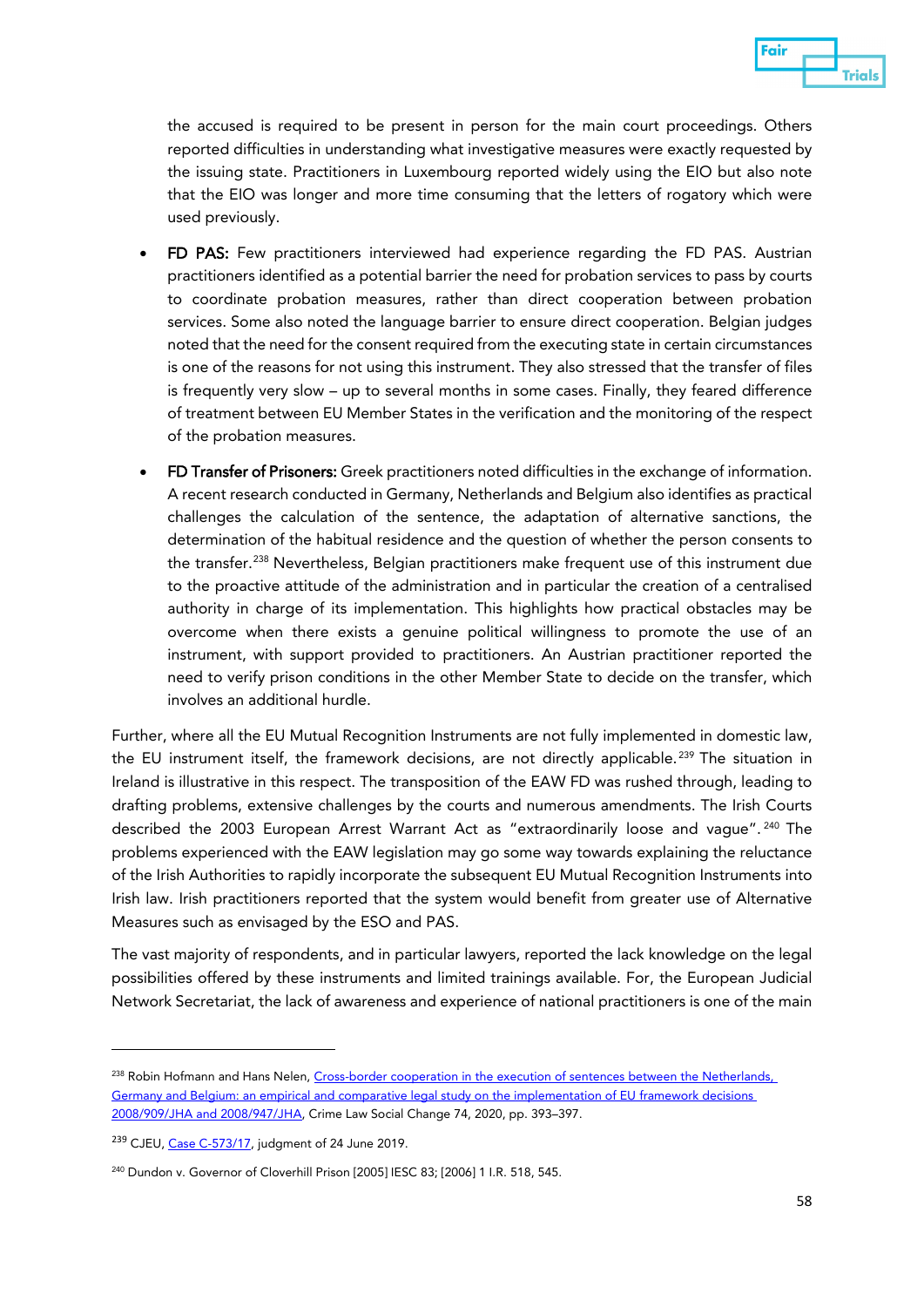

obstacles to the implementation of EU alternative instruments. [241](#page-59-0) The recent report from the Romanian presidency at the Council of EU also stressed the need to improve trainings on mutual recognition instruments, in particular for judges, probation officers, penitentiary personnel as well as court staff and members of other legal professions.

Some respondents welcomed further trainings, whereas others stressed that mere theoretical trainings would not help - practitioners seemed to favour sharing of best practices and opportunities to strengthen networking and cooperation with colleagues working on the same issues. These concerns have been repeated over the years, including by the EU institutions themselves,<sup>[242](#page-59-1)</sup> but the situation remains unchanged.

Practitioners also reported the administrative burden that accompanies the use of the instruments, and lack of resources available at a domestic level to support them. The ESO in particular, requires different forms and certificates that makes it very difficult to implement in good time, to keep up with the pace of investigations. This limits their willingness to engage with them, because timing in investigations and cases is key (particularly where detention is involved) and the priority is to keep the case moving as quickly as possible. It therefore remains the case that the EAW is more readily used, because it remains more efficient and quicker for authorities to use in cross-border proceedings, than any of the other EU Mutual Recognition Instruments.

By contrast, most of the practitioners interviewed saw EAW as a handy measure quick to implement and which allows them to have the requested person in front of them.

#### ii. The Complexity of the Institutional Frameworks

The competent authorities involved in the application of each instrument differ from one country to the other and include a large variety of actors – including police officers, public prosecutors, investigating officers or judges, sentencing courts, probation services, prison authorities, as well as representatives of the Ministry of Justice and Ministry of Interior. Their roles and responsibilities vary from one country to another but also from one instrument to the other, making it difficult for practitioners to understand how the instrument works in their own country and in another Member State.<sup>[243](#page-59-2)</sup>

• Belgium: The authorities responsible for implementing alternative measures to detention at the post-sentencing stage are not the same as those who are competent when these measures are taken in a cross-border situation. While sentencing courts adopt probation measures in domestic cases, it is the public prosecutor who is competent for the FD PAS. The Belgian law implementing the FD PAS requires judges to obtain prior approval from the Ministry of Justice, which adds an additional hurdle that they do not face with the EAW. Due to this legislative complexity, judges prefer to use another mechanism, the "provisional release for removal" (*liberation conditionnelle en vue de l'éloignement*) which allows for the

<span id="page-59-0"></span><sup>&</sup>lt;sup>241</sup> European Judicial Network Secretariat (EJNS), [Report on activities and management 2017-2018,](https://www.ejn-crimjust.europa.eu/ejnupload/reportsEJN/ReportSecretariat%20.pdf) 2019, p. 16.

<span id="page-59-1"></span><sup>&</sup>lt;sup>242</sup> See for instance, the Council Conclusions of December 2018 encouraging EU member States and the Commissions to promote training of judges, prosecutors and other practitioners to enhance the application of EU instruments based on mutual recognition. Council of the EU, [Council conclusions on mutual recognition in criminal matters —](https://eur-lex.europa.eu/legal-content/GA/TXT/?uri=CELEX:52018XG1213(02)) 'Promoting mutual [recognition by enhancing mutual trust',](https://eur-lex.europa.eu/legal-content/GA/TXT/?uri=CELEX:52018XG1213(02)) 13 December 2018.

<span id="page-59-2"></span><sup>&</sup>lt;sup>243</sup> See on the FD on Transfer of Prisoners, Ioan Durnescu et al., Obstacles and Solutions in the implementation of the FD [2008/909/JHA,](https://www.europris.org/projects/steps-2-resettlement/) STEPS 2 Resettlement: Support for Transfer of European Prison Sentences towards Resettlement, Report, 2016.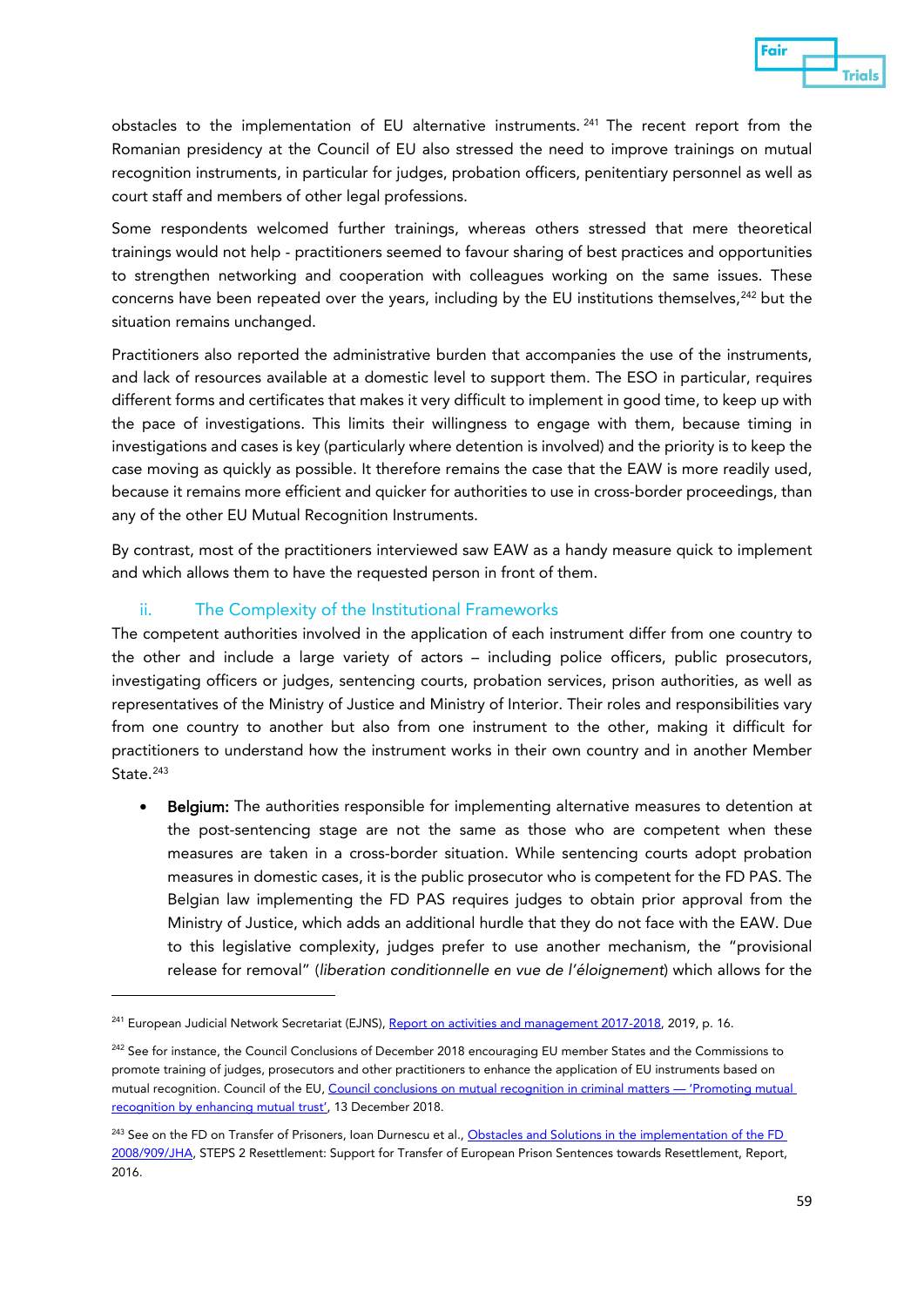

release of non-nationals with no residence permit without condition except the prohibition to return to Belgium (with the consent of the person concerned). Judges interviewed admit they would rather keep foreign detainees longer in detention and make use of this mechanism rather than releasing them earlier with probation measures to be executed abroad.

• Austria and Greece: The interviewed practitioners indicated that due to the complexity of the legislative framework, they fear making errors in using alternative instruments – errors which could impact the legality of the procedure – and therefore prefer to rely on procedures which they are more familiar with.

Implementation of the EU Mutual Recognition Instruments requires that the executing State make "all necessary enquiries, including via the contact points of the European Judicial Network". [244](#page-60-0) But practitioners report that information about each Member State's institutional set-up to implement alternative measures is not readily accessible.

The European Judicial Network website provides information but practitioners report that it is not comprehensive and not kept up to date. As a result, practitioners do not know where to send a request. For instance, one practitioner reported a case where the EIO did not reach the competent authority in the executing state, losing valuable time in the proceedings. Another practitioner reported that there are simply too many databases, projects that start and then aren't pursued, leaving practitioners uncertain about whether the databases are reliable, complete and up to date. One practitioner reported that it is useful to have a "liaison magistrate" based in Belgium from France, from whom practitioners can directly and quickly obtain information about the system in their Member State.

It is particularly important to promote exchange between authorities through more institutionalised cooperation mechanisms. For instance, the FD PAS envisages "consultations" between competent authorities "with a view to facilitating the smooth and efficient application" of the instrument.<sup>[245](#page-60-1)</sup>

#### Promising practice: Establishing specialised officers in charge of EU Mutual Recognition Instruments

In Belgium and in Austria, generally there are certain prosecutors and investigative judges who are *de facto* specialised in international and European cooperation files. Greater specialisation could lead better use of the alternative measures and more efficient management of the procedures. In Ireland, the Probation Service has an 'international desk' which deals with transfers of sentenced person subject to probation or other supervisions orders and aid the sentenced person.<sup>[246](#page-60-2)</sup>

Participants noted a lack of institutionalised cooperation between judicial actors. This is particularly problematic for supervision or probation orders which require continued coordination and consultations between the competent authorities. While practitioners recognise the crucial role played by Eurojust in ensuring a European network, the cooperation between judicial actors often remains very informal and highly depends on the state, the authority and/or the agent concerned. Neighbouring countries have generally stronger ties and better channels of communication. Indeed, practitioners underlined it is far easier to work with neighbouring countries, notably due to the

<span id="page-60-0"></span><sup>244</sup> Article 6(6) of the PAS FD.

<span id="page-60-1"></span><sup>&</sup>lt;sup>245</sup> Article 15 of the PAS FD.

<span id="page-60-2"></span><sup>&</sup>lt;sup>246</sup> FRA, Report on [Criminal detention and alternatives: fundamental rights aspects in EU cross-border transfers,](https://fra.europa.eu/en/publication/2016/criminal-detention-and-alternatives-fundamental-rights-aspects-eu-cross-border) 2016, p. 33.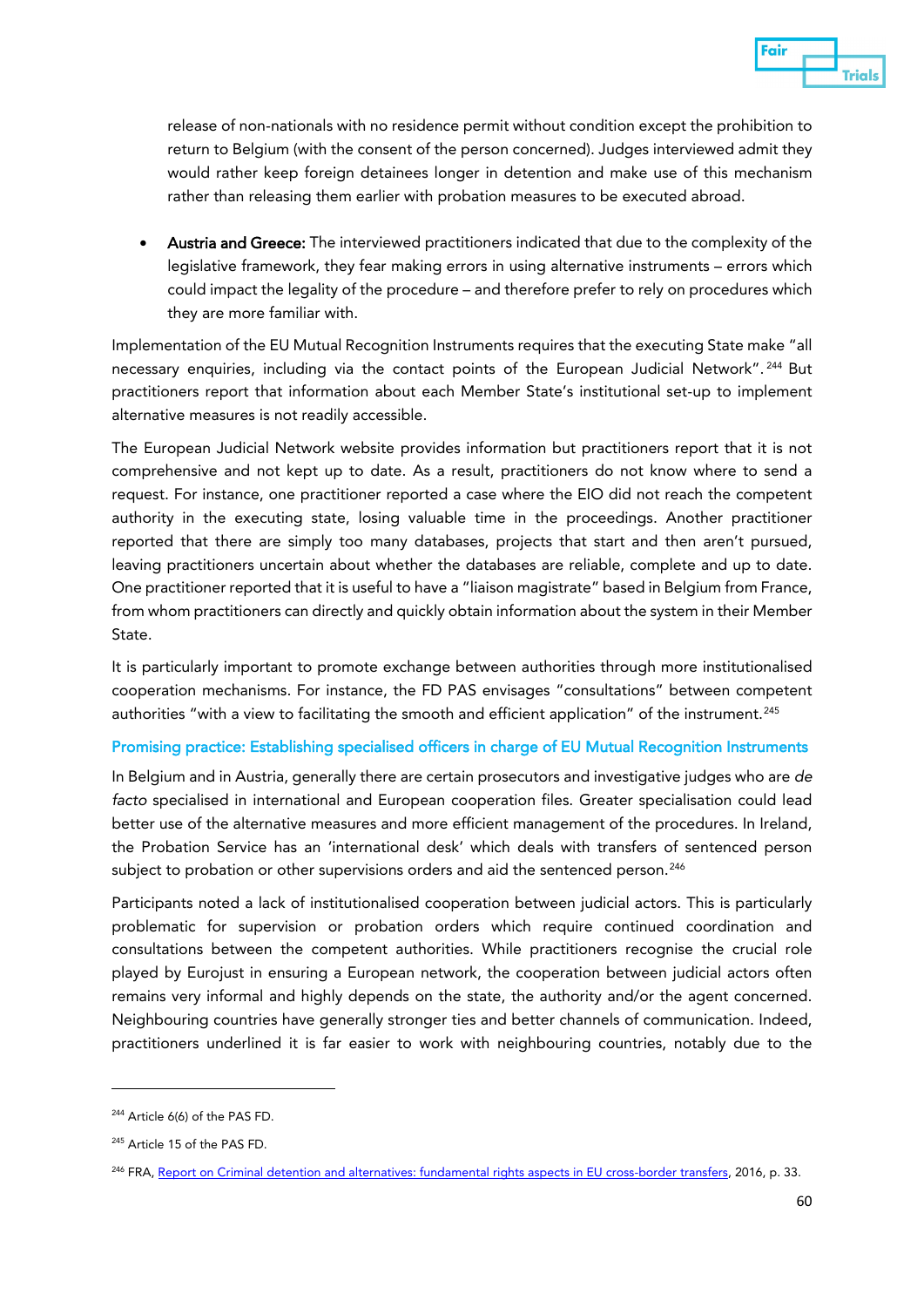

geographical proximity, similarity of legal cultures and sometimes common language – elements which they consider as consolidating mutual trust. Practitioners also mentioned the lack of linguistic skills as an obstacle to cooperation.<sup>[247](#page-61-0)</sup>

The findings reveal that authorities need more information about suspects (their family and social ties, employment status, training, housing) and the gap in the EU legal framework is a failure to organise such exchange. To be used effectively as alternatives to the EAW, the EU Mutual Recognition Instruments require, for their effective implementation, engagement with stakeholders other than judicial authorities (in particular probation services but also lawyers) but they are framed as a dialogue between judicial authorities.

In conclusion, as highlighted by the recent report of the European Parliamentary Research Service, there is a great need for improved legal certainty and better coherence across the EU mutual recognition instruments as well as the Procedural Rights Directives.<sup>[248](#page-61-1)</sup> As long as the EAW is perceived as the quicker and easier measure, it will remain the "go-to" option for practitioners whose priority is to ensure that the investigation advances swiftly and that the person is available for trial. Practitioners will tend to use the measure they know, which they've "tried and tested", beyond any lack of knowledge or familiarity issue. Our research suggests that shifting culture to promote the use of the other EU Mutual Recognition Instruments will require much more than training and information sharing.

The EU Mutual Recognition Instruments, including the EAW FD, do not operate in a legal vacuum: their operation is framed within the fundamental rights and the general principles on which the EU Common Area for Freedom, Security and Justice, is founded. And to give this meaning, we need to start by recognising that cross-border cooperation is not just about promoting exchanges between law enforcement and judicial authorities – it requires strengthened cooperation with other stakeholders, who will promote and support release or alternatives to detention, that is, lawyers, probation services and other authorities involved in the implementation of alternatives to detention. It also requires a coherent approach in the EU's criminal justice policy, that looks beyond promoting the efficiency of criminal proceedings, and clearly emphasises the importance of social rehabilitation of the persons concerned from the very outset of criminal proceedings.

<span id="page-61-0"></span><sup>247</sup> Ibid. p. 47.

<span id="page-61-1"></span><sup>&</sup>lt;sup>248</sup> European Parliamentary Research Service, Wouter van Ballegooij, European Arrest Warrant, European Implementation [Assessment,](https://www.europarl.europa.eu/thinktank/en/document.html?reference=EPRS_STU(2020)642839) June 2020, p. 73.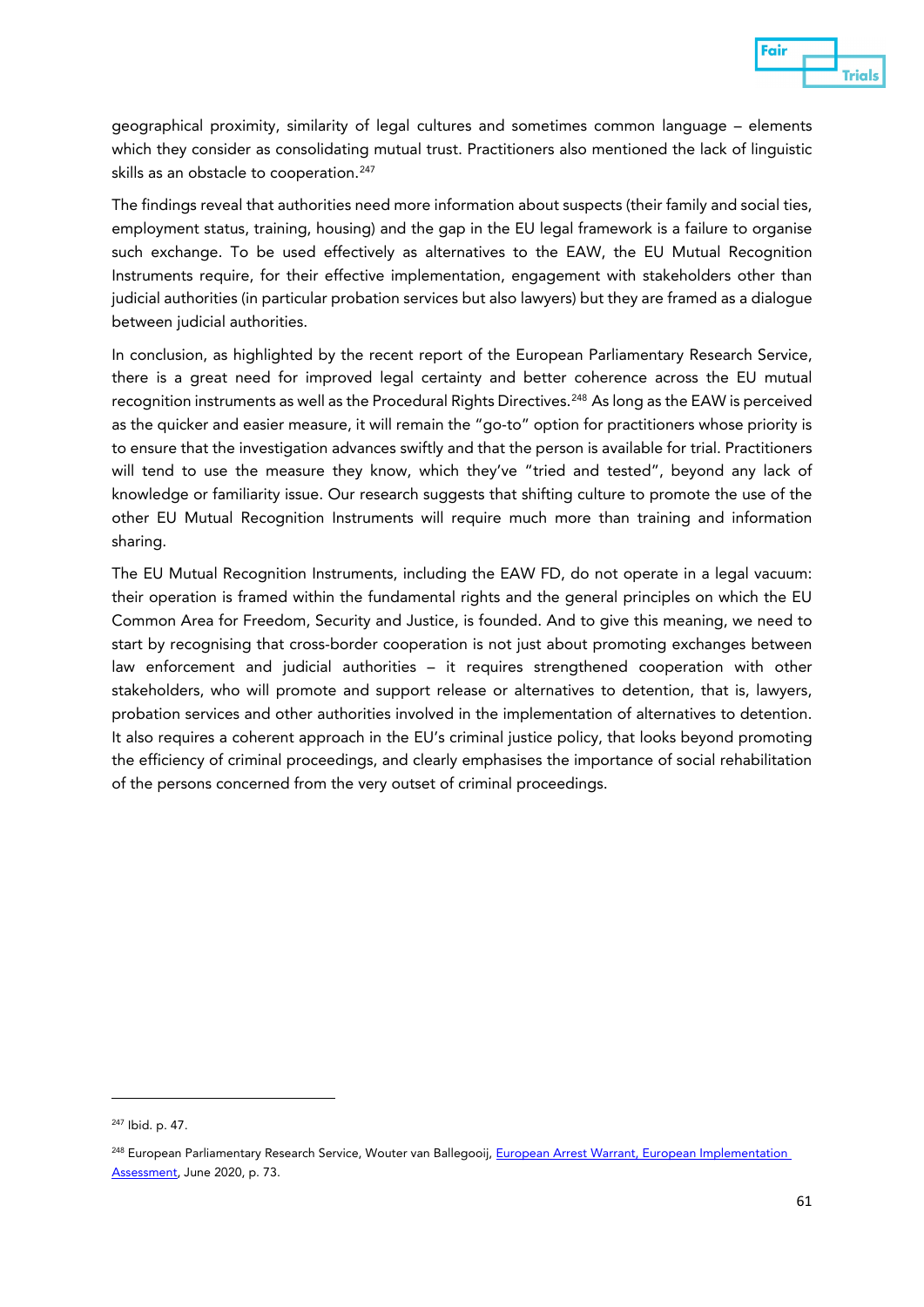

# Policy recommendations

Our report highlights legal, practical, and cultural obstacles that result in the ineffectiveness of the EU Mutual Recognition Instruments that could serve as alternatives to the EAW and related detention in cross-border proceedings. While it is important to tackle the practical obstacles that practitioners face, the key issue that needs to be addressed is the overuse of detention itself and discrimination within the EU based on nationality or residence. Merely promoting alternative measures will not achieve this objective, and may indeed result in non-custodial, but nevertheless restrictive measures being imposed on people instead of release, rather than instead of detention. That is why our policy recommendations look beyond promoting the use of the EU Mutual Recognition Instruments.

### European Commission<sup>[249](#page-62-0)</sup>

- Initiate legislation on pre-trial detention: The theoretical availability of alternative measures cannot compensate the need to impose clear limits on pre-trial detention. Domestic and regional legal systems have not been sufficient. The EU must act and provide EU Member States with a clear and precise common set of standards which aim to limit recourse to pretrial detention as a measure of last resort, based on a presumption of release pending trial as a starting point. There must also be restrictions on the use of flight risk, with information other than place of residence or nationality required to justify pre-trial detention.
- Adopt a clear proportionality test for the purposes of issuing an EAW: The use of alternatives cannot remain an "option" for authorities. There must be a clear legal obligation on issuing authorities to consider the availability of alternatives to the EAW. This could be based on the approach in the EIO Directive. This must be accompanied by a clear obligation for the issuing state to include the reasons and assessment of proportionality in the relevant form that is sent to the executing state.
- Adopt a refusal ground based on the lack of proportionality and necessity of the EAW: Executing country authorities must be allowed to refuse the surrender where they are not satisfied that the issuing authority duly considered the proportionality and the necessity of issuing an EAW.
- Monitor the use of the EAW and alternative instruments, through meaningful and detailed data collection: This must include a legal obligation on EU Member States to collect data and

<span id="page-62-0"></span><sup>&</sup>lt;sup>249</sup> Many of these recommendations are not new and have been repeated over the year by EU Institutions such as the European Parliament (see already in 2014 European Parliament resolution of 27 February 2014 with recommendations to the Commission on the review of the European Arrest Warrant (2013/2109(INL)), (OJ C 285, 29.8.2017, p. 135-140), as well as many studies, most of them financed by the EU. See among others: European Parliamentary Research Service, Wouter van Ballegooij, [European Arrest Warrant, European Implementation Assessment,](https://www.europarl.europa.eu/thinktank/en/document.html?reference=EPRS_STU(2020)642839) June 2020; Fair Trials, Beyond Surrender: [Putting human rights at the heart of the European Arrest Warrant,](https://www.fairtrials.org/publication/beyond-surrender) 28 June 2018; Élodie Sellier and Anne Weyembergh, Criminal procedural laws across the European Union – [A comparative analysis of selected main differences and the impact](http://www.europarl.europa.eu/RegData/etudes/STUD/2018/604977/IPOL_STU(2018)604977_EN.pdf)  [they have over the development of EU legislation,](http://www.europarl.europa.eu/RegData/etudes/STUD/2018/604977/IPOL_STU(2018)604977_EN.pdf) Study requested by the LIBE committee, European Parliament, 2018; European Parliamentary Research Service, Wouter van Ballegooij, [Procedural Rights and Detention Conditions –](https://www.europarl.europa.eu/RegData/etudes/STUD/2017/611008/EPRS_STU(2017)611008_EN.pdf) Cost of Non-[Europe Report,](https://www.europarl.europa.eu/RegData/etudes/STUD/2017/611008/EPRS_STU(2017)611008_EN.pdf) December 2017; . Hammerschick, C. Morgenstern, S. Bikelis, M. Boone, I. Durnescu et al., DETOUR - Towards Pre-trial Detention as Ultima Ratio, [Comparative Report,](https://www.irks.at/detour/publications.html) December 2017 ; European Lawyers Foundation and the Council of Bars and Law Societies of Europe, EAW-Rights: analysis of the implementation and operation of the European [Arrest Warrant from the point of view of defence practitioners,](http://europeanlawyersfoundation.eu/wp-content/uploads/2016/11/EAW-FINAL-REPORT-2016-11-22.pdf) 2016.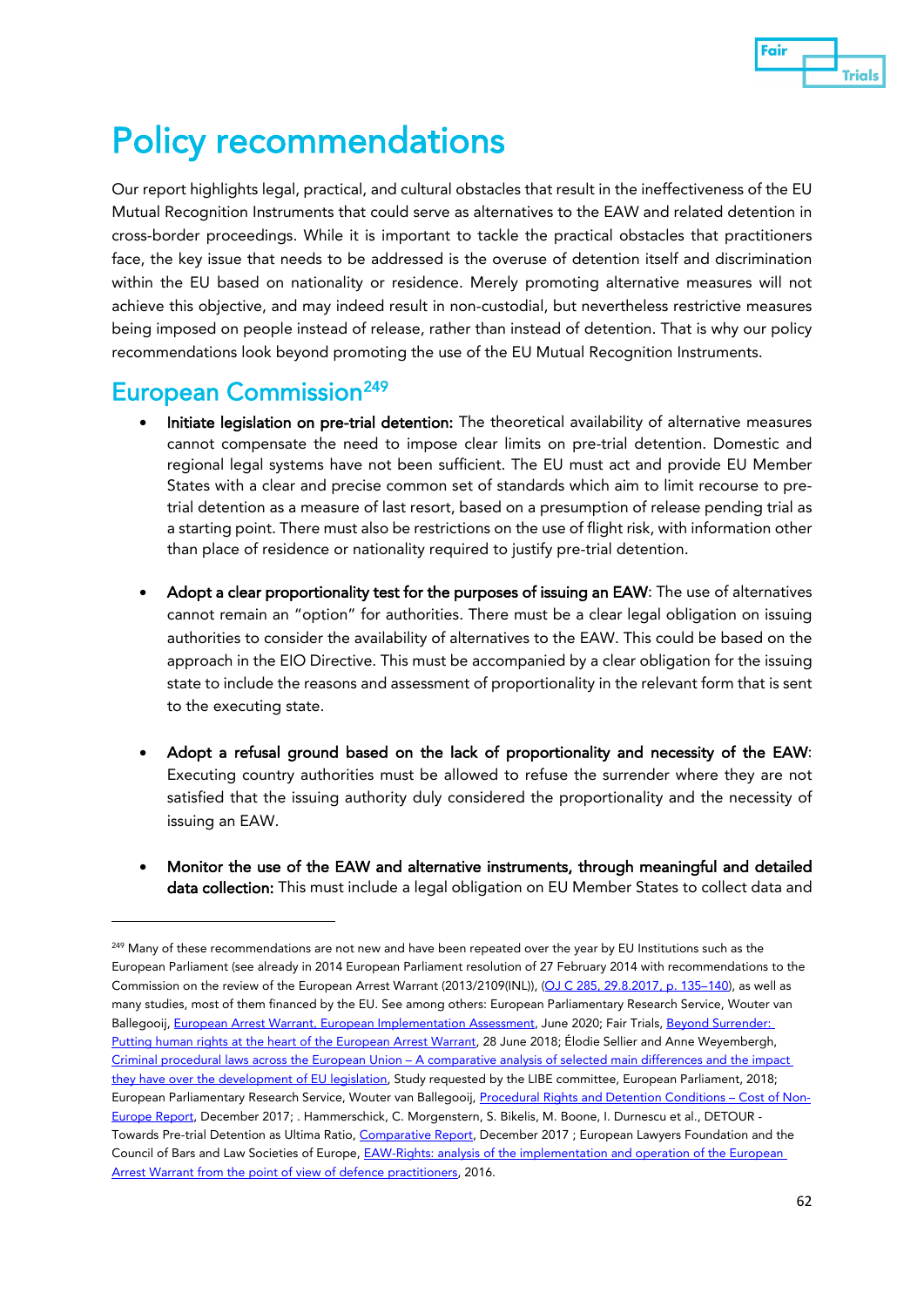

information on the use of all EU mutual recognition instruments, and report to the European Commission on a regular basis.

- Promote the exchange of information between Member States: The European Commission must put in place a mechanism enabling authorities to access information about alternative measures to detention in other EU Member States and the authorities responsible for the implementation of each EU Mutual Recognition Instrument. This information should be available in one single database (e.g. as part of the EJN) which is regularly kept up-to-date. This could be based on the model of the "Belgian Fiches".
- Enhance institutional cooperation by setting up direct cooperation channels between all relevant national stakeholders, including courts, probation services, lawyers (legal aid offices and bar associations).
- Continuously monitor the implementation of the Procedural Rights Directives: The European Commission must actively monitor the accessibility in practice of procedural safeguards in cross-border proceedings and initiate infringement proceedings against Member States who fail to implement these rights effectively. This must include:
	- o Establish an EU-wide public database of defence lawyers specialised and trained on EU Mutual Recognition Instruments.
	- o Ensure that Member States provide appropriate funding for legal aid to people involved in cross-borders proceedings, including to cover legal assistance in both the issuing and executing Member States before surrender is ordered as well as interpretation and translation costs (including for lawyers-clients communication).
	- $\circ$  Ensure access to information about the applicable rules regarding access to legal aid for criminal cases in all EU Member States.
	- $\circ$  Ensure that Member States provide access to interpretation and translation services of a sufficient quality so that accused people can effectively participate in proceedings.
	- Create a European platform the transmission of criminal procedural acts and digital case files.
- Adopt supplementing legislation to strengthen procedural safeguards in the context of EU cross-border proceedings: Procedural safeguards must be strengthened and adapted to all EU Mutual Recognition Instruments and include a right to challenge the use of the instruments and access to a remedy. This must also involve a right to access the case file in the issuing state before surrender.
- Develop practical handbooks for each of the EU Mutual Recognition Instruments: Practical guidance can help promote their correct implementation and application of EU instruments.
- Initiate a broader consultation on longer-term work aimed at bringing together in a coherent, single and accessible form the EU Mutual Recognition Instruments and other relevant EU legislative instruments such as the Procedural Rights Directives: The EU must engage in dialogue not only judicial authorities, prosecutors and law enforcement authorities, but also defence lawyers, civil society, victim support services, probation and other social services.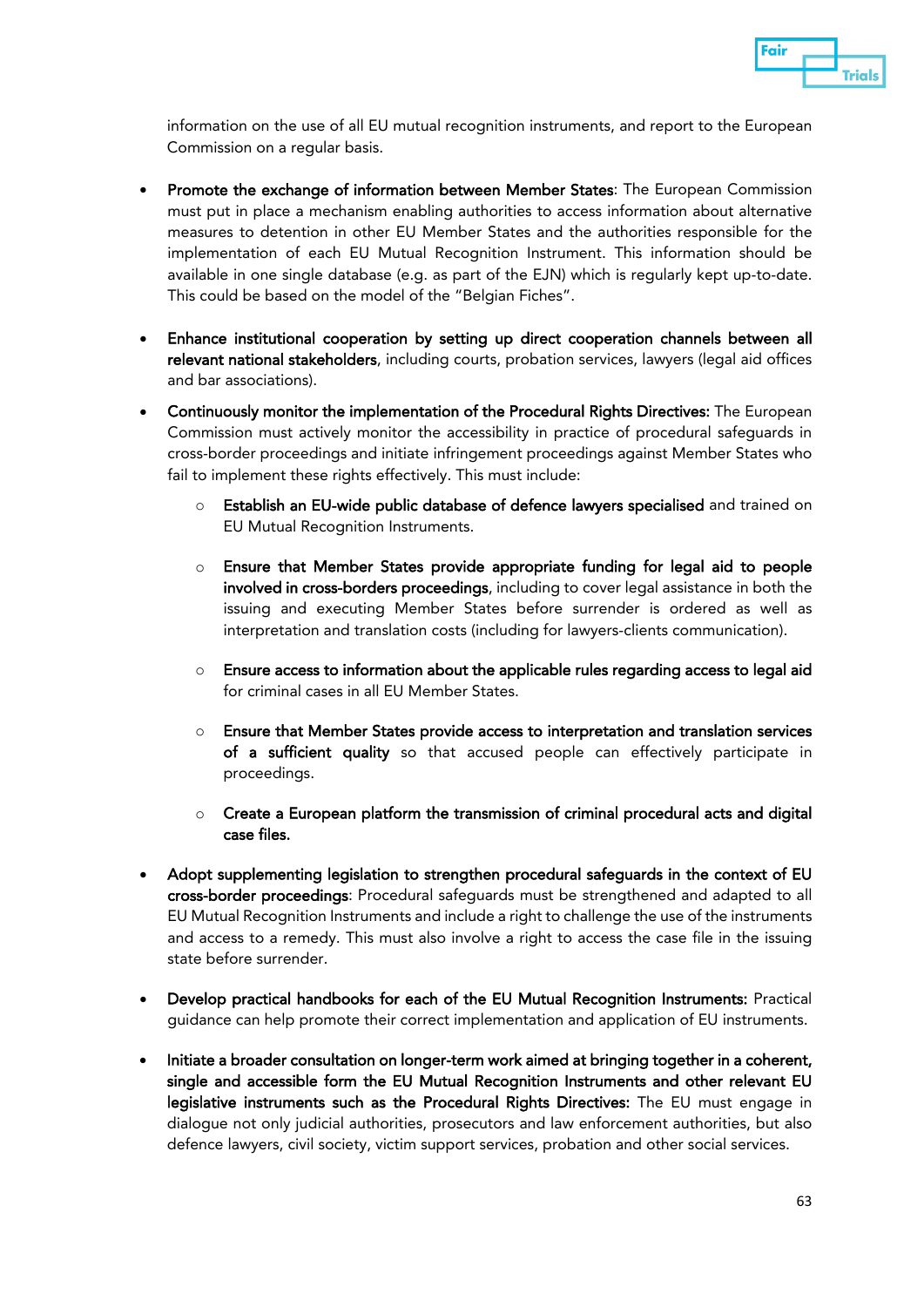

• Include in the legislative proposals in relation to the digitalisation of justice the use of videolinks in the context of cross-border proceedings: The EU should promote the availability of video-links where these may enable issuing authorities to question a person before surrender and for the person to be heard in respect of any challenge the decision to issue the EAW before surrender.

### EU Member States

- Exchange with all stakeholders involved to find ways to tackle the overuse of detention: Tackling the overuse of detention involves a culture change and requires engaging in a dialogue with many different stakeholders (including lawyers, judges, prosecutors but also prison authorities, probation services, social and welfare services, civil society).
- Effective implementation of procedural safeguards: Member States must ensure that procedural safeguards are accessible and effective in cross-border proceedings, as well as domestic proceedings, and continue work to ensure that legal standards translate into practice.
- Budget and resources: Member States must allocate sufficient budget (e.g. legal aid to persons in cross-border proceedings) and resources to enable authorities to exercise their duty to ensure effective judicial protection. Effective implementation of the EU Mutual Recognition Instruments (and Procedural Safeguards Directives) requires states to dedicate sufficient human, economic, logistical and technological resources.<sup>[250](#page-64-0)</sup>
- Offer practical trainings on the EU Mutual Recognition Instruments to practitioners, including also lawyers and probation services: Trainings should be localised and adopted to the national implementing legal and institutional framework.
- Promote measures to digitalise case files: Adopt digital solutions to promote early access to the case file in both the executing and issuing Member States (with guidance that such access must be made available before surrender to enable the effective exercise of defence rights).

## Judicial and prosecutorial authorities

- Apply the fundamental rights and principles enshrined in the EU Charter of Fundamental Rights: Judicial authorities must anchor their practice in the overarching legal framework that applies to all criminal proceedings including where cross-border cooperation instruments are used, namely the fundamental rights and principles in the Charter and the ECHR, including in respect of the right to liberty.
- Refuse to automatically translate national arrest warrants into EAWs: It must be recognised that the EAW may involve greater restrictions of a person's rights, including deportation, than a national arrest warrant, and therefore issuing judicial authorities must conduct a specific proportionality assessment before issuing an EAW.

<span id="page-64-0"></span><sup>&</sup>lt;sup>250</sup> Esther Montero Pérez de Tudela[, Alternative measures to pre-trial detention in Europe: what else is there?,](https://www.cep-probation.org/wp-content/uploads/2020/10/Alternative-measures-to-pre-trail-detention-in-Europe-what-else-is-there.pdf) last accessed February 2021.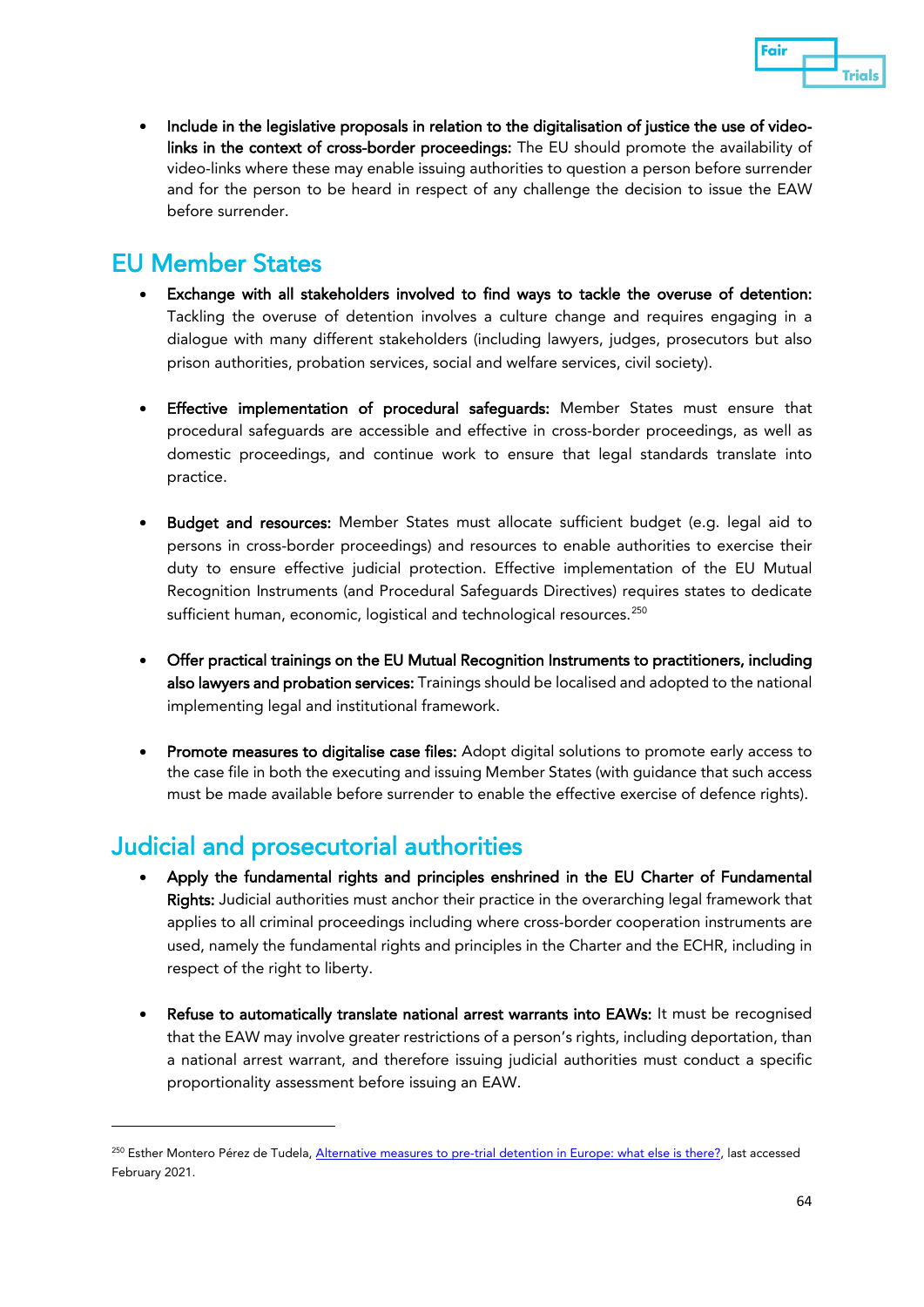

- Apply a presumption of release: Prosecutors and judicial authorities enjoy a massive discretion in deciding whether to seek and apply pre-trial detention orders. This discretion must be guided by presumption of release, unless the prosecuting authorities can demonstrate that there is a clear and robust need for detention.
- Promote social rehabilitation: When deciding whether to issue an EU Mutual Recognition Instrument, assess the implications that the measure may have on the person's prospects for social rehabilitation, from the outset of criminal proceedings.
- Ensure that alternatives are applied instead of detention, rather than instead of release: Ensure that requests for alternative measures to detention are not used as a replacement where release should be ordered instead, and assess the restrictions that the alternative measure involves on the person's fundamental rights.

### Lawyers

- Actively resist pre-trial detention motions in the executing state pending surrender under an EAW: Lawyers must engage with their clients at the earliest opportunity and actively seek all information in favour of release to present at the initial pre-trial detention hearing, or an alternative measure to detention pending surrender.
- Challenge the proportionality of the decision to issue an EAW where alternative measures may be relevant: Lawyers can try to seek further explanation from issuing authorities about the assessment of other EU Mutual Recognition Instruments when deciding to issue an EAW.
- Make better use of EU procedural safeguards to make defence more effective: Lawyers can actively rely on national and EU procedural safeguards, including the right to early access to the case file in cases of detention, to prepare more effectively their defence and challenge decisions to detain people.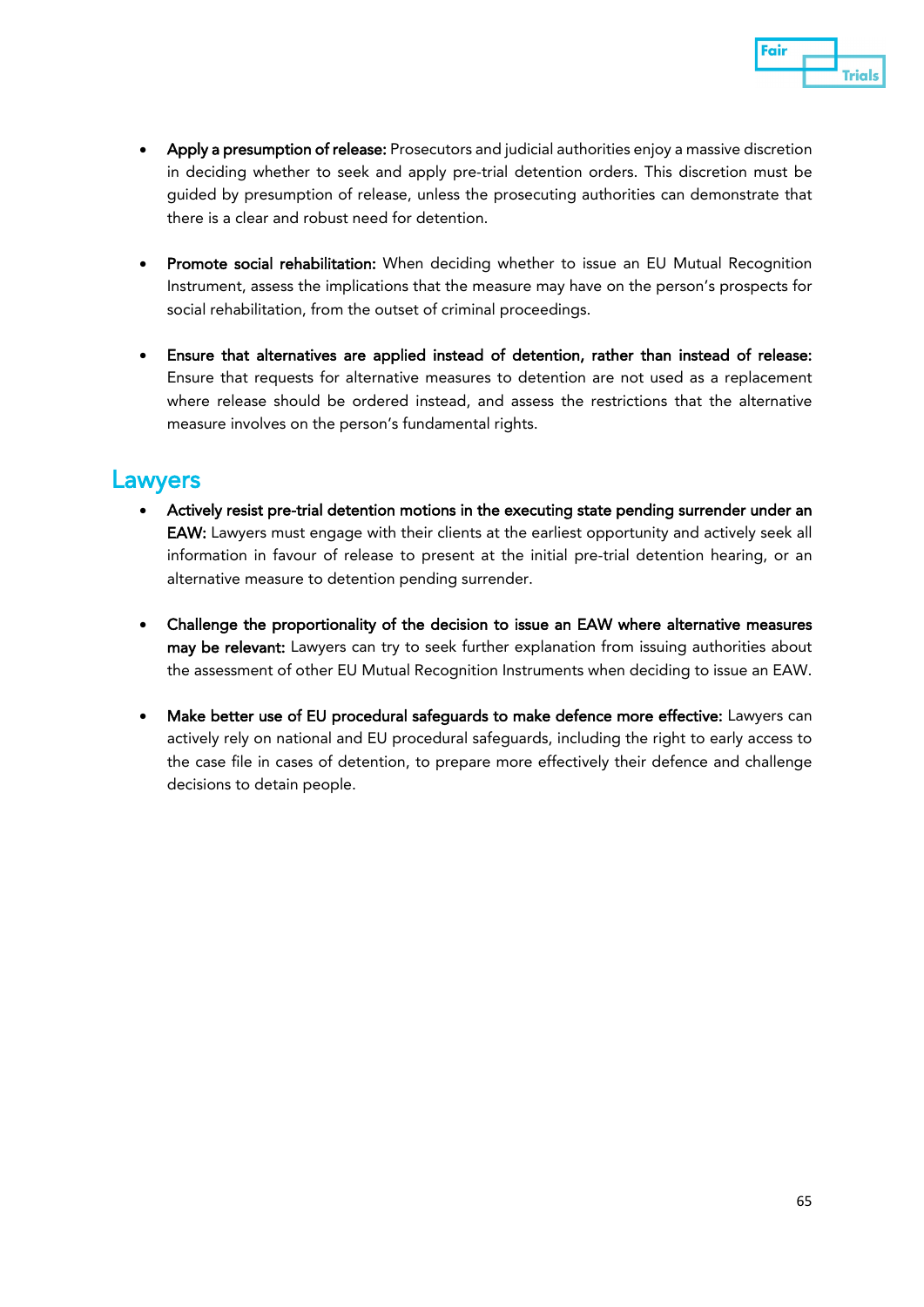# Annex: legal and institutional framework of alternative measures in partners countries

| <b>AUSTRIA</b>       |                                                                                                                                                                                                                                                                   |                                                                                                                                                                                                                                                                      |                                                                                                                                                                                                                                                                                                                                                                                                                                                                                                                                                                                                                                                                                                                                                                 |
|----------------------|-------------------------------------------------------------------------------------------------------------------------------------------------------------------------------------------------------------------------------------------------------------------|----------------------------------------------------------------------------------------------------------------------------------------------------------------------------------------------------------------------------------------------------------------------|-----------------------------------------------------------------------------------------------------------------------------------------------------------------------------------------------------------------------------------------------------------------------------------------------------------------------------------------------------------------------------------------------------------------------------------------------------------------------------------------------------------------------------------------------------------------------------------------------------------------------------------------------------------------------------------------------------------------------------------------------------------------|
| <b>EU</b> Instrument | Transposition<br>Act                                                                                                                                                                                                                                              | <b>Issuing Authority</b>                                                                                                                                                                                                                                             | <b>Executing Authority</b>                                                                                                                                                                                                                                                                                                                                                                                                                                                                                                                                                                                                                                                                                                                                      |
| <b>FD EAW</b>        | Federal law<br>on judicial<br>cooperation<br>in criminal<br>matters with<br>the Member<br>States of the<br>European<br>Union (EU-<br>JZG)<br>consolidated<br>version §§ 3-<br>31, adopted<br>on 16 April<br>2004, which<br>entered into<br>force on 1<br>May 2004 | For prosecution: the<br>$\bullet$<br>prosecutor issues the EAW<br>with the permission of the<br>court during investigation. <sup>251</sup><br>The court issues the EAW<br>$\bullet$<br>upon request of the prosecutor<br>after the person is charged. <sup>252</sup> | Search and arrest:<br>$\bullet$<br>The police searches and arrests<br>the person <sup>253</sup> and informs the<br>prosecutor of the arrest. <sup>254</sup><br>Procedure:<br>When the first<br>$\Omega$<br>information comes by<br>way of international<br>police interaction, the<br>Ministry of Inner Affairs<br>initiates the<br>procedure. <sup>255</sup><br>When the EAW is<br>$\circ$<br>transmitted directly to<br>the prosecutor, or<br>when there are<br>grounds for assuming<br>that a person against<br>whom an EAW has<br>been issued is in<br>Austria or when there<br>is an entry in the SIS for<br>the arrest of a person,<br>the Prosecutor initiates<br>the procedure <sup>256</sup> and<br>informs the court of<br>the arrest. <sup>257</sup> |

<span id="page-66-0"></span><sup>251</sup> Paragraph 29 (1) EU-JZG.

<span id="page-66-1"></span><sup>252</sup> Paragraph 29 (2a) EU-JZG.

<span id="page-66-2"></span><sup>253</sup> Paragraph 167 (1); 171 (1) StPO, Paragraph 18 EU-JZG.

<span id="page-66-3"></span><sup>254</sup> Paragraph 172 StPO.

<span id="page-66-4"></span><sup>255</sup> Paragraph 16 Abs 2.

<span id="page-66-5"></span><sup>256</sup> Paragraph 16 (1) EU-JZG.

<span id="page-66-6"></span><sup>257</sup> Paragraph 172 StPO.

### Fair **Trials**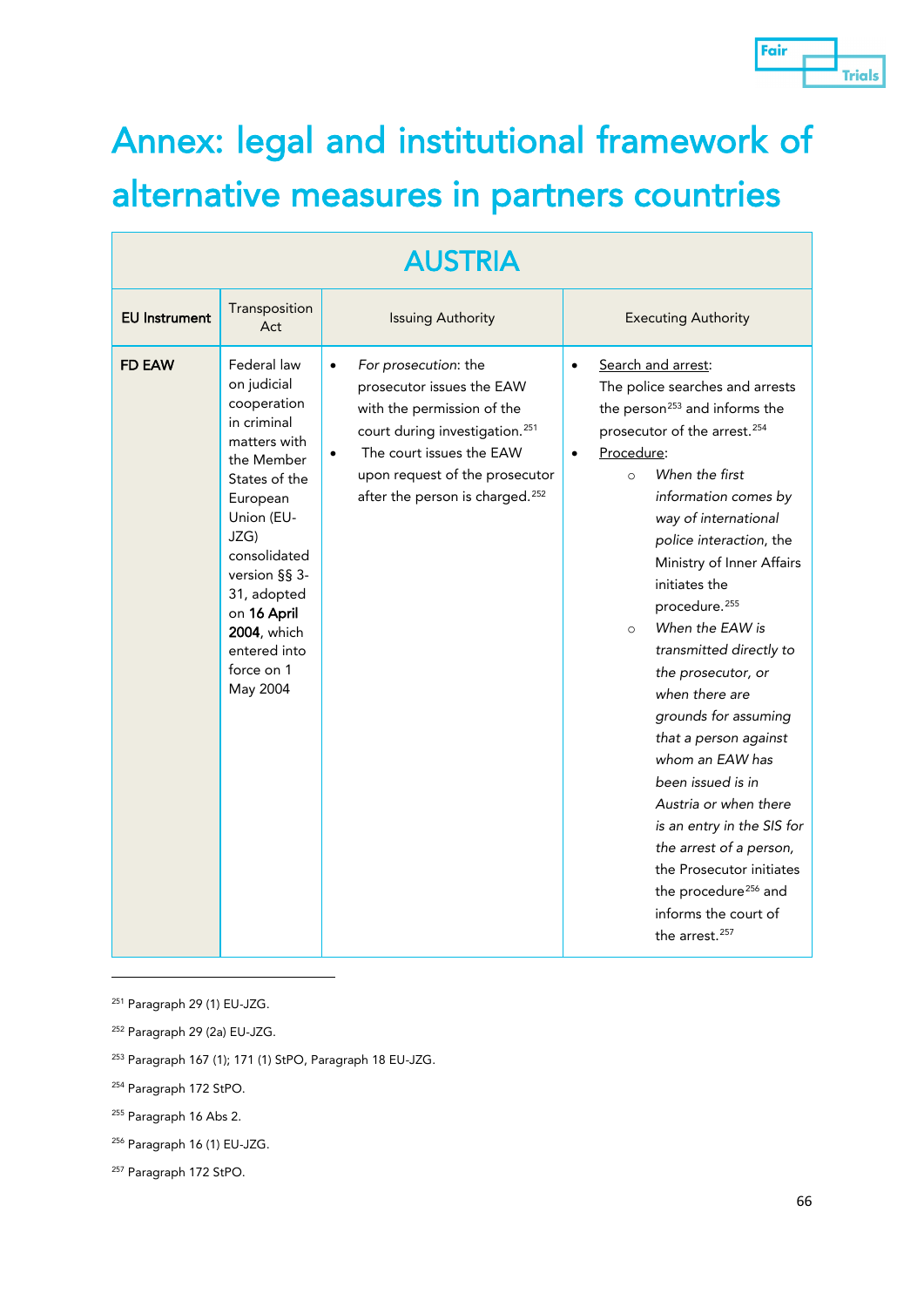

|                                                  |                                                                                                                                          |                                                                                                                                                                                                                                            | Decision:<br>The Court (single judge<br>$\circ$<br>Landesgericht <sup>258</sup> )<br>decides on the<br>surrender of the<br>person to the issuing<br>state. <sup>259</sup><br>The OLG (appeal court)<br>$\circ$<br>decides on complaints<br>on the court's<br>decisions.                                                                                                                                                                                                                               |
|--------------------------------------------------|------------------------------------------------------------------------------------------------------------------------------------------|--------------------------------------------------------------------------------------------------------------------------------------------------------------------------------------------------------------------------------------------|-------------------------------------------------------------------------------------------------------------------------------------------------------------------------------------------------------------------------------------------------------------------------------------------------------------------------------------------------------------------------------------------------------------------------------------------------------------------------------------------------------|
| European<br>Investigation<br>Order<br>2014/41/EU | EU-JZG<br>consolidated<br>version §§<br>55-56b<br>adopted on<br>26 April 2018<br>which<br>entered into<br>force on 1<br><b>July 2008</b> | For investigation before<br>charge: the prosecutor issues<br>the EIO. <sup>260</sup><br>For measures after the charge<br>or for which the court is<br>competent in the investigative<br>phase: the court issues the<br>EIO. <sup>261</sup> | Execution:<br>The police execute the order of<br>the prosecutor.<br>Procedure:<br>Generally, the<br>$\circ$<br>prosecutor leads the<br>procedure <sup>262</sup> (i.e.,<br>examines the EIO <sup>263</sup> ,<br>consults with/demands<br>further information<br>from the issuing<br>authority <sup>264</sup> , etc.).<br>When the person<br>$\circ$<br>concerned is charged<br>or in cases of<br>transmission of persons<br>already in detention,<br>the court leads the<br>procedure <sup>265</sup> . |
|                                                  |                                                                                                                                          |                                                                                                                                                                                                                                            | Decision:                                                                                                                                                                                                                                                                                                                                                                                                                                                                                             |
|                                                  |                                                                                                                                          |                                                                                                                                                                                                                                            | The prosecutor<br>$\circ$<br>executes the EIO if no<br>court permission would<br>be needed for a<br>corresponding national<br>measure                                                                                                                                                                                                                                                                                                                                                                 |
|                                                  |                                                                                                                                          |                                                                                                                                                                                                                                            | The court permits the<br>$\circ$<br>execution of EIO upon                                                                                                                                                                                                                                                                                                                                                                                                                                             |

<span id="page-67-0"></span><sup>258</sup> Paragraph 26 (2) ARHG, Paragraph 13 EU-JZG.

<span id="page-67-1"></span><sup>259</sup> Paragraph 21 EU-JZG.

<span id="page-67-2"></span><sup>260</sup> Paragraph 56 (2) EU-JZG.

<span id="page-67-3"></span><sup>261</sup> Paragraph 56 (2) EU-JZG.

<span id="page-67-4"></span><sup>262</sup> Paragraph 55c (1)-(2) EU-JZG.

<span id="page-67-5"></span><sup>263</sup> Paragraph 55d EU-JZG.

<span id="page-67-6"></span><sup>264</sup> Paragraph 55d (2)-(4).

<span id="page-67-7"></span><sup>265</sup> Paragraph 55c (3)-(4) EU-JZG.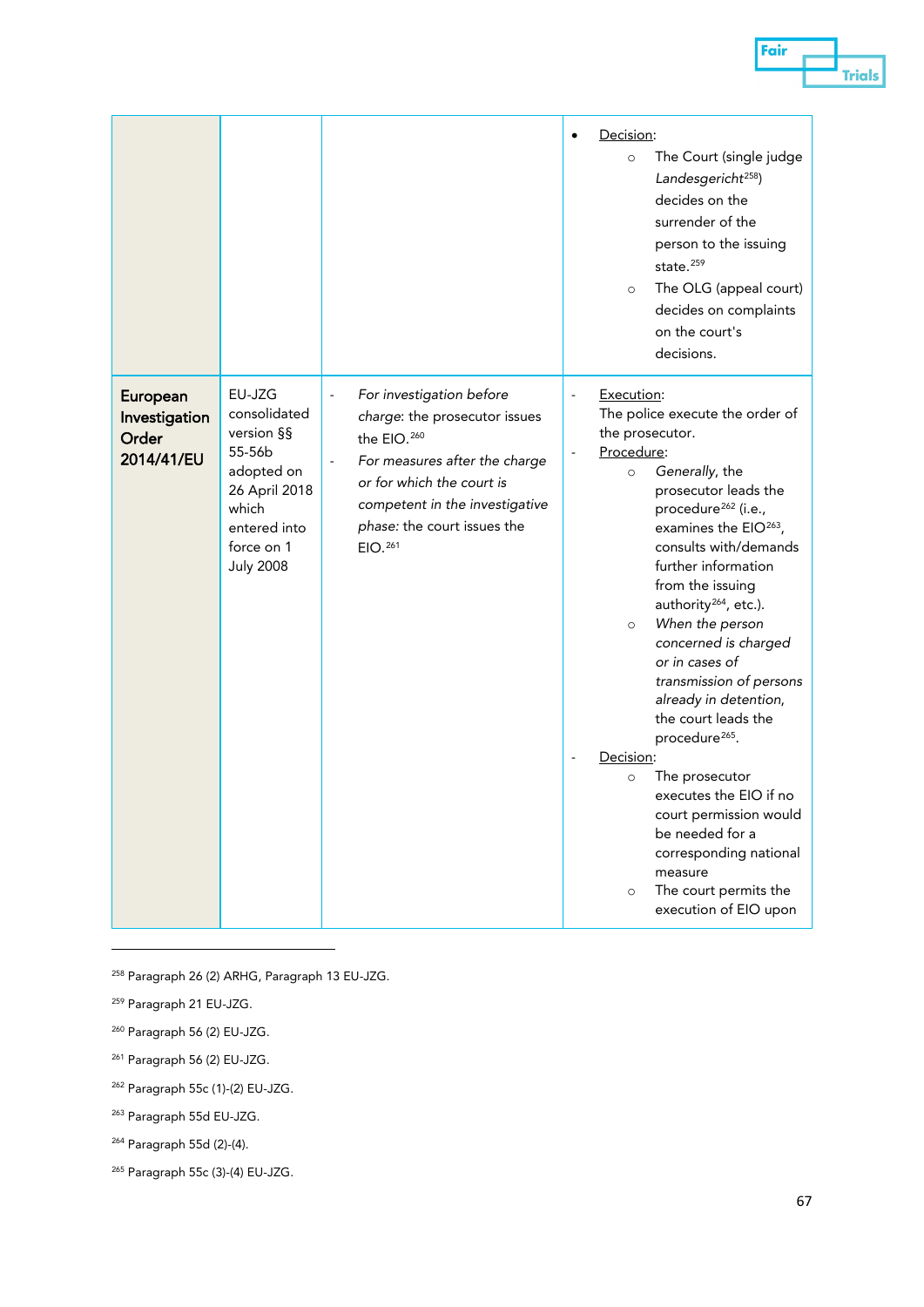|                                                                                  |                                                                                                                                         |                                                                                                                                                                                                                                                                                        | request of the<br>prosecutor. <sup>266</sup><br>The OLG decides on<br>$\circ$<br>complaints against<br>court decisions. <sup>267</sup>                                                                                                                                                                                                                                                                                                                                                                                        |
|----------------------------------------------------------------------------------|-----------------------------------------------------------------------------------------------------------------------------------------|----------------------------------------------------------------------------------------------------------------------------------------------------------------------------------------------------------------------------------------------------------------------------------------|-------------------------------------------------------------------------------------------------------------------------------------------------------------------------------------------------------------------------------------------------------------------------------------------------------------------------------------------------------------------------------------------------------------------------------------------------------------------------------------------------------------------------------|
| European<br>Supervision<br>Order<br>2009/829/JHA                                 | EU-JZG<br>consolidated<br>version §§<br>$100-121$ ,<br>adopted on<br>18 July 2013<br>which<br>entered into<br>force on 1<br>August 2013 | The prosecutor gives an<br>$\blacksquare$<br>opinion on the issuance of the<br>supervision request. <sup>268</sup><br>The court issues the request<br>$\blacksquare$<br>for supervision <sup>269</sup> .                                                                               | The court decides on the<br>$\blacksquare$<br>recognition and acceptance of<br>the supervision request and<br>orders measures to be taken to<br>fulfil request <sup>270</sup> .<br>The prosecutor raises<br>$\overline{\phantom{a}}$<br>complaints against the decision<br>on acceptance/declination of<br>the supervision request. <sup>271</sup><br>The OLG decides on complaints<br>against the court decisions. <sup>272</sup><br>The probation services<br>implement the relevant orders<br>of the court. <sup>273</sup> |
| FD on<br>Probation and<br><b>Alternative</b><br><b>Sanctions</b><br>2008/947/JHA | EU-JZG<br>consolidated<br>version §§<br>81-99,<br>adopted on<br>18 July 2013<br>which<br>entered into<br>force on 1<br>August 2013      | The prosecutor gives an<br>$\blacksquare$<br>opinion on the issuance of the<br>surveillance request. <sup>274</sup><br>The court hears the prosecutor<br>$\overline{a}$<br>and the convict on the<br>issuance of the request <sup>275</sup> and<br>issues the request <sup>276</sup> . | The court decides on the<br>$\overline{\phantom{a}}$<br>recognition and acceptance of<br>the request and orders<br>measures to be taken to fulfil<br>the request <sup>277</sup> .<br>The prosecutor raises<br>$\Box$<br>complaints against decisions on<br>the acceptance/refusal of the<br>surveillance request <sup>278</sup> .<br>The OLG decides on the<br>complaints raised against the                                                                                                                                  |

<span id="page-68-0"></span><sup>266</sup> Paragraph 55e (2)-(3) EU-JZG.

- <span id="page-68-1"></span><sup>267</sup> Paragraph 87 StPO, Paragraph 55e (4) EU-JZG.
- <span id="page-68-2"></span><sup>268</sup> Paragraph 115 (1) EU-JZG.
- <span id="page-68-3"></span><sup>269</sup> Paragraph 115 (3) EU-JZG.
- <span id="page-68-4"></span><sup>270</sup> Paragraph 104 EU-JZG.
- <span id="page-68-5"></span><sup>271</sup> Paragraph 104 (2) EU-JZG.
- <span id="page-68-6"></span><sup>272</sup> Paragraph 104 (2) EU-JZG.
- <span id="page-68-7"></span><sup>273</sup> Paragraph 104EU-JZG ; and Paragraph 179 StPO.
- <span id="page-68-8"></span><sup>274</sup> Paragraph 95 (1) EU-JZG.
- <span id="page-68-9"></span><sup>275</sup> Paragraph 95 (1) EU-JZG.
- <span id="page-68-10"></span><sup>276</sup> Paragraph 95 (4) EU-JZG.
- <span id="page-68-11"></span><sup>277</sup> Paragraph 85 EU-JZG.
- <span id="page-68-12"></span><sup>278</sup> Paragraph 85 (2) EU-JZG.

Fair

**Trials**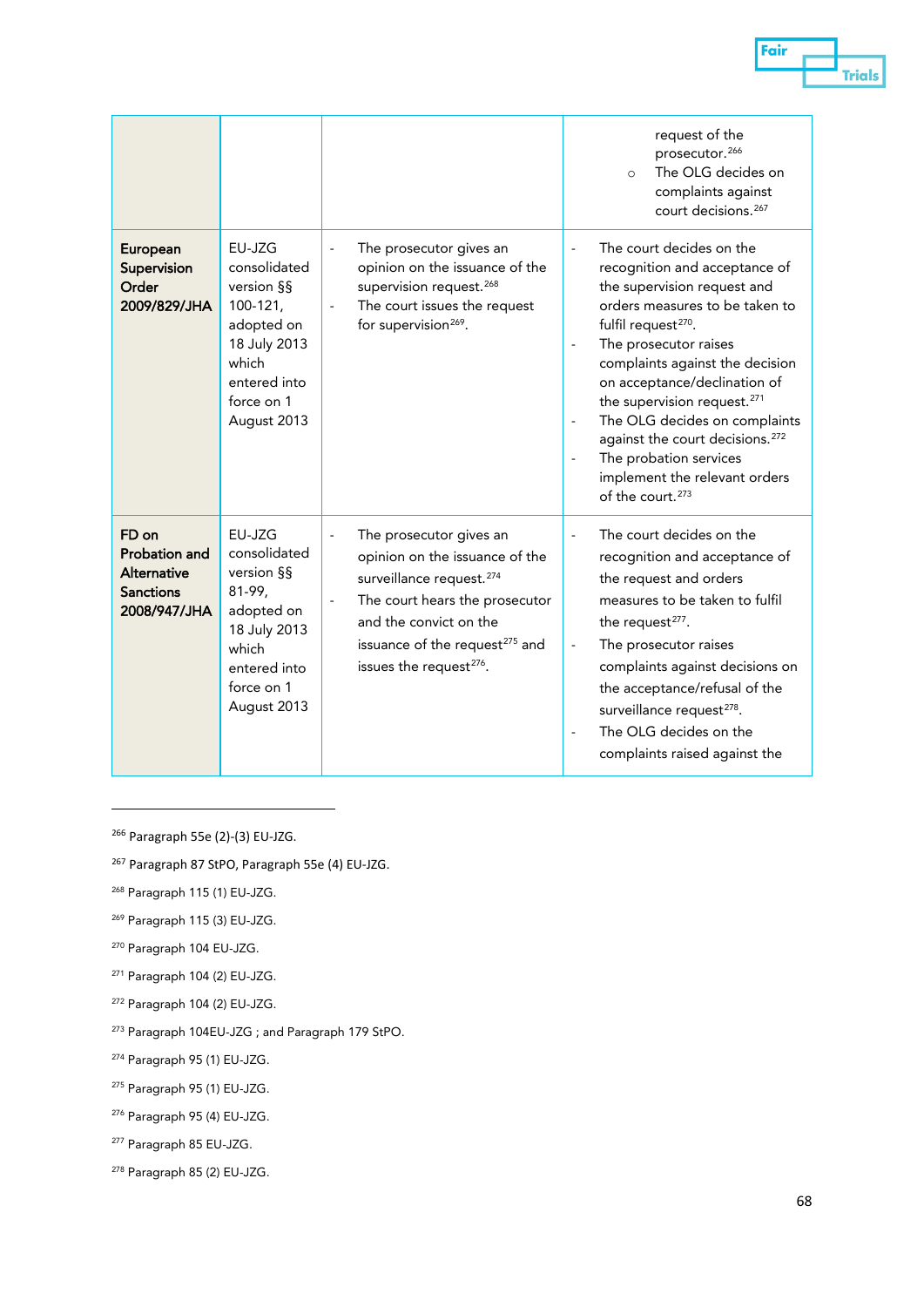| mir |            |
|-----|------------|
|     |            |
|     | riml<br>.c |

|                                                          |                                                                                                                                                       |                                                                                                                                                                                                                                                                                                                                                                                                                                                                                                                                                                                                  | court decisions. <sup>279</sup><br>The probation services<br>implement the orders issued by<br>the court. <sup>280</sup>                                                                                                                                                                                                                                                                         |
|----------------------------------------------------------|-------------------------------------------------------------------------------------------------------------------------------------------------------|--------------------------------------------------------------------------------------------------------------------------------------------------------------------------------------------------------------------------------------------------------------------------------------------------------------------------------------------------------------------------------------------------------------------------------------------------------------------------------------------------------------------------------------------------------------------------------------------------|--------------------------------------------------------------------------------------------------------------------------------------------------------------------------------------------------------------------------------------------------------------------------------------------------------------------------------------------------------------------------------------------------|
| FD on<br>Transfer of<br><b>Prisoners</b><br>2008/909/JHA | EU-JZG<br>consolidated<br>version §§<br>$39-42g,$<br>adopted on<br>15<br>December<br><b>2011</b> , which<br>entered into<br>force on 1<br>January 201 | The prison director speaks with<br>$\overline{\phantom{a}}$<br>the convict about the possible<br>transfer to the executing state,<br>keeps minutes of his<br>declaration and transfers these<br>minutes to the Minister of<br>Justice $^{281}$ .<br>The Minister of Justice<br>$\omega$<br>requests the execution in the<br>executing state <sup>282</sup> .<br>The court decides which part<br>$\blacksquare$<br>of the sentence will be served<br>in Austria upon request of<br>prosecutor <sup>283</sup> and orders the<br>transfer of the convict to the<br>executing state <sup>284</sup> . | The prosecutor requests the<br>$\overline{\phantom{a}}$<br>arrest and detention of<br>convict. <sup>285</sup><br>The court (single judge or<br>$\blacksquare$<br>senate of three depending on<br>the sentence <sup>286</sup> ) decides on the<br>execution <sup>287</sup> .<br>The OLG decides on complaints<br>$\overline{\phantom{a}}$<br>on decision of court on<br>execution. <sup>288</sup> |

<span id="page-69-0"></span><sup>279</sup> Paragraph 85 (2) EU-JZG.

<span id="page-69-1"></span><sup>280</sup> Paragraph 85, 87 EU-JZG; or Paragraph 50-56 StGB.

<span id="page-69-2"></span><sup>281</sup> Paragraph 42a EU-JZG.

<span id="page-69-3"></span><sup>282</sup> Paragraph 42b (1), (4) EU-JZG.

<span id="page-69-4"></span><sup>283</sup> Paragraph 42b (7a) EU-JZG.

<span id="page-69-5"></span><sup>284</sup> Paragraph 42e EU-JZG.

<span id="page-69-6"></span><sup>285</sup> Paragraph 41 EU-JZG, Paragraph 177 (3) StPO.

<span id="page-69-7"></span><sup>286</sup> Paragraph 40a EU-JZG.

- <span id="page-69-8"></span><sup>287</sup> Paragraph 41b (1)-(4).
- <span id="page-69-9"></span><sup>288</sup> Paragraph 41b (6).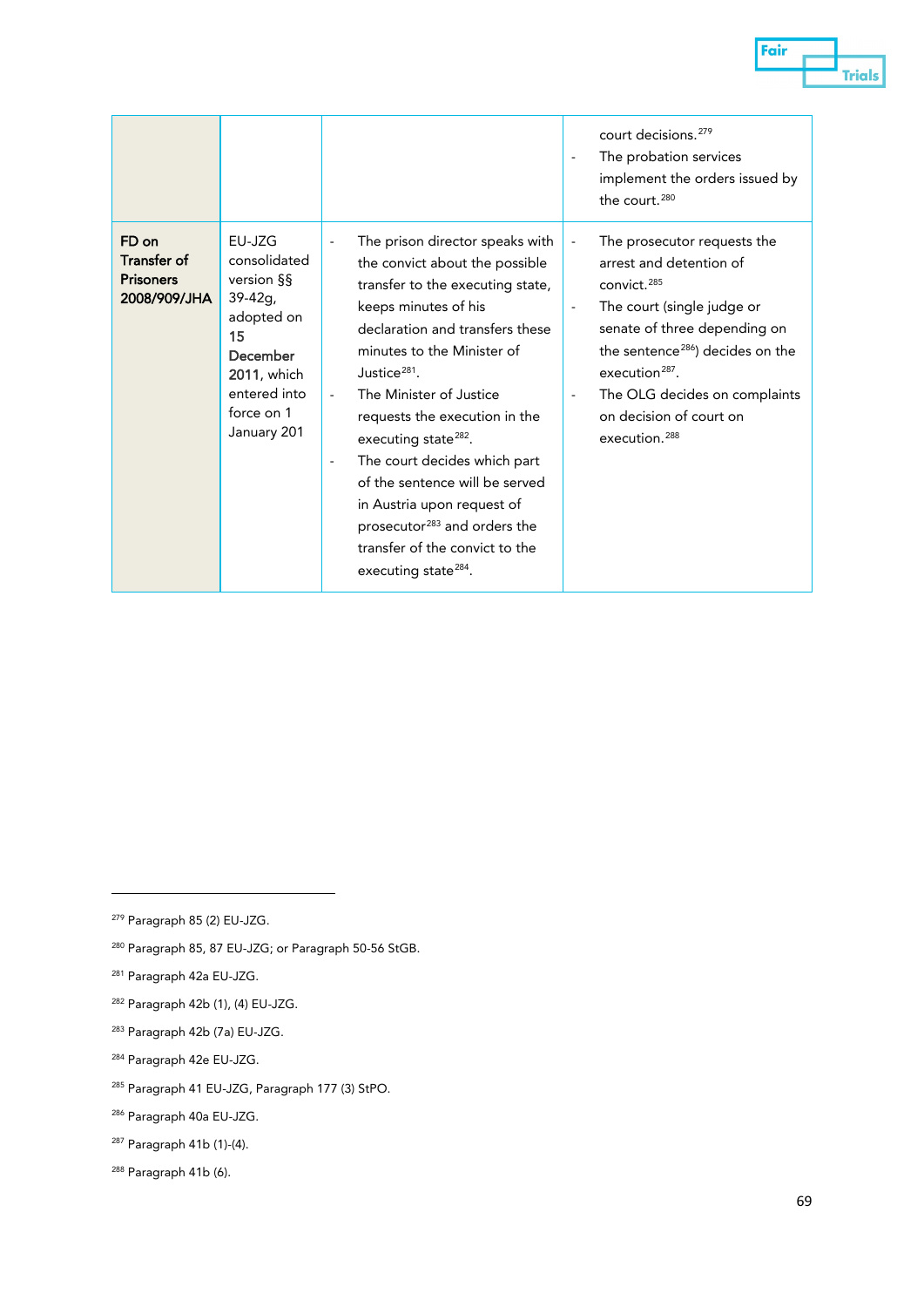| <b>BELGIUM</b>                                   |                                          |                                                                                                                                                                                                                                                                                                                                                              |                                                                                                                                                                                                                                                                                        |
|--------------------------------------------------|------------------------------------------|--------------------------------------------------------------------------------------------------------------------------------------------------------------------------------------------------------------------------------------------------------------------------------------------------------------------------------------------------------------|----------------------------------------------------------------------------------------------------------------------------------------------------------------------------------------------------------------------------------------------------------------------------------------|
| <b>EU Instrument</b>                             | Transposition<br>Act                     | <b>Issuing Authority</b>                                                                                                                                                                                                                                                                                                                                     | <b>Executing Authority</b>                                                                                                                                                                                                                                                             |
| <b>FD EAW</b>                                    | Federal Act<br>of 19<br>December<br>2003 | For prosecution:<br>The investigating<br>$\circ$<br>judge <sup>289</sup><br>The public<br>$\circ$<br>prosecutor's<br>office <sup>290</sup> on the<br>basis of an arrest<br>warrant issued by<br>a court or a<br>tribunal after the<br>conclusion of the<br>investigation<br>For execution of a<br>sentence: the public<br>prosecutor's office <sup>291</sup> | With the consent of the<br>person concerned and<br>subject to review by the<br>investigating judge: the<br>public prosecutor <sup>292</sup><br>Without the consent: the<br>Council Chamber <sup>293</sup>                                                                              |
| European<br>Investigation<br>Order<br>2014/41/EU | <b>Federal Act</b><br>of 22 May<br>2017  | Depending on the investigation<br>measure:<br>The public prosecutor's<br>$\overline{\phantom{a}}$<br>office <sup>294</sup><br>The investigating Judge <sup>295</sup><br>$\overline{\phantom{a}}$<br>The General<br>$\blacksquare$<br>Administration of Customs<br>and Excise <sup>296</sup>                                                                  | Reception: the public<br>÷,<br>prosecutor's office; <sup>297</sup><br>Execution, depending on<br>the investigation measure:<br>The public<br>$\circ$<br>prosecutor <sup>298</sup><br>The investigating<br>$\circ$<br>judge (with filter of<br>the public<br>prosecutor) <sup>299</sup> |

Fair

Trials

<span id="page-70-0"></span><sup>289</sup> Article 32 of the Federal Act of 19 December 2003.

<span id="page-70-1"></span><sup>&</sup>lt;sup>290</sup> Article 13 of the Federal Act of 11 July 2018 (amending the Federal Act of 19 December 2003).

<span id="page-70-2"></span><sup>&</sup>lt;sup>291</sup> This has been validated by the ECJ in its judgement of 12 December 2016, in case C-627/19 PPU, since the principle of judicial protection requiring judicial independence is respected when the judgment which the EAW seek to implement has been delivered.

<span id="page-70-3"></span><sup>292</sup> Article 13§3 of the Federal Act of 19 December 2003.

<span id="page-70-4"></span><sup>&</sup>lt;sup>293</sup> Article 15 of the Federal Act of 19 December 2003.

<span id="page-70-5"></span><sup>294</sup> Article 24, §1 of the Federal Act of 19 December 2003.

<span id="page-70-6"></span><sup>295</sup> Article 24, §1 of the Federal Act of 19 December 2003.

<span id="page-70-7"></span><sup>296</sup> Article 24, §5 of the Federal Act of 21 May 2013.

<span id="page-70-8"></span><sup>&</sup>lt;sup>297</sup> Article 14, §1 of the Federal Act of 22 May 2017.

<span id="page-70-9"></span><sup>&</sup>lt;sup>298</sup> Article 16 of the Federal Act of 21 May 2013.

<span id="page-70-10"></span><sup>&</sup>lt;sup>299</sup> Article 16 of the Federal Act of 21 May 2013.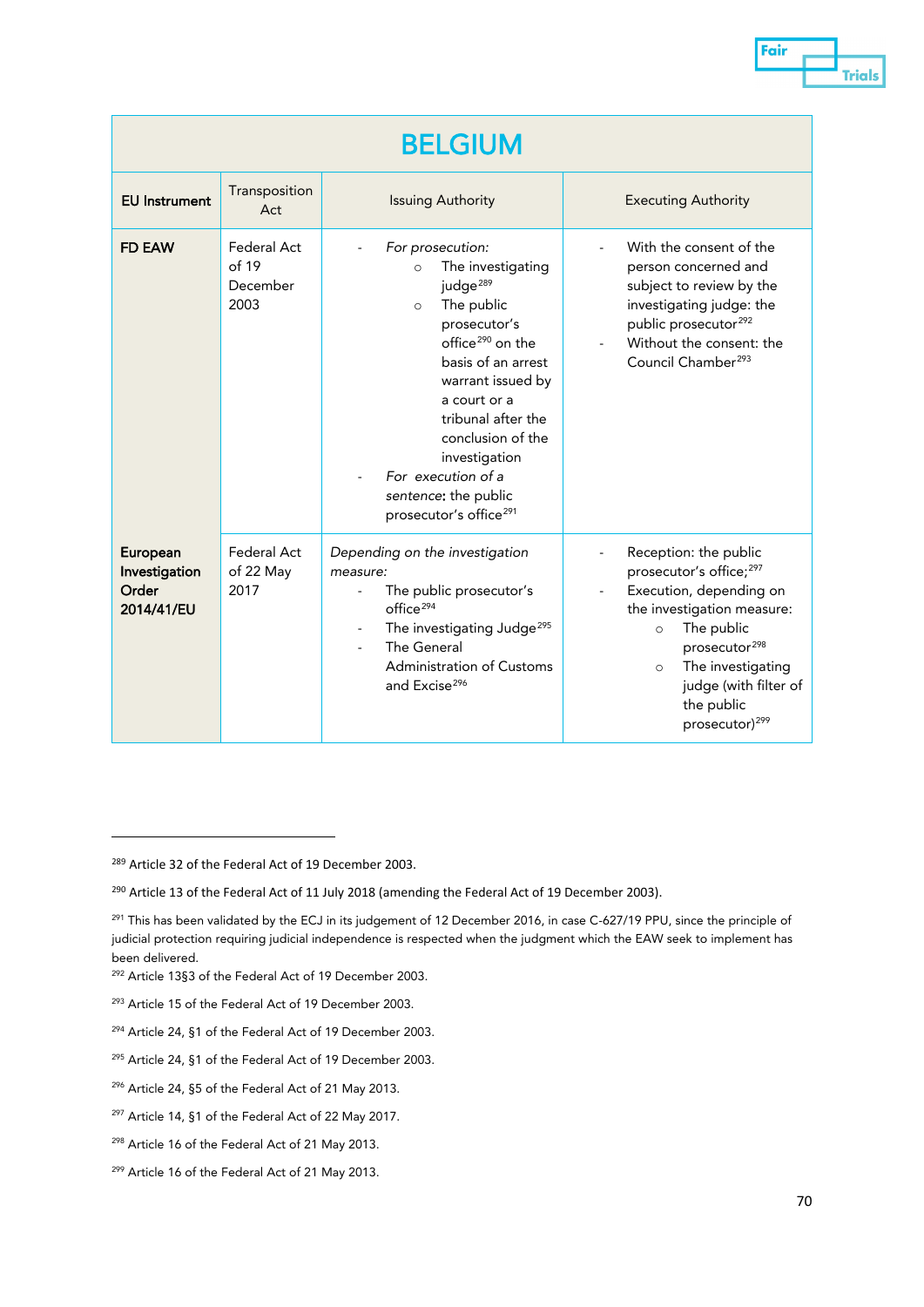

| European<br>Supervision<br>Order<br>2009/829/JHA                          | Federal Act<br>of 23 March<br>2017 | The Public Prosecutor's<br>office near the district<br>court in which is located<br>the place of legal and<br>habitual residence of the<br>person concerned by the<br>measure or, if not<br>available, the place of<br>delivery of the decision<br>relating to control<br>measures, is competent to<br>issue the certificate. <sup>300</sup><br>If prior agreement<br>needed: it is also the<br>public prosecutor which is<br>competent to ask this<br>agreement <sup>301</sup> . | If prior agreement needed:<br>the Minister of Justice is<br>competent to give the<br>agreement <sup>302</sup><br>Recognition and execution:<br>the public prosecutor's<br>office (and the investigating<br>judge when the measures<br>need to be modified) <sup>303</sup> |
|---------------------------------------------------------------------------|------------------------------------|-----------------------------------------------------------------------------------------------------------------------------------------------------------------------------------------------------------------------------------------------------------------------------------------------------------------------------------------------------------------------------------------------------------------------------------------------------------------------------------|---------------------------------------------------------------------------------------------------------------------------------------------------------------------------------------------------------------------------------------------------------------------------|
| FD on<br>Probation and<br>Alternative<br><b>Sanctions</b><br>2008/947/JHA | Federal Act<br>of 21 May<br>2013   | The public prosecutor's<br>office of the convicted<br>person's lawful and<br>habitual place of<br>residence, or of the place<br>of conviction is competent<br>to transmit the decision of<br>the Sentence enforcement<br>Court (which decides upon<br>the provisional measures<br>as such). 304                                                                                                                                                                                   | If prior agreement needed:<br>the Minister of Justice is<br>competent to give the<br>agreement<br>Recognition and execution:<br>the public prosecutor's<br>office <sup>305</sup>                                                                                          |
| FD on<br><b>Transfer of</b><br><b>Prisoners</b><br>2008/909/JHA           | Federal Act<br>of 15 May<br>2012   | If prior agreement<br>needed: the Minister of<br>Justice is competent to<br>ask the agreement to the<br>executing state<br>The Minister of Justice is<br>mandated to transmit the<br>judgment to the other<br>Member State, after<br>consultation with the<br>public prosecutor of the                                                                                                                                                                                            | If prior agreement needed:<br>the Minister of Justice is<br>competent to give the<br>agreement <sup>307</sup><br>Recognition and execution:<br>the public prosecutor's<br>office of Brussels <sup>308</sup>                                                               |

<span id="page-71-0"></span><sup>300</sup> Article 25 of the Federal Act of 23 March 2017.

<span id="page-71-1"></span>301 It is one of the differences with the transfer of prisoners, because there the Ministry of justice is competent to transmit the judgement when the person is detained in Belgium.

<span id="page-71-2"></span><sup>302</sup> Art. 9, §1 of the Federal Act of 23 March 2017.

<span id="page-71-3"></span><sup>303</sup> Art. 14 of the Federal Act of 23 March 2017.

<span id="page-71-4"></span><sup>304</sup> Article 24 of the Federal Act of 21 May 2013.

<span id="page-71-5"></span><sup>305</sup> Article 14 of the Federal Act of 21 May 2013.

<span id="page-71-6"></span><sup>307</sup> Article 21 of the Act of 15 May 2012.

<span id="page-71-7"></span><sup>308</sup> Article 14 of the Act of 15 May 2012.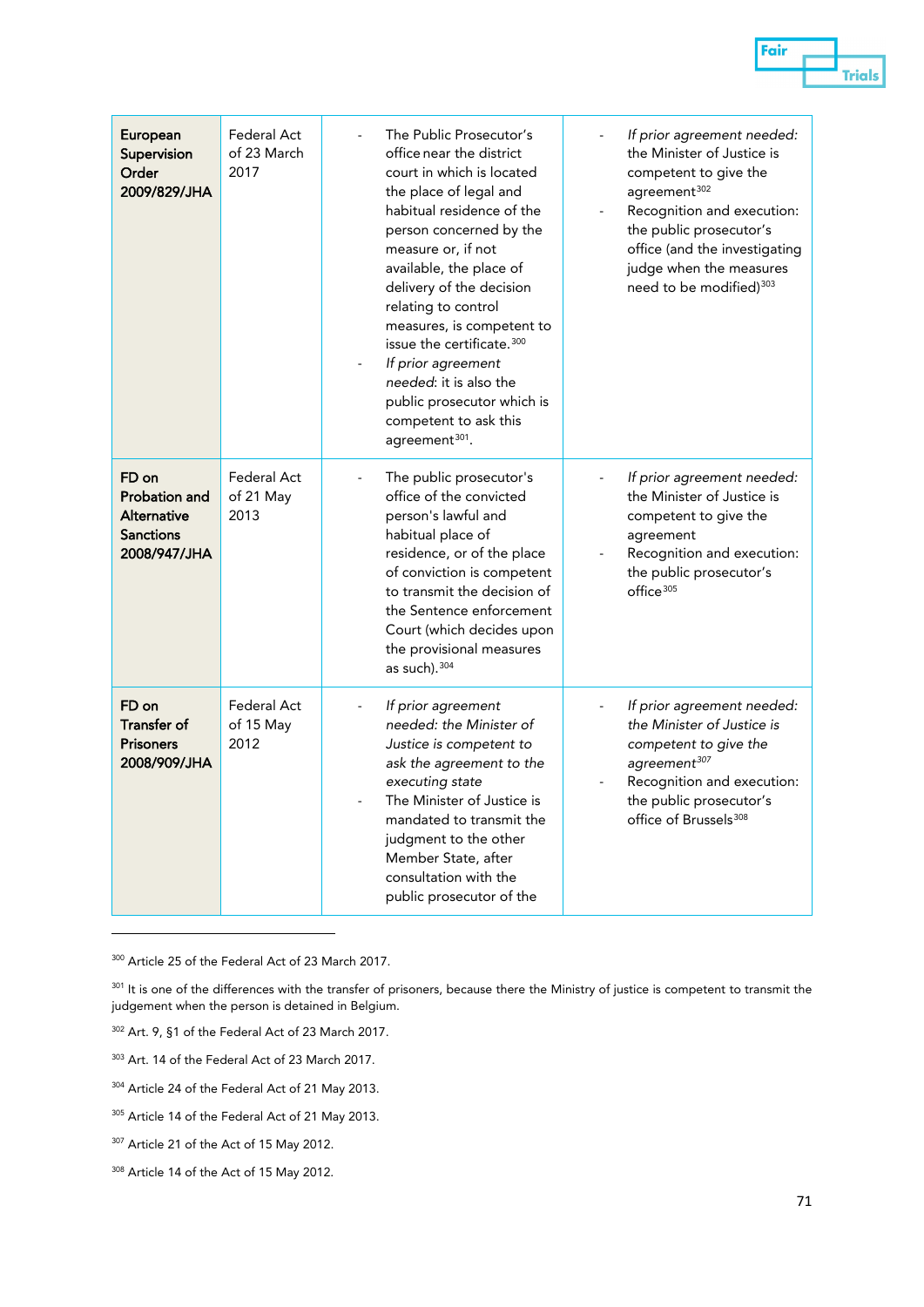

| judicial district of the place<br>of detention, when the<br>convicted person is<br>detained in Belgium <sup>306</sup><br>The public prosecutor of<br>$\overline{\phantom{a}}$<br>the judicial district in<br>which the judgment was<br>handed down is |
|-------------------------------------------------------------------------------------------------------------------------------------------------------------------------------------------------------------------------------------------------------|
| competent to transmit the                                                                                                                                                                                                                             |
| judgment for recognition<br>and enforcement if the                                                                                                                                                                                                    |
| sentenced person is not in<br>detention.                                                                                                                                                                                                              |

| <b>GREECE</b>        |                                                                                                                                                                                                                                        |                                                                                                                                                                                                                                                 |                                                                                                                                                                                                                                                                                                                                                                                                                                                                                                                                                                                                                                                                                                                                                                   |  |
|----------------------|----------------------------------------------------------------------------------------------------------------------------------------------------------------------------------------------------------------------------------------|-------------------------------------------------------------------------------------------------------------------------------------------------------------------------------------------------------------------------------------------------|-------------------------------------------------------------------------------------------------------------------------------------------------------------------------------------------------------------------------------------------------------------------------------------------------------------------------------------------------------------------------------------------------------------------------------------------------------------------------------------------------------------------------------------------------------------------------------------------------------------------------------------------------------------------------------------------------------------------------------------------------------------------|--|
| <b>EU</b> Instrument | Transposition<br>Act                                                                                                                                                                                                                   | <b>Issuing Authority</b>                                                                                                                                                                                                                        | <b>Executing Authority</b>                                                                                                                                                                                                                                                                                                                                                                                                                                                                                                                                                                                                                                                                                                                                        |  |
| <b>FD EAW</b>        | Law 3251/2004<br>European Arrest<br>Warrant,<br>amendment to<br>Law 2928/2001<br>on criminal<br>organisations<br>and other<br>provisions<br>(O.G.G. Issue A'<br>127/9.7.2004),<br>which entered<br>into force on 9<br><b>July 2004</b> | The prosecutor of the Court<br>of Appeals with jurisdiction to<br>adjudicate the case against<br>the requested person or to<br>execute the penalty or<br>measure depriving the<br>requested person of their<br>personal liberty. <sup>309</sup> | Reception and execution:<br>The prosecutor of the Court<br>of Appeals of the requested<br>person's place of habitual<br>residence or, if their place of<br>residence is not known, the<br>prosecutor of the Athens<br>Court of Appeals receives<br>incoming EAWs, arrests and<br>detains the requested person,<br>enters the case in the<br>competent judicial body's<br>docket, and executes the<br>decision on whether to<br>surrender or not the<br>requested person. <sup>310</sup><br>Decision:<br>When the requested<br>$\circ$<br>person consents to<br>their surrender: the<br>authority competent<br>to issue the decision<br>on the execution of<br>the EAW is the<br>presiding judge of<br>the Court of Appeals<br>of the place where<br>the requested |  |

<span id="page-72-0"></span><sup>306</sup> Article 31, §1er of the Federal Act of 15 May 2012.

<span id="page-72-1"></span><sup>309</sup> Art. 4, Law 3251/2004.

Ш

<span id="page-72-2"></span><sup>310</sup> Article 9 (1), Law 3251/2004.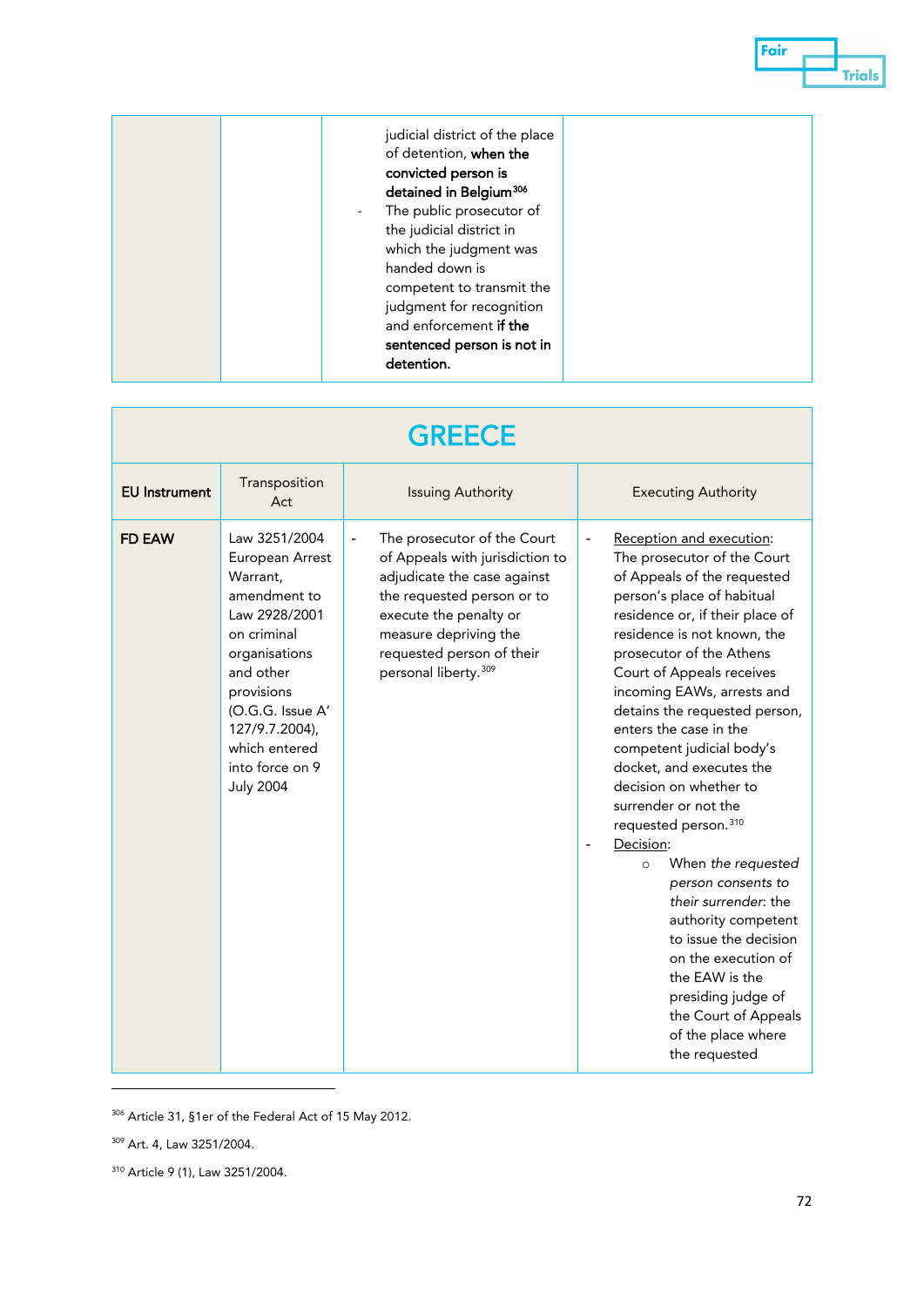|                                                  |                                                                                                              |                                                                                                                                                                                                                                                                                                                                                                                                                                                                                                                                                                                                                                                                                                                                                                                                                                                                                                         | person is resident or<br>arrested. <sup>311</sup><br>When the requested<br>$\circ$<br>person does not<br>consent to their<br>surrender, the<br>authority competent<br>to issue the decision<br>on the execution of<br>the EAW is the<br>judicial council of the<br>Court of Appeals of<br>the place where the<br>requested person is<br>resident or was<br>arrested. <sup>312</sup> |
|--------------------------------------------------|--------------------------------------------------------------------------------------------------------------|---------------------------------------------------------------------------------------------------------------------------------------------------------------------------------------------------------------------------------------------------------------------------------------------------------------------------------------------------------------------------------------------------------------------------------------------------------------------------------------------------------------------------------------------------------------------------------------------------------------------------------------------------------------------------------------------------------------------------------------------------------------------------------------------------------------------------------------------------------------------------------------------------------|-------------------------------------------------------------------------------------------------------------------------------------------------------------------------------------------------------------------------------------------------------------------------------------------------------------------------------------------------------------------------------------|
| European<br>Investigation<br>Order<br>2014/41/EU | Law 4489/2017)<br>(O.G.G. Issue A'<br>140/21.9.2017),<br>which entered<br>into force on 21<br>September 2017 | The judge, court or<br>$\overline{\phantom{a}}$<br>prosecutor with jurisdiction to<br>adjudicate the case for which<br>the Investigation Order is<br>issued, as well as any other<br>authority acting as an<br>investigating authority in this<br>particular case, provided, in<br>the latter case, that the EIO's<br>validity is subsequently<br>upheld by the competent<br>prosecutor following an<br>assessment of its compliance<br>with the conditions laid down<br>in Law 4489/2017.313<br>Such "other" authorities, with<br>competence to act as<br>investigating authorities in<br>certain cases are: (a) peace<br>court magistrates; (b) officials<br>of the Hellenic Police and the<br>Hellenic Coastguard,<br>designated as investigating<br>officers; (c) public employees<br>designated as investigating<br>officers with specific<br>competences, in accordance<br>with special laws. 314 | The prosecutor of the Court of<br>Appeals within whose jurisdiction<br>the investigation will take place. <sup>315</sup>                                                                                                                                                                                                                                                            |

<span id="page-73-0"></span><sup>311</sup> Article 9 (2), Law 3251/2004.

- <span id="page-73-2"></span><sup>313</sup> Article 6, Law 4489/2017.
- <span id="page-73-3"></span><sup>314</sup> Article 71 of the Code of Criminal Procedure
- <span id="page-73-4"></span><sup>315</sup> Article 11 (1), Law 4489/2017

Fair

**Trials** 

<span id="page-73-1"></span><sup>312</sup> Article 9 (3), Law 3251/2004.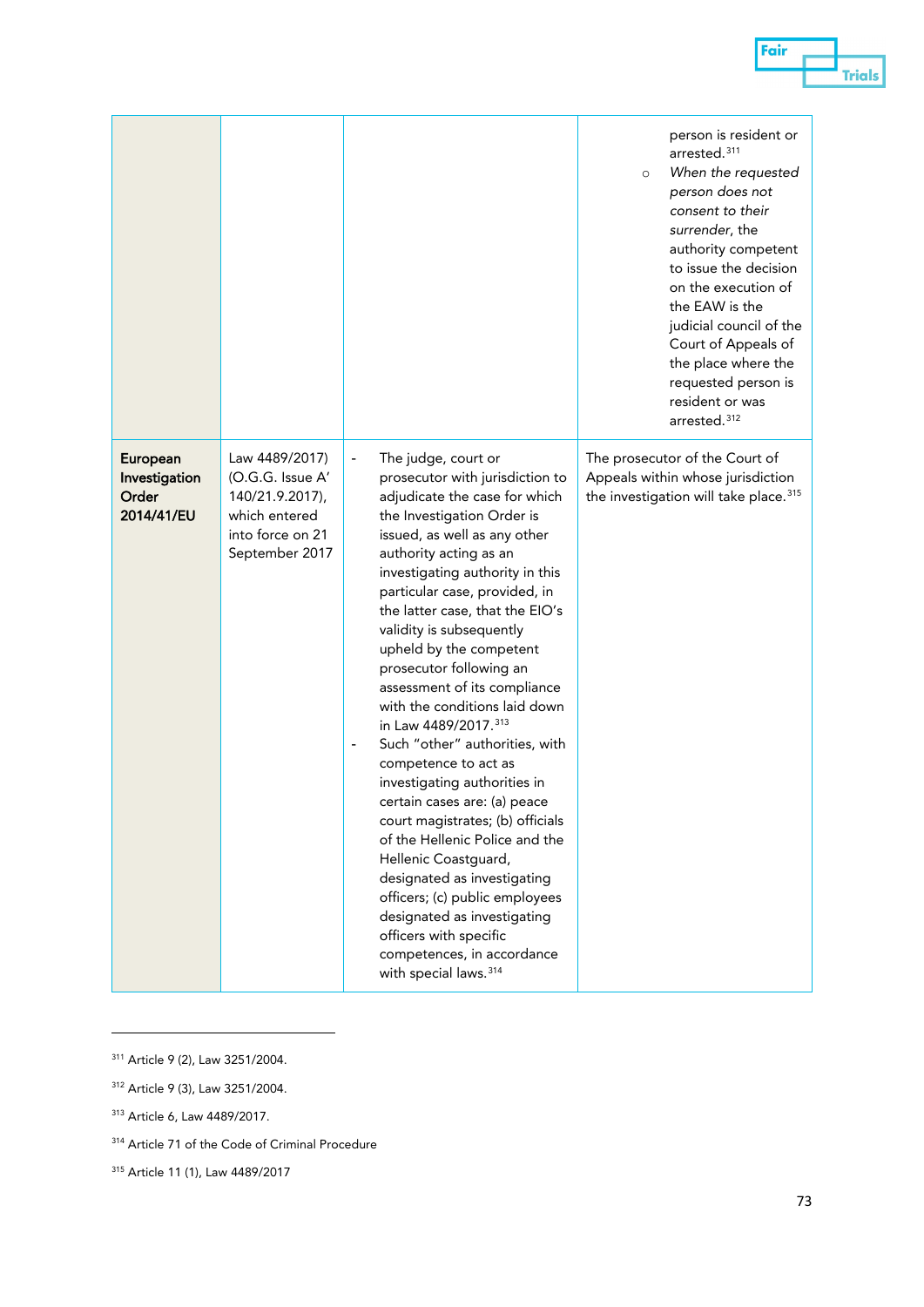| eriv |  |
|------|--|
|      |  |
|      |  |

| European<br>Supervision<br>Order<br>2009/829/JHA                                 | Law 4307/2014<br>(O.G.G. issue A'<br>246/15.11.2014),<br>which entered<br>into force on 15<br>November 2004 | The prosecutor of the court<br>$\blacksquare$<br>which issued the judgement<br>or the decision. <sup>316</sup> | The prosecutor of the court of<br>$\blacksquare$<br>first instance of the place<br>where the suspect, accused<br>or sentenced person have<br>their habitual residence. <sup>317</sup> |
|----------------------------------------------------------------------------------|-------------------------------------------------------------------------------------------------------------|----------------------------------------------------------------------------------------------------------------|---------------------------------------------------------------------------------------------------------------------------------------------------------------------------------------|
| FD on<br>Probation and<br><b>Alternative</b><br><b>Sanctions</b><br>2008/947/JHA | Law 4307/2014<br>(O.G.G. issue A'<br>246/15.11.2014),<br>which entered<br>into force on 15<br>November 2004 | The prosecutor of the court which<br>issued the judgement or the<br>decision. <sup>318</sup>                   | The prosecutor of the court of first<br>instance of the place where the<br>suspect, accused or sentenced<br>person have their habitual<br>residence. <sup>319</sup>                   |
| FD on<br>Transfer of<br><b>Prisoners</b><br>2008/909/JHA                         | Law 4307/2014<br>(O.G.G. issue A'<br>246/15.11.2014),<br>which entered<br>into force on 15<br>November 2004 | The prosecutor of the court which<br>issued the judgement or the<br>decision. <sup>320</sup>                   | The prosecutor of the court of first<br>instance of the place where the<br>suspect, accused or sentenced<br>person have their habitual<br>residence. $321$                            |

## IRELAND

| <b>EU</b> Instrument | Transposition<br>Act                                                                                                                         | <b>Issuing Authority</b>                                                                                                                                                                                                                                                                                                                              | <b>Executing Authority</b>                                                                                                                                                                                                                                                                                                                                                                   |
|----------------------|----------------------------------------------------------------------------------------------------------------------------------------------|-------------------------------------------------------------------------------------------------------------------------------------------------------------------------------------------------------------------------------------------------------------------------------------------------------------------------------------------------------|----------------------------------------------------------------------------------------------------------------------------------------------------------------------------------------------------------------------------------------------------------------------------------------------------------------------------------------------------------------------------------------------|
| <b>FD EAW</b>        | European<br>Arrest<br>Warrant Act,<br>2003 adopted<br>on 28<br>December<br>$2003$ and<br>which<br>entered into<br>force on 1<br>January 2004 | The High Court issues<br>the EWA upon an<br>application by the<br>Director of Public<br>Prosecutions. <sup>322</sup><br>The Director of Public<br>$\overline{\phantom{0}}$<br>Prosecutions, to whom<br>the European arrest<br>warrant is issued,<br>forwards the European<br>arrest warrant to the<br>Central Authority, which<br>transmits it to the | The Central Authority<br>forwards the EWA to the<br>Office of the Chief State<br>Solicitor.<br>The Chief State Solicitor<br>makes an application to the<br>High Court to have the<br>warrant endorsed for<br>execution.<br>The High Court may endorse<br>$\blacksquare$<br>the warrant for execution.<br>Once endorsed, the warrant<br>is forwarded to the Garda<br>Síochána to be executed. |

<span id="page-74-0"></span><sup>316</sup> Articles 3 (2), 25 (2), 43 (2), Law 4307/2014.

<span id="page-74-1"></span><sup>317</sup> Articles 3 (1), 25 (1), 43 (1), Law 4307/2014.

- <span id="page-74-2"></span><sup>318</sup> Articles 3 (2), 25 (2), 43 (2), Law 4307/2014.
- <span id="page-74-3"></span><sup>319</sup> Articles 3 (1), 25 (1), 43 (1), Law 4307/2014.
- <span id="page-74-4"></span><sup>320</sup> Articles 3 (2), 25 (2), 43 (2), Law 4307/2014.
- <span id="page-74-5"></span><sup>321</sup> Articles 3 (1), 25 (1), 43 (1), Law 4307/2014.
- <span id="page-74-6"></span><sup>322</sup> Part 2 of the European Arrest Warrant Act, 2003.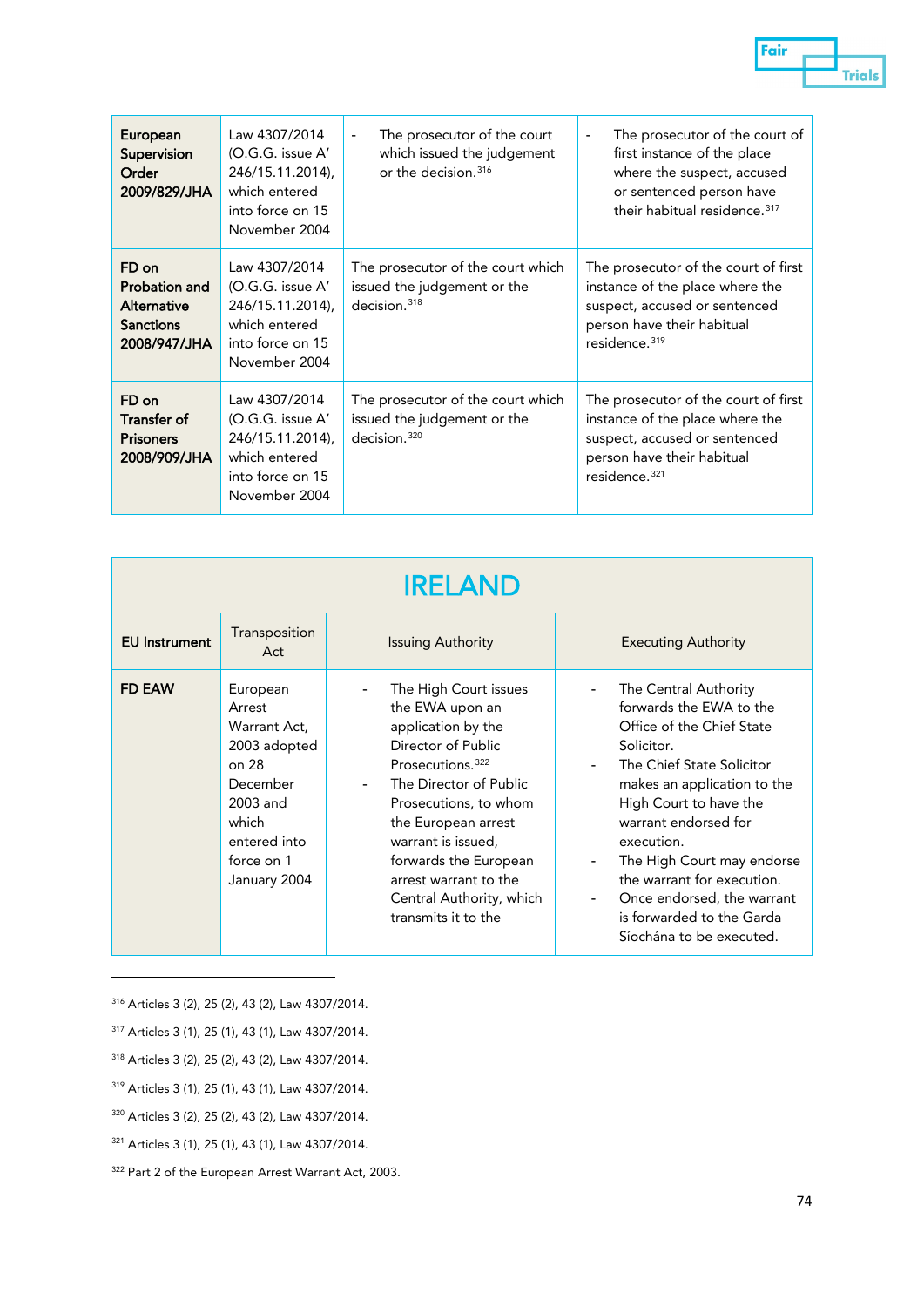|                                                                                         |                                                                                                                                                                                                                  | relevant Member State.<br>323                                                                                                                                                                                                                                                                                                                                                                                                                                                                                                                                                                                                                                                                                                                                               |                                                                                                                                                                                                                                                                                                                                                                                                                                                                                                                                                                                                                                                                                                                                                                                                                                                                                                                                                  |
|-----------------------------------------------------------------------------------------|------------------------------------------------------------------------------------------------------------------------------------------------------------------------------------------------------------------|-----------------------------------------------------------------------------------------------------------------------------------------------------------------------------------------------------------------------------------------------------------------------------------------------------------------------------------------------------------------------------------------------------------------------------------------------------------------------------------------------------------------------------------------------------------------------------------------------------------------------------------------------------------------------------------------------------------------------------------------------------------------------------|--------------------------------------------------------------------------------------------------------------------------------------------------------------------------------------------------------------------------------------------------------------------------------------------------------------------------------------------------------------------------------------------------------------------------------------------------------------------------------------------------------------------------------------------------------------------------------------------------------------------------------------------------------------------------------------------------------------------------------------------------------------------------------------------------------------------------------------------------------------------------------------------------------------------------------------------------|
| European<br>Investigation<br>Order<br>2014/41/EU                                        |                                                                                                                                                                                                                  | Ireland opted out of European Investigation Order 2014/41/EU. <sup>324</sup>                                                                                                                                                                                                                                                                                                                                                                                                                                                                                                                                                                                                                                                                                                |                                                                                                                                                                                                                                                                                                                                                                                                                                                                                                                                                                                                                                                                                                                                                                                                                                                                                                                                                  |
| European<br>Supervision<br>Order<br>2009/829/JHA                                        | Criminal<br>Justice<br>(Mutual<br>Recognition<br>of Decisions<br>on<br>Supervision<br>Measures)<br>Act 2020,<br>adopted on<br>26 November<br>2020 and<br>which<br>entered into<br>force on 5<br>February<br>2021 | The Minister for Justice<br>$\overline{\phantom{0}}$<br>is the Central Authority<br>for the purposes of the<br>Act.<br>A court in Ireland has<br>the power to make a<br>supervision decision and<br>grant bail conditional on<br>another Member State<br>agreeing to monitor<br>compliance on<br>application by a person<br>who:<br>is before a court<br>charged with an offence<br>which, on conviction,<br>could result in a<br>sentence of<br>imprisonment of 12<br>months or more,<br>Is lawfully and ordinarily<br>resident in another<br>Member State.<br>The Competent<br>Authority which is the<br>Minister for Justice must<br>consult with the<br>Executing State for the<br>purposes of preparing<br>for, forwarding and<br>monitoring the<br>supervision order. | The Competent Authority in Ireland is<br>the judicial or other authority meeting<br>the criteria specified in Article 6 of<br>the Framework Decision and notified<br>to the General Secretariat in<br>accordance with that Article. The<br>central authority in Ireland must<br>consult with the Competent Authority<br>in the Issuing State for the purposes<br>of preparing for, forwarding and<br>monitoring the supervision order.<br>-The Supervision Order must be<br>endorsed by a Court. The Court may<br>decide not to endorse where: the<br>supervised person is not lawfully or<br>ordinarily resident in Ireland; the<br>person does not wish to return to the<br>State ; the offence is a summary<br>offence and is statute-barred; the<br>supervised person is not a person<br>subject to proceeding in the issuing<br>State for an offence that EAW would<br>apply to, or endorsement would<br>infringe ne bis in idem principle. |
| FD on<br><b>Probation and</b><br><b>Alternative</b><br><b>Sanctions</b><br>2008/947/JHA | Criminal<br>Justice<br>(Mutual<br>Recognition<br>of Probation<br>Judgements<br>and<br>Decisions)                                                                                                                 | The Minister for Justice is the<br>Competent Authority, except for<br>implementing article 14 and<br>article 20 of the Framework<br>Decision when the relevant Court<br>is the competent authority,<br>(except where there is revocation                                                                                                                                                                                                                                                                                                                                                                                                                                                                                                                                    | On receiving a Court Judgement and,<br>where applicable, a Probation<br>Decision, the Minister for Justice may<br>make an application to the relevant<br>court for recognition of the judgment<br>and probation decision, on notice to<br>the Irish Probation Service, on notice<br>to the person concerned and                                                                                                                                                                                                                                                                                                                                                                                                                                                                                                                                                                                                                                  |

<span id="page-75-0"></span><sup>323</sup> Part 2 of the European Arrest Warrant Act, 2003.

Fair

**Trials** 

<span id="page-75-1"></span><sup>324</sup> Recital 44 to Directive 2014/41/EU records that Ireland opted out of the Directive in accordance with Protocol No. 21 annexed to the TEU and the TFEU.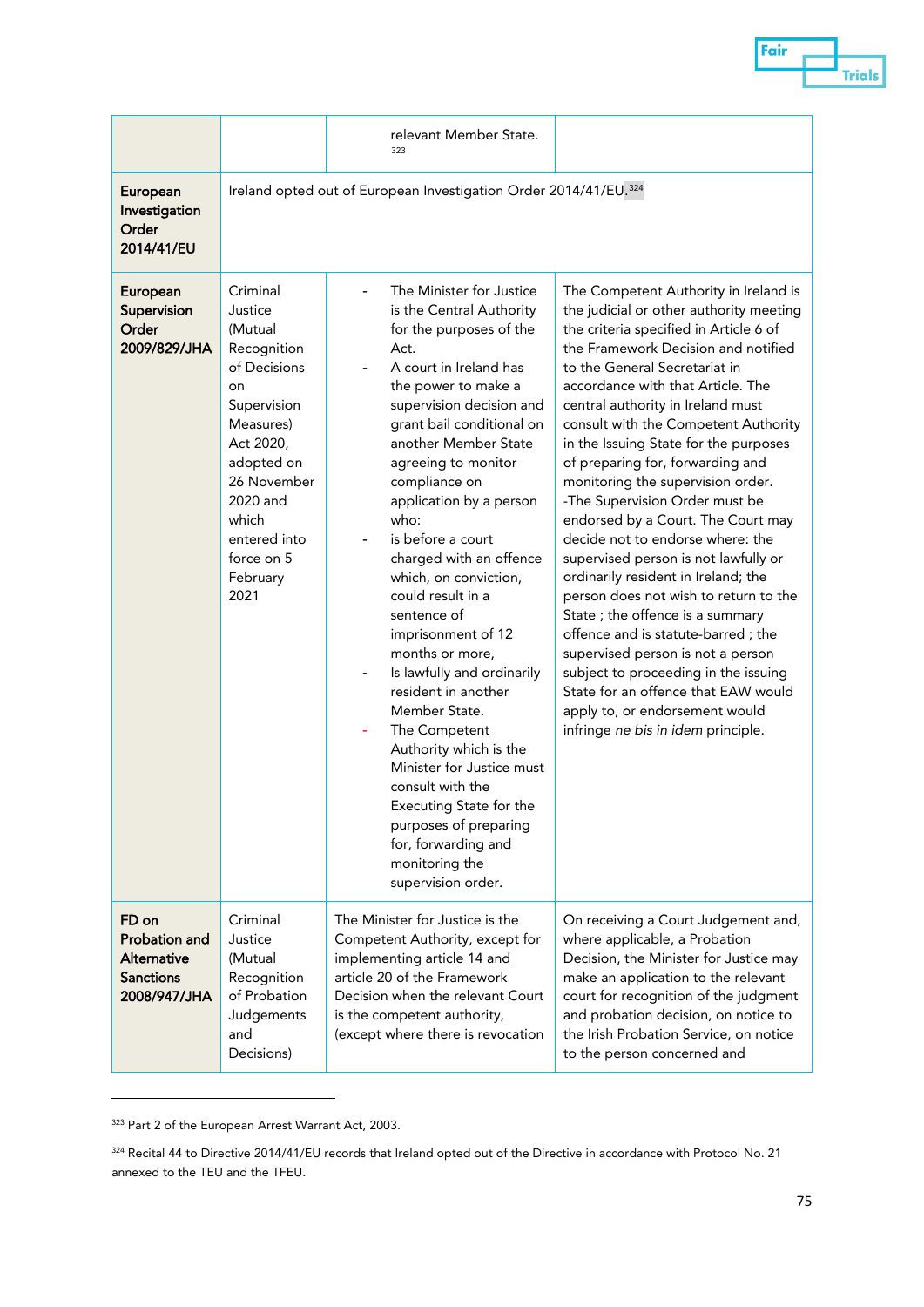

|                                                                 | Act, 2019,<br>adopted on<br>23<br>September<br>2019 by<br>virtue of S.I.<br>No. 469/2019<br>and which<br>entered into<br>force on 23<br>September<br>2019 | of the decision on conditional<br>release).<br>The Irish Probation Service or a<br>person subject to a probation<br>order may request the Minister<br>for Justice to forward a request<br>to the competent authority in the<br>executing state. | Superintendent of the relevant Garda<br>Siochana District, subject to<br>conditions or may refuse to do so. |
|-----------------------------------------------------------------|-----------------------------------------------------------------------------------------------------------------------------------------------------------|-------------------------------------------------------------------------------------------------------------------------------------------------------------------------------------------------------------------------------------------------|-------------------------------------------------------------------------------------------------------------|
| FD on<br><b>Transfer of</b><br><b>Prisoners</b><br>2008/909/JHA | Decision.                                                                                                                                                 | Ireland is in the process of drafting legislation that would transpose this Framework                                                                                                                                                           |                                                                                                             |

| <b>LUXEMBOURG</b>                                |                                                                                                                                                                                                                  |                                                                                                                                                              |                                                                                                                                                                                                                                                        |  |
|--------------------------------------------------|------------------------------------------------------------------------------------------------------------------------------------------------------------------------------------------------------------------|--------------------------------------------------------------------------------------------------------------------------------------------------------------|--------------------------------------------------------------------------------------------------------------------------------------------------------------------------------------------------------------------------------------------------------|--|
| <b>EU</b> Instrument                             | <b>Transposition Act</b>                                                                                                                                                                                         | <b>Issuing Authority</b>                                                                                                                                     | <b>Executing Authority</b>                                                                                                                                                                                                                             |  |
| <b>FD EAW</b>                                    | Loi du 17 mars<br>2004 relative au<br>mandat d'arrêt<br>européen et aux<br>procédures de<br>remise entre<br>Etats membres<br>de l'Union<br>européenne,<br>which entered<br>into force on 22<br><b>March 2004</b> | - for purposes of prosecution: the<br>examining magistrate - for<br>purposes of enforcement of a<br>sentence or order: the Chief<br><b>Public Prosecutor</b> | The public prosecutor's office, the<br>examining magistrate and the<br>pre-trial chamber at the relevant<br>district court and, on appeal, the<br>Chief Public Prosecutor and the<br>pre-trial chamber at the<br>Luxembourg High Court. 325            |  |
| European<br>Investigation<br>Order<br>2014/41/EU | Law of 1 August<br>2018 on<br>Transposition of<br>Directive<br>2014/41/EU from<br>the European<br>Parliament and<br>the Council from<br>3 April 2014<br>regarding the<br>decision of                             | The "Procureur d'État"<br>$\overline{\phantom{a}}$<br>(Public Prosecutor), the<br>investigating judge and the<br>trial courts. <sup>326</sup>                | Reception:<br>In the case of an EIO<br>$\Omega$<br>requesting coercive<br>measures, the<br>"Procureur Général<br>d'État" (Chief Public<br>Prosecutor).<br>In the case of an EIO<br>$\Omega$<br>requesting non-<br>coercive measures,<br>the "Procureur |  |

<span id="page-76-0"></span>325 Implementation of Council Framework Decision 2002/584/JHA of 13 June 2002 on the European Arrest Warrant and the surrender procedures between Member States - Information provided to the General Secretariat.

<span id="page-76-1"></span><sup>326</sup> Notification made by Luxembourg, Ares(2019)2360898 - 03/04/2019. https://www.ejncrimjust.europa.eu/ejn/libdocumentproperties/EN/2128.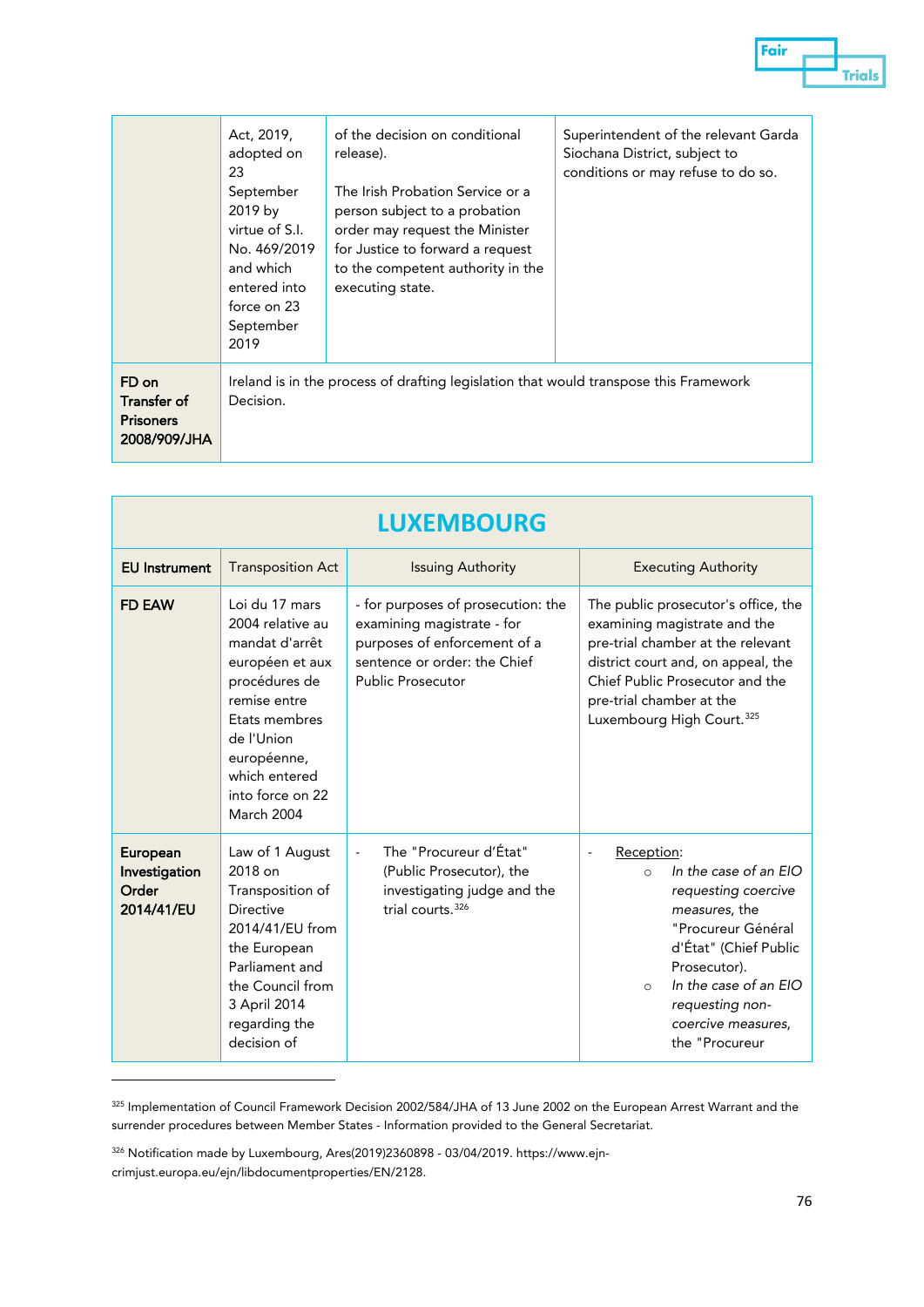|                                                                                         | European<br>Investigation<br>orders in criminal<br>matters,<br>Modification of<br>the Criminal<br>Procedural Code;<br>Modification of<br>the modified<br>legislation from 8<br>August 2000 on<br>judicial<br>international<br>cooperation in<br>criminal matters |                                                                                                                                                                                               | d'État" (Public<br>Prosecutor). 327<br>Execution:<br>In the case of an EIO<br>$\circ$<br>requesting coercive<br>measures, the<br>investigating judge.<br>In the case of an EIO<br>$\circ$<br>requesting non-<br>coercive measures,<br>the "Procureur<br>d'État" (Public<br>Prosecutor). 328                           |
|-----------------------------------------------------------------------------------------|------------------------------------------------------------------------------------------------------------------------------------------------------------------------------------------------------------------------------------------------------------------|-----------------------------------------------------------------------------------------------------------------------------------------------------------------------------------------------|-----------------------------------------------------------------------------------------------------------------------------------------------------------------------------------------------------------------------------------------------------------------------------------------------------------------------|
| European<br>Supervision<br>Order<br>2009/829/JHA                                        | Law of 5 July<br>2016 regarding<br>the effective<br>application of<br>the principle of<br>mutual<br>recognition in<br>supervision<br>measures as<br>alternative to<br>preventive<br>custody and<br>modifying the<br>criminal law                                 | Any national judicial authority<br>$\blacksquare$<br>which is competent to order<br>a supervision measure as an<br>alternative to provisional<br>detention can serve as issuing<br>authority. | The ESO is to be received<br>$\blacksquare$<br>and validated by the General<br>Public Prosecutor <sup>329</sup> who,<br>then, has to transmit the case<br>to the relevant public<br>prosecutor to a District<br>"Chambre du Conseil" so as<br>to make sure that the ESO<br>can be properly executed in<br>Luxembourg. |
| FD on<br><b>Probation and</b><br><b>Alternative</b><br><b>Sanctions</b><br>2008/947/JHA | Law of 12 April<br>2015 regarding<br>the effective<br>application of<br>the principle of<br>mutual<br>recognition in<br>probation<br>decisions and<br>other<br>substitution<br>decisions and in<br>order to enhance                                              | The "Procureur général d'État"<br>(Chief Public Prosecutor). 330                                                                                                                              | The "Procureur général d'État"<br>(Chief Public Prosecutor). 331                                                                                                                                                                                                                                                      |

<span id="page-77-0"></span><sup>327</sup> Notification made by Luxembourg, Ares(2019)2360898 - 03/04/2019. https://www.ejncrimjust.europa.eu/ejn/libdocumentproperties/EN/2128.

<span id="page-77-1"></span><sup>328</sup> Notification made by Luxembourg, Ares(2019)2360898 - 03/04/2019. https://www.ejncrimjust.europa.eu/ejn/libdocumentproperties/EN/2128.

<span id="page-77-2"></span>329 Article 3 of the Law of 5 July 5 2016.

<span id="page-77-3"></span>330 Notification made by Luxembourg, Brussels, 16 March 2020 (OR. fr) 6749/1/20 REV 1 COPEN 79 EUROJUST 46 EJN 40.

<span id="page-77-4"></span>331 Notification made by Luxembourg, Brussels, 16 March 2020 (OR. fr) 6749/1/20 REV 1 COPEN 79 EUROJUST 46 EJN 40.

Fair

Trials